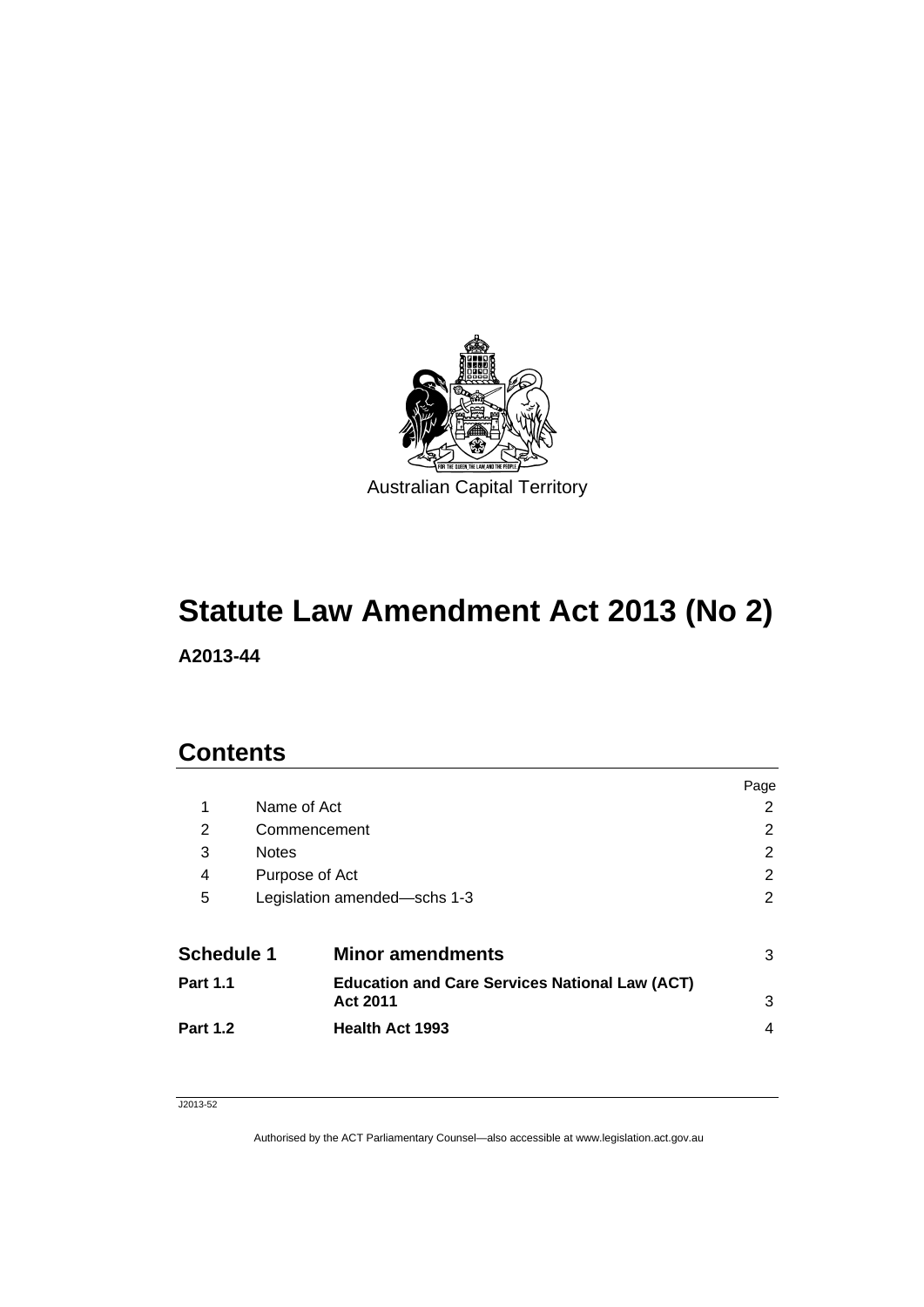| . .<br>×<br>×<br>۰. |
|---------------------|
|---------------------|

| <b>Part 1.3</b>   | <b>Medicines, Poisons and Therapeutic Goods</b><br><b>Regulation 2008</b> | 15 |
|-------------------|---------------------------------------------------------------------------|----|
| <b>Part 1.4</b>   | <b>Public Health Act 1997</b>                                             | 16 |
| <b>Part 1.5</b>   | <b>Public Health Regulation 2000</b>                                      | 17 |
| <b>Schedule 2</b> | <b>Legislation Act 2001</b>                                               | 20 |
|                   |                                                                           |    |
| <b>Schedule 3</b> | <b>Technical amendments</b>                                               | 21 |
| <b>Part 3.1</b>   | <b>Agents Act 2003</b>                                                    | 21 |
| <b>Part 3.2</b>   | <b>Children and Young People Act 2008</b>                                 | 24 |
| <b>Part 3.3</b>   | Civil Law (Wrongs) Act 2002                                               | 29 |
| <b>Part 3.4</b>   | <b>Crimes (Sentence Administration) Act 2005</b>                          | 36 |
| <b>Part 3.5</b>   | <b>Domestic Relationships Act 1994</b>                                    | 39 |
| <b>Part 3.6</b>   | <b>Electoral Act 1992</b>                                                 | 43 |
| <b>Part 3.7</b>   | <b>Evidence Act 2011</b>                                                  | 44 |
| <b>Part 3.8</b>   | <b>Firearms Act 1996</b>                                                  | 45 |
| <b>Part 3.9</b>   | Food Act 2001                                                             | 49 |
| <b>Part 3.10</b>  | <b>Food Regulation 2002</b>                                               | 55 |
| <b>Part 3.11</b>  | <b>Health Act 1993</b>                                                    | 55 |
| <b>Part 3.12</b>  | <b>Interactive Gambling Act 1998</b>                                      | 56 |
| Part 3.13         | <b>Lands Acquisition Act 1994</b>                                         | 57 |
| Part 3.14         | Medicines, Poisons and Therapeutic Goods Act 2008                         | 59 |
| Part 3.15         | <b>Prohibited Weapons Act 1996</b>                                        | 62 |
| <b>Part 3.16</b>  | <b>Public Health Act 1997</b>                                             | 64 |
| <b>Part 3.17</b>  | <b>Public Health Regulation 2000</b>                                      | 77 |
| Part 3.18         | <b>Residential Tenancies Act 1997</b>                                     | 79 |
| Part 3.19         | Road Transport (Alcohol and Drugs) Act 1977                               | 80 |
|                   |                                                                           |    |

| contents 2 |
|------------|
|------------|

2 Statute Law Amendment Act 2013 (No 2)

A2013-44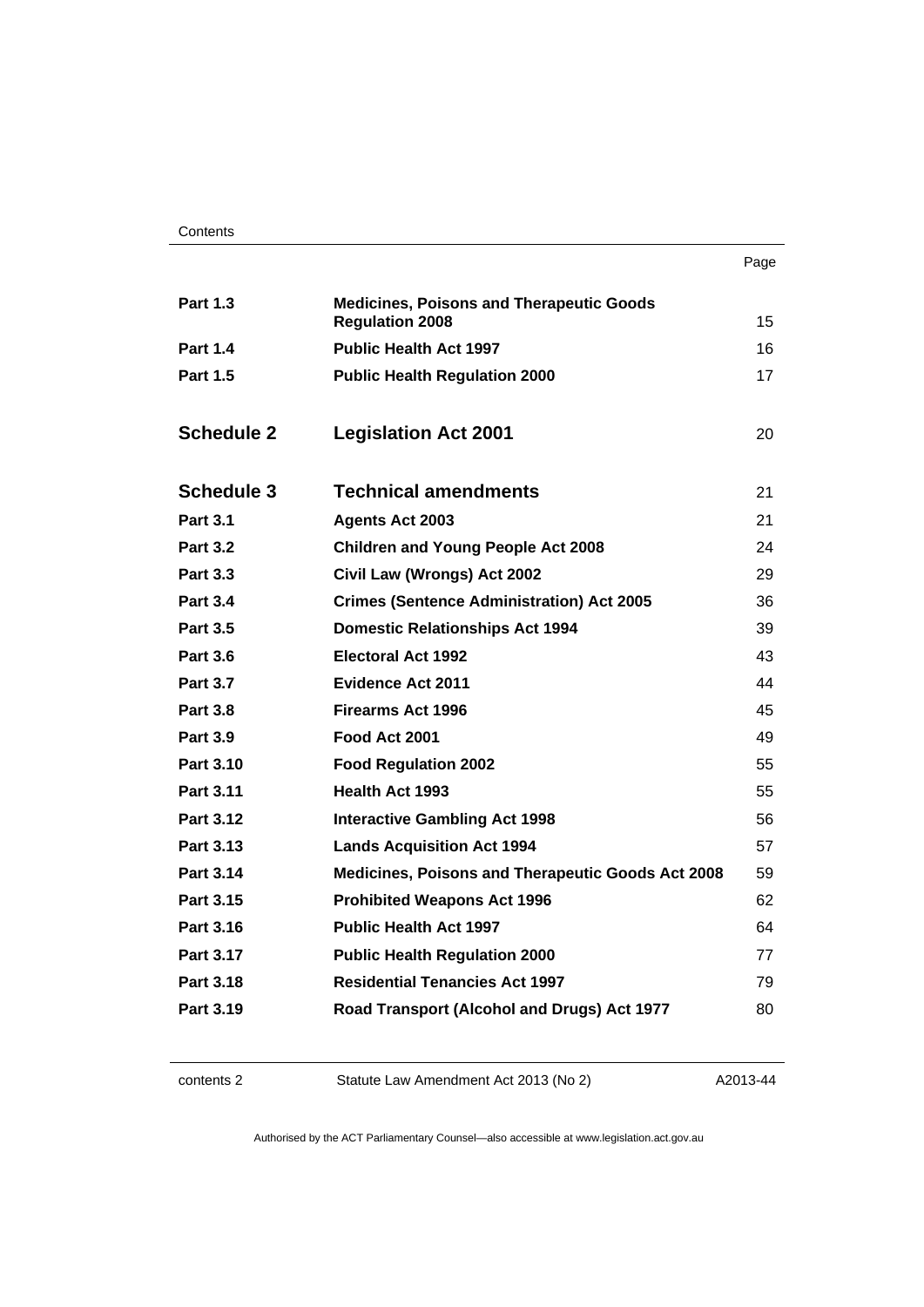| Contents |
|----------|
|----------|

| <b>Part 3.20</b> | <b>Road Transport (Public Passenger Services)</b><br><b>Regulation 2002</b> | 82 |
|------------------|-----------------------------------------------------------------------------|----|
| <b>Part 3.21</b> | <b>Road Transport (Safety and Traffic Management)</b><br><b>Act 1999</b>    | 84 |
| <b>Part 3.22</b> | <b>Taxation Administration Act 1999</b>                                     | 88 |
| Part 3.23        | <b>Tree Protection Act 2005</b>                                             | 89 |
| Part 3.24        | <b>Work Health and Safety Act 2011</b>                                      | 91 |
| <b>Part 3.25</b> | <b>Work Health and Safety Regulation 2011</b>                               | 92 |
| <b>Part 3.26</b> | <b>Workers Compensation Act 1951</b>                                        | 93 |

A2013-44

Statute Law Amendment Act 2013 (No 2)

contents 3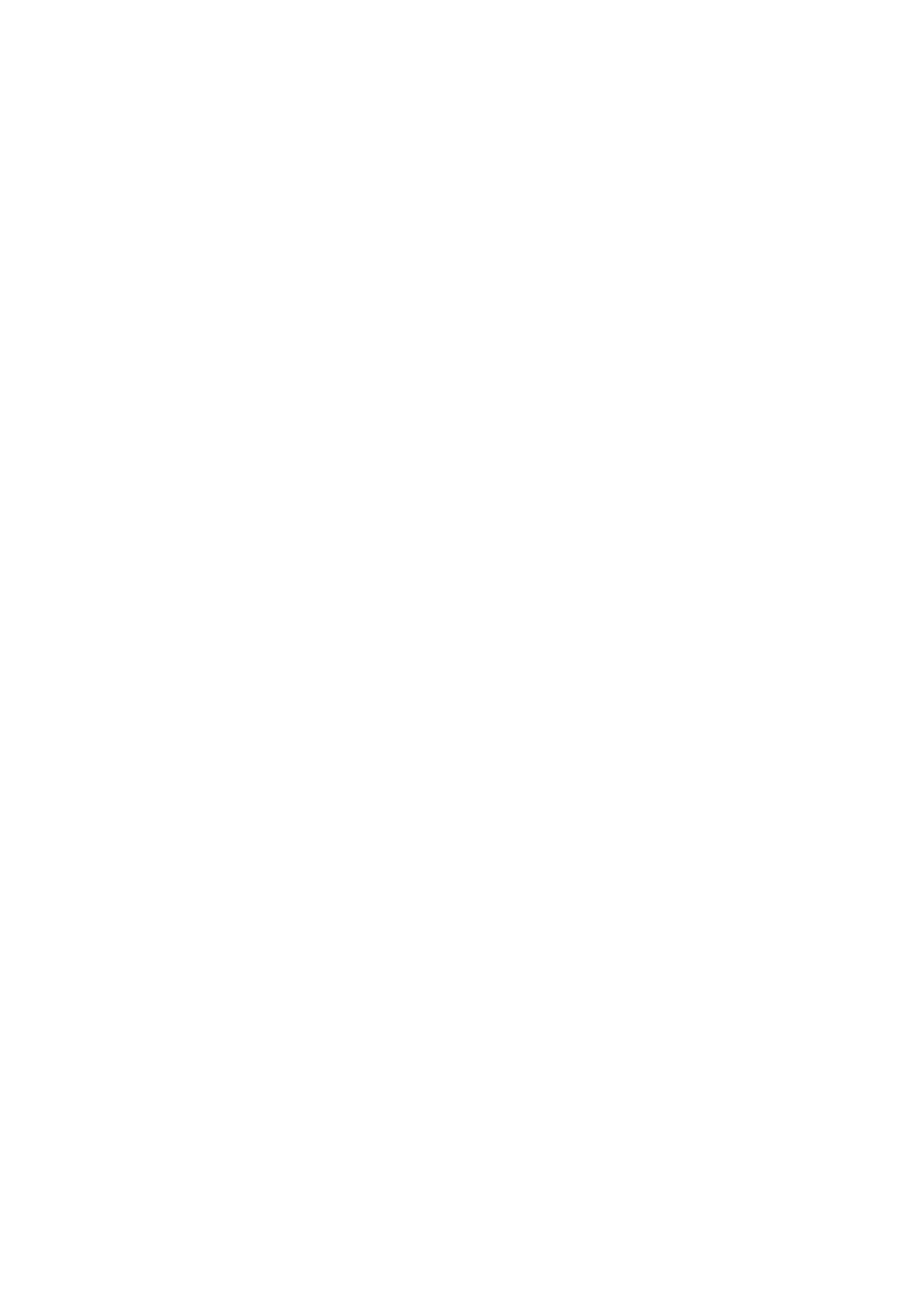

# **Statute Law Amendment Act 2013 (No 2) A2013-44**

An Act to amend legislation for the purpose of statute law revision

The Legislative Assembly for the Australian Capital Territory enacts as follows:

J2013-52

l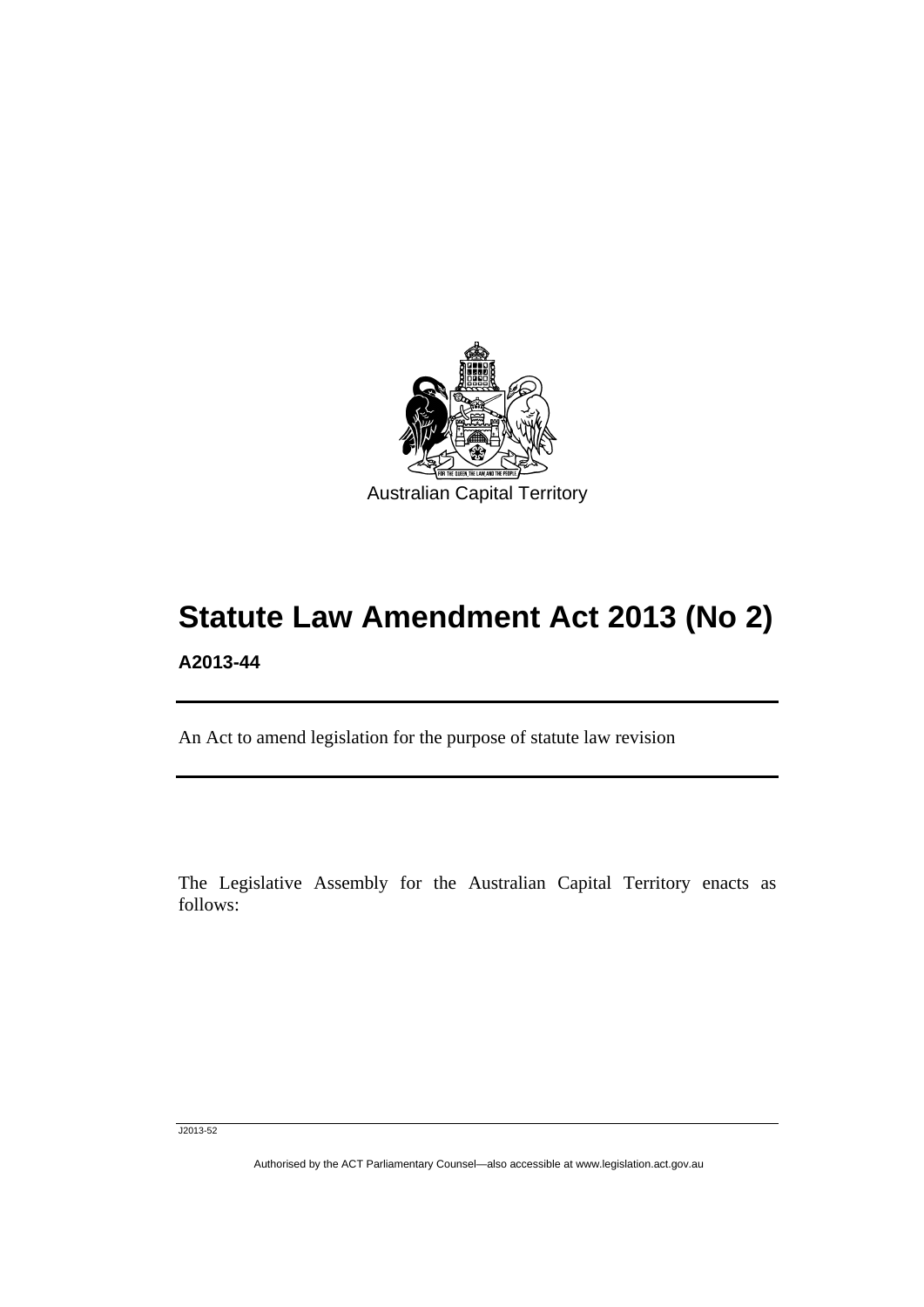<span id="page-5-3"></span><span id="page-5-2"></span><span id="page-5-1"></span><span id="page-5-0"></span>

| 1              | <b>Name of Act</b>                                                                                                                                           |
|----------------|--------------------------------------------------------------------------------------------------------------------------------------------------------------|
|                | This Act is the <i>Statute Law Amendment Act 2013 (No 2)</i> .                                                                                               |
| $\overline{2}$ | <b>Commencement</b>                                                                                                                                          |
|                | This Act commences on the 14th day after its notification day.                                                                                               |
|                | The naming and commencement provisions automatically commence on<br><b>Note</b><br>the notification day (see Legislation Act, $s$ 75 (1)).                   |
| 3              | <b>Notes</b>                                                                                                                                                 |
|                | A note included in this Act is explanatory and is not part of this Act.                                                                                      |
|                | See the Legislation Act, $s$ 127(1), (4) and (5) for the legal status of<br><b>Note</b><br>notes.                                                            |
| $\overline{4}$ | <b>Purpose of Act</b>                                                                                                                                        |
|                | The purpose of this Act is to improve the quality of the statute law<br>of the Territory by amending legislation for the purpose of statute<br>law revision. |
| 5              | Legislation amended-schs 1-3                                                                                                                                 |
|                | This Act amends the legislation mentioned in schedules 1 to 3.                                                                                               |

<span id="page-5-4"></span>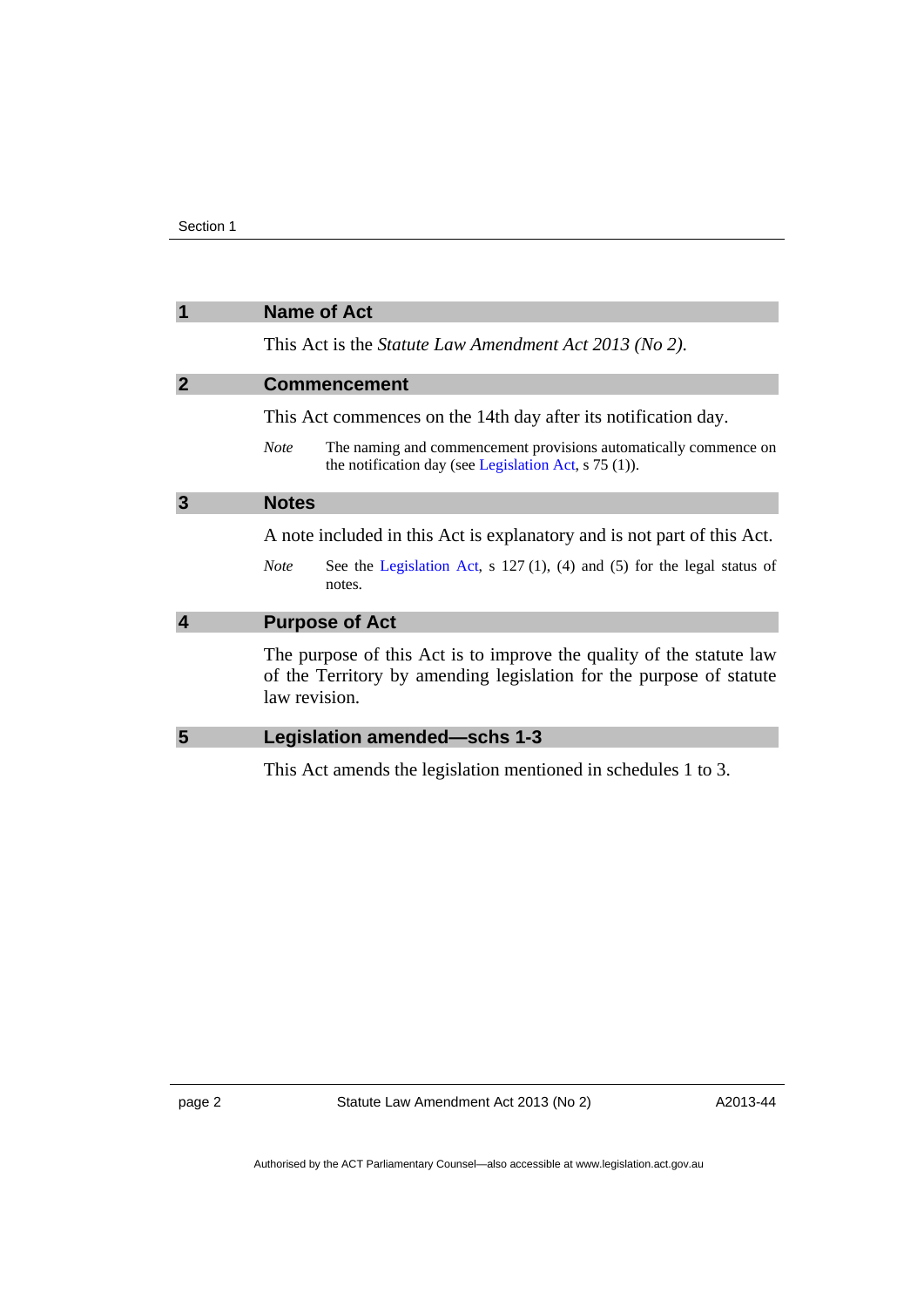## <span id="page-6-0"></span>**Schedule 1 Minor amendments**

(see s 5)

## <span id="page-6-1"></span>**Part 1.1 Education and Care Services National Law (ACT) Act 2011**

## **[1.1] New section 6 (6) and (7)**

### *insert*

- (6) Despite subsection (4), the *[Education and Care Services National](http://www.legislation.act.gov.au/a/2011-42/default.asp)  [Law \(ACT\)](http://www.legislation.act.gov.au/a/2011-42/default.asp)* is taken to be amended by the *[Children's Services](http://www.legislation.vic.gov.au/)  [Amendment Act 2011](http://www.legislation.vic.gov.au/)* (Vic) as if that Act—
	- (a) had been presented to the Legislative Assembly in accordance with subsection  $(2)$ ; and
	- (b) had not been disallowed under subsection (3).
	- *Note* **That [Act](http://www.legislation.vic.gov.au/), ss 62 to 78 made amendments of the Education and Care** Services National Law set out in the schedule to the Victorian Act.
- (7) Subsection (6) and this subsection expire on the day they commence.

### **Explanatory note**

The Education and Care Services National Law is set out in the schedule to a Victorian Act (the *[Education and Care Services National Law Act 2010](http://www.legislation.vic.gov.au/)* (Vic)). The National Law has been applied in the ACT by the *[Education and Care Services National Law \(ACT\) Act 2011](http://www.legislation.act.gov.au/a/2011-42)* (the ACT Act).

Under the ACT Act, section 6 any amendments of the National Law that are passed by the Victorian Parliament after the ACT Act's notification day must be presented to the Legislative Assembly within 6 sitting days. The Assembly may disallow any amendment.

In late 2011, a series of amendments of the National Law was passed by the Victorian Parliament (in the *[Children's Services Amendment Act 2011](http://www.legislation.vic.gov.au/)* (Vic), ss 62 to 78). The amendments were largely technical in nature.

A2013-44

Statute Law Amendment Act 2013 (No 2)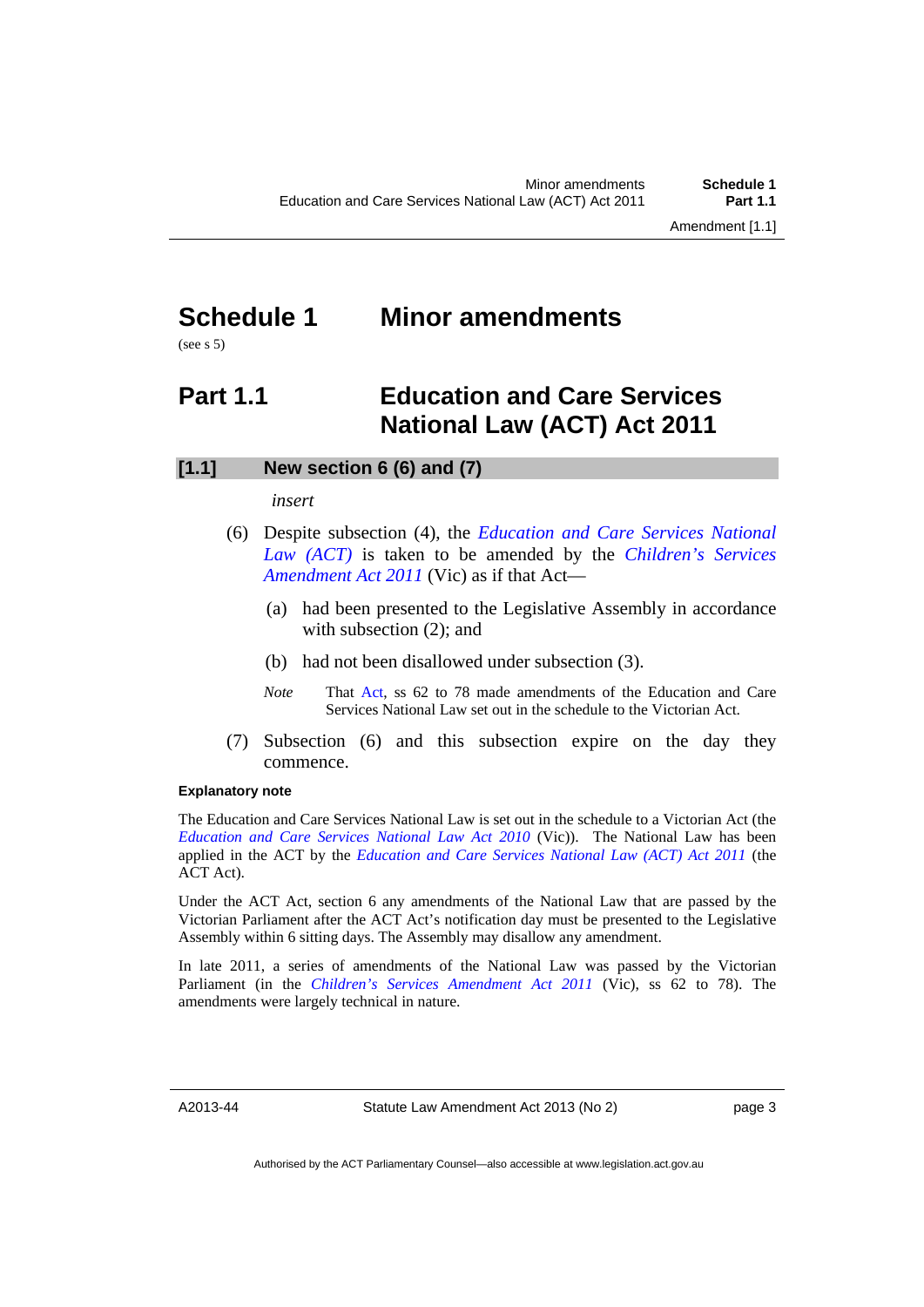| Schedule 1      | Minor amendments |
|-----------------|------------------|
| <b>Part 1.2</b> | Health Act 1993  |
| Amendment [1.2] |                  |

Due to an oversight, the Victorian amending Act was not tabled in the Assembly as required under the ACT Act, section 6. As a result, the National Law as it applies in the ACT is taken not to include those amendments (see the ACT Act, s 6 (4)).

The purpose of this amendment is to remedy that and ensure that the amendments made by the Victorian amending Act are included in the National Law as it applies in the ACT.

## <span id="page-7-0"></span>**Part 1.2 Health Act 1993**

### **[1.2] Section 50, new definition of** *eligible midwife*

*insert* 

*eligible midwife*, for a health facility—see section 52.

#### **Explanatory note**

This amendment is consequential on the inclusion in section 59 of eligible midwives as a class of health practitioner in relation to which a scope of clinical practice committee may exercise its functions.

## **[1.3] Section 50, definition of** *scope of clinical practice*

*omit* 

or dentist

*substitute* 

, dentist or eligible midwife

### **Explanatory note**

This amendment is consequential on the inclusion, in section 59, of eligible midwives as a class of health practitioner in relation to which a scope of clinical practice committee may exercise its functions.

page 4 Statute Law Amendment Act 2013 (No 2)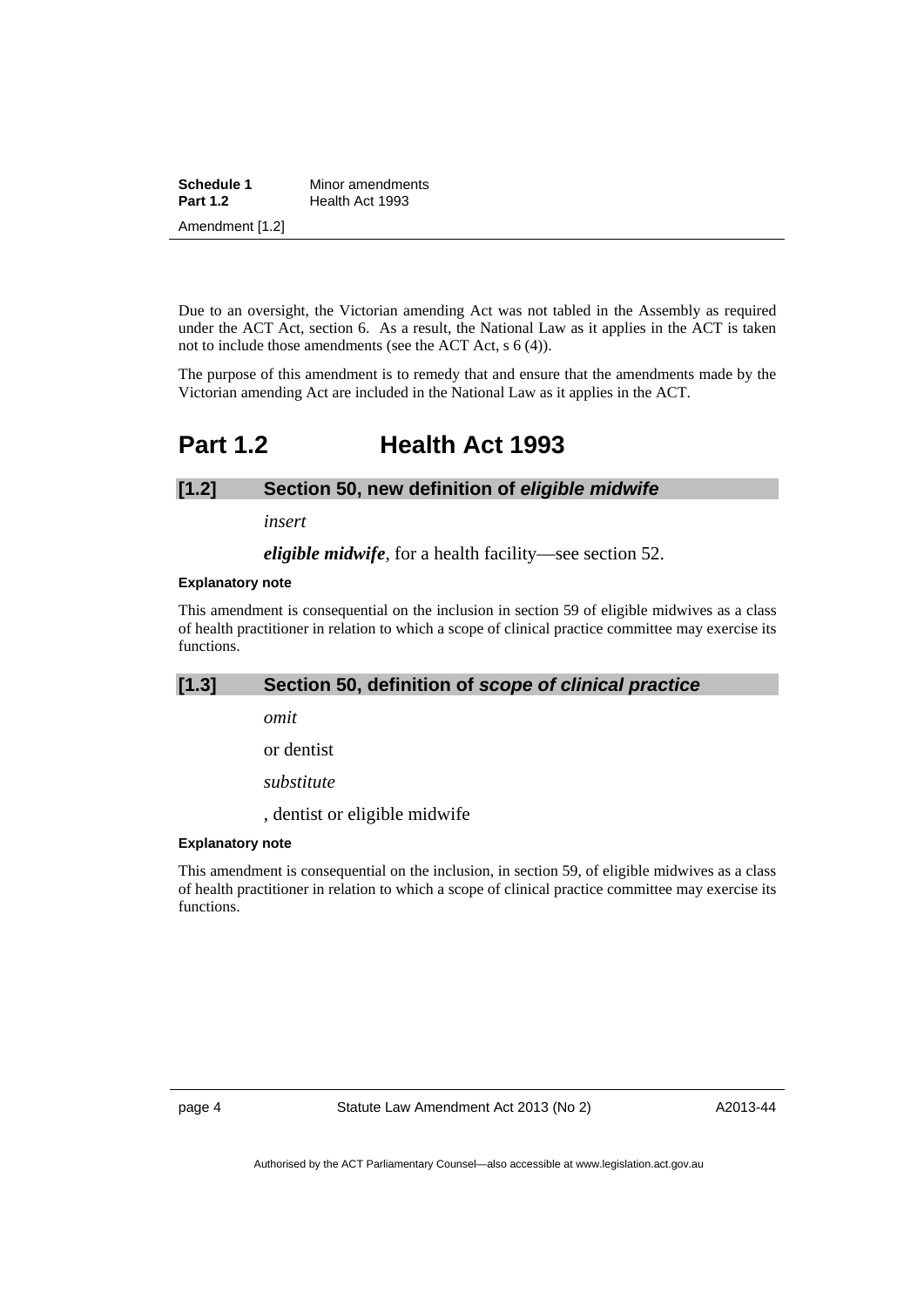## **[1.4] Section 52 heading**

*substitute* 

## **52 Who is a** *doctor***,** *dentist* **or** *eligible midwife* **for a health facility?**

### **Explanatory note**

This amendment is consequential on the inclusion in section 59 of eligible midwives as a class of health practitioner in relation to which a scope of clinical practice committee may exercise its functions.

### **[1.5] Section 52, new definition of** *eligible midwife*

*insert* 

*eligible midwife*, for a health facility, means a midwife who—

 (a) is an eligible midwife within the meaning of the *[Health](http://www.comlaw.gov.au/Series/C2004A00101)  [Insurance Act 1973](http://www.comlaw.gov.au/Series/C2004A00101)* (Cwlth), section 21 (Meaning of *eligible midwife*); and

(b) either—

- (i) provides health services at the health facility; or
- (ii) uses the equipment or other facilities of the health facility to provide health services elsewhere.

### **Explanatory note**

This amendment inserts a new definition that is consequential on other amendments.

A2013-44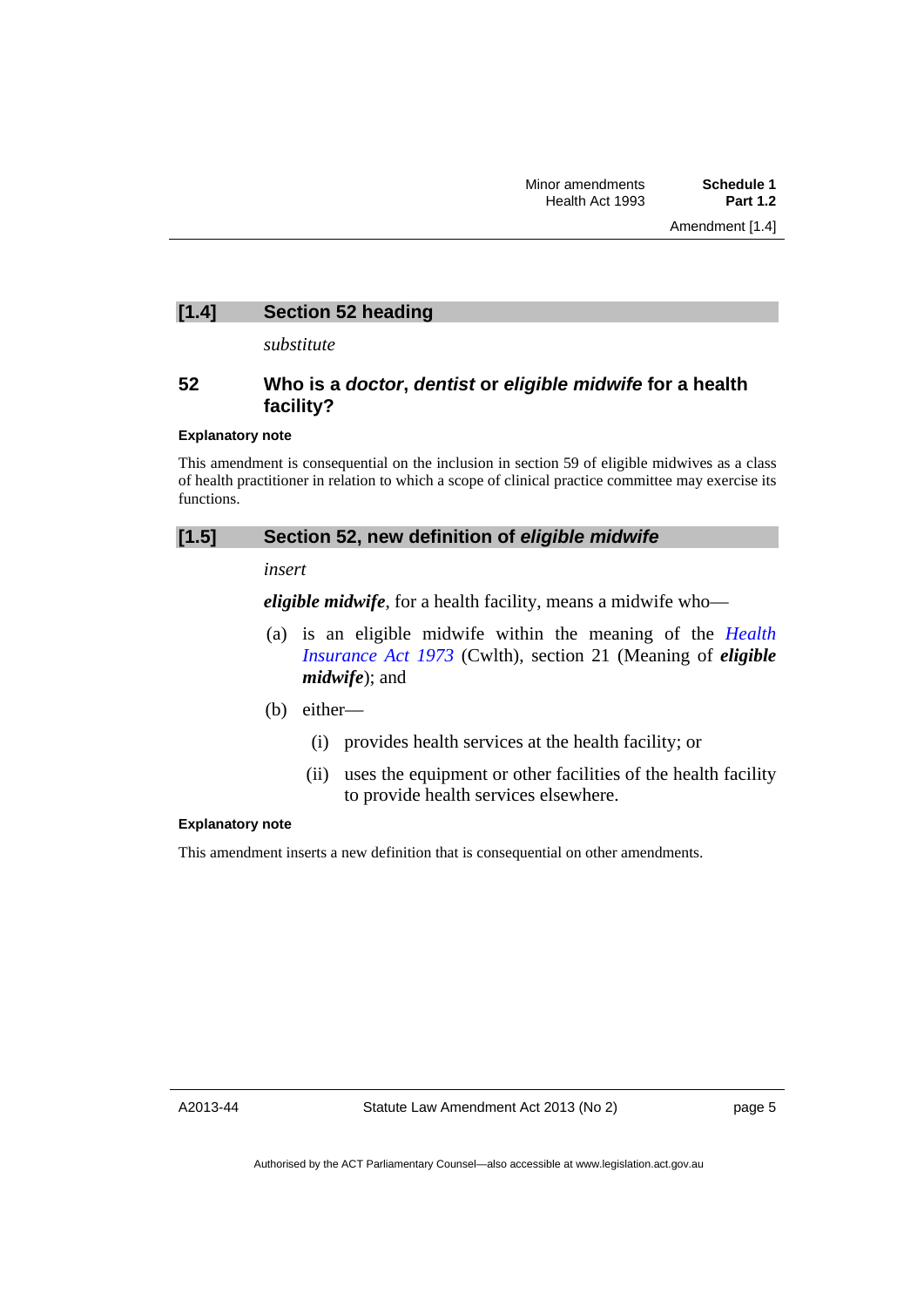**Schedule 1** Minor amendments<br>**Part 1.2** Health Act 1993 **Health Act 1993** Amendment [1.6]

## **[1.6] Section 54, definition of** *scope of clinical practice*

*omit* 

or dentist

*substitute* 

, dentist or eligible midwife

### **Explanatory note**

This amendment is consequential on the inclusion in section 59 of eligible midwives as a class of health practitioner in relation to which a scope of clinical practice committee may exercise its functions.

## **[1.7] Section 59**

*omit* 

or dentist

*substitute* 

, dentist or eligible midwife

#### **Explanatory note**

Section 59 sets out the functions of a scope of clinical practice committee, which include deciding whether to credential health practitioners for a health facility and the terms on which the health practitioner is credentialled. This amendment includes eligible midwives as a class of health practitioner in relation to which a scope of clinical practice committee may exercise its functions.

page 6 Statute Law Amendment Act 2013 (No 2)

A2013-44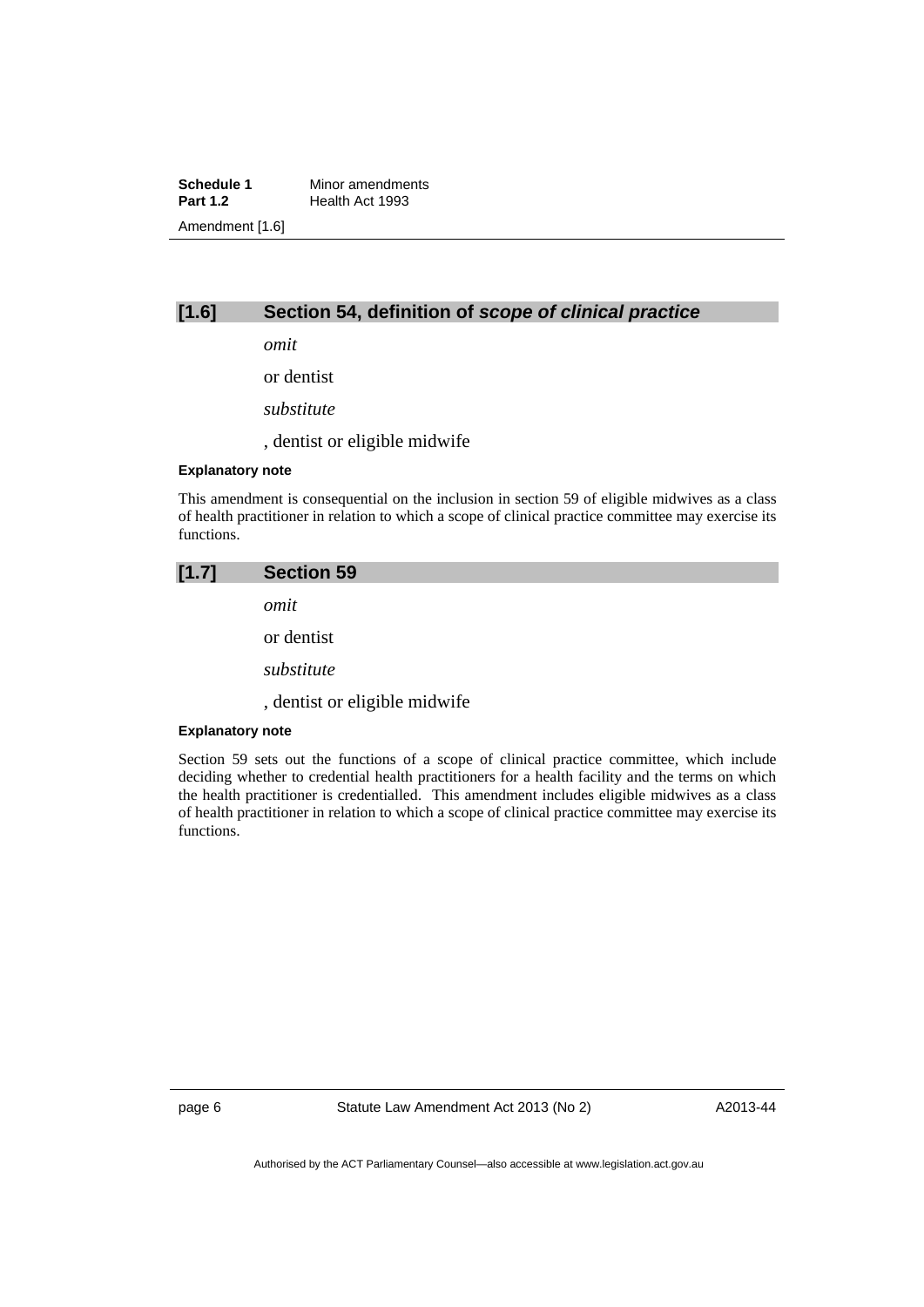Amendment [1.8]

**[1.8] Section 59 (1) (c)** 

*omit* 

doctor or dentist's

*substitute* 

doctor's, dentist's or eligible midwife's

## **Explanatory note**

Section 59 sets out the functions of a scope of clinical practice committee, which include deciding whether to credential health practitioners for a health facility and the terms on which the health practitioner is credentialled. This amendment includes eligible midwives as a class of health practitioner in relation to which a scope of clinical practice committee may exercise its functions.

| [1.9] |  | Sections 65 and 66 |
|-------|--|--------------------|
|-------|--|--------------------|

*omit* 

or dentist

*substitute* 

, dentist or eligible midwife

### **Explanatory note**

This amendment is consequential on the inclusion in section 59 of eligible midwives as a class of health practitioner in relation to which a scope of clinical practice committee may exercise its functions.

A2013-44

page 7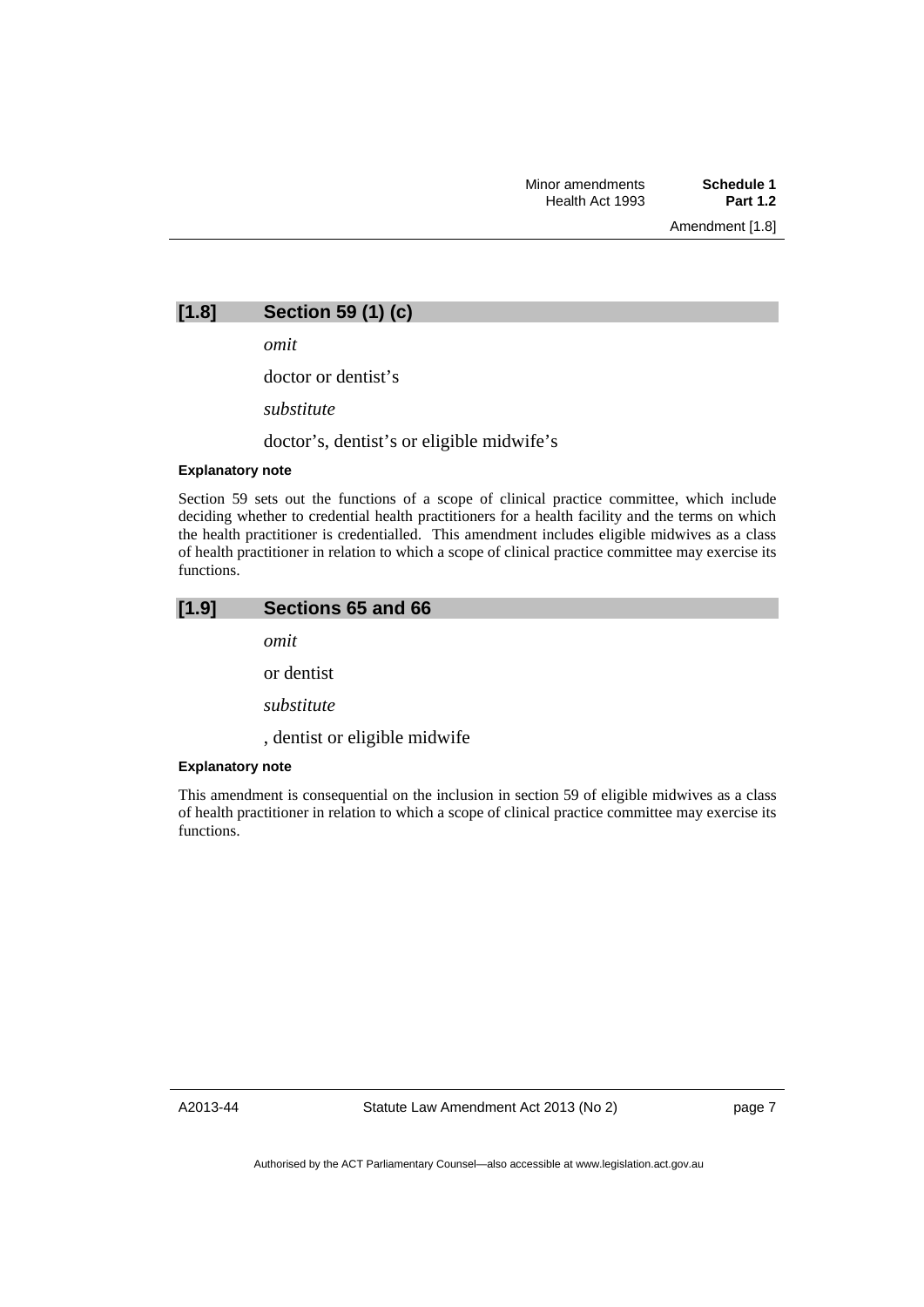**Schedule 1** Minor amendments<br>**Part 1.2** Health Act 1993 **Health Act 1993** Amendment [1.10]

## **[1.10] Section 66 (2)**

*omit* 

doctor or dentist's

*substitute* 

doctor's, dentist's or eligible midwife's

### **Explanatory note**

This amendment is consequential on the inclusion in section 59 of eligible midwives as a class of health practitioner in relation to which a scope of clinical practice committee may exercise its functions.

## **[1.11] Sections 67 to 70**

*omit* 

or dentist

*substitute*

, dentist or eligible midwife

#### **Explanatory note**

This amendment is consequential on the inclusion in section 59 of eligible midwives as a class of health practitioner in relation to which a scope of clinical practice committee may exercise its functions.

## **[1.12] Section 70 (4) (a) to (c)**

*omit* 

doctor or dentist's

*substitute* 

doctor's, dentist's or eligible midwife's

### **Explanatory note**

This amendment is consequential on the inclusion in section 59 of eligible midwives as a class of health practitioner in relation to which a scope of clinical practice committee may exercise its functions.

page 8 Statute Law Amendment Act 2013 (No 2)

A2013-44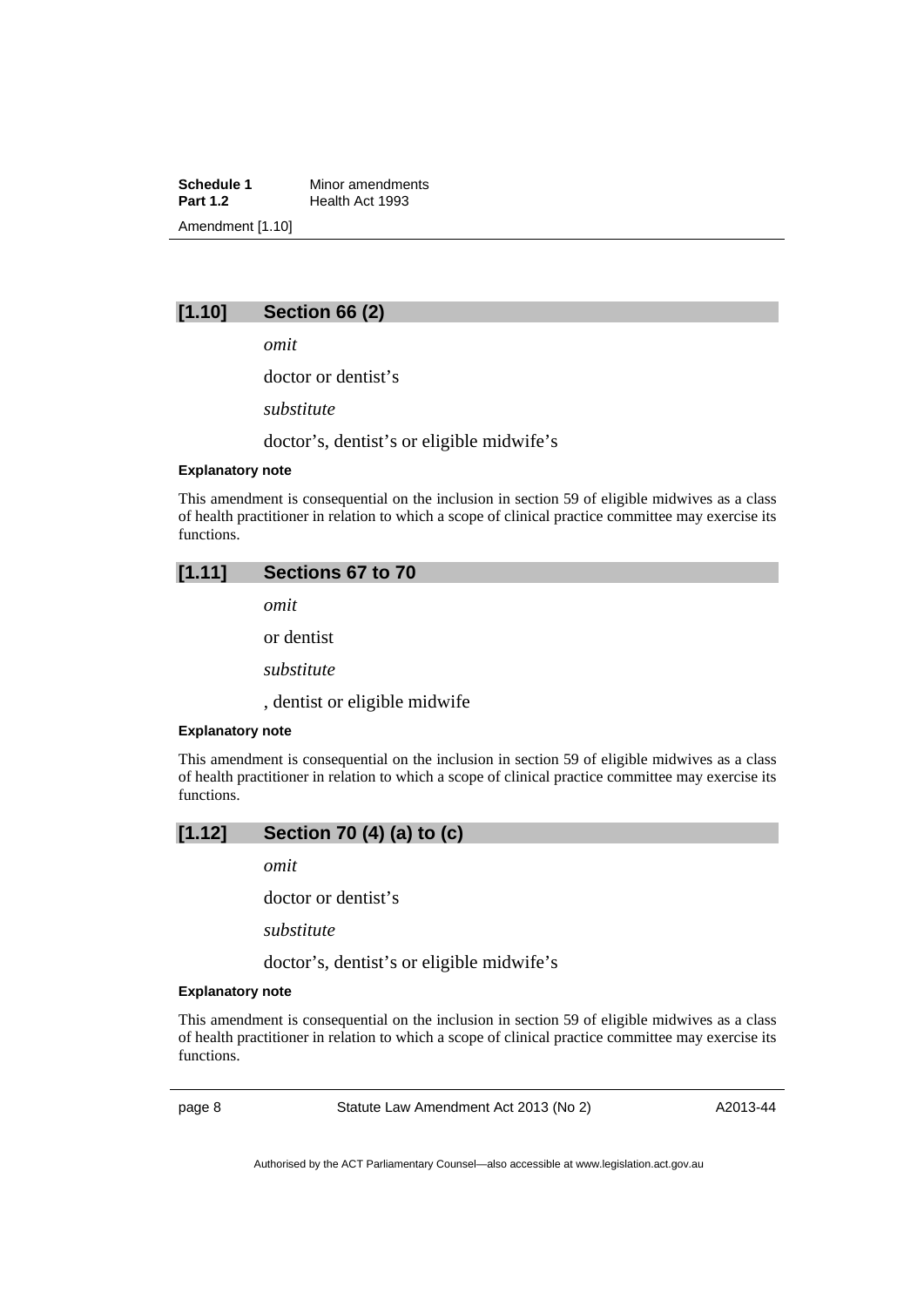Amendment [1.13]

## **[1.13] Sections 71 to 73**

*omit* 

or dentist

*substitute*

, dentist or eligible midwife

### **Explanatory note**

This amendment is consequential on the inclusion in section 59 of eligible midwives as a class of health practitioner in relation to which a scope of clinical practice committee may exercise its functions.

## **[1.14] Section 73 (2) (a) and (3) (b)**

*omit* 

doctor or dentist's

*substitute*

doctor's, dentist's or eligible midwife's

#### **Explanatory note**

This amendment is consequential on the inclusion in section 59 of eligible midwives as a class of health practitioner in relation to which a scope of clinical practice committee may exercise its functions.

### **[1.15] Sections 74 (3), 77 and 78**

*omit* 

or dentist

*substitute* 

, dentist or eligible midwife

### **Explanatory note**

This amendment is consequential on the inclusion in section 59 of eligible midwives as a class of health practitioner in relation to which a scope of clinical practice committee may exercise its functions.

A2013-44

Statute Law Amendment Act 2013 (No 2)

page 9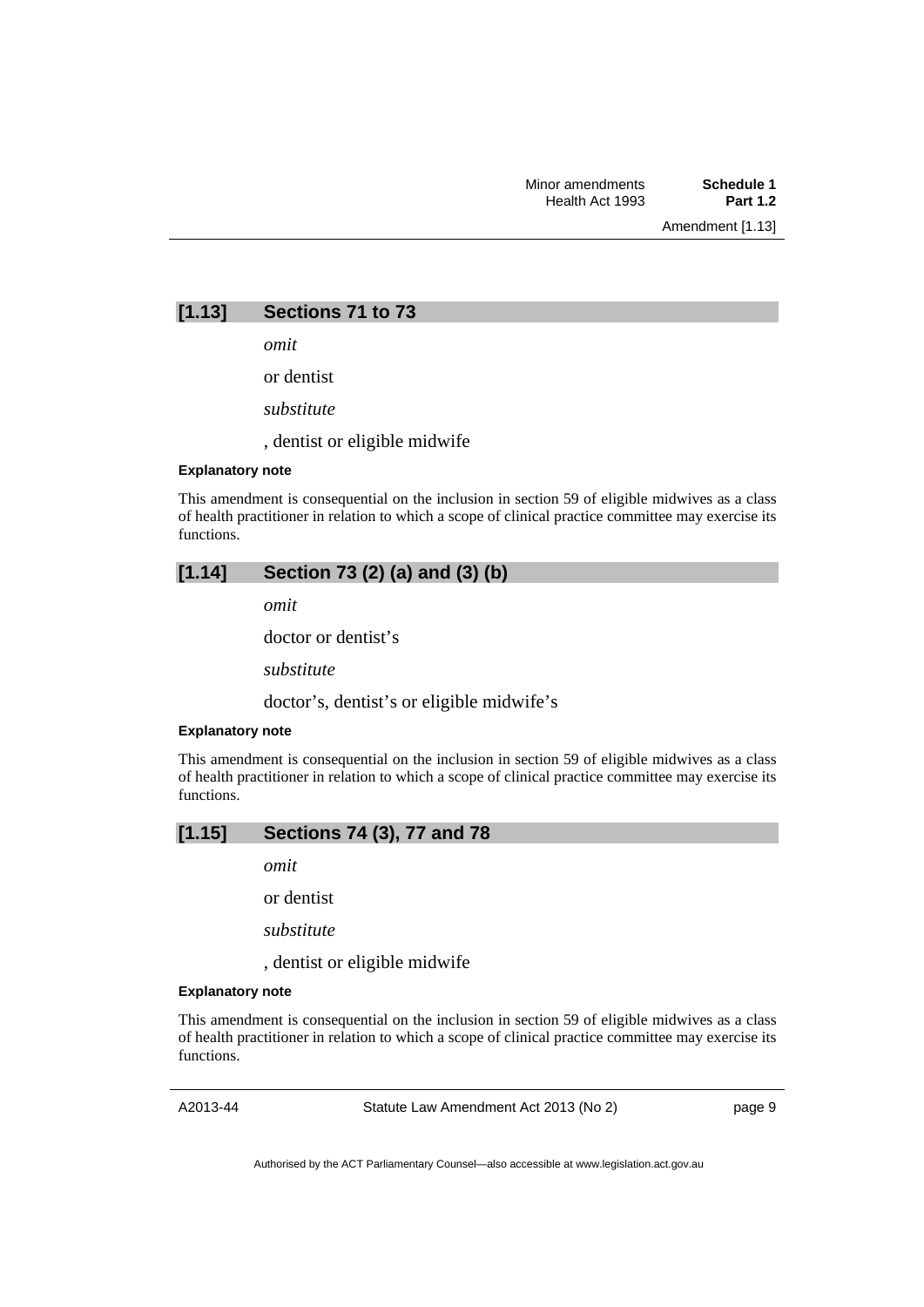**Schedule 1** Minor amendments<br>**Part 1.2** Health Act 1993 **Health Act 1993** Amendment [1.16]

## **[1.16] Section 78 (a)**

*after* 

dentist

*insert* 

, eligible midwife

### **Explanatory note**

This amendment is consequential on the inclusion in section 59 of eligible midwives as a class of health practitioner in relation to which a scope of clinical practice committee may exercise its functions.

## **[1.17] Part 9 heading**

*omit* 

### **Explanatory note**

This amendment is consequential on other amendments omitting or relocating all provisions in part 9 to a new part in the *[Public Health Act 1997](http://www.legislation.act.gov.au/a/1997-69)*, to which other provisions relating to pharmacy ownership and premises are being relocated.

### **[1.18] Section 128**

*relocate to Public Health Act 1997, new part 3B as section 66U* 

### **Explanatory note**

This amendment relocates the definition of *community pharmacy* to a new part in the *[Public](http://www.legislation.act.gov.au/a/1997-69)  [Health Act 1997](http://www.legislation.act.gov.au/a/1997-69)*, to which other provisions relating to pharmacy ownership and premises are being relocated.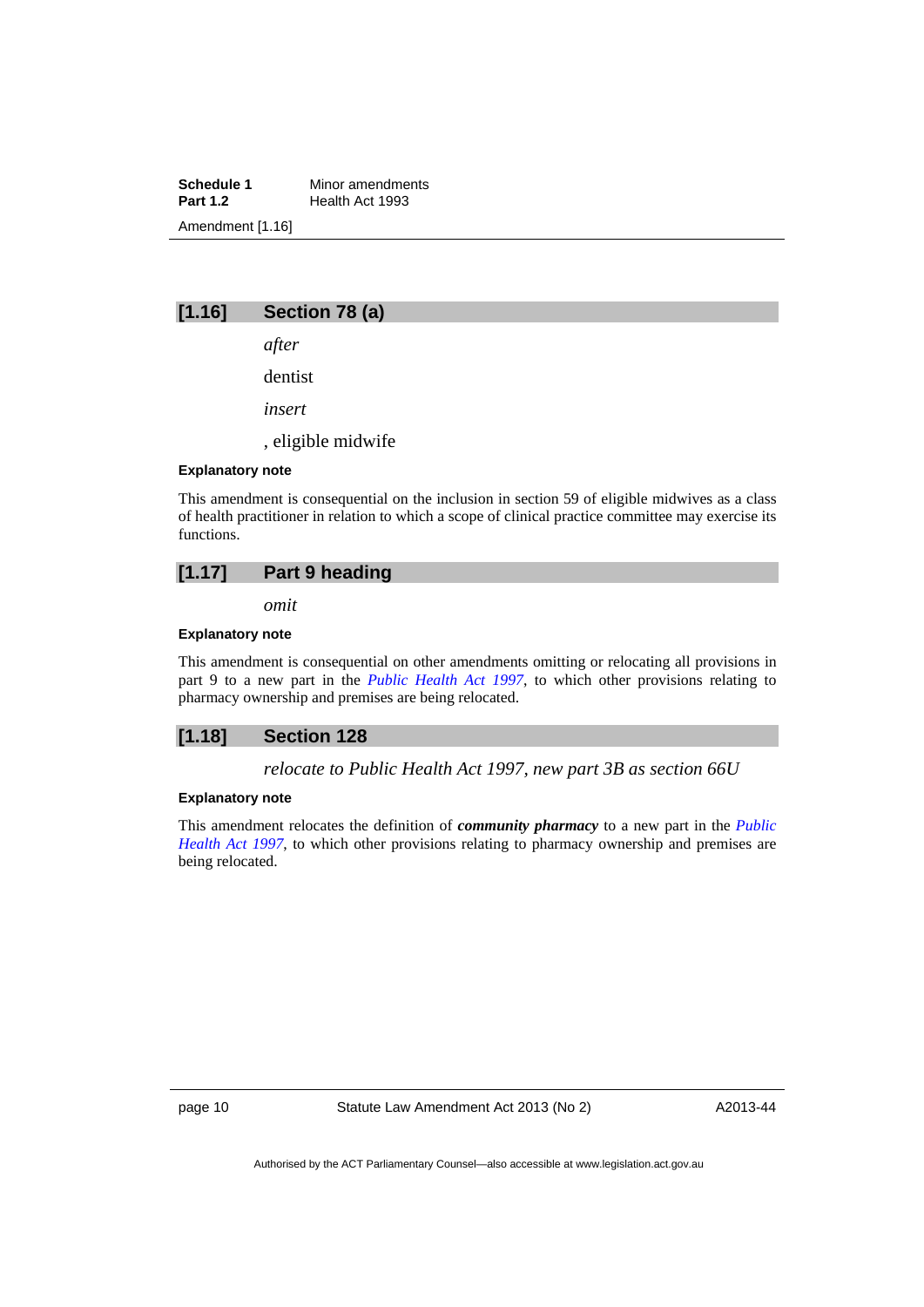## **[1.19] Section 128A**

*omit* 

#### **Explanatory note**

This amendment omits a provision that defines *complying pharmacy corporation* because most provisions relating to pharmacies are now being relocated to a new part in the *[Public Health](http://www.legislation.act.gov.au/a/1997-69)  [Act 1997](http://www.legislation.act.gov.au/a/1997-69)*. The definition is remade in the *[Public Health Regulation 2000](http://www.legislation.act.gov.au/sl/2000-1)*, section 62 (2) (because the term is currently used only in that section) and then relocated to the new part in the *[Public Health Act 1997](http://www.legislation.act.gov.au/a/1997-69)* by another amendment.

## **[1.20] Section 128B (1) (c)**

*omit* 

#### **Explanatory note**

This amendment omits a paragraph that is made redundant as a consequence of the making of the *[Public Health \(Community Pharmacy\) Code of Practice 2012 \(No 1\)](http://www.legislation.act.gov.au/di/2012-211/default.asp)* DI2012-211 (the *code of practice*). Section 128B (1) (c) refers to standards approved by the Minister under section 128B (2). The *[Health \(Community Pharmacy Premises\) Approved Standard 2010](http://www.legislation.act.gov.au/ni/2010-349/default.asp)  [\(No 1\)](http://www.legislation.act.gov.au/ni/2010-349/default.asp)* NI2010-349, made under section 128B (2), was repealed when the code of practice was determined. The standard was no longer needed because the code replicates many of the requirements that were in the standard. The reference to the approval of standards under section 128B (1) is omitted to remove unnecessary duplication between the Act and the *[Public](http://www.legislation.act.gov.au/a/1997-69)  [Health Act 1997](http://www.legislation.act.gov.au/a/1997-69)* regarding the regulation of community pharmacy premises.

### **[1.21] Section 128B (2) to (4)**

*omit* 

#### **Explanatory note**

This amendment omits provisions that are made redundant as a consequence of the making of the *[Public Health \(Community Pharmacy\) Code of Practice 2012 \(No 1\)](http://www.legislation.act.gov.au/di/2012-211/default.asp)* DI2012-211 (the *code of practice*). Section 128B (2) to (4) refer to standards approved by the Minister about premises for community pharmacies. The *[Health \(Community Pharmacy Premises\) Approved Standard](http://www.legislation.act.gov.au/ni/2010-349/default.asp)  [2010 \(No 1\)](http://www.legislation.act.gov.au/ni/2010-349/default.asp)* NI2010-349, made under section 128B (2), was repealed when the code of practice was determined. The standard was no longer needed because the code replicates many of the requirements that were in the standard. The provisions are omitted to remove unnecessary duplication between the Act and the *[Public Health Act 1997](http://www.legislation.act.gov.au/a/1997-69)* regarding the regulation of community pharmacy premises.

A2013-44

Statute Law Amendment Act 2013 (No 2)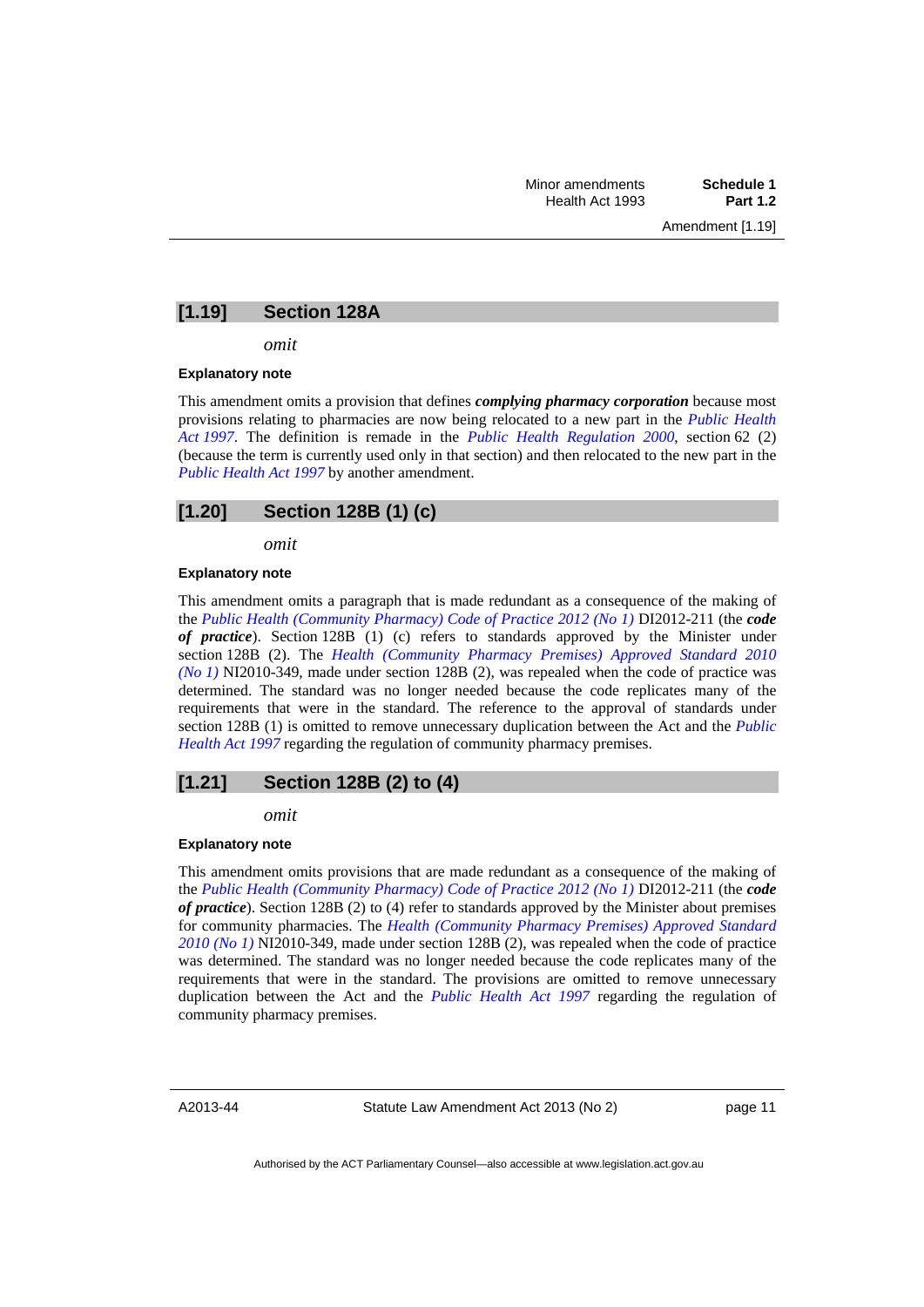**Schedule 1** Minor amendments<br>**Part 1.2** Health Act 1993 **Health Act 1993** Amendment [1.22]

## **[1.22] Section 128B (as amended) and section 129**

*relocate to Public Health Act 1997, new part 3B as sections 66W and 66X* 

### **Explanatory note**

This amendment relocates sections which deal with pharmacies and pharmacy premises to a new part in the *[Public Health Act 1997](http://www.legislation.act.gov.au/a/1997-69)*, to which other provisions relating to pharmacy ownership and premises are being relocated.

| [1.23]<br>Section 130 |  |
|-----------------------|--|
|-----------------------|--|

*omit* 

or dentist,

*substitute*

dentist or eligible midwife

### **Explanatory note**

This amendment is consequential on the inclusion in section 59 of eligible midwives as a class of health practitioner in relation to which a scope of clinical practice committee may exercise its functions.

## **[1.24] Section 130 (a) to (c)**

*omit* 

or dentist

*substitute* 

, dentist or eligible midwife

### **Explanatory note**

This amendment is consequential on the inclusion in section 59 of eligible midwives as a class of health practitioner in relation to which a scope of clinical practice committee may exercise its functions.

page 12 Statute Law Amendment Act 2013 (No 2)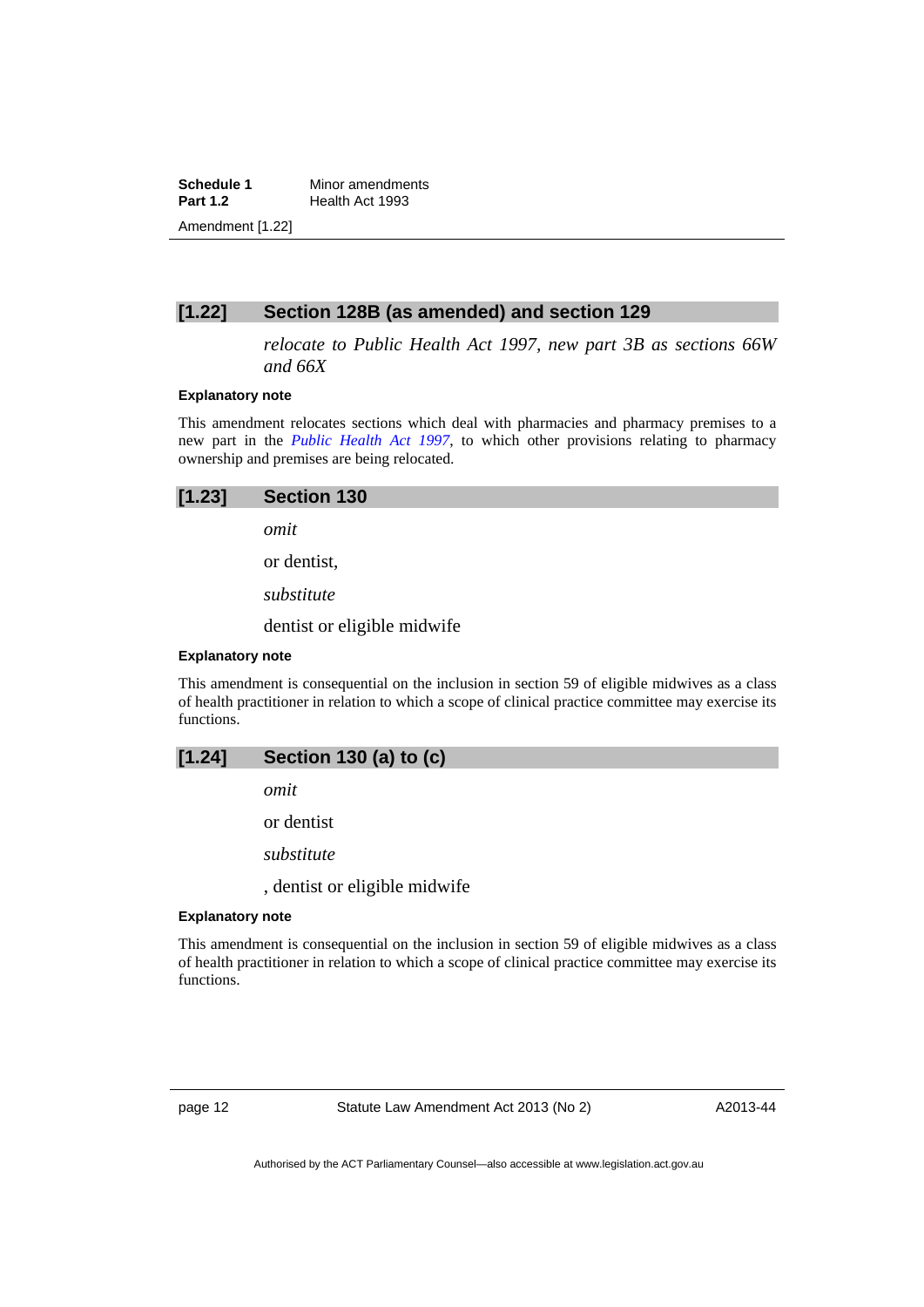## **[1.25] Section 131**

*substitute* 

## **131 Pt 10 obligations—no contracting out**

To remove any doubt, this part applies in relation to a doctor, dentist or eligible midwife for a health facility despite anything to the contrary in a term of the doctor's, dentist's or eligible midwife's engagement.

### **Explanatory note**

This amendment is consequential on the inclusion in section 59 of eligible midwives as a class of health practitioner in relation to which a scope of clinical practice committee may exercise its functions. This amendment also corrects a cross-reference in the heading.

## **[1.26] Section 189 heading**

*substitute* 

## **189 Protection of doctor, dentist or eligible midwife from liability in emergency**

### **Explanatory note**

This amendment is consequential on the inclusion in section 59 of eligible midwives as a class of health practitioner in relation to which a scope of clinical practice committee may exercise its functions.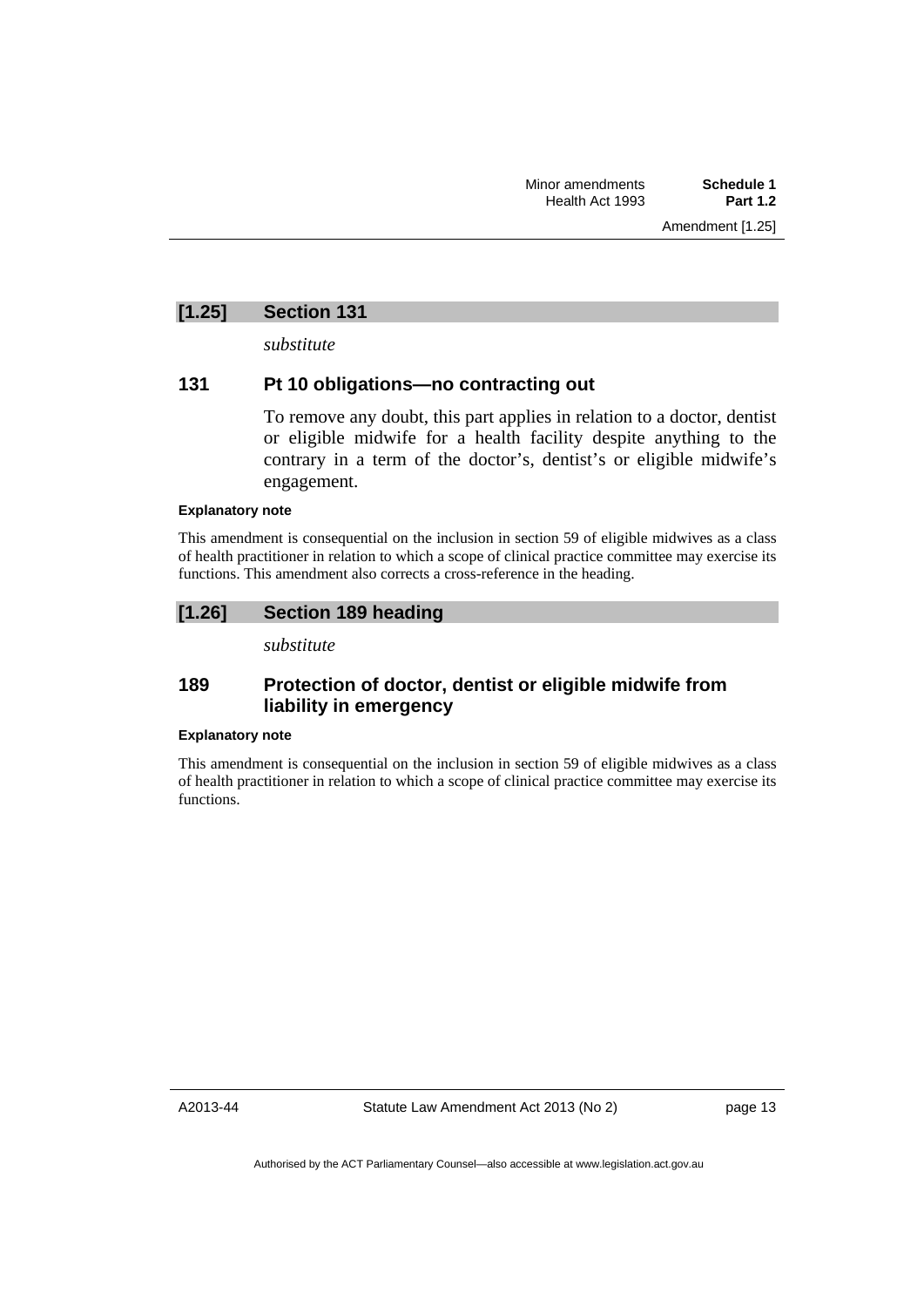**Schedule 1** Minor amendments<br>**Part 1.2** Health Act 1993 **Health Act 1993** Amendment [1.27]

## **[1.27] Section 189**

*omit* 

doctor or dentist's

*substitute* 

doctor's, dentist's or eligible midwife's

### **Explanatory note**

This amendment is consequential on the inclusion in section 59 of eligible midwives as a class of health practitioner in relation to which a scope of clinical practice committee may exercise its functions.

## **[1.28] Section 189 (1)**  *omit*  or dentist

*substitute* 

, dentist or eligible midwife

### **Explanatory note**

This amendment is consequential on the inclusion in section 59 of eligible midwives as a class of health practitioner in relation to which a scope of clinical practice committee may exercise its functions.

## **[1.29] Dictionary, definition of** *community pharmacy*

### *omit*

### **Explanatory note**

This amendment omits a definition that is made redundant as a result of the relocation of section 128 to the *[Public Health Act 1997](http://www.legislation.act.gov.au/a/1997-69)*, new part 3B by another amendment.

page 14 Statute Law Amendment Act 2013 (No 2)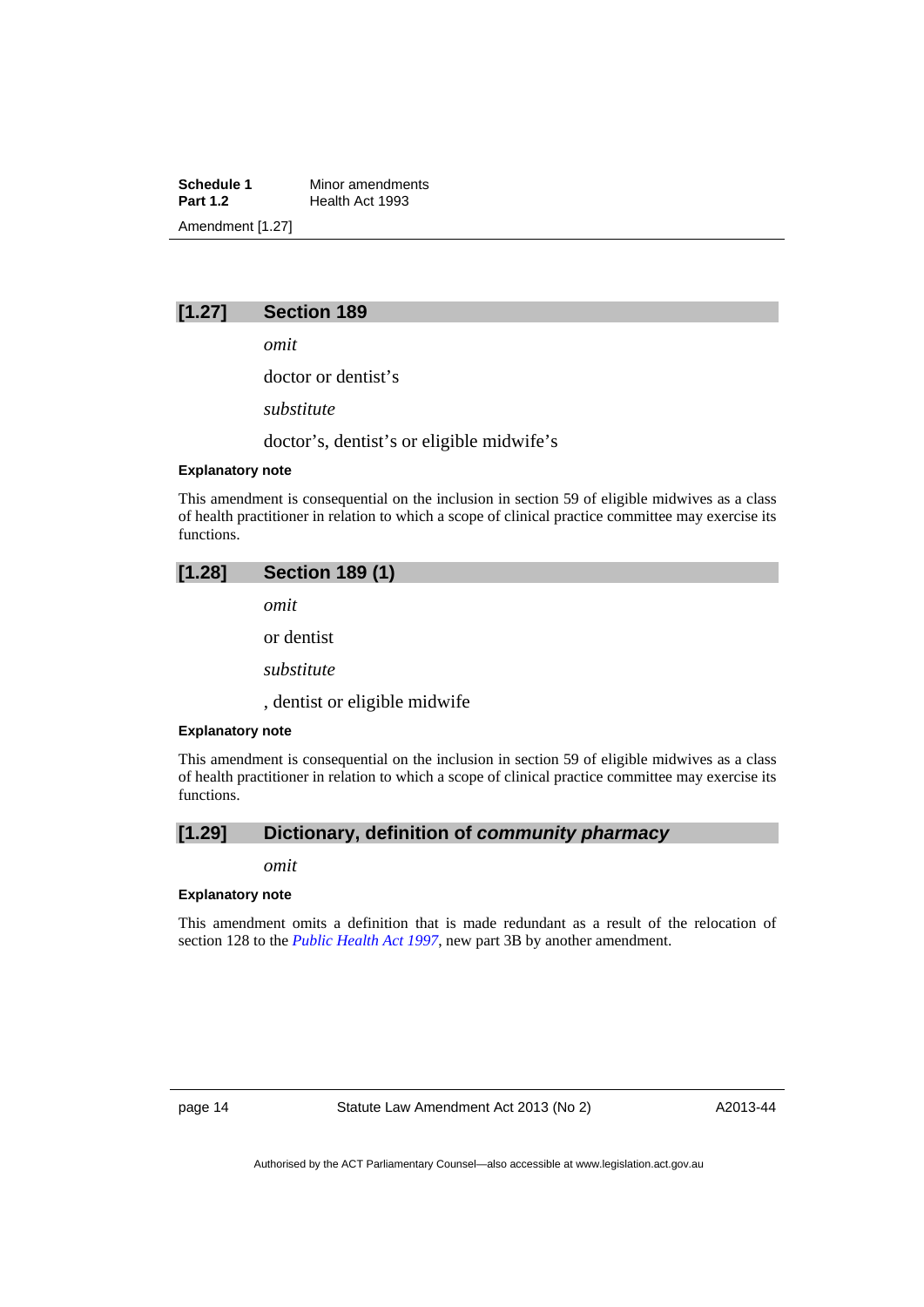## **[1.30] Dictionary, new definition of** *eligible midwife*

### *insert*

*eligible midwife*, for part 5 (Reviewing scope of clinical practice) see section 52.

### **Explanatory note**

This amendment inserts a signpost definition for a new term defined elsewhere in the Act.

## <span id="page-18-0"></span>**Part 1.3 Medicines, Poisons and Therapeutic Goods Regulation 2008**

## **[1.31] Section 110 (2) (b) (ii)**

*omit* 

*[Health Act 1993](http://www.legislation.act.gov.au/a/1993-13)*, part 9 (Pharmacists and pharmacy premises)

*substitute* 

*[Public Health Act 1997](http://www.legislation.act.gov.au/a/1997-69)*, part 3B (Pharmacies)

### **Explanatory note**

This amendment is consequential on provisions relating to pharmacists and pharmacies being relocated to a new part in the *[Public Health Act 1997](http://www.legislation.act.gov.au/a/1997-69)* by other amendments.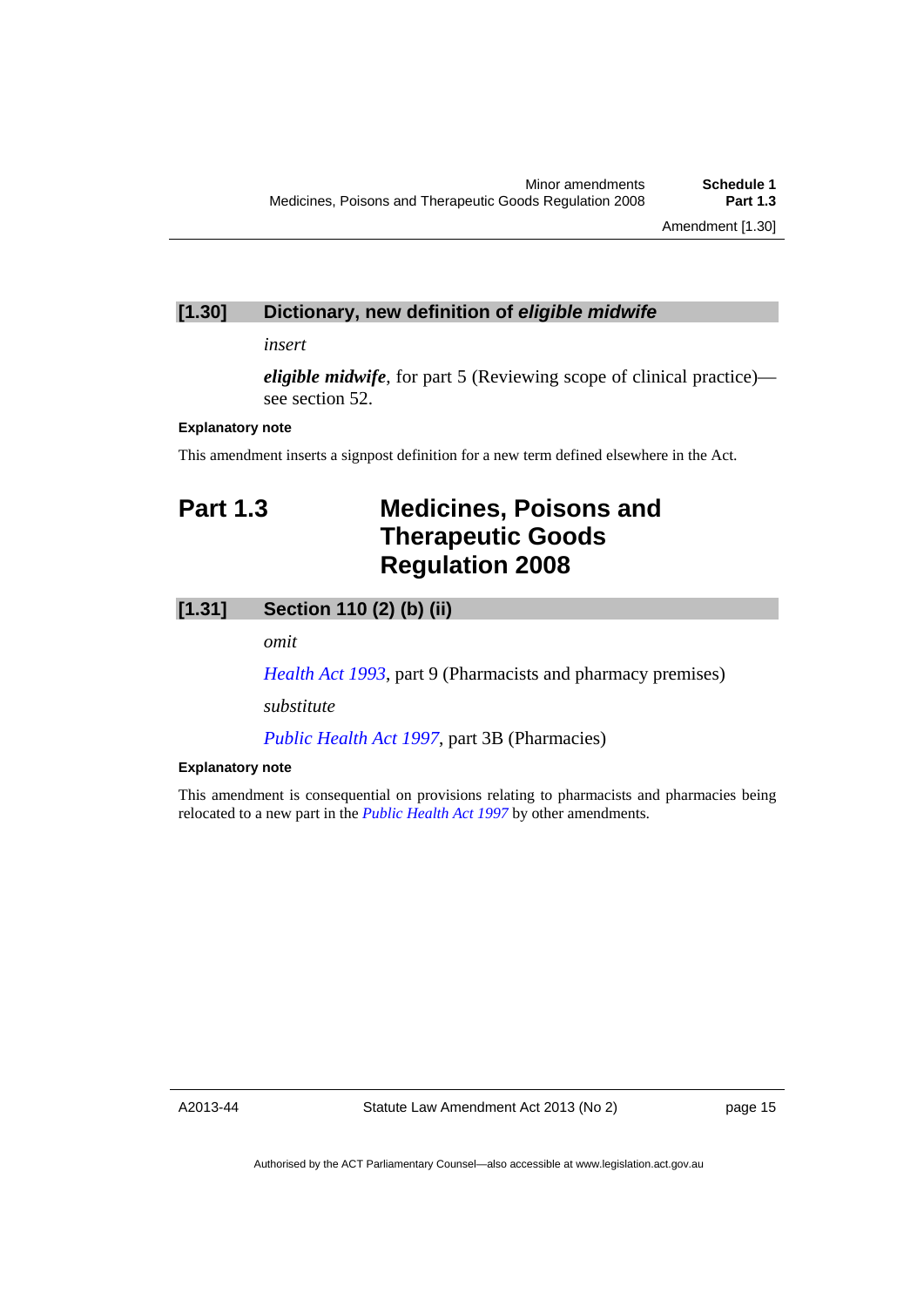**Schedule 1** Minor amendments<br>**Part 1.4** Public Health Act 19 Public Health Act 1997 Amendment [1.32]

## <span id="page-19-0"></span>**Part 1.4 Public Health Act 1997**

### **[1.32] New part 3B heading**

*insert* 

## **Part 3B Pharmacies**

#### **Explanatory note**

This amendment inserts a heading for a new part for provisions about pharmacy ownership and premises restrictions that are relocated to new part 3B from the *[Health Act 1993](http://www.legislation.act.gov.au/a/1993-13)*, part 9 and the *[Public Health Regulation 2000](http://www.legislation.act.gov.au/sl/2000-1)*, section 62 by other amendments.

Community pharmacies are now regulated under the Act as a consequence of the declaration of the operation of a pharmacy business at a community pharmacy as a licensable public health risk activity under the *[Public Health \(Community Pharmacy\) Risk Activity Declaration 2012](http://www.legislation.act.gov.au/di/2012-210/default.asp)  [\(No 1\)](http://www.legislation.act.gov.au/di/2012-210/default.asp)* DI2012-210 and the determination of a code of practice under the Act, section 133 for the operation of community pharmacies (see the *[Public Health \(Community Pharmacy\) Code of](http://www.legislation.act.gov.au/di/2012-211/default.asp)  [Practice 2012 \(No 1\)](http://www.legislation.act.gov.au/di/2012-211/default.asp)* DI2012-211).

Provisions in other legislation relating to pharmacies are being consolidated in part 3B to assist legislation users.

### **[1.33] Dictionary, new definition of** *community pharmacy*

#### *insert*

*community pharmacy*, for part 3B (Pharmacies)—see section 66U.

### **Explanatory note**

This amendment inserts a signpost definition for a new term relocated from the *[Health](http://www.legislation.act.gov.au/a/1993-13)  [Act 1993](http://www.legislation.act.gov.au/a/1993-13)*, section 128 to new part 3B by another amendment.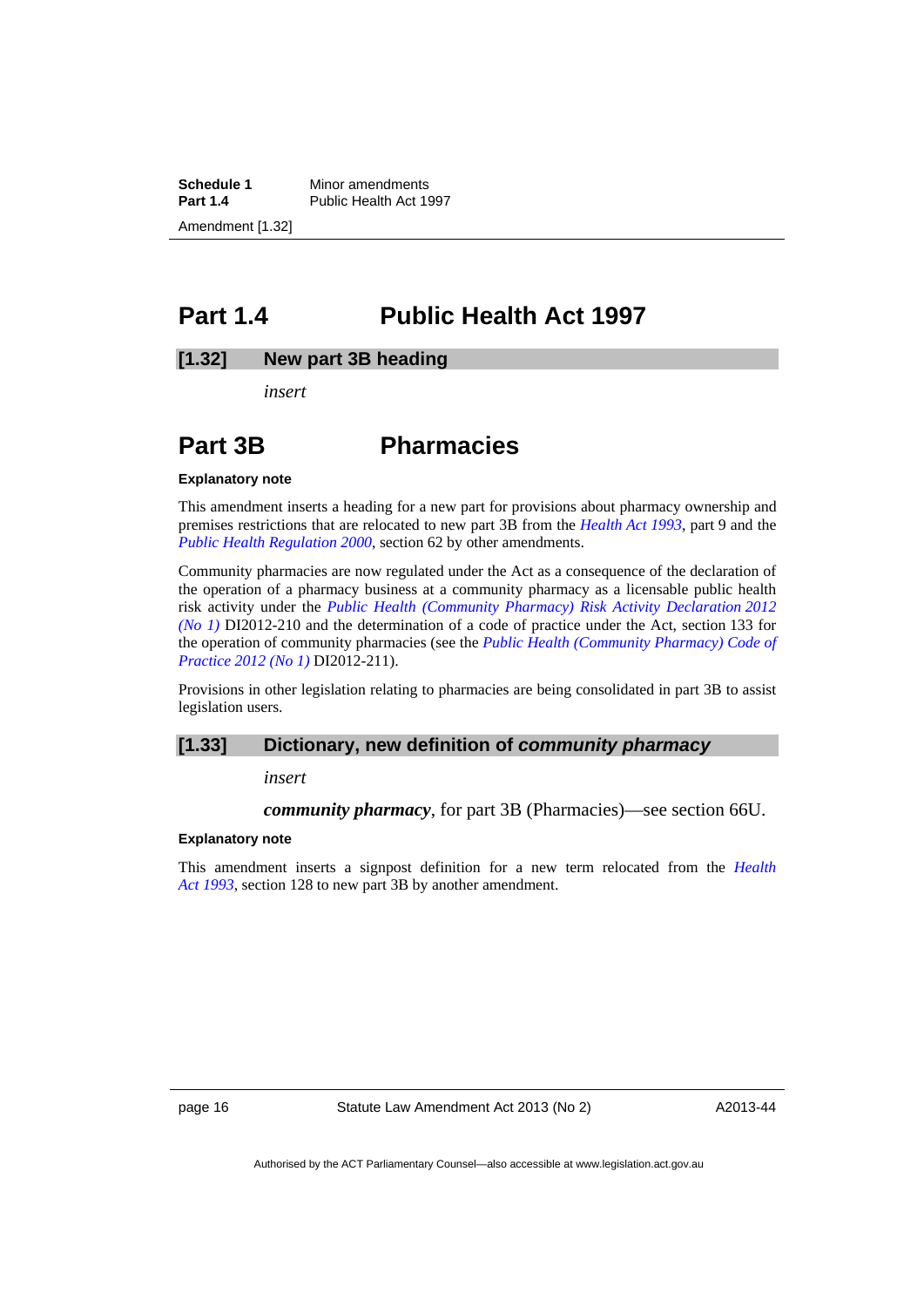## <span id="page-20-0"></span>**Part 1.5 Public Health Regulation 2000**

### **[1.34] Section 62 (2), definition of** *close relative*

*omit everything before paragraph (a), substitute* 

*close relative*, of a pharmacist or company pharmacist, means the pharmacist's—

### **Explanatory note**

This amendment revises the definition to make it clear that it applies to close relatives of pharmacists who are directors of a complying pharmacy corporation as well as to other pharmacists.

## **[1.35] Section 62 (2), definition of** *community pharmacy*

*omit* 

### **Explanatory note**

This amendment omits a signpost definition for a term defined in the *[Health Act 1993](http://www.legislation.act.gov.au/a/1993-13)*, section 128. That definition is relocated to the *[Public Health Act 1997](http://www.legislation.act.gov.au/a/1997-69)*, new part 3B (which deals with pharmacy ownership and premises) by another amendment. Section 62, as amended by this part, is also relocated to new part 3B by another amendment.

## **[1.36] Section 62 (2), definition of** *complying pharmacy corporation*

*substitute* 

*complying pharmacy corporation* means a corporation that—

- (a) has a constitution that provides that—
	- (i) the object of the corporation is to own and control a pharmacy business; and
	- (ii) only an individual who is a pharmacist may be a director; and
	- (iii) a director cannot be a director of another pharmacy corporation without the written consent of the board; and

A2013-44

Statute Law Amendment Act 2013 (No 2)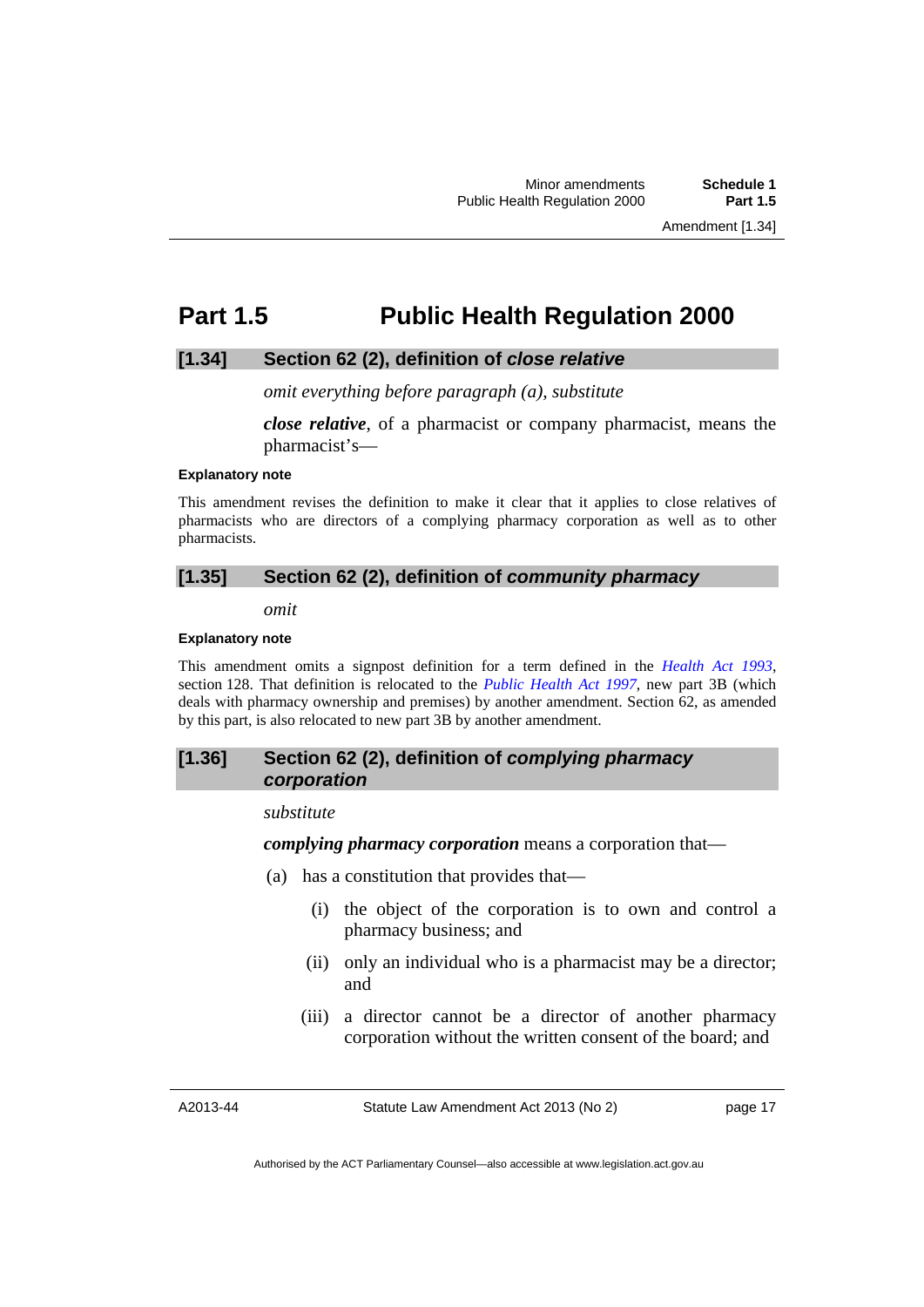- (iv) all voting rights exercisable at a general meeting of the corporation are exercisable only by or on behalf of pharmacists who are directors or employees of the corporation; and
- (v) a shareholder in the corporation must be either a pharmacist or a close relative of a pharmacist shareholder; and
- (b) has a constitution that ensures that each share in the corporation is beneficially owned by a pharmacist who is a director or employee of the corporation or a close relative of the pharmacist; and
- (c) for a corporation that is to own and control a pharmacy business as a trustee—is only a party to a trust deed that relates to the corporation's ownership and control of a pharmacy business if the deed provides that all beneficiaries are to be pharmacists who are directors or employees of the corporation or close relatives of the pharmacists; and
- (d) has a constitution that is appropriate to a corporation formed to own and control a pharmacy business.

### **Explanatory note**

This amendment replaces a signpost definition to the *[Health Act 1993](http://www.legislation.act.gov.au/a/1993-13)*, section 128A, which is omitted by another amendment. The definition of *complying pharmacy corporation* is amended to provide that the object of the corporation is not to practise as a pharmacist but to own and control a pharmacy business. This makes the definition consistent with the *[Health Practitioner](http://www.legislation.act.gov.au/a/db_39269/default.asp)  [Regulation National Law \(ACT\)](http://www.legislation.act.gov.au/a/db_39269/default.asp)* which provides that only an individual can be a health practitioner. The requirement for a trust deed to have written approval by the National Pharmacy Board is also omitted as the Board no longer undertakes that function.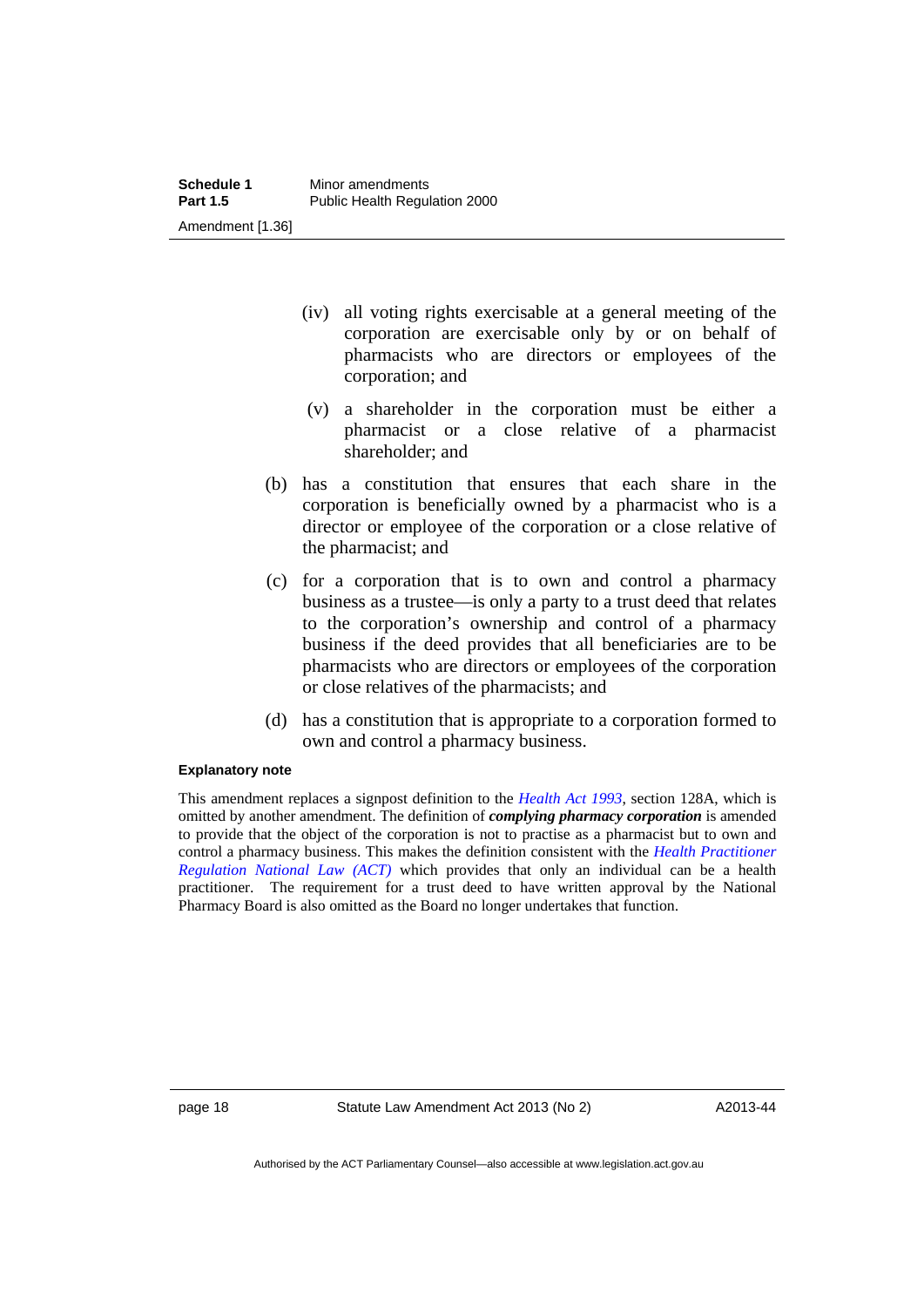## **[1.37] Section 62 (as amended)**

*relocate to Public Health Act 1997, new part 3B as section 66V* 

### **Explanatory note**

This amendment relocates a section which deals with pharmacies and pharmacy premises to a new part in the *[Public Health Act 1997](http://www.legislation.act.gov.au/a/1997-69)*, to which other provisions relating to pharmacy ownership and premises are being relocated.

Community pharmacies are now regulated under the *[Public Health Act 1997](http://www.legislation.act.gov.au/a/1997-69)* as a consequence of the relocation of provisions about pharmacy ownership from the *[Health Act 1993](http://www.legislation.act.gov.au/a/1993-13)* to the *[Public Health Regulation 2000](http://www.legislation.act.gov.au/sl/2000-1)* in 2012 and the declaration of the operation of a pharmacy business at a community pharmacy as a licensable public health risk activity under the *[Public](http://www.legislation.act.gov.au/di/2012-210/default.asp)  [Health \(Community Pharmacy\) Risk Activity Declaration 2012 \(No 1\)](http://www.legislation.act.gov.au/di/2012-210/default.asp)* DI2012-210.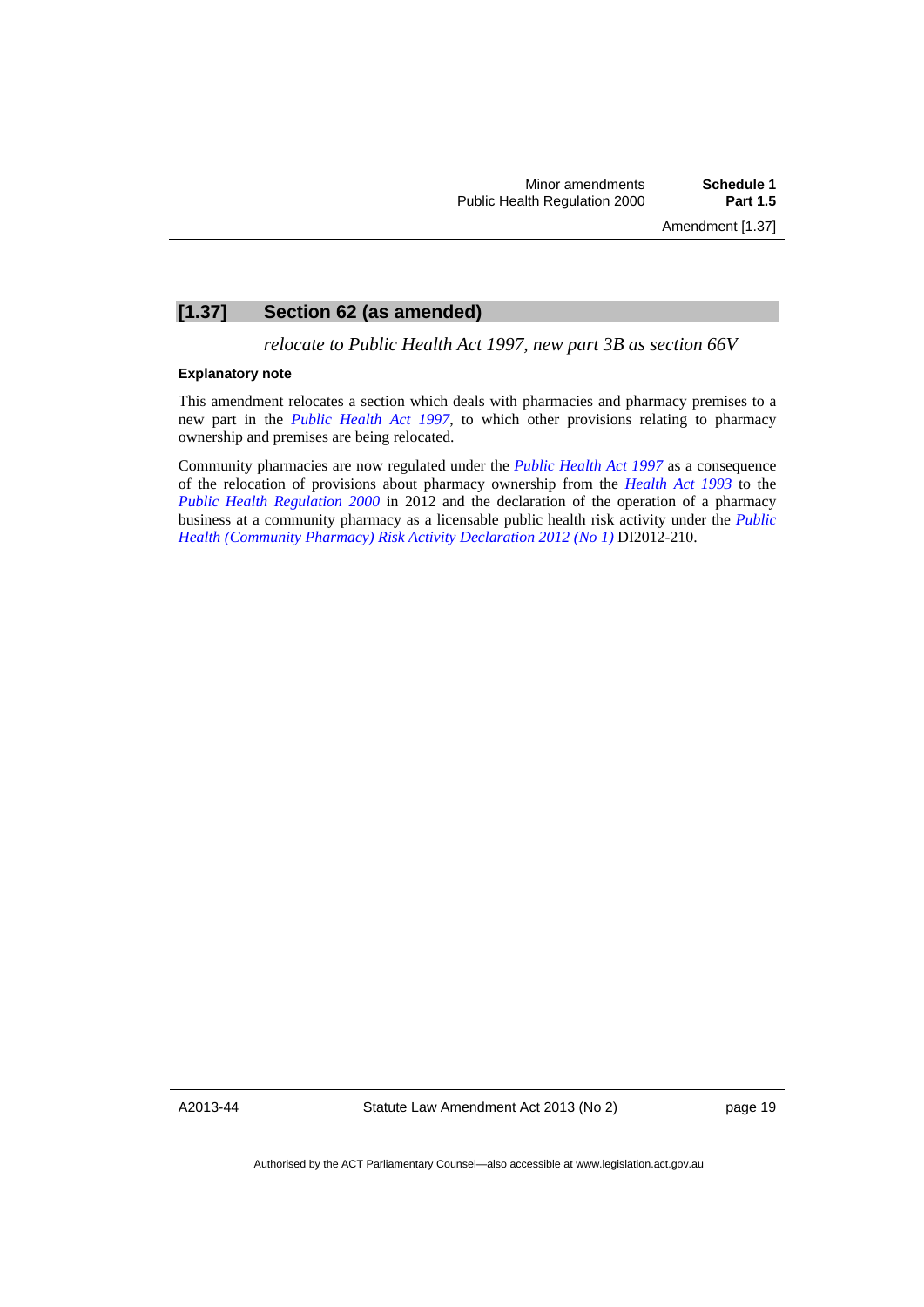**Schedule 2** Legislation Act 2001

Amendment [2.1]

## <span id="page-23-0"></span>**Schedule 2 Legislation Act 2001**

(see s 5)

## **[2.1] Dictionary, part 1, definition of** *Standards Australia*

*omit* 

International

### **Explanatory note**

This amendment updates the definition to reflect the change of name of Standards Australia International Limited to Standards Australia Limited.

page 20 Statute Law Amendment Act 2013 (No 2)

A2013-44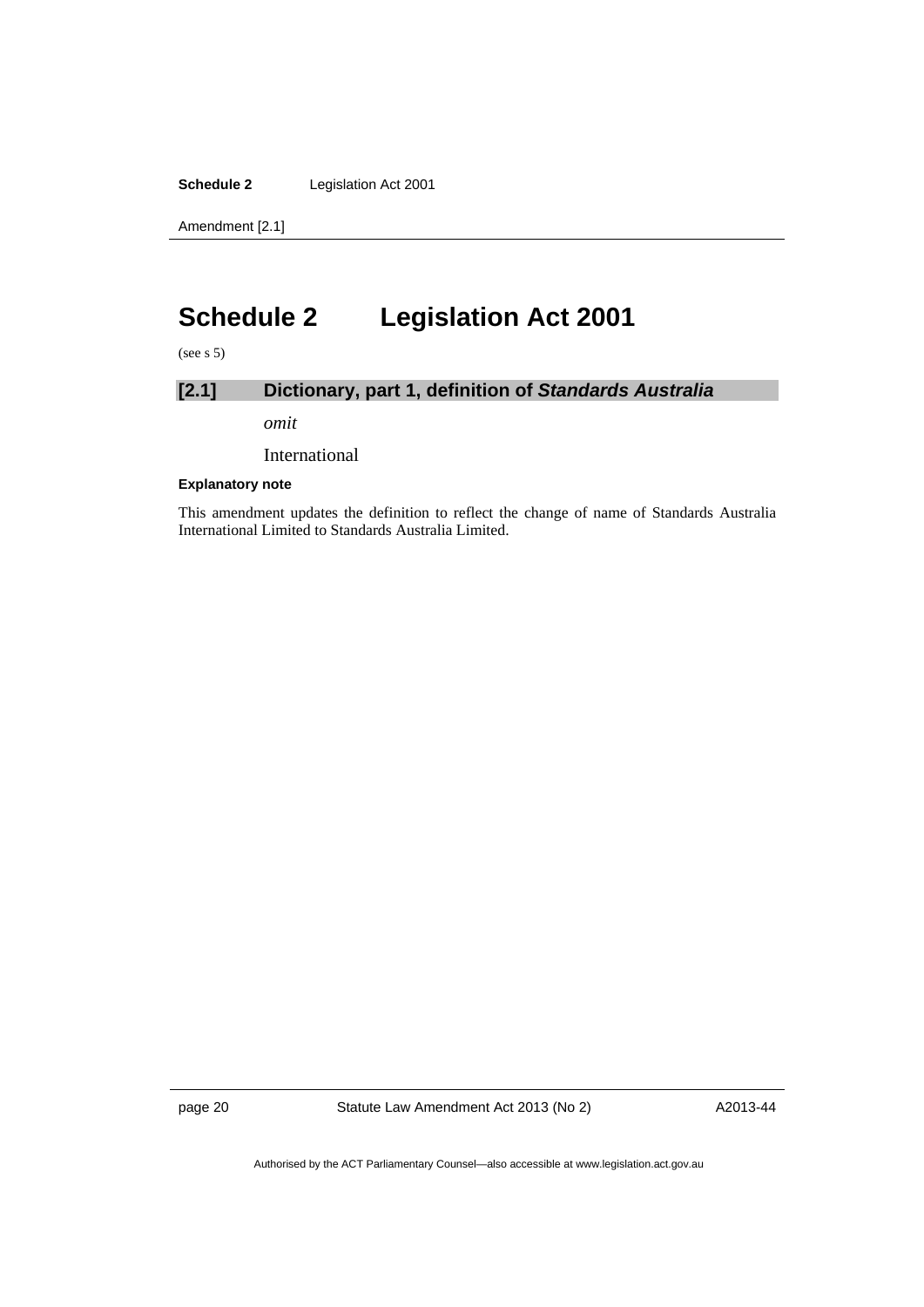## <span id="page-24-0"></span>**Schedule 3 Technical amendments**

(see s 5)

## <span id="page-24-1"></span>**Part 3.1 Agents Act 2003**

## **[3.1] Section 37 heading**

*substitute* 

## **37 Continuation of existing licences until renewal applications decided**

### **Explanatory note**

This amendment updates the heading in line with current legislative drafting practice.

## **[3.2] Sections 37 (4) and 61 (4), new note**

*insert* 

*Note Found guilty*––see the [Legislation Act,](http://www.legislation.act.gov.au/a/2001-14) dictionary, pt 1.

### **Explanatory note**

This amendment inserts a standard note in line with current legislative drafting practice.

**[3.3] Section 78 (e)** 

*omit* 

disseminated

*substitute* 

distributed

### **Explanatory note**

This amendment updates language in line with current legislative drafting practice.

A2013-44

Statute Law Amendment Act 2013 (No 2)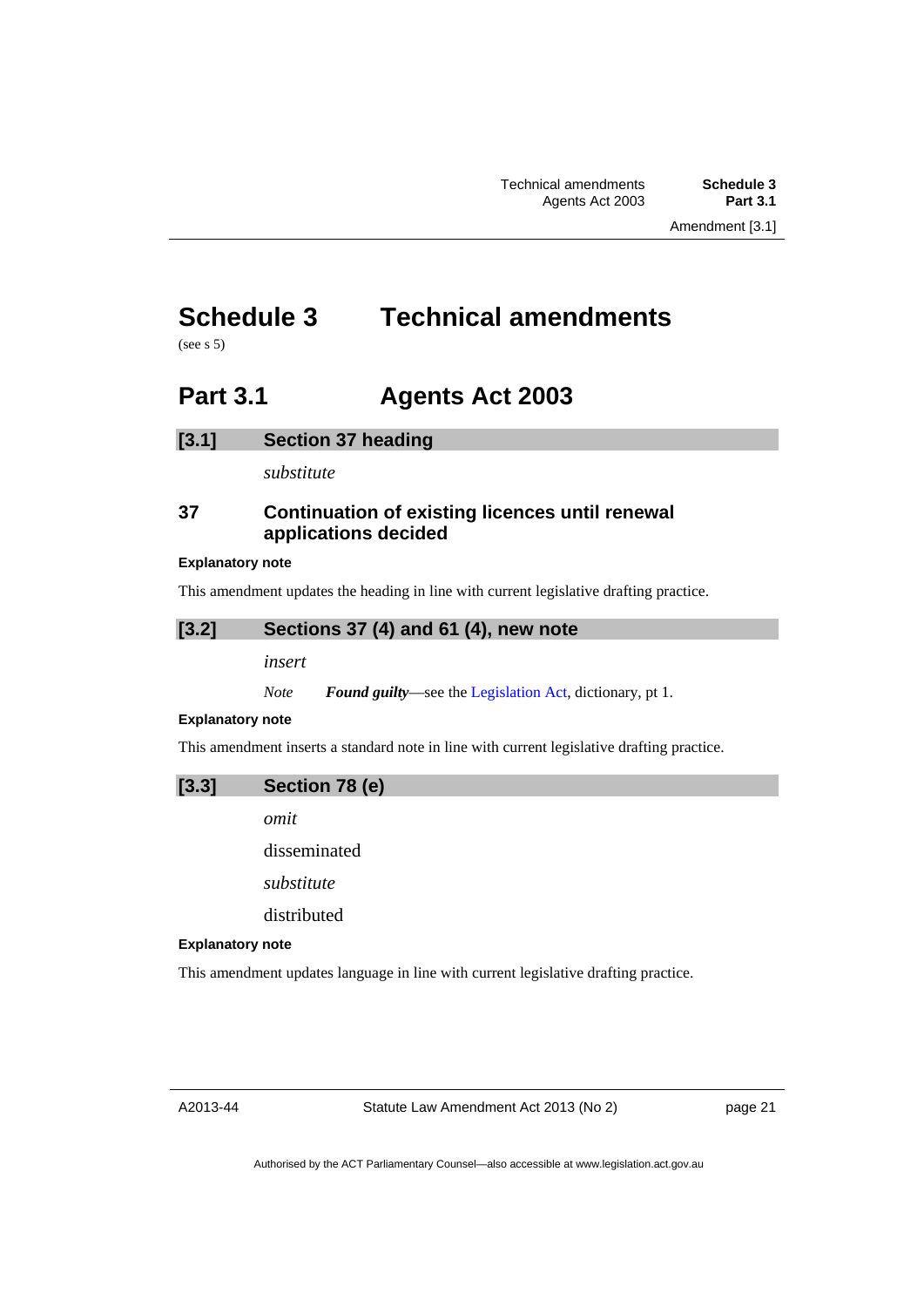**Schedule 3 Technical amendments**<br>**Part 3.1 Agents Act 2003** Agents Act 2003 Amendment [3.4]

## **[3.4] Section 107 (4) (b) (ii)**

*omit* 

bears

*substitute* 

has

### **Explanatory note**

This amendment updates language in line with current legislative drafting practice.

| [3.5] | <b>Section 114 (1)</b> |
|-------|------------------------|
|       | omit                   |

, in writing,

### **Explanatory note**

This amendment omits words that are redundant because of the [Legislation Act,](http://www.legislation.act.gov.au/a/2001-14) section 42 (2), which requires disallowable instruments to be in writing.

## **[3.6] Section 116 (1), new notes**

*insert* 

- *Note 1* The *[Statutory Declarations Act 1959](http://www.comlaw.gov.au/Series/C2004A07365)* (Cwlth) applies to the making of statutory declarations under ACT laws.
- *Note 2* It is an offence to make a false or misleading statement, give false or misleading information or produce a false or misleading document (see [Criminal Code](http://www.legislation.act.gov.au/a/2002-51), pt 3.4).

#### **Explanatory note**

This amendment inserts standard notes about statutory declarations.

page 22 Statute Law Amendment Act 2013 (No 2)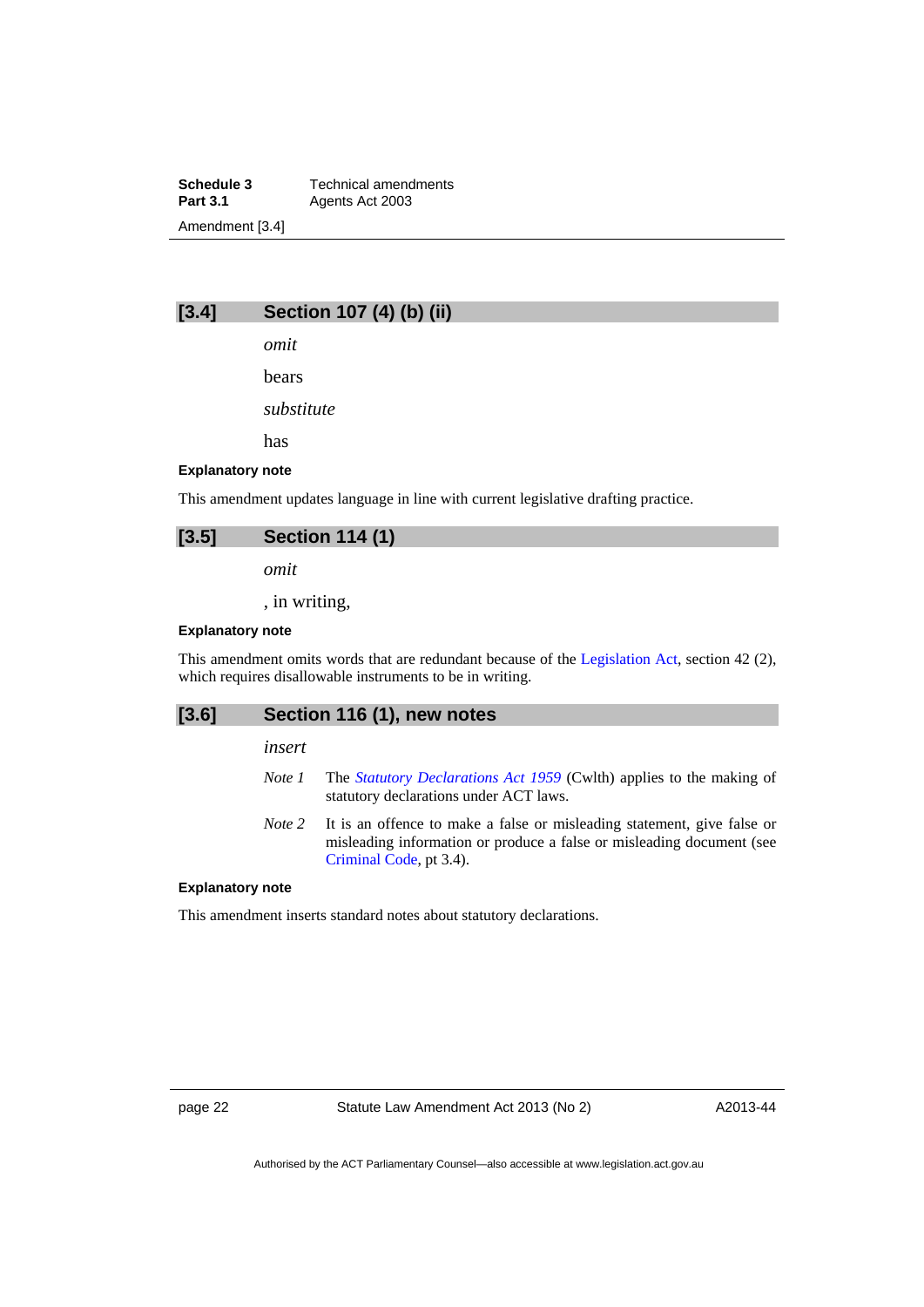**[3.7] Division 10.2 heading** 

*substitute* 

## **Division 10.2 Claims against compensation fund**

### **Explanatory note**

This amendment updates the heading in line with current legislative drafting practice.

| $[3.8]$ | Section 151 (1), new notes                                                            |
|---------|---------------------------------------------------------------------------------------|
|         | insert                                                                                |
|         | The <i>Statutory Declarations Act 1959 (Cwith)</i> applies to the making of<br>Note 1 |

- *Note 1* The *[Statutory Declarations Act 1959](http://www.comlaw.gov.au/Series/C2004A07365)* (Cwlth) applies to the making of statutory declarations under ACT laws.
- *Note 2* It is an offence to make a false or misleading statement, give false or misleading information or produce a false or misleading document (see [Criminal Code](http://www.legislation.act.gov.au/a/2002-51), pt 3.4).

### **Explanatory note**

This amendment inserts standard notes about statutory declarations.

### **[3.9] Section 152 (2), new note 1A**

## *insert*

*Note 1A* It is an offence to make a false or misleading statement, give false or misleading information or produce a false or misleading document (see [Criminal Code](http://www.legislation.act.gov.au/a/2002-51), pt 3.4).

### **Explanatory note**

This amendment inserts a standard note in relation to statutory declarations which are mentioned in another note.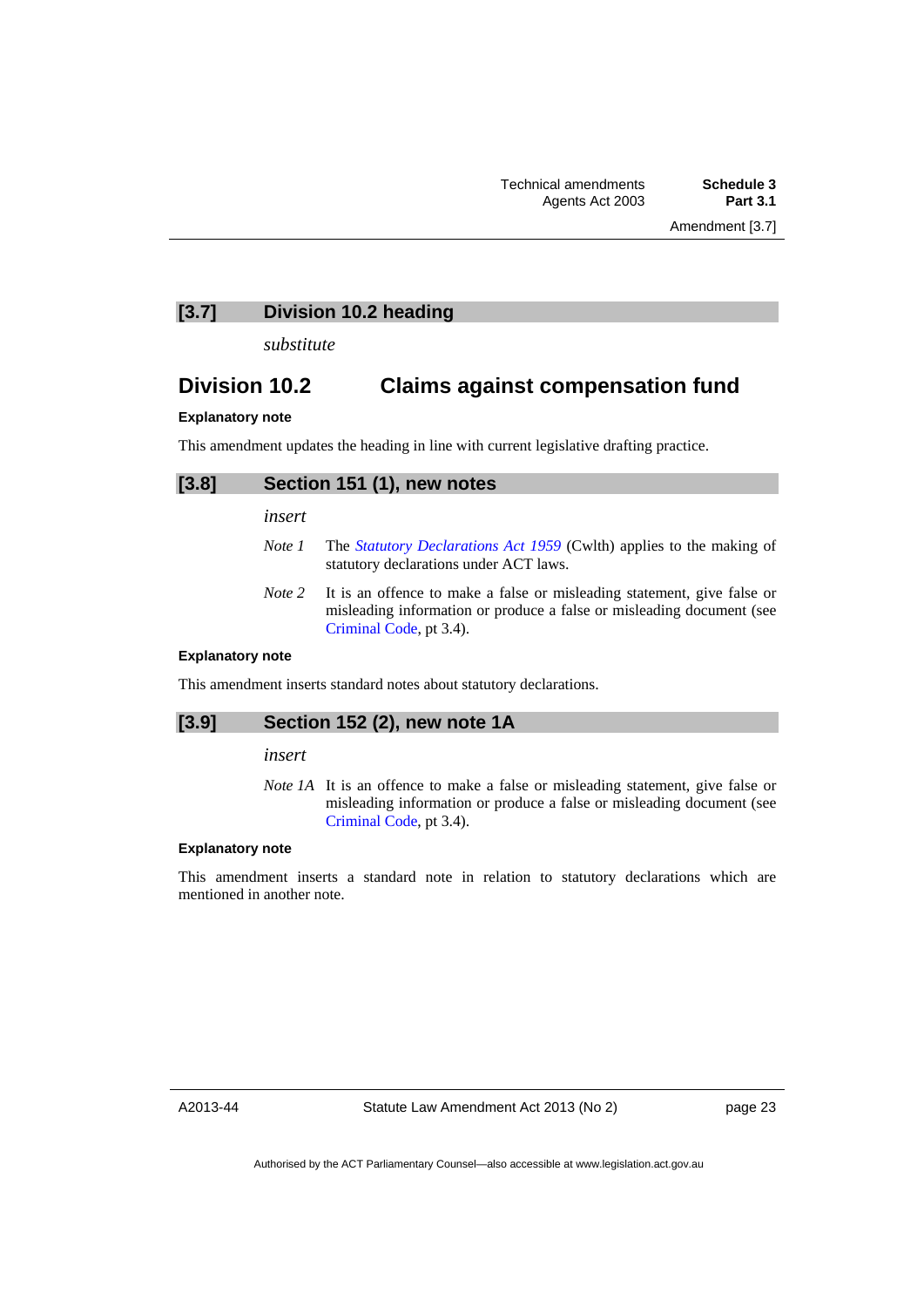**Schedule 3 Technical amendments**<br>**Part 3.2 Children and Young Perent Part 3.2** Children and Young People Act 2008 Amendment [3.10]

## **[3.10] Sections 176 (1) and 177 (1)**

*omit* 

, in writing,

#### **Explanatory note**

This amendment omits words that are redundant because of the [Legislation Act,](http://www.legislation.act.gov.au/a/2001-14) section 42 (2), which requires disallowable instruments to be in writing.

### **[3.11] Dictionary, definition of** *claimant*

*omit* 

the

### **Explanatory note**

This amendment amends a heading description in the definition and is consequential on another amendment.

## <span id="page-27-0"></span>**Part 3.2 Children and Young People Act 2008**

## **[3.12] Section 10 (c)**

*omit* 

Aboriginal and Torres Strait Islander traditions and cultural values (including kinship rules)

*substitute* 

the traditions and cultural values (including kinship rules) of Aboriginal and Torres Strait Islander people

### **Explanatory note**

This amendment updates the provision in line with current legislative drafting practice.

page 24 Statute Law Amendment Act 2013 (No 2)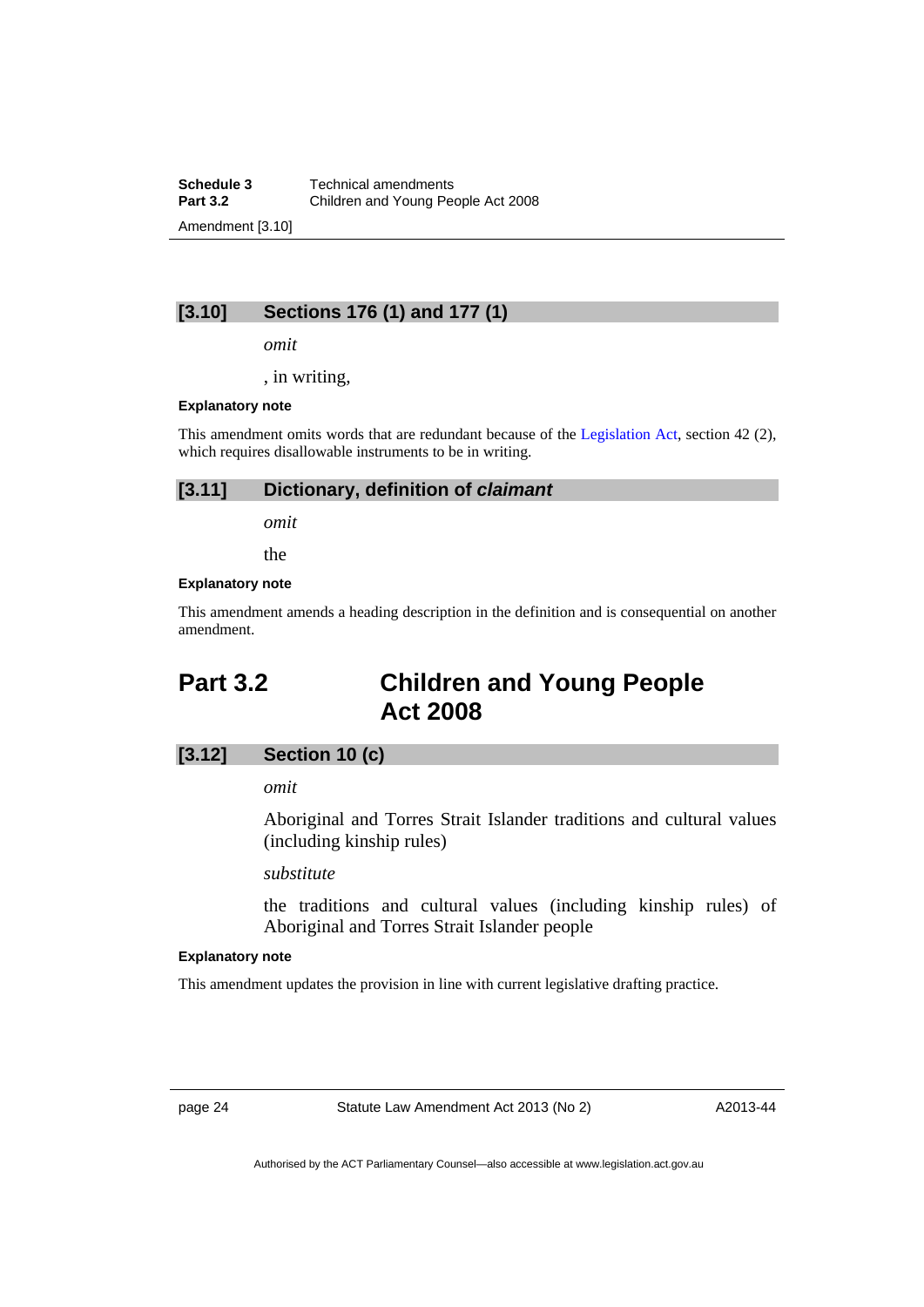Amendment [3.13]

## **[3.13] Section 24 (1)**

*omit* 

written

### **Explanatory note**

This amendment omits a word that is redundant because of the [Legislation Act](http://www.legislation.act.gov.au/a/2001-14), section 42 (2), which requires notifiable instruments to be in writing.

## **[3.14] Section 30 (3) (b)**

*after 1st mention of* 

Islander

*insert* 

person

### **Explanatory note**

This amendment updates the provision in line with current legislative drafting practice.

| [3.15]                  | <b>Section 68 (2)</b>                                                               |
|-------------------------|-------------------------------------------------------------------------------------|
|                         | omit                                                                                |
|                         | any or all                                                                          |
|                         | substitute                                                                          |
|                         | 1 or both                                                                           |
| <b>Explanatory note</b> |                                                                                     |
|                         | This amendment updates language in line with current legislative drafting practice. |

A2013-44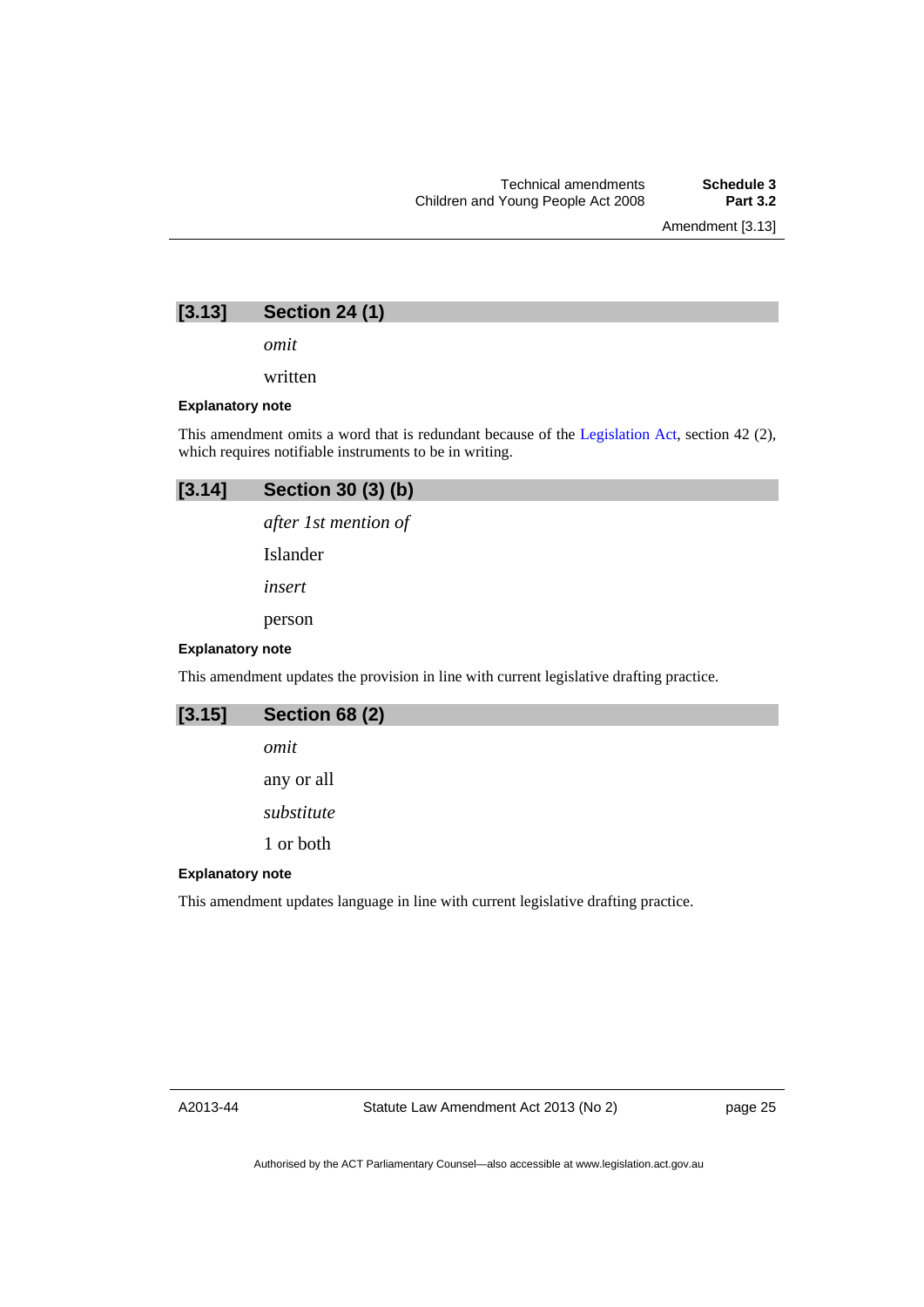**Schedule 3 Technical amendments**<br>**Part 3.2 Children and Young Pec Part 3.2** Children and Young People Act 2008 Amendment [3.16]

## **[3.16] Section 141 (1) (k), example**

## *substitute*

### **Example––par (k)**

observances and practices relating to religious or spiritual beliefs, including the spiritual beliefs of Aboriginal or Torres Strait Islander people

### **Explanatory note**

This amendment updates the example in line with current legislative drafting practice.

| [3.17]                                                                              | <b>Section 158 (1)</b> |  |
|-------------------------------------------------------------------------------------|------------------------|--|
|                                                                                     | omit                   |  |
|                                                                                     | all or any             |  |
|                                                                                     | substitute             |  |
|                                                                                     | 1 or more              |  |
| <b>Explanatory note</b>                                                             |                        |  |
| This amendment updates language in line with current legislative drafting practice. |                        |  |

## **[3.18] Section 183 (1), example 1**

### *substitute*

1 observances and practices relating to religious or spiritual beliefs, including the spiritual beliefs of Aboriginal or Torres Strait Islander people

### **Explanatory note**

This amendment updates the example in line with current legislative drafting practice.

page 26 Statute Law Amendment Act 2013 (No 2)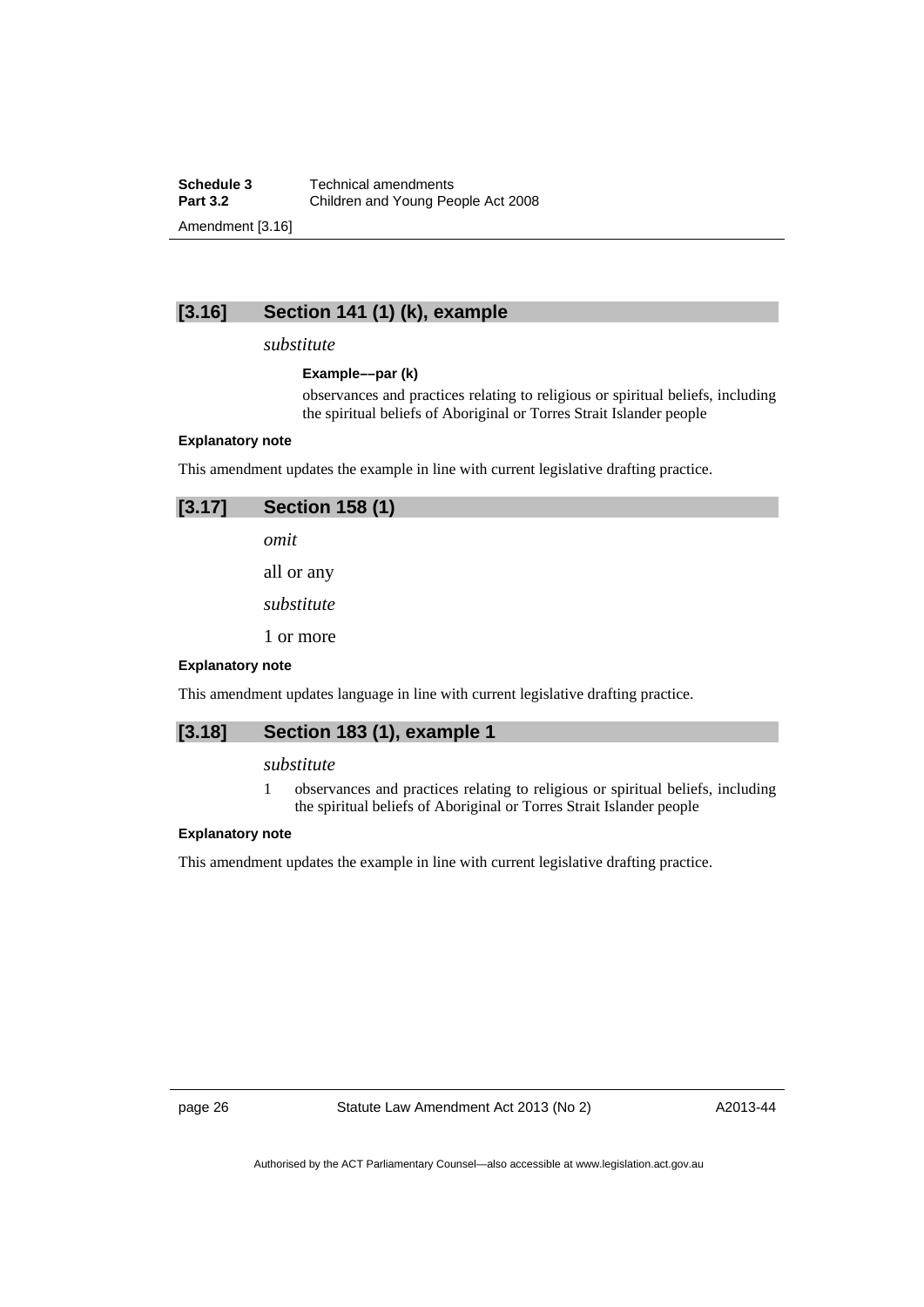Amendment [3.19]

**[3.19] Section 368 (5)** 

*omit*  avoid

*substitute* 

remove

### **Explanatory note**

This amendment updates language in line with current legislative drafting practice.

## **[3.20] Section 523 (1) (d) (ii), new example**

*insert* 

### **Example**

the foster carer has moved and reasonable efforts to locate the foster carer have been unsuccessful

*Note* An example is part of the Act, is not exhaustive and may extend, but does not limit, the meaning of the provision in which it appears (see [Legislation Act,](http://www.legislation.act.gov.au/a/2001-14) s 126 and s 132).

### **Explanatory note**

This amendment inserts a new example to illustrate the provision.

## **[3.21] Section 727N (2) (c)**

*omit* 

Aboriginal or a Torres Strait Islander

*substitute* 

## an Aboriginal or Torres Strait Islander person

### **Explanatory note**

This amendment updates the provision in line with current legislative drafting practice.

A2013-44

page 27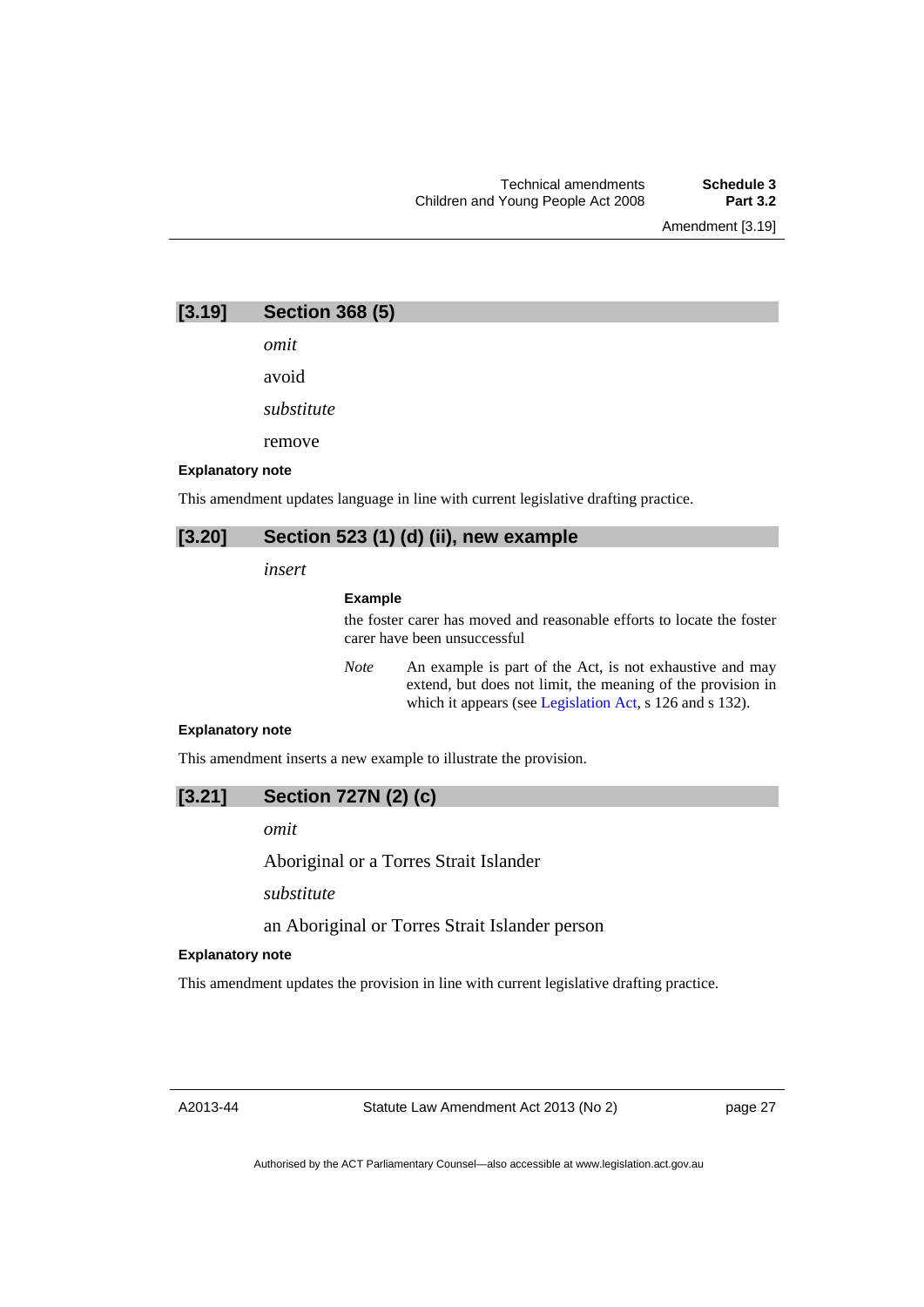**Schedule 3 Technical amendments**<br>**Part 3.2 Children and Young Perent Part 3.2** Children and Young People Act 2008 Amendment [3.22]

## **[3.22] Dictionary, note 2**

*insert* 

found guilty

### **Explanatory note**

Dictionary, note 2 lists examples of terms used in the Act that are defined in the [Legislation](http://www.legislation.act.gov.au/a/2001-14)  [Act,](http://www.legislation.act.gov.au/a/2001-14) dictionary, part 1. This amendment inserts a term mentioned in the Act and defined in the [Legislation Act,](http://www.legislation.act.gov.au/a/2001-14) dictionary, part 1.

### **[3.23] Dictionary, definition of** *Aboriginal*

*omit* 

### **Explanatory note**

This amendment is consequential on the insertion of a definition of *Aboriginal or Torres Strait Islander person* by another amendment.

## **[3.24] Dictionary, new definition of** *Aboriginal or Torres Strait Islander person*

*insert* 

## *Aboriginal or Torres Strait Islander person* means a person who––

- (a) is a descendant of an Aboriginal person or a Torres Strait Islander person; and
- (b) identifies as an Aboriginal person or a Torres Strait Islander person; and
- (c) is accepted as an Aboriginal person or a Torres Strait Islander person by an Aboriginal community or Torres Strait Islander community.

### **Explanatory note**

This amendment inserts a new definition of *Aboriginal or Torres Strait Islander person* that is in line with current legislative drafting practice.

page 28 Statute Law Amendment Act 2013 (No 2)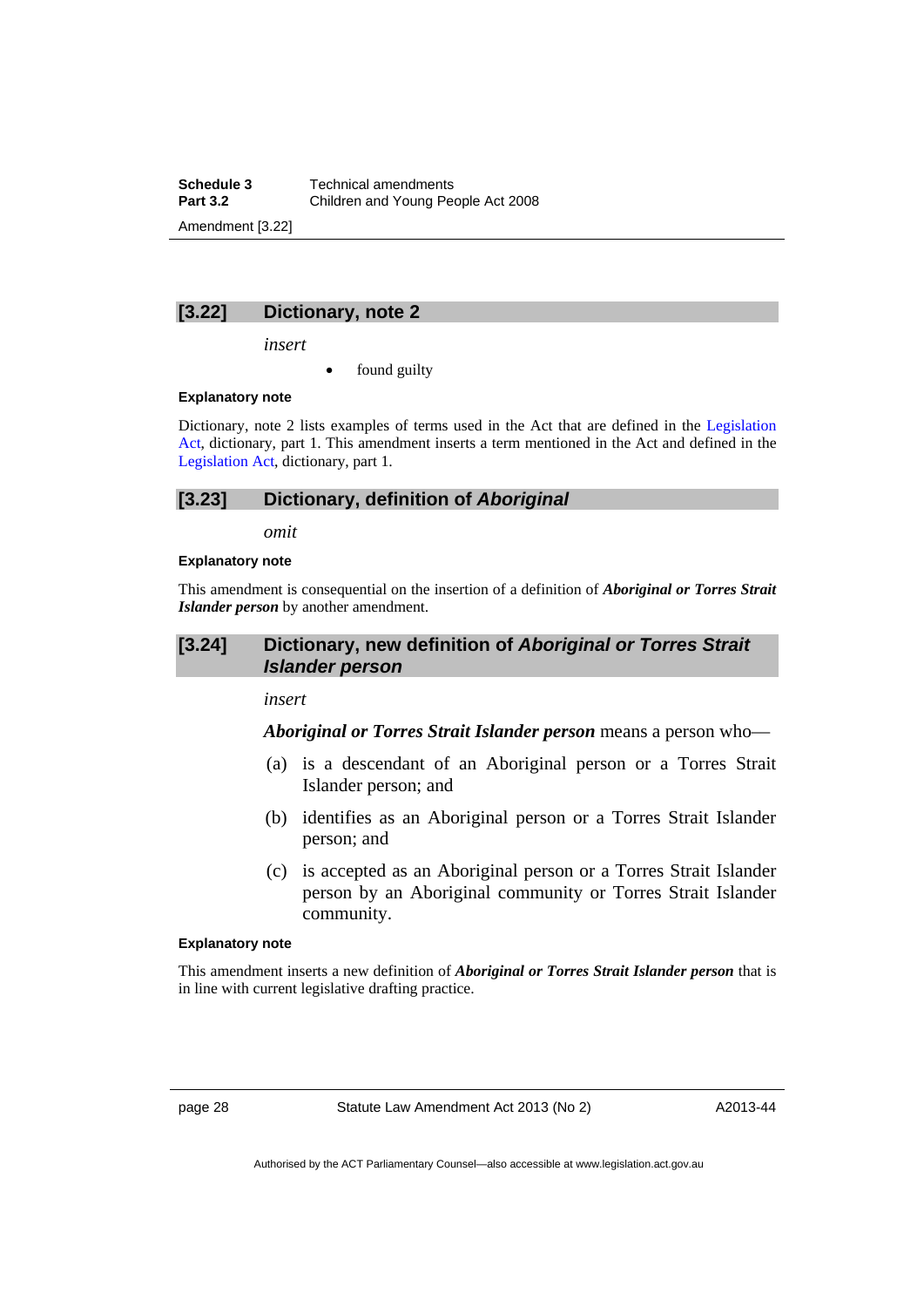## **[3.25] Dictionary, new definition of** *Children and Youth Services Council*

### *insert*

*Children and Youth Services Council* means the Children and Youth Services Council established under section 27.

### **Explanatory note**

This amendment inserts a new definition of *Children and Youth Services Council* in line with current legislative drafting practice.

### **[3.26] Dictionary, definition of** *Torres Strait Islander*

*omit* 

### **Explanatory note**

This amendment is consequential on the insertion of a definition of *Aboriginal or Torres Strait Islander person* by another amendment.

## <span id="page-32-0"></span>**Part 3.3 Civil Law (Wrongs) Act 2002**

### **[3.27] Section 58 (4) etc, new notes**

#### *insert*

- *Note 1* The *[Statutory Declarations Act 1959](http://www.comlaw.gov.au/Series/C2004A07365)* (Cwlth) applies to the making of statutory declarations under ACT laws.
- *Note 2* It is an offence to make a false or misleading statement, give false or misleading information or produce a false or misleading document (see [Criminal Code](http://www.legislation.act.gov.au/a/2002-51), pt 3.4).
- *in*
- $\bullet$  section 58 (4)
- $\bullet$  section 64 (4)
- $\bullet$  section 68 (4)

### **Explanatory note**

This amendment inserts standard notes about statutory declarations.

Statute Law Amendment Act 2013 (No 2)

page 29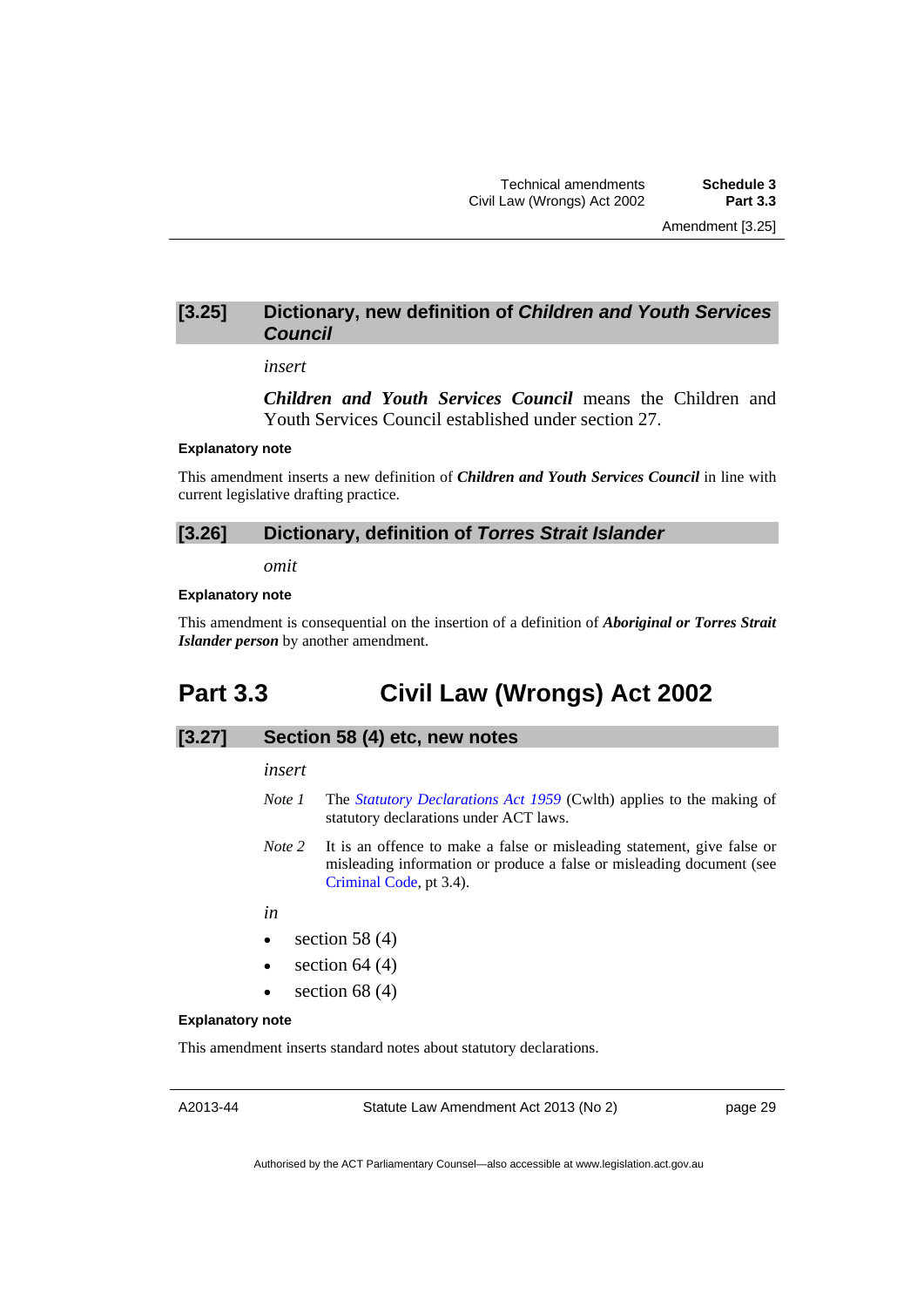## **[3.28] Section 98 (3), definition of** *average weekly earnings***, paragraph (a)**

### *substitute*

- (a) the average weekly earnings seasonally adjusted for the ACT (all employees average weekly total earnings) in *Average Weekly Earnings, Australia* (State and Territory Earnings) issued by the Australian statistician; or
	- *Note Average Weekly Earnings, Australia* is issued in May and November and is available at [www.abs.gov.au](http://www.abs.gov.au/).

#### **Explanatory note**

This amendment updates the definition of *average weekly earnings* because the ABS publication is now issued every 6 months (in May and November) instead of quarterly.

## **[3.29] Section 107G (2)**

*omit*  any

*substitute* 

part

### **Explanatory note**

This amendment updates language in line with current legislative drafting practice.



*omit* 

, in writing,

### **Explanatory note**

This amendment omits words that are redundant because of the [Legislation Act,](http://www.legislation.act.gov.au/a/2001-14) section 42 (2), which requires notifiable instruments to be in writing.

page 30 Statute Law Amendment Act 2013 (No 2)

A2013-44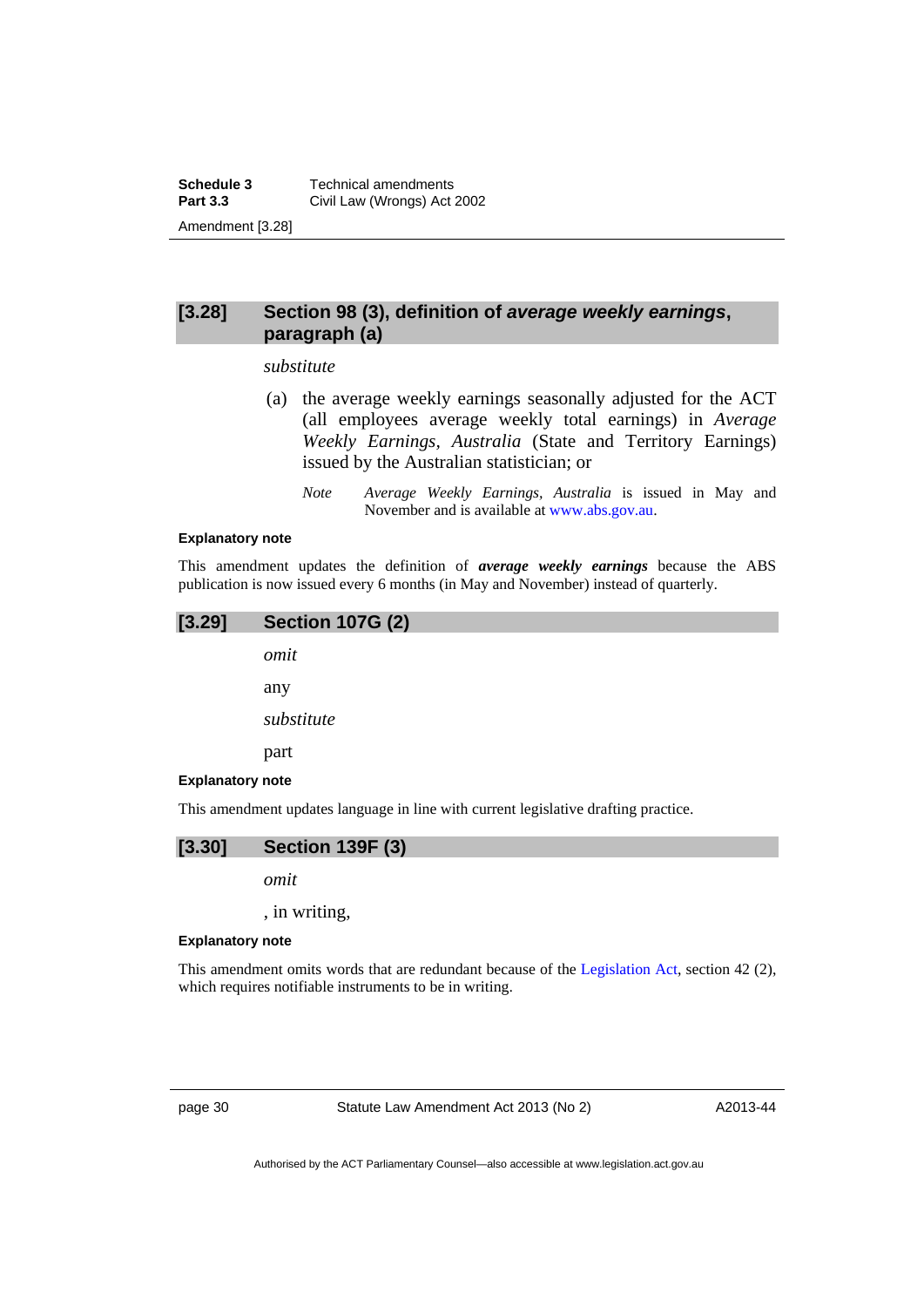Amendment [3.31]

| [3.31] | <b>Section 139N (2)</b> |  |  |
|--------|-------------------------|--|--|
|--------|-------------------------|--|--|

*omit* 

a natural person

*substitute* 

an individual

### **Explanatory note**

This amendment updates language in line with current legislative drafting practice.

|  | $[3.32]$ Section 139N $(2)$ |  |  |
|--|-----------------------------|--|--|
|  | omit                        |  |  |
|  | the person                  |  |  |

*substitute* 

the individual

### **Explanatory note**

This amendment updates language in line with current legislative drafting practice.

## **[3.33] Section 180 heading**

*substitute* 

## **180 Definitions—pt 14.1**

### **Explanatory note**

This amendment updates the heading in line with current legislative drafting practice and corrects a cross-reference.

A2013-44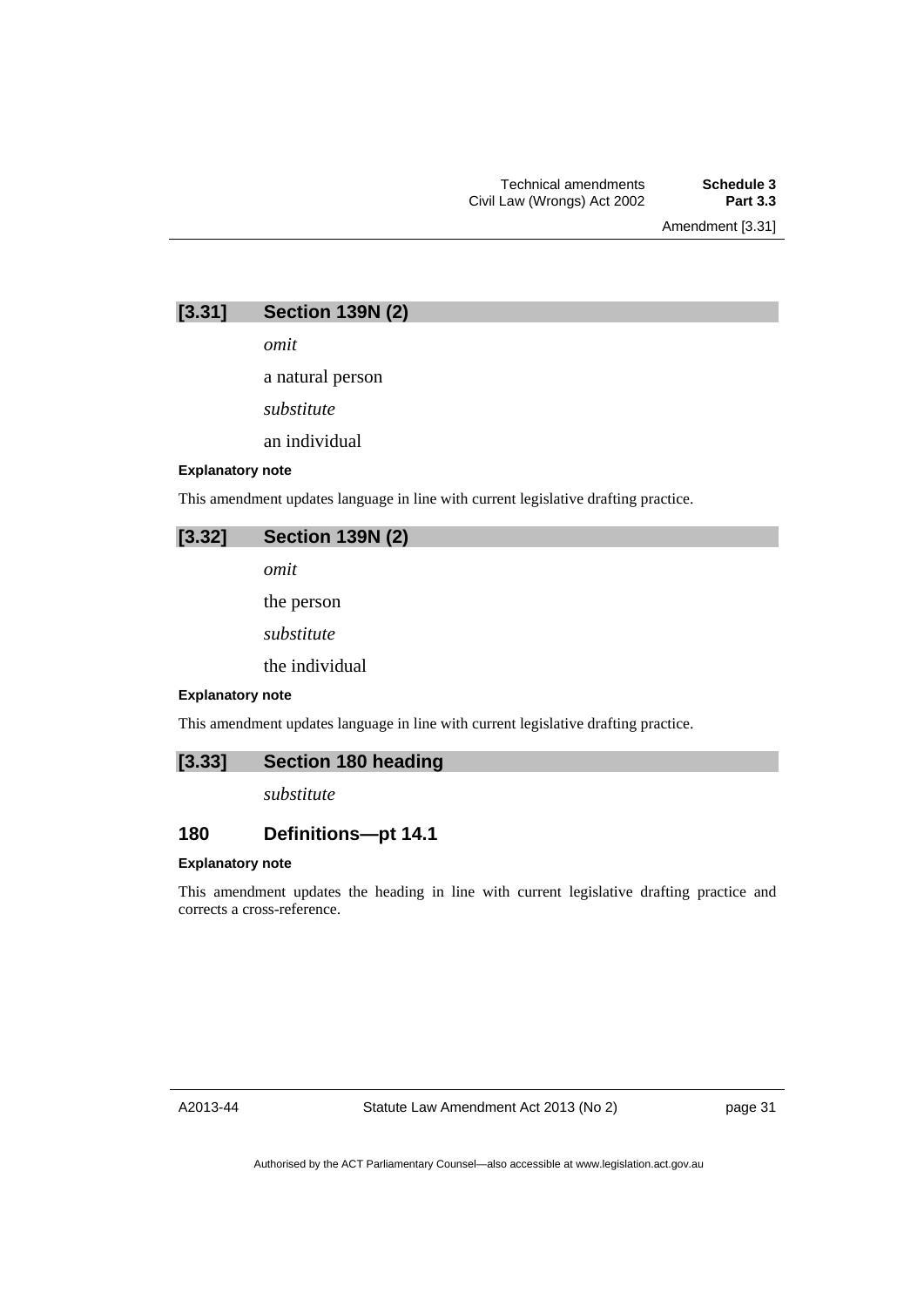**Schedule 3 Technical amendments**<br>**Part 3.3 Civil Law (Wrongs) Act Civil Law (Wrongs) Act 2002** Amendment [3.34]

## **[3.34] Section 222 (1) etc**

*omit* 

, in writing,

*in* 

- $\bullet$  section 222 (1)
- $\bullet$  section 222A (1)
- $\bullet$  schedule 4, section 4.28 (4)

### **Explanatory note**

This amendment omits words that are redundant because of the [Legislation Act,](http://www.legislation.act.gov.au/a/2001-14) section 42 (2), which requires notifiable instruments to be in writing.

## **[3.35] Dictionary, note 2**

*insert* 

Australian statistician

### **Explanatory note**

Dictionary, note 2 lists examples of terms used in the Act that are defined in the [Legislation](http://www.legislation.act.gov.au/a/2001-14)  [Act,](http://www.legislation.act.gov.au/a/2001-14) dictionary, part 1. This amendment inserts a term mentioned in the Act and defined in the [Legislation Act,](http://www.legislation.act.gov.au/a/2001-14) dictionary, part 1.

### **[3.36] Dictionary, new definition of** *act of terrorism*

*insert* 

*act of terrorism*, for part 3.3 (Temporary exclusion of liability for terrorism-associated risks)—see section 37.

#### **Explanatory note**

This amendment inserts a signpost definition for a term defined elsewhere in the Act.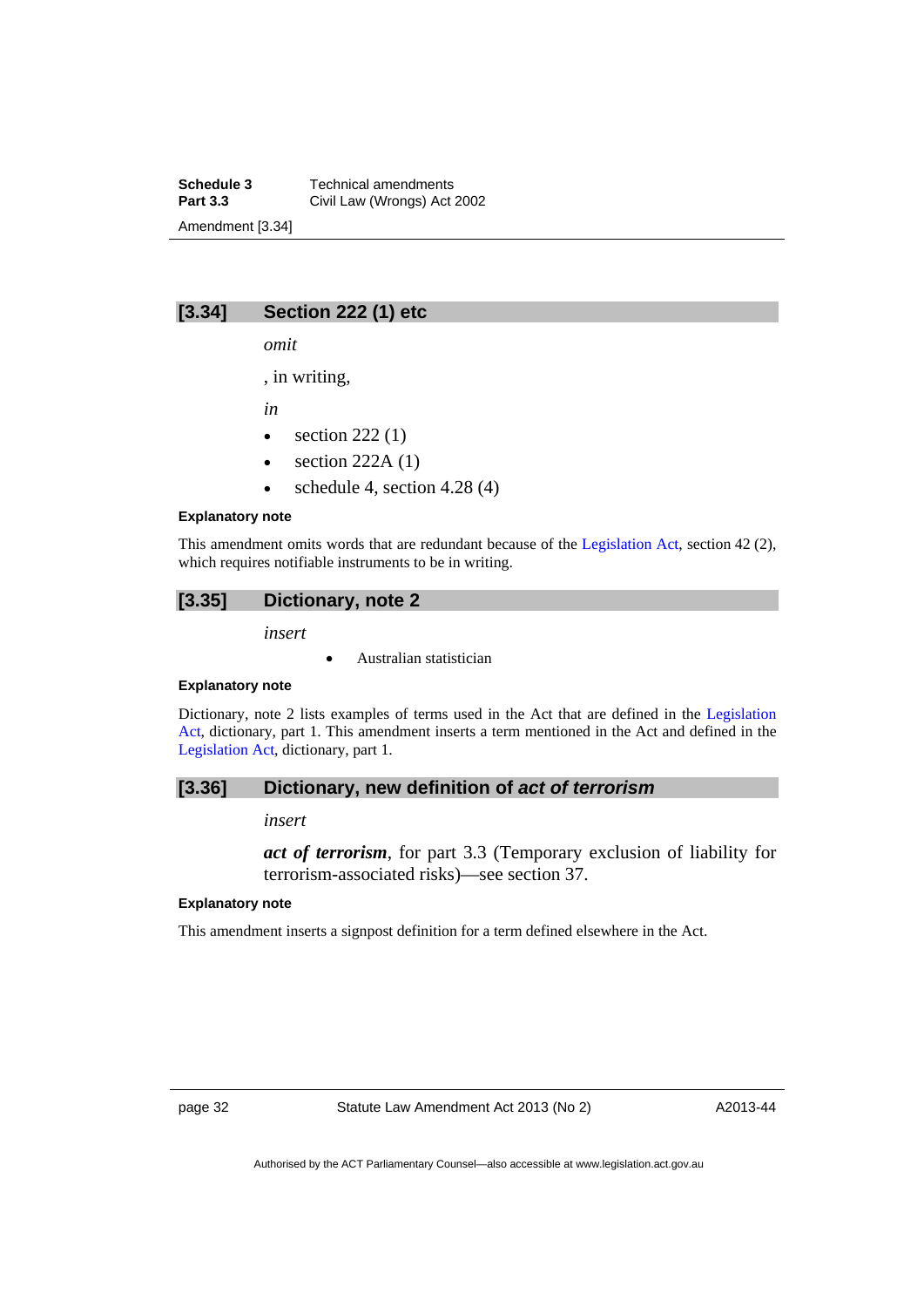## **[3.37] Dictionary, definitions of** *accommodation unit***,** *agent***,**  *common carrier***,** *community organisation* **and**  *community work*

#### *substitute*

*accommodation unit*, for part 11.1 (Traveller accommodation providers liability)—see section 144.

*agent*, of an accommodation provider, for part 11.1 (Traveller accommodation providers liability)—see section 144.

*common carrier*, for part 11.2 (Common carriers)—see section 156.

*community organisation*, for part 2.2 (Volunteers)—see section 6.

*community work*, for part 2.2 (Volunteers)—see section 7.

#### **Explanatory note**

This amendment updates the definitions in line with current legislative drafting practice.

## **[3.38] Dictionary, definition of** *costs***, paragraph (a)**

*omit* 

chapter 14 (Limitations on legal costs)

*substitute* 

part 14.1 (Maximum costs for certain personal injury damages claims)

#### **Explanatory note**

This amendment corrects a cross-reference.

A2013-44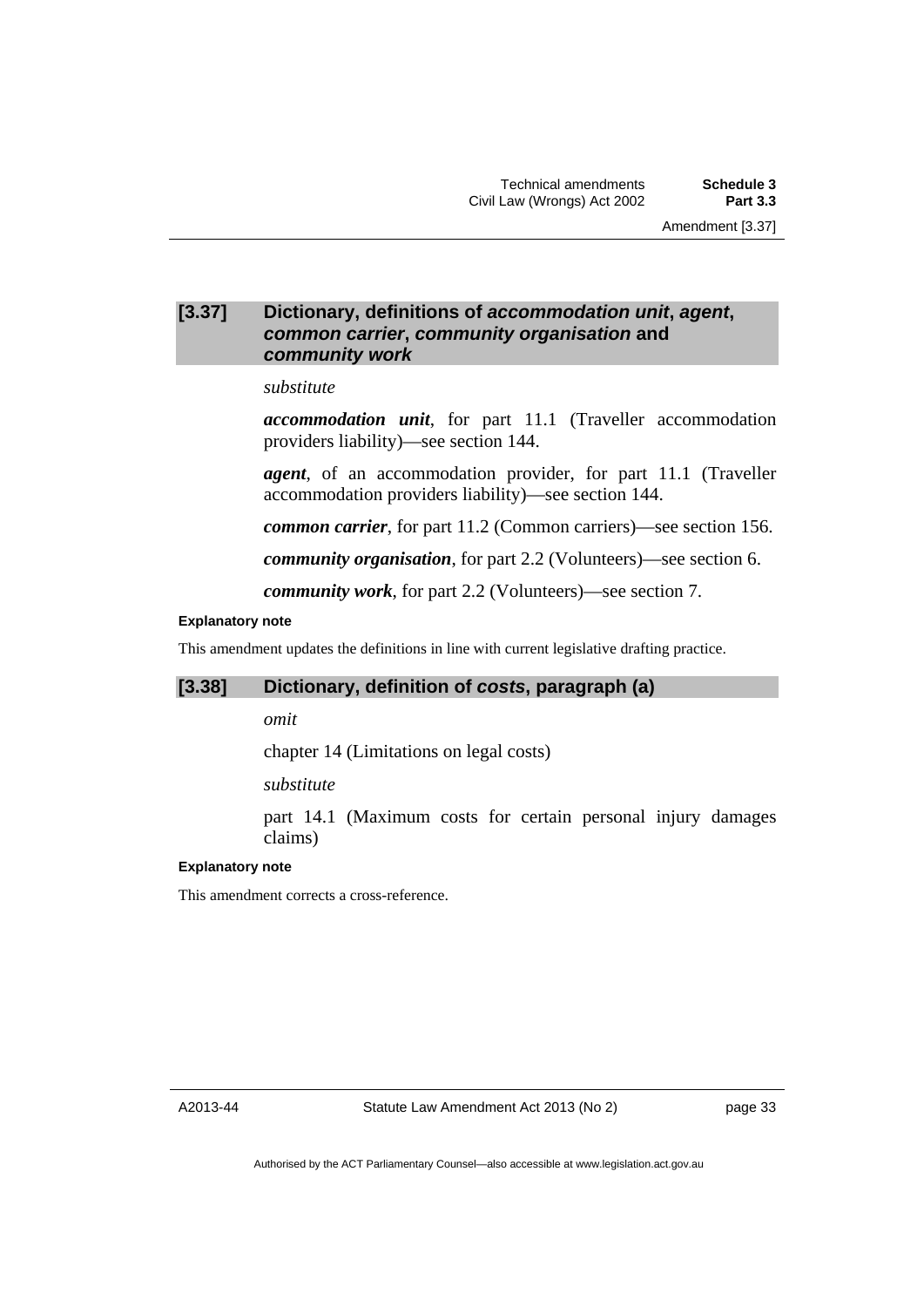**Schedule 3 Technical amendments**<br>**Part 3.3 Civil Law (Wrongs) Act 2 Civil Law (Wrongs) Act 2002** Amendment [3.39]

## **[3.39] Dictionary, new definitions of** *donor***,** *fit for human consumption* **and** *food*

*insert* 

*donor*, for part 2.2A (Food donors)—see section 11A.

*fit for human consumption*, in relation to food, for part 2.2A (Food donors)—see section 11A.

*food*, for part 2.2A (Food donors)—see section 11A.

#### **Explanatory note**

This amendment inserts signpost definitions for terms defined elsewhere in the Act.

## **[3.40] Dictionary, definitions of** *innkeeper's liability***,** *intoxicated***,**  *mediation***,** *mediation session***,** *neutral evaluation* **and**  *neutral evaluation session*

*substitute* 

*innkeeper's liability*, for part 11.1 (Traveller accommodation providers liability)—see section 147.

*intoxicated*, for part 7.1 (Damages for personal injuries—exclusions and limitations)*—*see section 92.

*mediation*, for part 15.1 (Mediation and neutral evaluation) see section 192 (1).

*mediation session*, for part 15.1 (Mediation and neutral evaluation)—see section 192 (2).

*neutral evaluation*, for part 15.1 (Mediation and neutral evaluation)—see section 192 (3).

*neutral evaluation session*, for part 15.1 (Mediation and neutral evaluation)—see section 192 (5).

#### **Explanatory note**

This amendment updates the definitions in line with current legislative drafting practice.

page 34 Statute Law Amendment Act 2013 (No 2)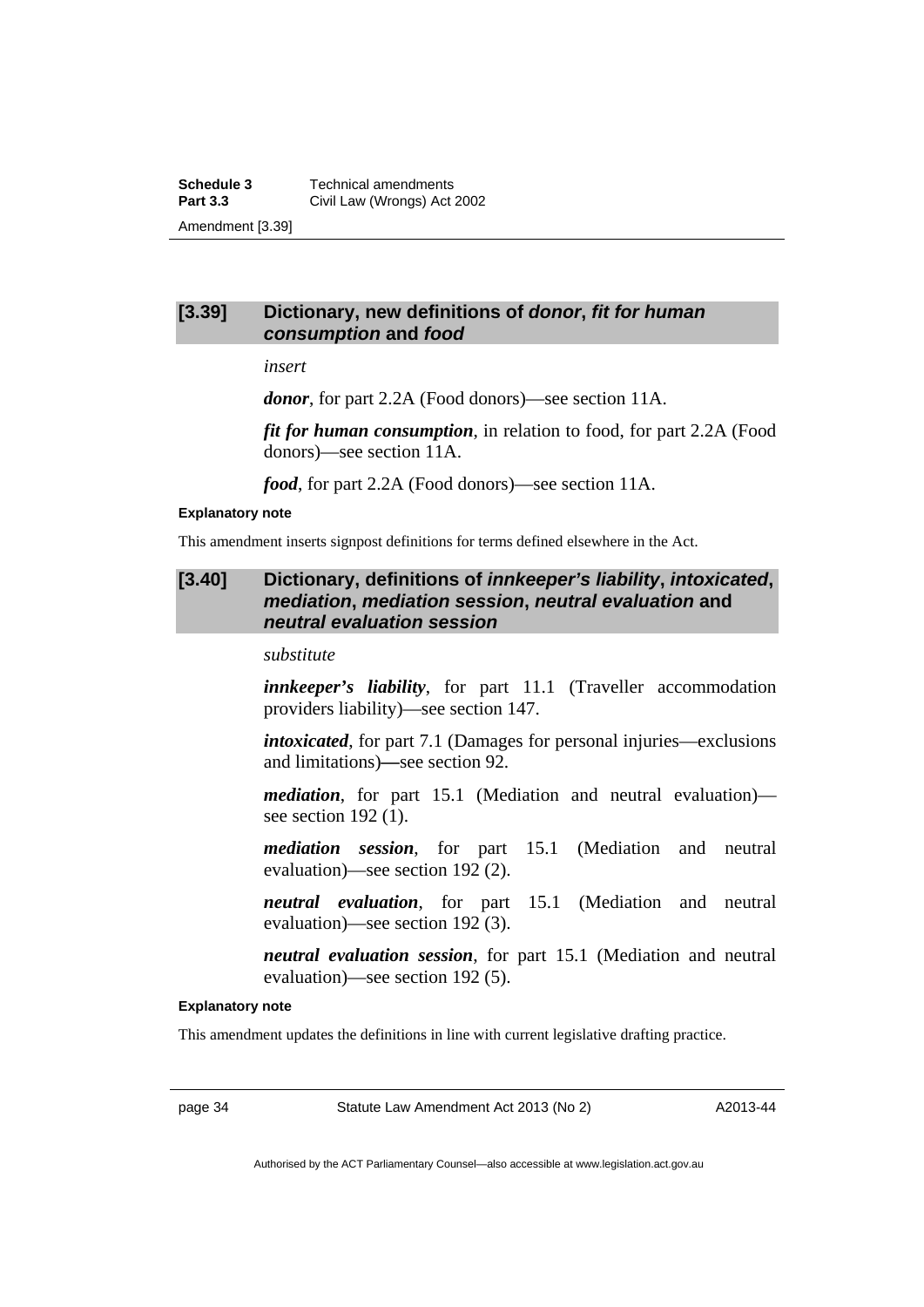## **[3.41] Dictionary, definition of** *personal injury damages*

*omit* 

chapter 14 (Limitations on legal costs)

*substitute* 

part 14.1 (Maximum costs for certain personal injury damages claims)—

#### **Explanatory note**

This amendment corrects a cross-reference and updates the definition in line with current legislative drafting practice.

## **[3.42] Dictionary, definition of** *provide*

*substitute* 

*provide* traveller accommodation, for part 11.1 (Traveller accommodation providers liability)—see section 144.

#### **Explanatory note**

This amendment updates the definition in line with current legislative drafting practice.

## **[3.43] Dictionary, new definitions**

*insert* 

*unsafe*, in relation to food, for part 2.2A (Food donors) see section 11A.

*unsuitable*, in relation to food, for part 2.2A (Food donors) see section 11A.

#### **Explanatory note**

This amendment inserts signpost definitions for terms defined elsewhere in the Act.

A2013-44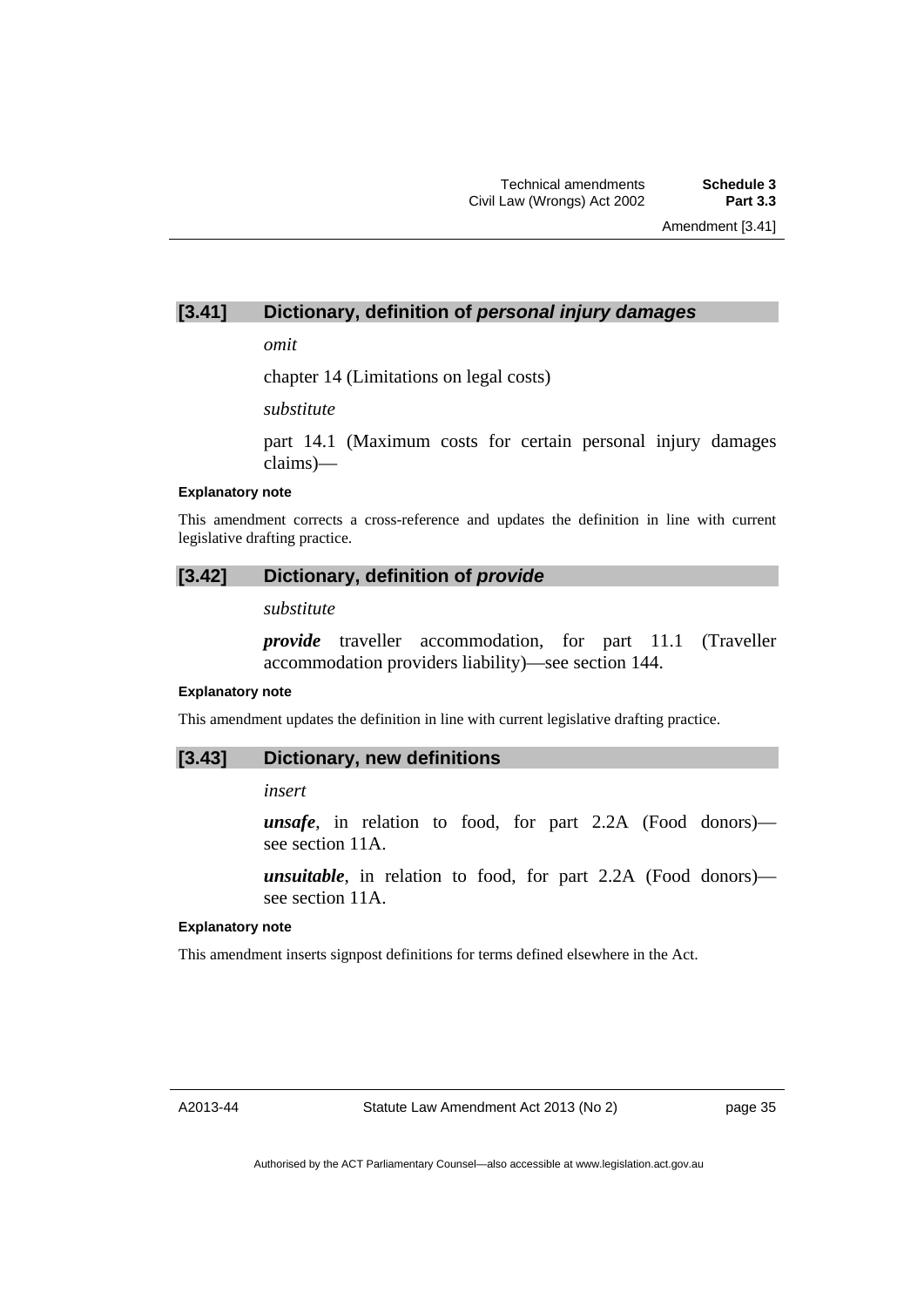## **[3.44] Dictionary, definitions of** *voluntary basis* **and** *volunteer*

## *substitute*

*voluntary basis*, for part 2.2 (Volunteers)—see section 6.

*volunteer*, for part 2.2 (Volunteers)—see section 6.

## **Explanatory note**

This amendment updates the definitions in line with current legislative drafting practice.

# **Part 3.4 Crimes (Sentence Administration) Act 2005**

| [3.45]                                                                              | <b>Section 116Q</b> |
|-------------------------------------------------------------------------------------|---------------------|
|                                                                                     | omit                |
|                                                                                     | any or all          |
|                                                                                     | substitute          |
|                                                                                     | 1 or more           |
| <b>Explanatory note</b>                                                             |                     |
| This amendment updates language in line with current legislative drafting practice. |                     |

page 36 Statute Law Amendment Act 2013 (No 2)

A2013-44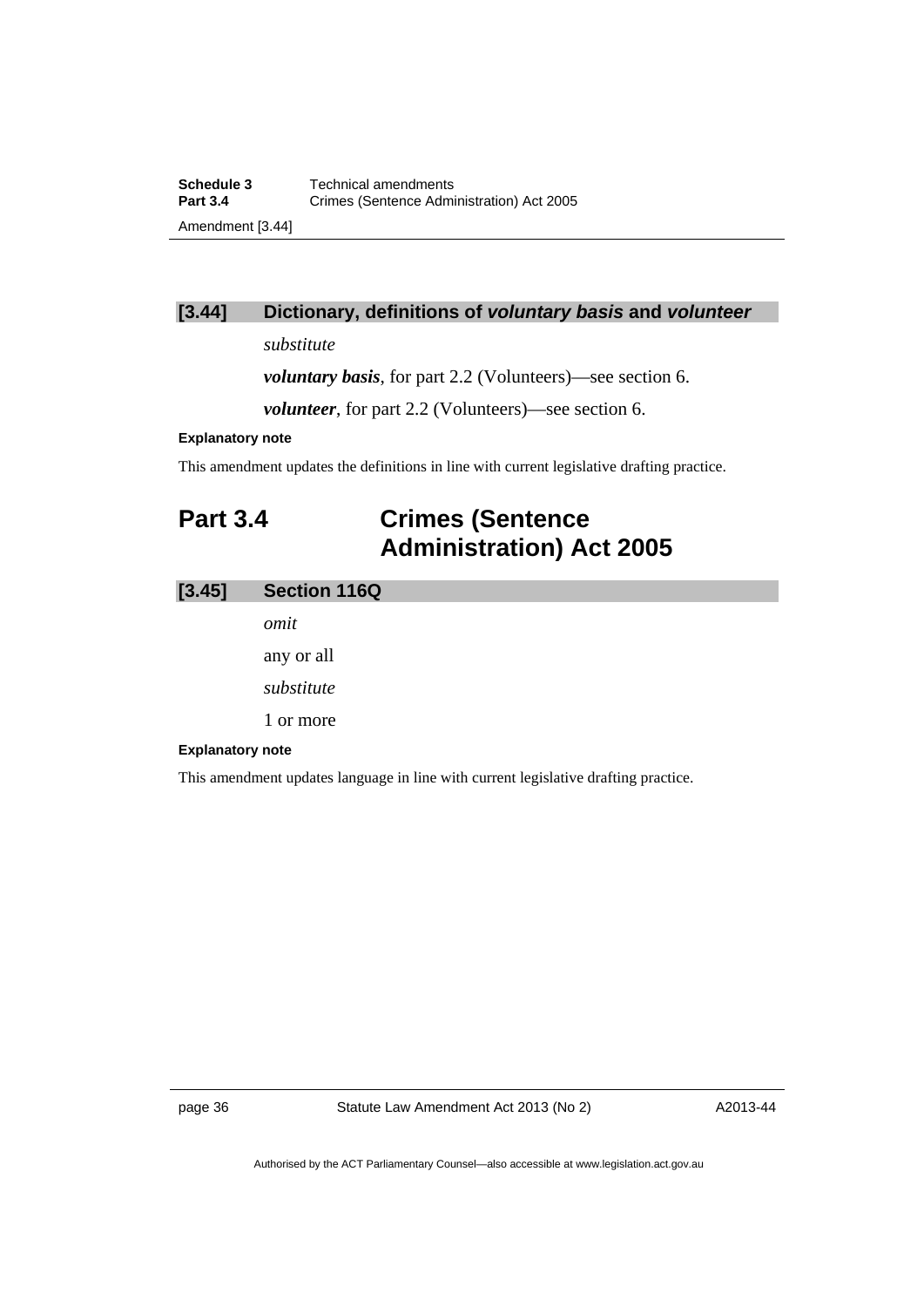Amendment [3.46]

## **[3.46] Section 163 (1) etc**

*omit* 

, in writing,

*in* 

- $\bullet$  section 163 (1)
- $\bullet$  section 221 (1)
- section 323 (1)
- section 324 (1)

#### **Explanatory note**

This amendment omits words that are redundant because of the [Legislation Act,](http://www.legislation.act.gov.au/a/2001-14) section 42 (2), which requires disallowable and notifiable instruments to be in writing.

#### **[3.47] Section 325 (2), new note 3**

*insert* 

*Note 3* A reference to an instrument includes a reference to a provision of an instrument (see [Legislation Act,](http://www.legislation.act.gov.au/a/2001-14) s 14 (2)).

#### **Explanatory note**

This amendment inserts a note about the [Legislation Act,](http://www.legislation.act.gov.au/a/2001-14) section 14 (2) to assist legislation users.

#### **[3.48] Dictionary, new definitions**

*insert* 

*administrative fee*, for chapter 6A (Court imposed fines)––see section 116A.

*default*, for chapter 6A (Court imposed fines)––see section 116A.

*default notice*, for chapter 6A (Court imposed fines)––see section 116A.

*earnings redirection order*, for chapter 6A (Court imposed fines)–– see section 116Y (2).

Statute Law Amendment Act 2013 (No 2)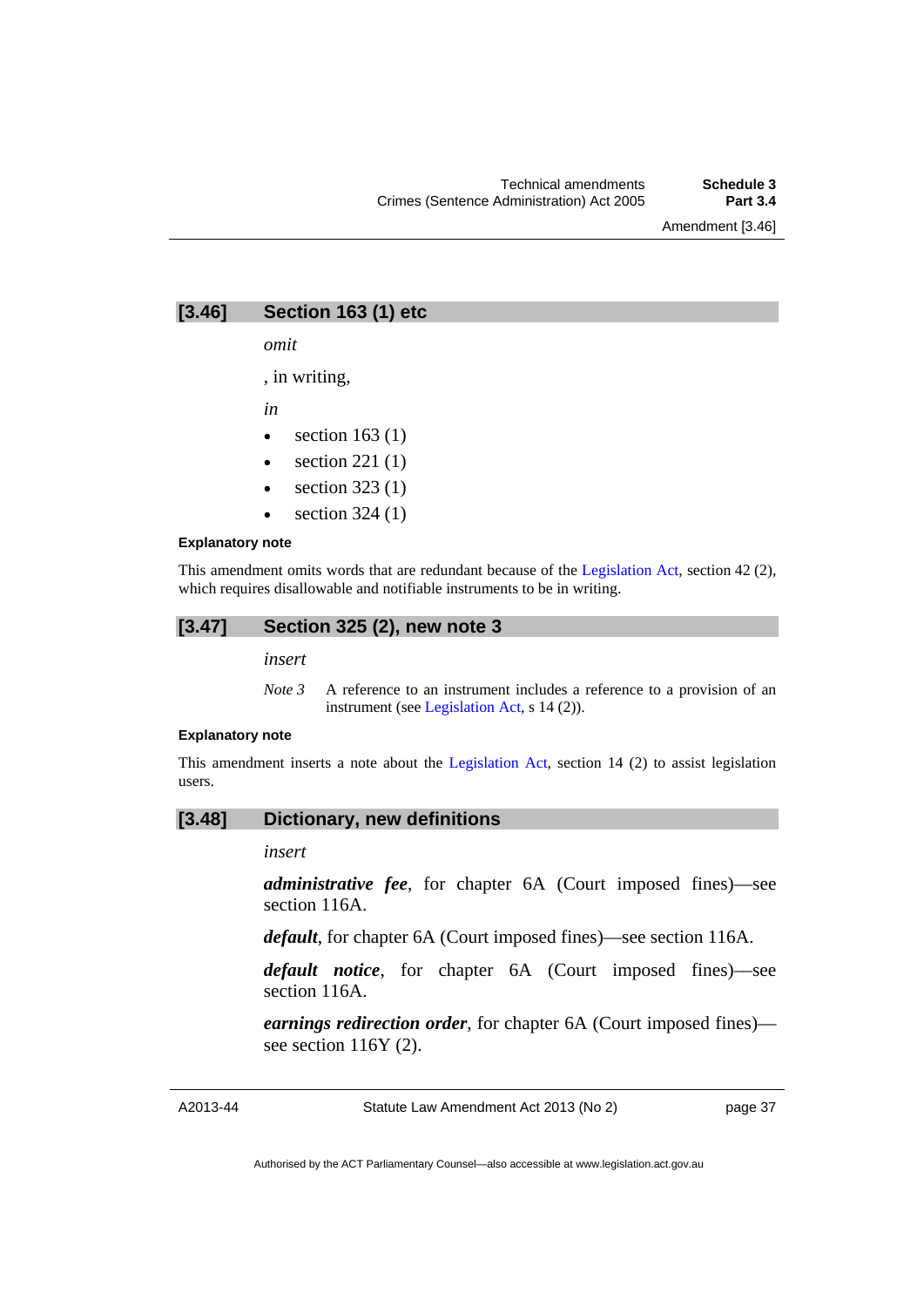*enforcement officer*, for chapter 6A (Court imposed fines)––see section 116A.

*examination hearing*, for chapter 6A (Court imposed fines)––see section 116A.

*examination notice*, for chapter 6A (Court imposed fines)––see section 116P.

*examination warrant*, for chapter 6A (Court imposed fines)––see section 116R.

*fine*, for chapter 6A (Court imposed fines)—see section 116A.

*fine defaulter*, for chapter 6A (Court imposed fines)—see section 116A.

*fine enforcement order*, for chapter 6A (Court imposed fines)—see section 116A.

#### **Explanatory note**

This amendment inserts signpost definitions for terms defined elsewhere in the Act.

## **[3.49] Dictionary, definition of** *full-time detainee*

*substitute* 

*full-time detainee*, for chapter 4 (Full-time detention)—see section 22 (1).

#### **Explanatory note**

This amendment updates a definition in line with current legislative drafting practice.

#### **[3.50] Dictionary, new definitions**

#### *insert*

*outstanding fine*, in relation to a person, for chapter 6A (Court imposed fines)––see section 116A.

*penalty notice*, for chapter 6A (Court imposed fines)—see section 116A.

page 38 Statute Law Amendment Act 2013 (No 2)

A2013-44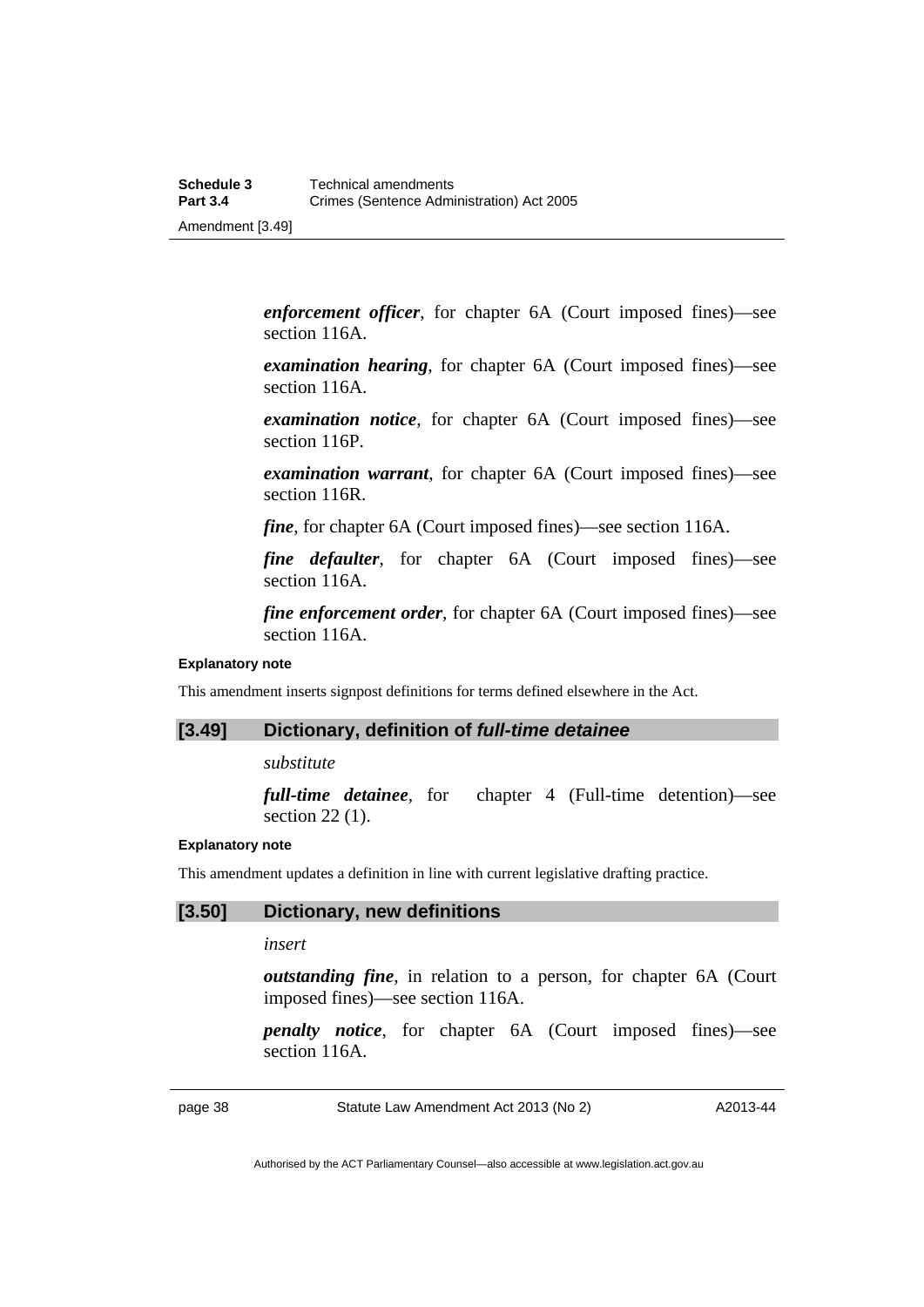*property seizure order*, for chapter 6A (Court imposed fines)––see section 116ZA.

*registrar*, for chapter 6A (Court imposed fines)––see section 116A.

*reminder notice*, for chapter 6A (Court imposed fines)—see section 116A.

*territory entity*, for chapter 6A (Court imposed fines)––see the *[Auditor-General Act 1996](http://www.legislation.act.gov.au/a/1996-23)*, dictionary.

*voluntary community work order*, for chapter 6A (Court imposed fines)––see section 116ZE.

*young fine defaulter*, for chapter 6A (Court imposed fines)—see section 116A.

#### **Explanatory note**

This amendment inserts signpost definitions for terms defined elsewhere in the Act.

## **Part 3.5 Domestic Relationships Act 1994**

#### **[3.51] Section 5**

*omit* 

shall be taken to affect

*substitute* 

affects

#### **Explanatory note**

This amendment updates language in line with current legislative drafting practice.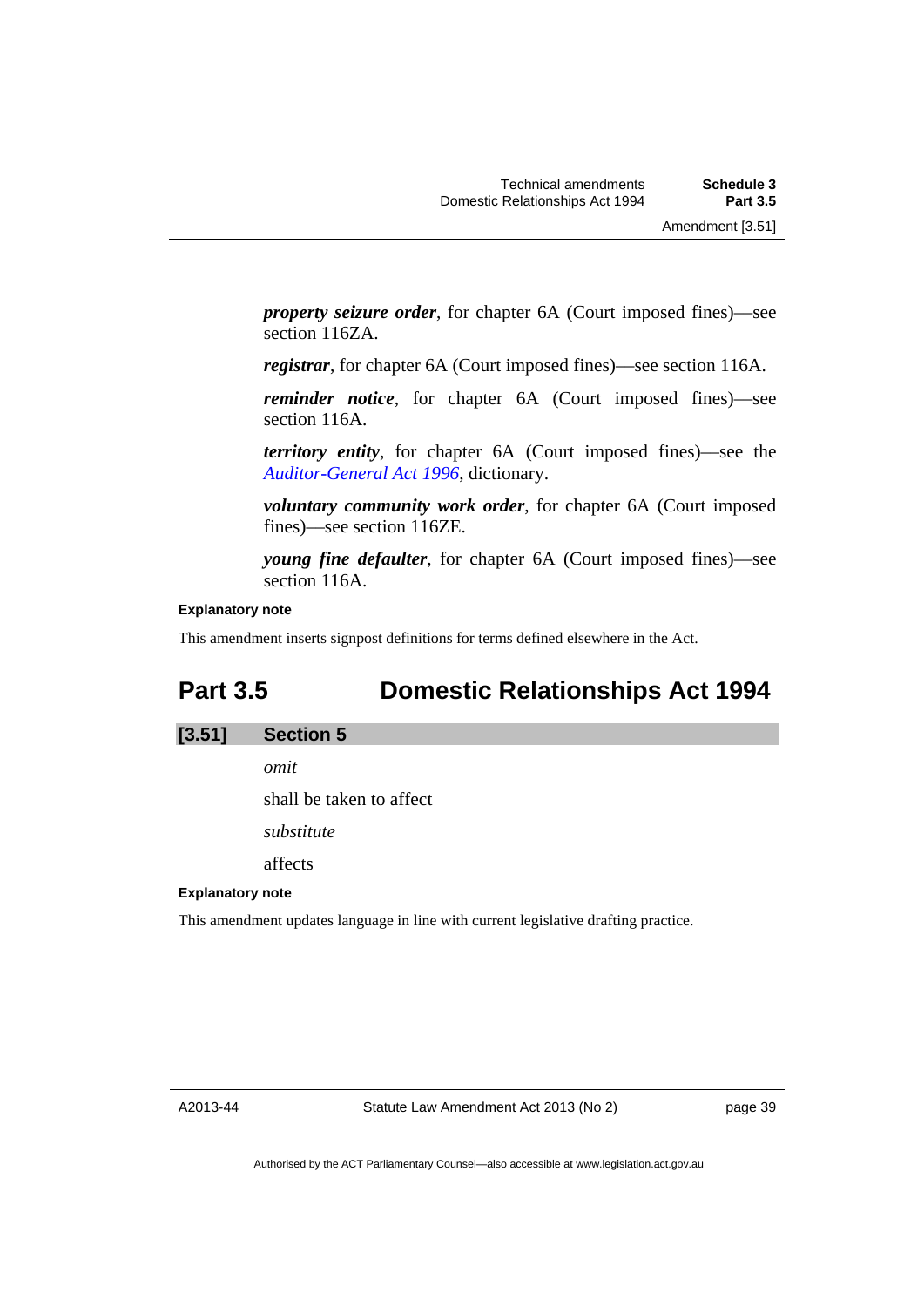**Schedule 3 Technical amendments**<br>**Part 3.5 Domestic Relationships Domestic Relationships Act 1994** Amendment [3.52]

## **[3.52] Section 8 (1)**

*omit* 

all or

#### **Explanatory note**

This amendment updates language in line with current legislative drafting practice.



*omit* 

Australian Statistician

*substitute* 

Australian statistician

#### **Explanatory note**

This amendment revises the term to be consistent with the definition of that term in the [Legislation Act,](http://www.legislation.act.gov.au/a/2001-14) dictionary, part 1.

## **[3.54] Section 32 (2)**

*omit* 

shall be taken to affect

*substitute* 

affects

## **Explanatory note**

This amendment updates language in line with current legislative drafting practice.

page 40 Statute Law Amendment Act 2013 (No 2)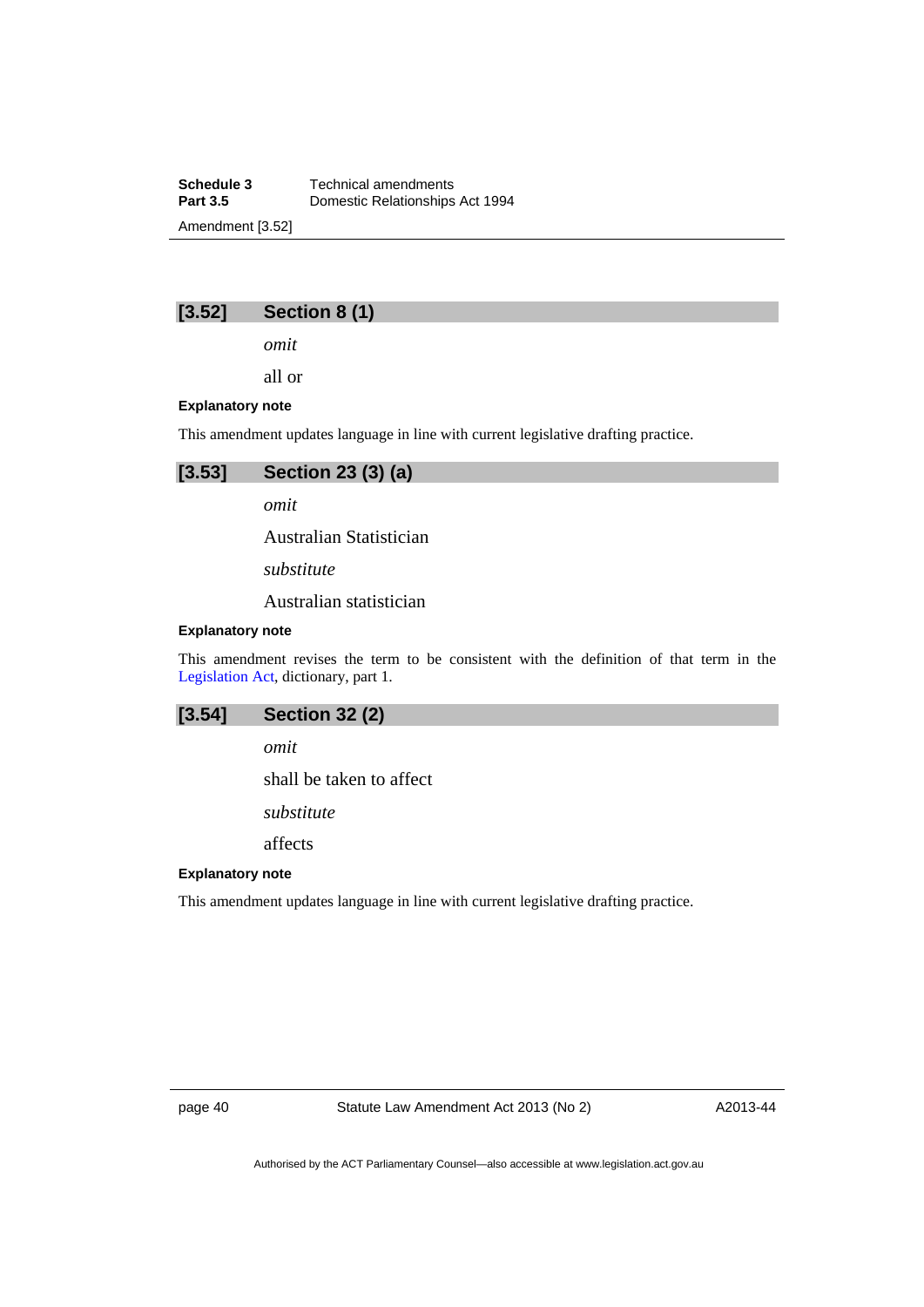Amendment [3.55]

## **[3.55] Section 34**

*omit* 

all or

## **Explanatory note**

This amendment updates language in line with current legislative drafting practice.



*omit* 

notwithstanding that the matters referred to

*substitute* 

even though the matters mentioned

## **Explanatory note**

This amendment updates language in line with current legislative drafting practice.

## **[3.57] Section 36 (3)**

*omit* 

shall not be taken to

*substitute* 

do not

#### **Explanatory note**

This amendment updates language in line with current legislative drafting practice.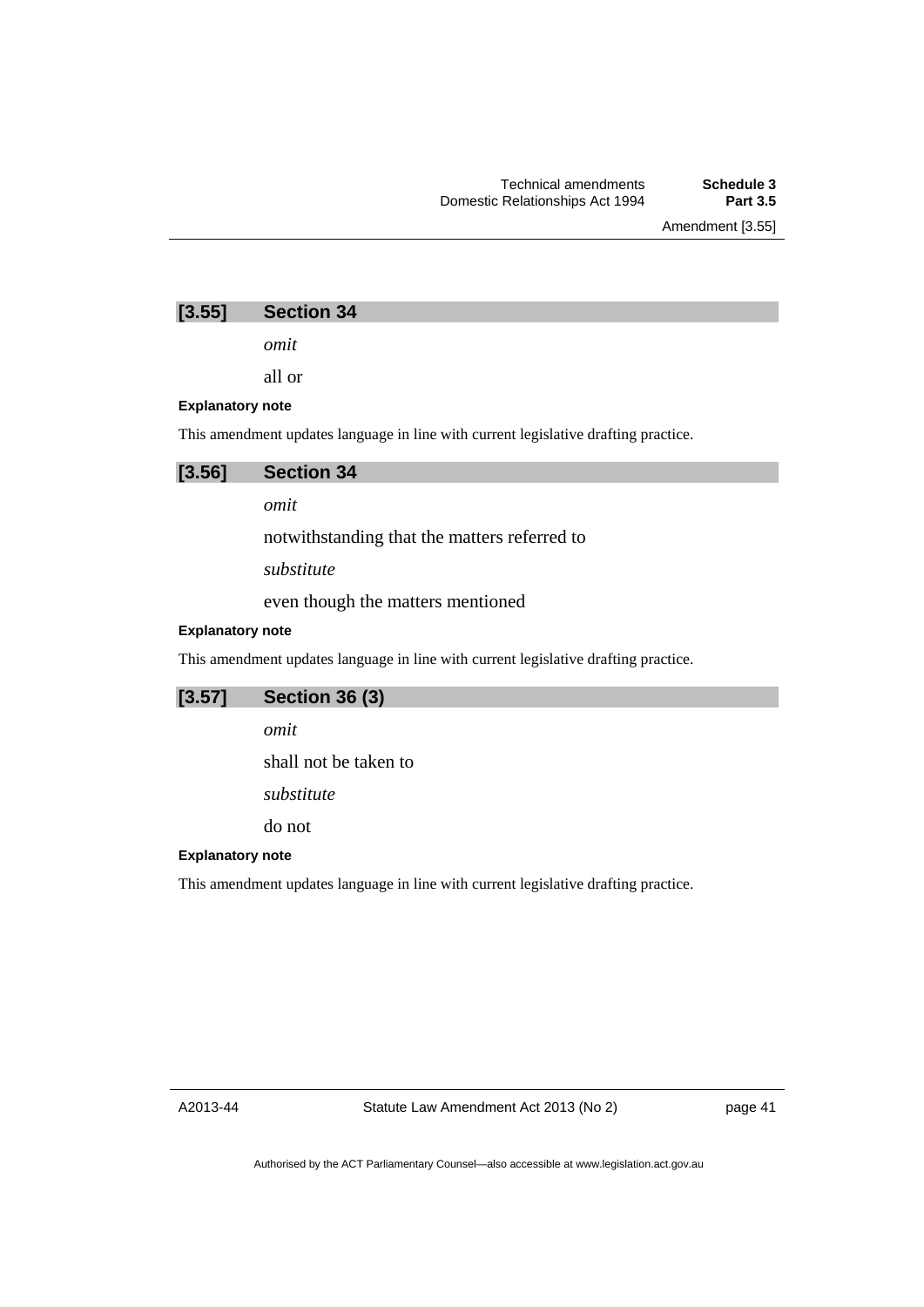**Schedule 3 Technical amendments**<br>**Part 3.5 Domestic Relationships Part 3.5** Domestic Relationships Act 1994 Amendment [3.58]

## **[3.58] Section 38 (4)**

*omit* 

shall be taken

*substitute* 

is taken

#### **Explanatory note**

This amendment updates language in line with current legislative drafting practice.

### **[3.59] Dictionary, note 2**

*insert* 

Australian statistician

#### **Explanatory note**

Dictionary, note 2 lists examples of terms used in the Act that are defined in the [Legislation](http://www.legislation.act.gov.au/a/2001-14)  [Act,](http://www.legislation.act.gov.au/a/2001-14) dictionary, part 1. This amendment inserts a term mentioned in the Act and defined in the [Legislation Act,](http://www.legislation.act.gov.au/a/2001-14) dictionary, part 1.

## **[3.60] Further amendments, mentions of** *shall*

*omit* 

shall

*substitute* 

must

*in* 

- $\bullet$  section 6 (1)
- $\bullet$  section 11 (1)
- $\bullet$  section 13 (1)
- section 14
- $\bullet$  section 19 (2) and (3)
- section 22

page 42 Statute Law Amendment Act 2013 (No 2)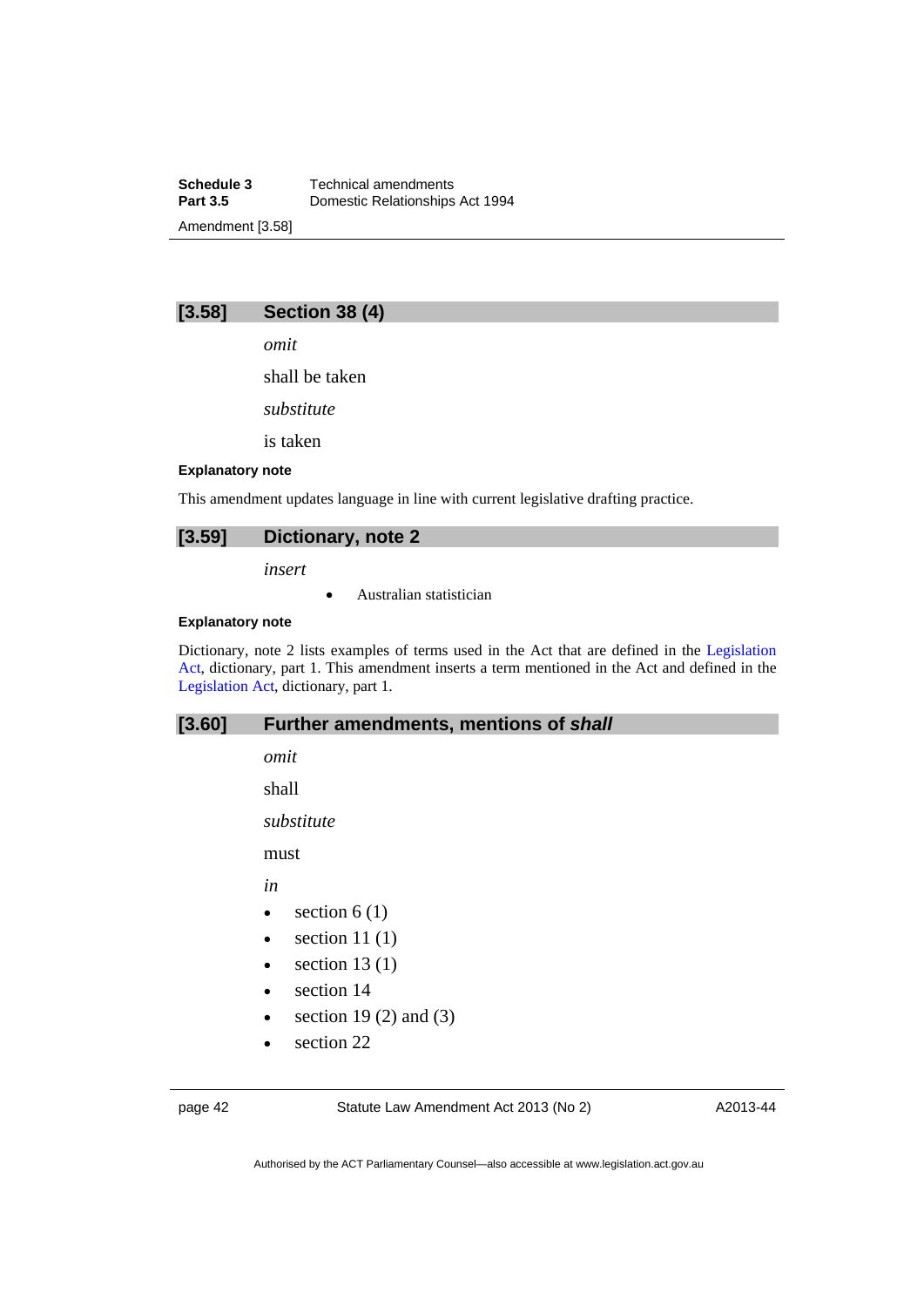Amendment [3.61]

- section 23
- $\bullet$  section 27 (3) and (5)
- $\bullet$  section 29 (2)
- section 30
- $\bullet$  section 33 (1)

## **Explanatory note**

This amendment updates language in line with current legislative drafting practice.

# **Part 3.6 Electoral Act 1992**

## **[3.61] Section 77 (3), new note 3**

*insert* 

*Note 3* It is an offence to make a false or misleading statement, give false or misleading information or produce a false or misleading document (see [Criminal Code](http://www.legislation.act.gov.au/a/2002-51), pt 3.4).

#### **Explanatory note**

This amendment inserts a standard note about statutory declarations.

| [3.62]                  | <b>Section 284</b> |
|-------------------------|--------------------|
|                         | omit               |
|                         | any                |
|                         | substitute         |
|                         | part               |
| <b>Explanatory note</b> |                    |

This amendment updates language in line with current legislative drafting practice.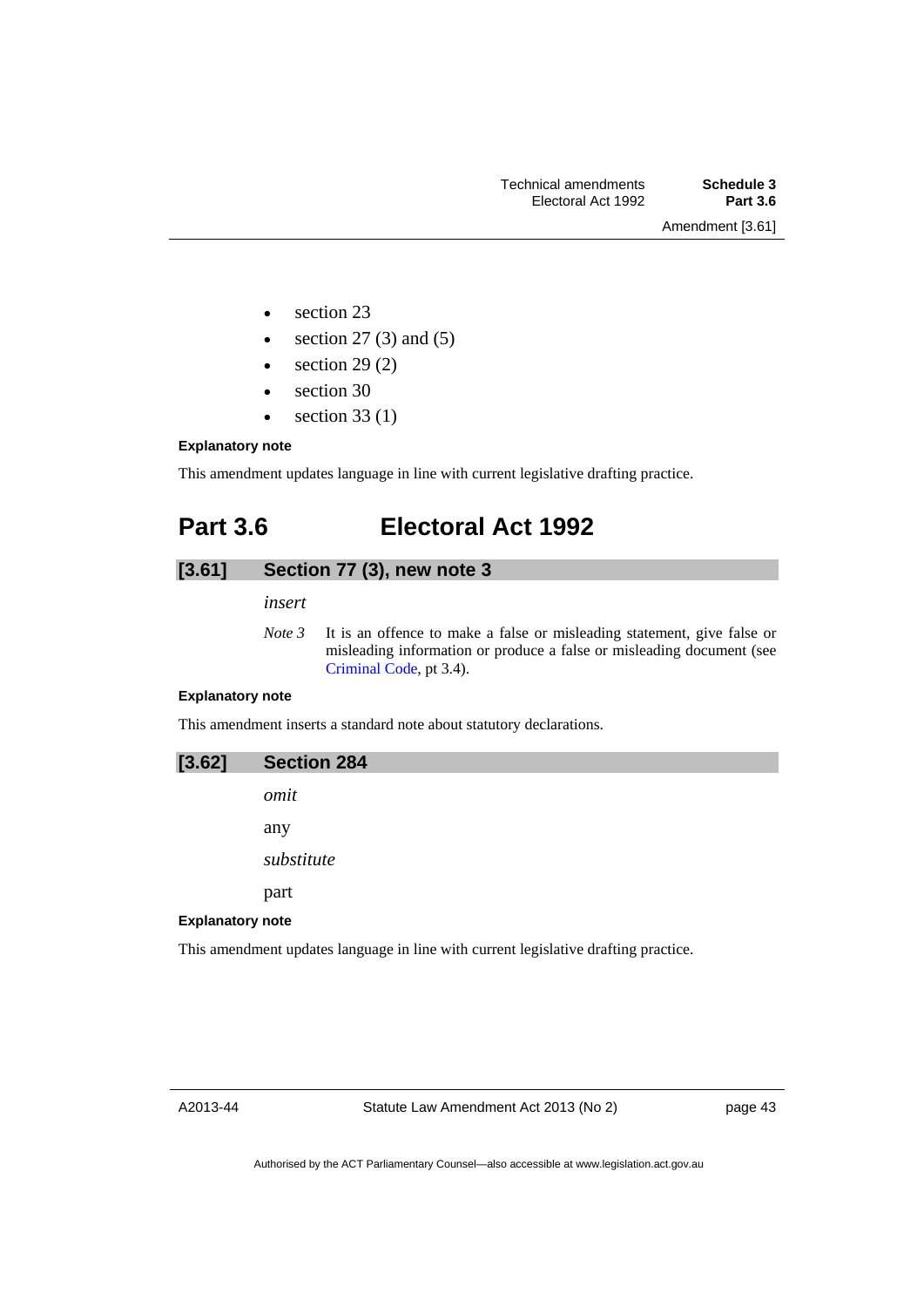**Schedule 3 Technical amendments**<br>**Part 3.7 Evidence Act 2011 Part 3.7** Evidence Act 2011 Amendment [3.63]

## **[3.63] Dictionary, note 2**

*insert* 

Australian statistician

#### **Explanatory note**

Dictionary, note 2 lists examples of terms used in the Act that are defined in the [Legislation](http://www.legislation.act.gov.au/a/2001-14)  [Act,](http://www.legislation.act.gov.au/a/2001-14) dictionary, part 1. This amendment inserts a term mentioned in the Act and defined in the [Legislation Act,](http://www.legislation.act.gov.au/a/2001-14) dictionary, part 1.

## **Part 3.7 Evidence Act 2011**

## **[3.64] Section 159**

*omit* 

Australian Statistician

*substitute* 

Australian statistician

## **Explanatory note**

This amendment revises the term to be consistent with the definition of that term in the [Legislation Act,](http://www.legislation.act.gov.au/a/2001-14) dictionary, part 1.

## **[3.65] Dictionary, part 1, definition of** *previous representation*

*substitute* 

*previous representation*—

 (a) for this Act generally—means a representation made otherwise than in the course of giving evidence in the proceeding in which evidence of the representation is sought to be presented; and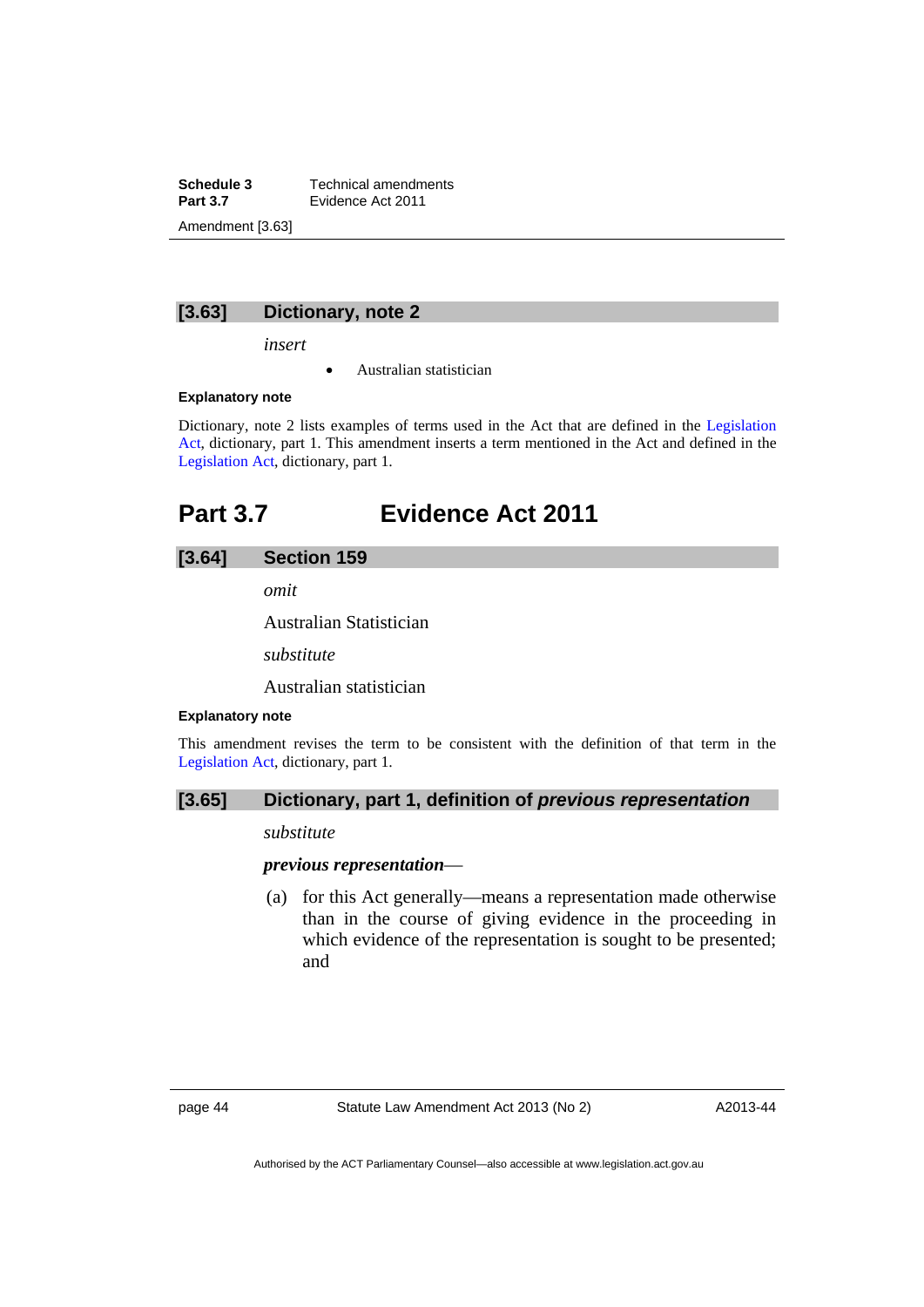(b) for division 3.2.2 (First-hand hearsay) (other than section 62 (2))—see section 62.

#### **Explanatory note**

This amendment remakes the definition to include a signpost definition for division 3.2.2.

#### **[3.66] Dictionary, part 1, new definition of** *request*

*insert* 

*request*, for division 4.6.1 (Requests to produce documents or call witnesses)—see section 166.

#### **Explanatory note**

This amendment inserts a signpost definition for a term defined elsewhere in the Act.

## **Part 3.8 Firearms Act 1996**

## **[3.67] Section 40 (1)**

*omit* 

, in writing,

#### **Explanatory note**

This amendment omits words that are redundant because of the [Legislation Act,](http://www.legislation.act.gov.au/a/2001-14) section 42 (2), which requires disallowable instruments to be in writing.



#### **Explanatory note**

This amendment updates language in line with current legislative drafting practice.

A2013-44

Statute Law Amendment Act 2013 (No 2)

page 45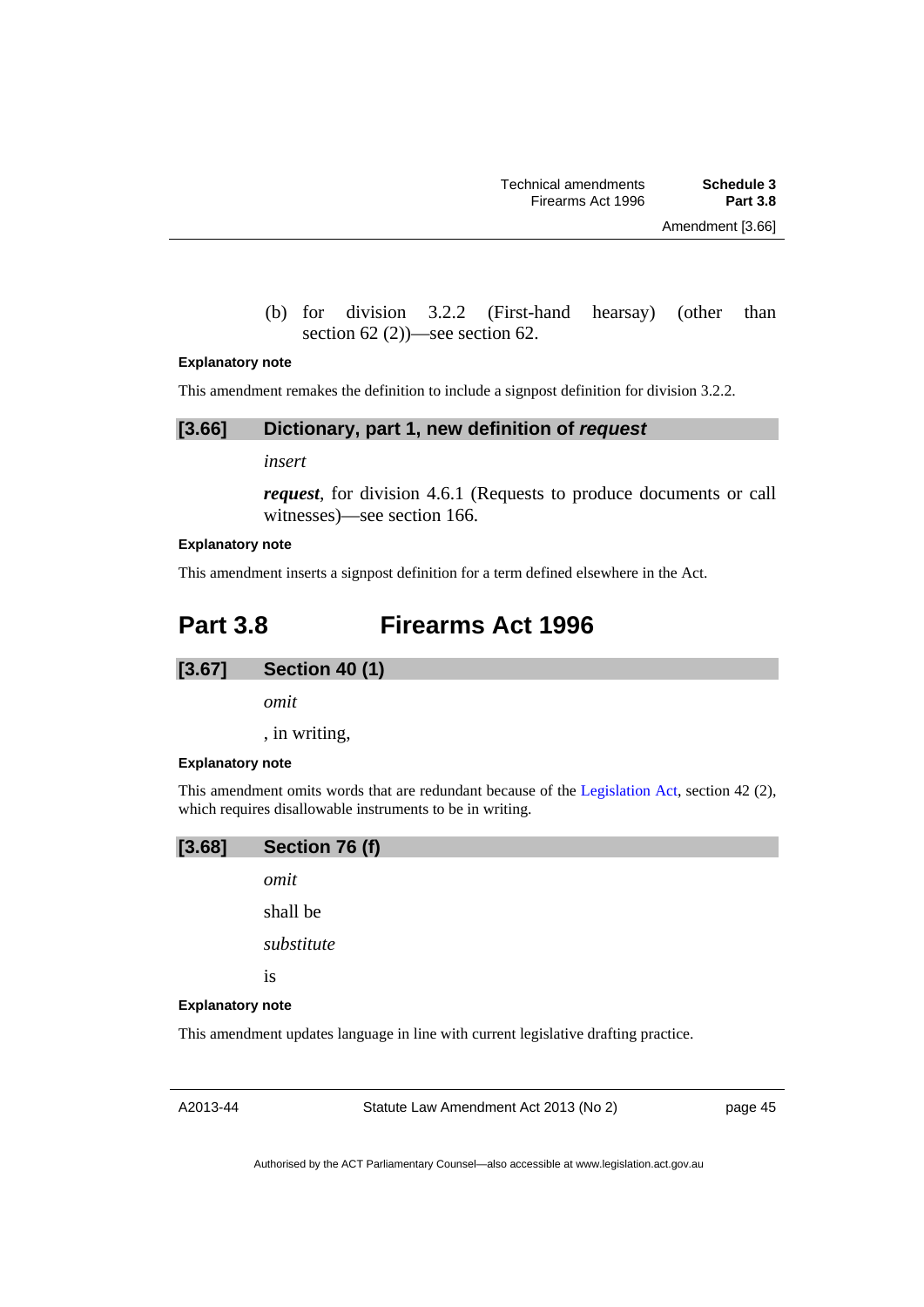**Schedule 3 Technical amendments**<br>**Part 3.8 Firearms Act 1996 Firearms Act 1996** Amendment [3.69]

## **[3.69] Section 140A (5), definition of** *authorised period***, paragraph (a)**

*omit* 

or

*substitute* 

and

#### **Explanatory note**

This amendment corrects a minor typographical error.

## **[3.70] Section 239 (3)**

*omit*  shall be *substitute*  is

#### **Explanatory note**

This amendment updates language in line with current legislative drafting practice.

# **[3.71] Section 240 (2)**  *omit*  shall be *substitute*  are

#### **Explanatory note**

This amendment updates language in line with current legislative drafting practice.

page 46 Statute Law Amendment Act 2013 (No 2)

A2013-44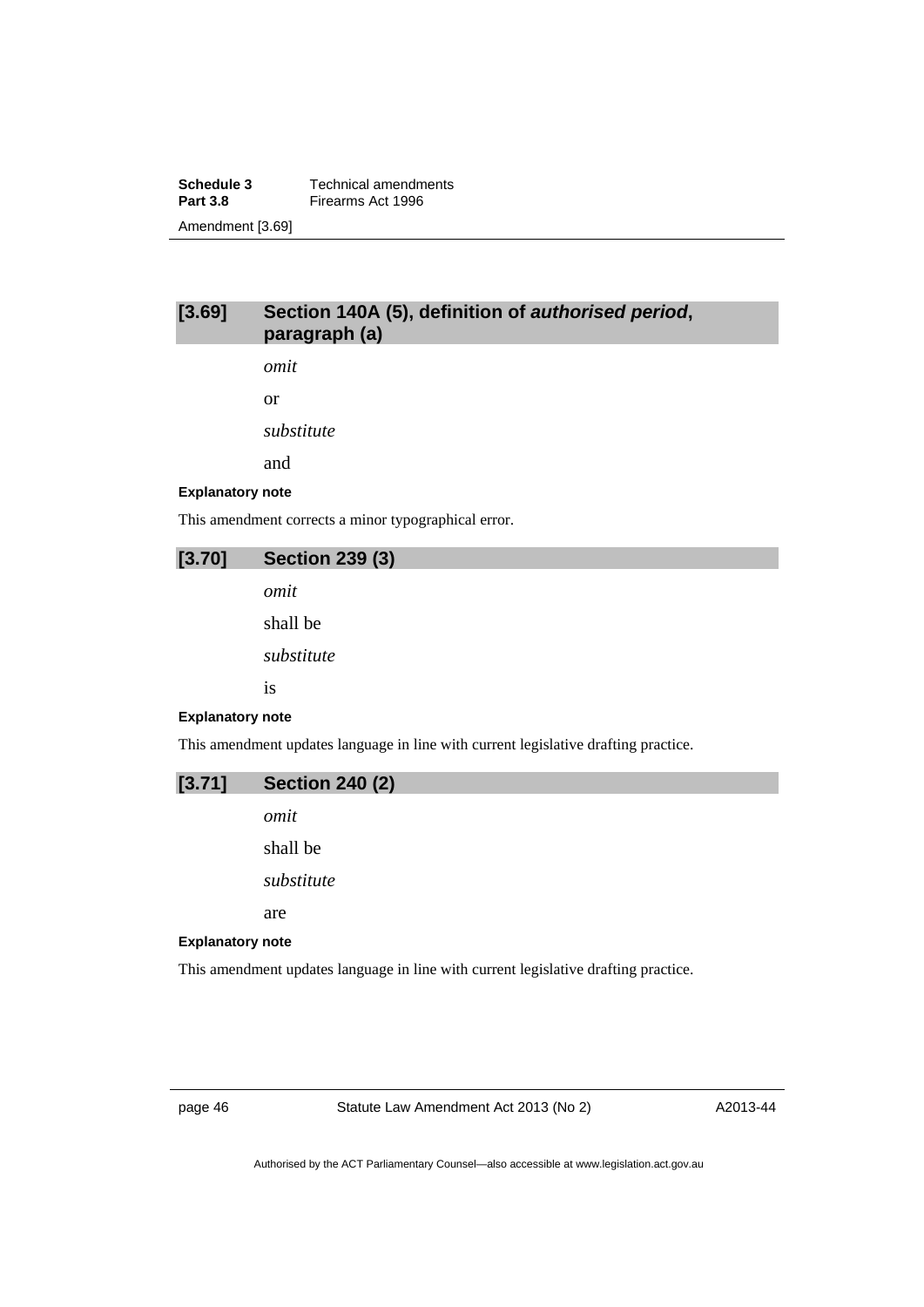Amendment [3.72]

**[3.72] Section 250 (3)** 

*omit* 

shall be

*substitute* 

is

#### **Explanatory note**

This amendment updates language in line with current legislative drafting practice.

#### **[3.73] Dictionary, note 2**

*omit* 

CrimTrac

#### **Explanatory note**

Dictionary, note 2 lists examples of terms used in the Act that are defined in the [Legislation Act,](http://www.legislation.act.gov.au/a/2001-14) dictionary, part 1. This amendment removes a term that is no longer used in the Act.

### **[3.74] Dictionary, note 2**

*insert* 

found guilty

### **Explanatory note**

Dictionary, note 2 lists examples of terms used in the Act that are defined in the [Legislation Act,](http://www.legislation.act.gov.au/a/2001-14) dictionary, part 1. This amendment inserts a term mentioned in the Act and defined in the [Legislation Act](http://www.legislation.act.gov.au/a/2001-14), dictionary, part 1.

### **[3.75] Dictionary, definition of** *inoperable firearm*

*omit* 

#### **Explanatory note**

This amendment omits a term that is no longer used in the Act.

A2013-44

Statute Law Amendment Act 2013 (No 2)

page 47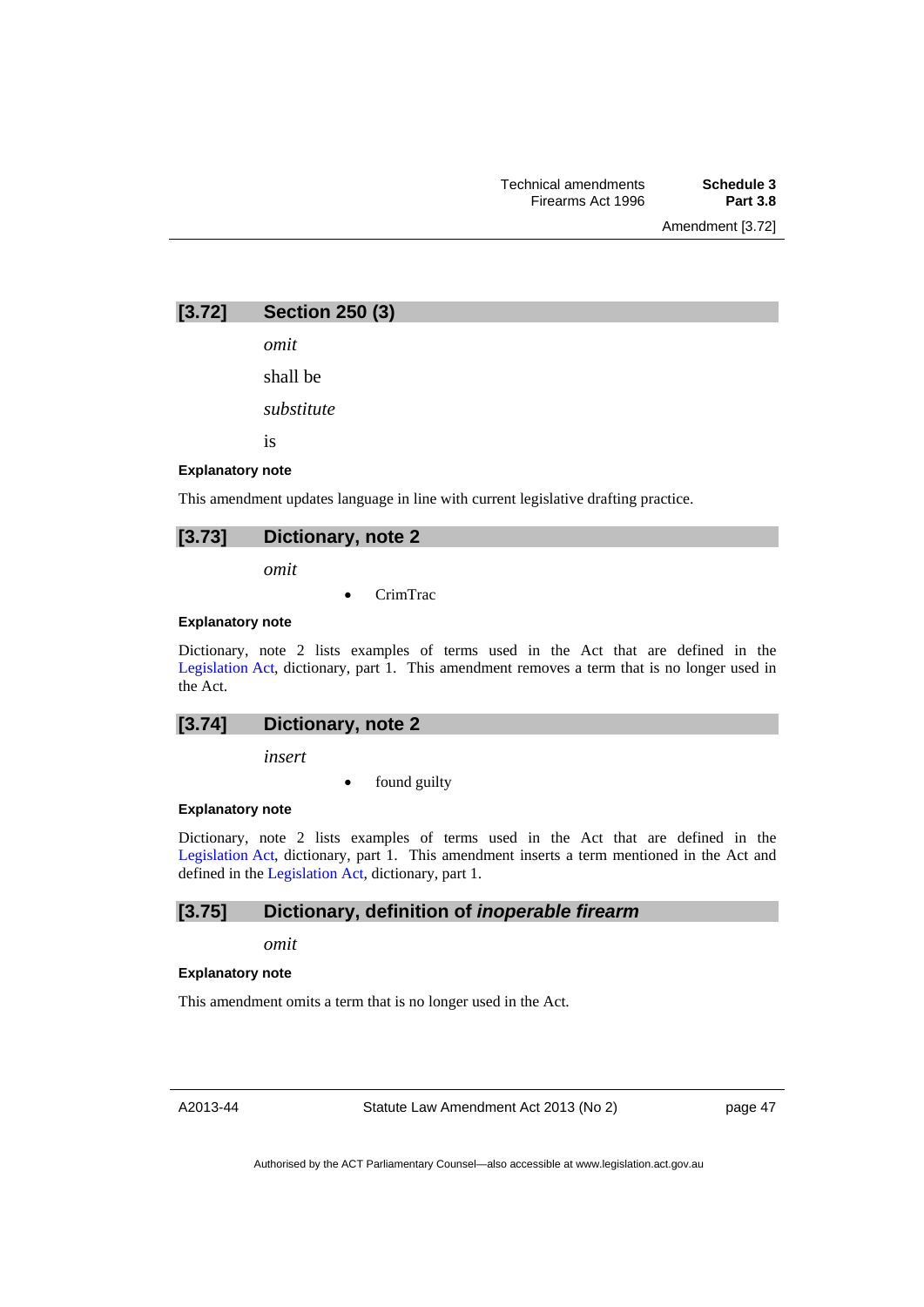**Schedule 3 Technical amendments**<br>**Part 3.8 Firearms Act 1996 Firearms Act 1996** Amendment [3.76]

## **[3.76] Dictionary, definition of** *security organisation*

*omit* 

(2)

*substitute* 

(4)

#### **Explanatory note**

This amendment corrects a cross-reference.

## **[3.77] Further amendments, mentions of** *shall*

*omit* 

shall

*substitute* 

must

*in* 

- $\bullet$  section 76 (b) to (e)
- sections 181 to 183
- $\bullet$  sections 199 and 200 (1)
- sections 221 to 223
- $\cdot$  sections 229 to 236
- sections  $239(1)$  and  $240(1)$
- sections 241 and 242
- sections 250 and 251
- $\cdot$  sections 253 to 256
- section 264
- e sections 266 (2) and 267 (1) (b)

### **Explanatory note**

This amendment updates language in line with current legislative drafting practice.

page 48 Statute Law Amendment Act 2013 (No 2)

A2013-44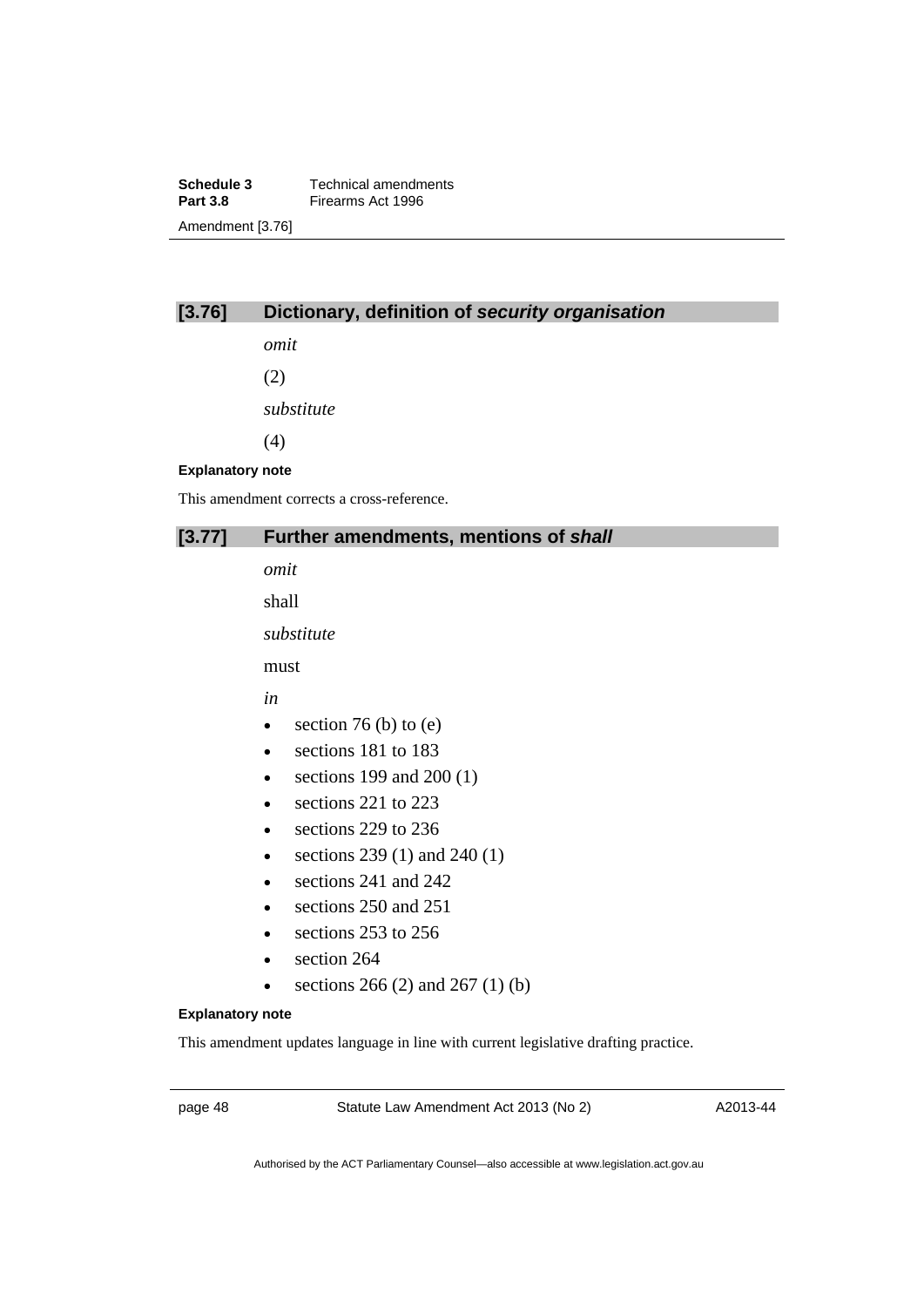## **Part 3.9 Food Act 2001**

#### **[3.78] New section 13A**

*in part 2, insert* 

## **13A Meaning of** *food standards code*

(1) In this Act:

*food standards code* means the Australia New Zealand Food Standards Code as defined in the [Commonwealth Act,](http://www.comlaw.gov.au/Series/C2004A04193) section 4 (1), as in force from time to time.

- (2) The [Legislation Act](http://www.legislation.act.gov.au/a/2001-14), section 47 (6) does not apply to the food standards code.
	- *Note* The food standards code does not need to be notified under the [Legislation Act](http://www.legislation.act.gov.au/a/2001-14) because s 47 (6) does not apply (see [Legislation Act,](http://www.legislation.act.gov.au/a/2001-14)  $s$  47 $(7)$ ).

#### **Explanatory note**

This amendment relocates the definition of *food standards code* from the *[Food Regulation 2002](http://www.legislation.act.gov.au/sl/2002-10)*, section 7 to the Act to assist legislation users.

#### **[3.79] Section 15 (1) etc**

*omit* 

any 1 or more

*substitute* 

1 or more

*in* 

- $\bullet$  section 15 (1)
- section 39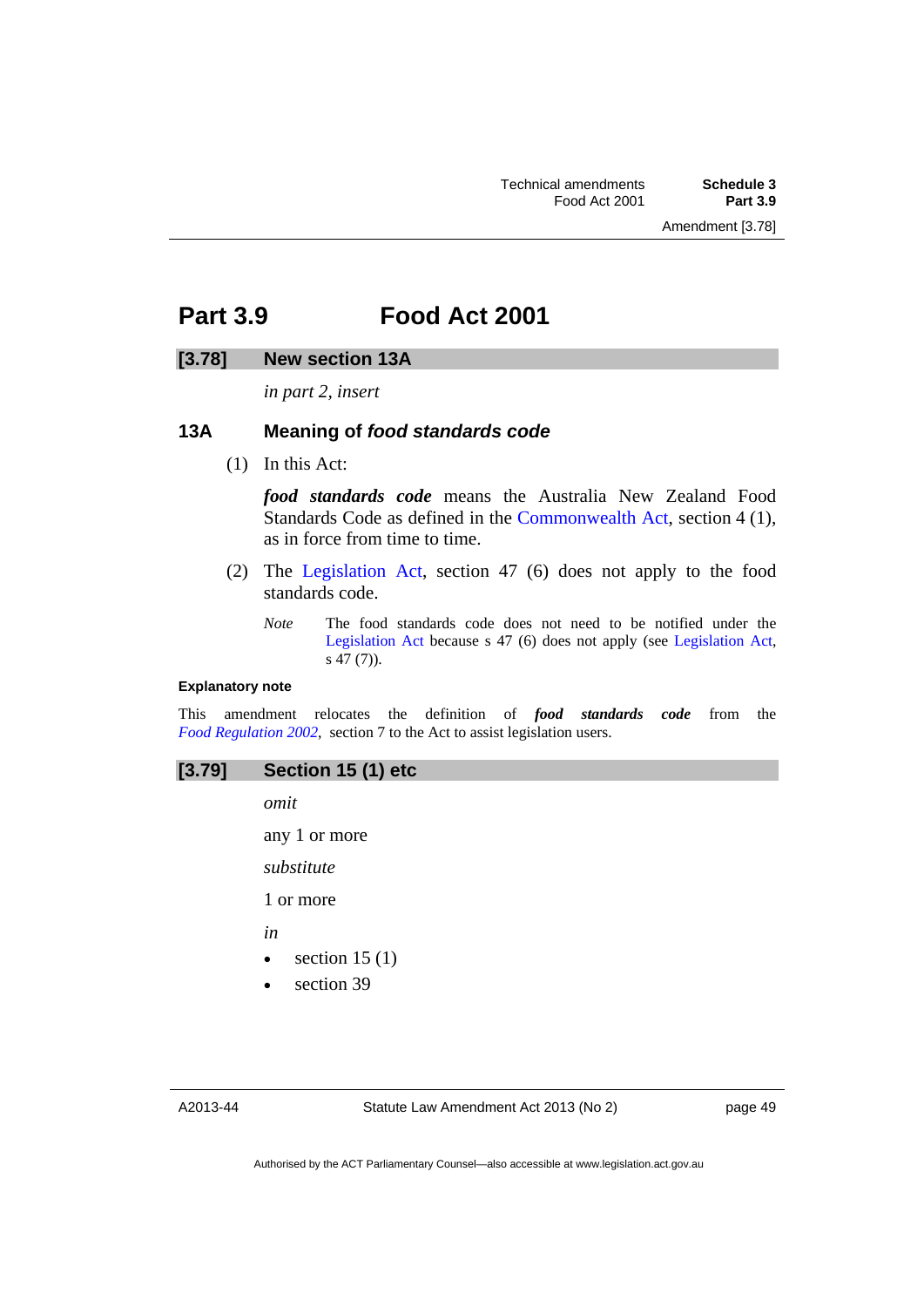**Schedule 3 Technical amendments**<br>**Part 3.9 Food Act 2001 Part 3.9** Food Act 2001 Amendment [3.80]

- $\bullet$  section 40 (1)
- $\bullet$  section 51 (1)

## **Explanatory note**

This amendment updates language in line with current legislative drafting practice.

| [3.80]                  | <b>Section 51 (4)</b> |
|-------------------------|-----------------------|
|                         | omit                  |
|                         | all or                |
| <b>Explanatory note</b> |                       |

This amendment updates language in line with current legislative drafting practice.

## **[3.81] Section 53 (3) etc**

*omit* 

any 1 or more

*substitute* 

1 or more

*in* 

- $\bullet$  section 53 (3)
- $\bullet$  section 59 (4)
- $\bullet$  section 80 (1)
- $\bullet$  section 83 (1)
- $\bullet$  section 84 (1) and (2)

#### **Explanatory note**

This amendment updates language in line with current legislative drafting practice.

page 50 Statute Law Amendment Act 2013 (No 2)

A2013-44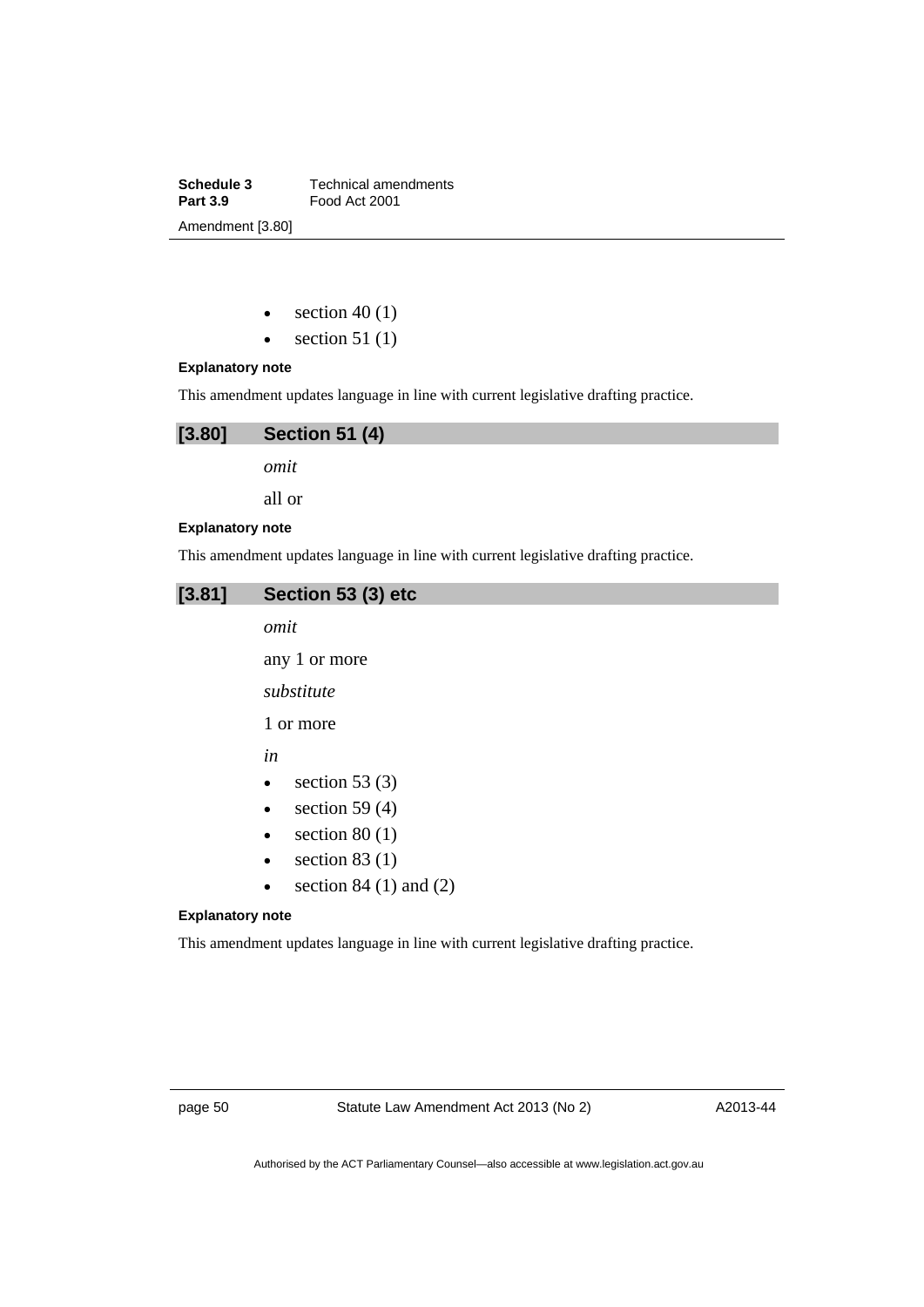Amendment [3.82]

**[3.82] Section 84 (1)** 

*omit* 

or all

#### **Explanatory note**

This amendment updates language in line with current legislative drafting practice.



*omit* 

all or any

*substitute* 

1 or more

#### **Explanatory note**

This amendment updates language in line with current legislative drafting practice.

## **[3.84] Section 149 (1) etc**

*omit* 

, in writing,

*in* 

- $\bullet$  section 149 $(1)$
- $\bullet$  section 150 (1)
- $\bullet$  section 151 (1)

#### **Explanatory note**

This amendment omits words that are redundant because of the [Legislation Act,](http://www.legislation.act.gov.au/a/2001-14) section 42 (2), which requires disallowable and notifiable instruments to be in writing.

A2013-44

page 51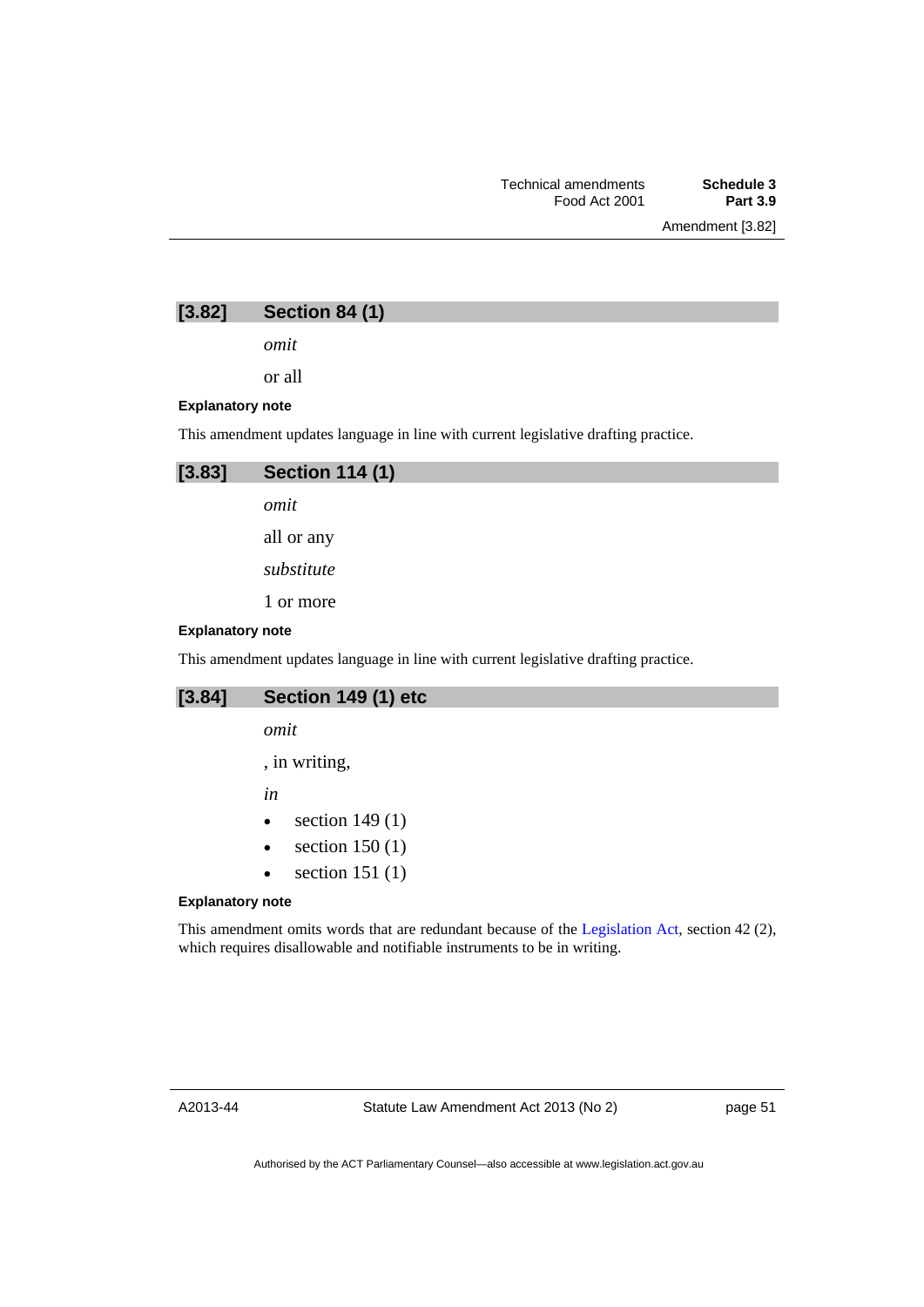**Schedule 3 Technical amendments**<br>**Part 3.9 Food Act 2001 Part 3.9** Food Act 2001 Amendment [3.85]

## **[3.85] Section 152 (3)**

*substitute* 

 (3) A regulation may apply, adopt or incorporate a law or instrument, or a provision of a law or instrument, as in force from time to time.

#### **Explanatory note**

This amendment remakes subsection (3) to omit a paragraph made redundant as a consequence of the definition of *food standards code* being relocated from the *[Food Regulation 2002](http://www.legislation.act.gov.au/sl/2002-10)* to the Act by another amendment.

## **[3.86] Section 153 (1)**

*omit* 

Despite section 152 (3) (a), a regulation

*substitute* 

A regulation

#### **Explanatory note**

This amendment is consequential on the omission of section 152 (3) (a) by the previous amendment.

*insert* 

found guilty

### **Explanatory note**

Dictionary, note 2 lists examples of terms used in the Act that are defined in the [Legislation](http://www.legislation.act.gov.au/a/2001-14)  [Act,](http://www.legislation.act.gov.au/a/2001-14) dictionary, part 1. This amendment inserts a term mentioned in the Act and defined in the [Legislation Act,](http://www.legislation.act.gov.au/a/2001-14) dictionary, part 1.

page 52 Statute Law Amendment Act 2013 (No 2)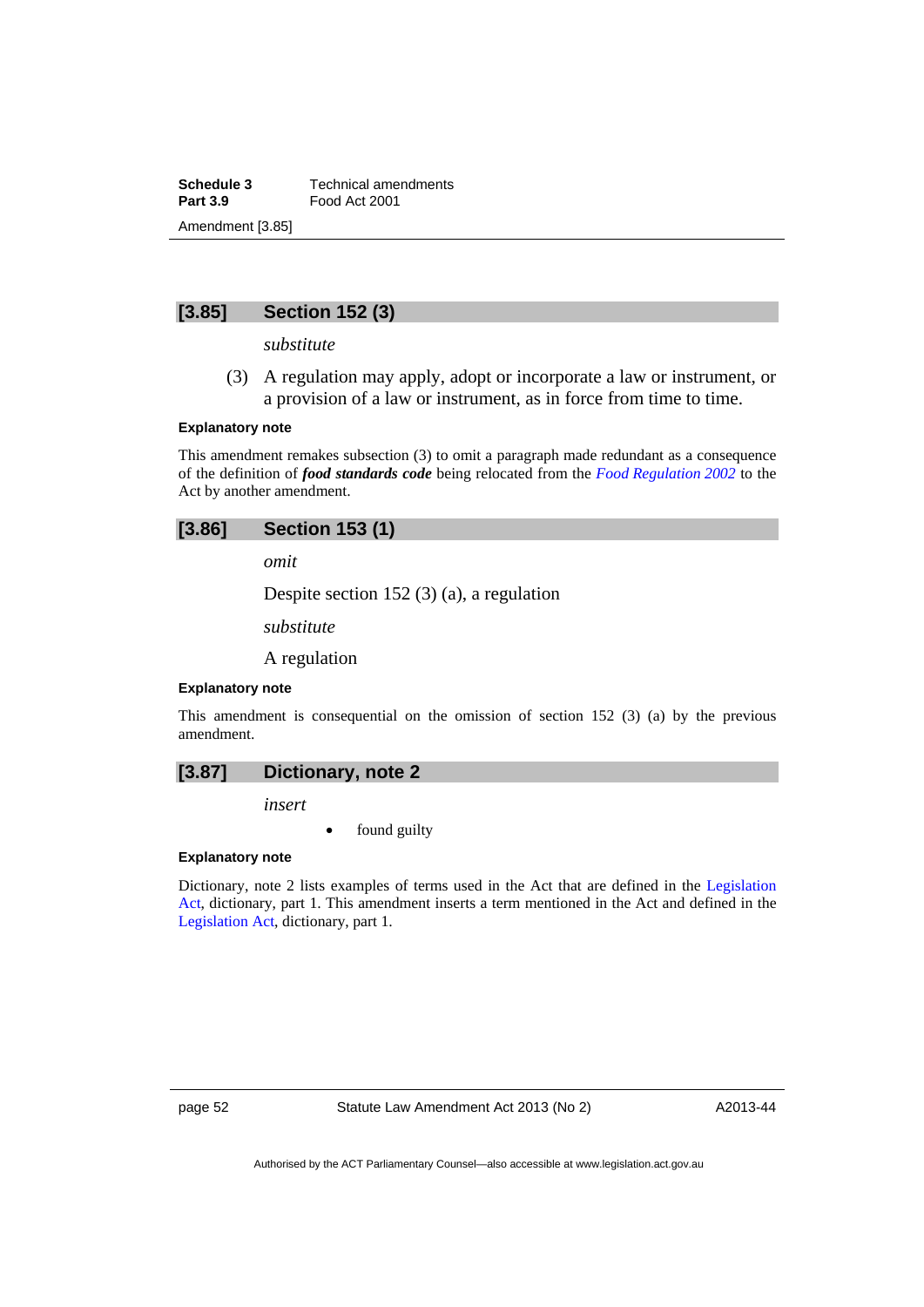Amendment [3.88]

## **[3.88] Dictionary, definition of** *equipment*

*after* 

all or

*omit* 

any

**Explanatory note** 

This amendment updates language in line with current legislative drafting practice.

## **[3.89] Dictionary, definition of** *food authority*

*omit* 

section 3 (1) *substitute*  section 4 (1)

#### **Explanatory note**

This amendment corrects a cross-reference.

## **[3.90] Dictionary, definition of** *food safety standard*

*omit*  section 3 (1) *substitute*  section  $4(1)$ 

#### **Explanatory note**

This amendment corrects a cross-reference.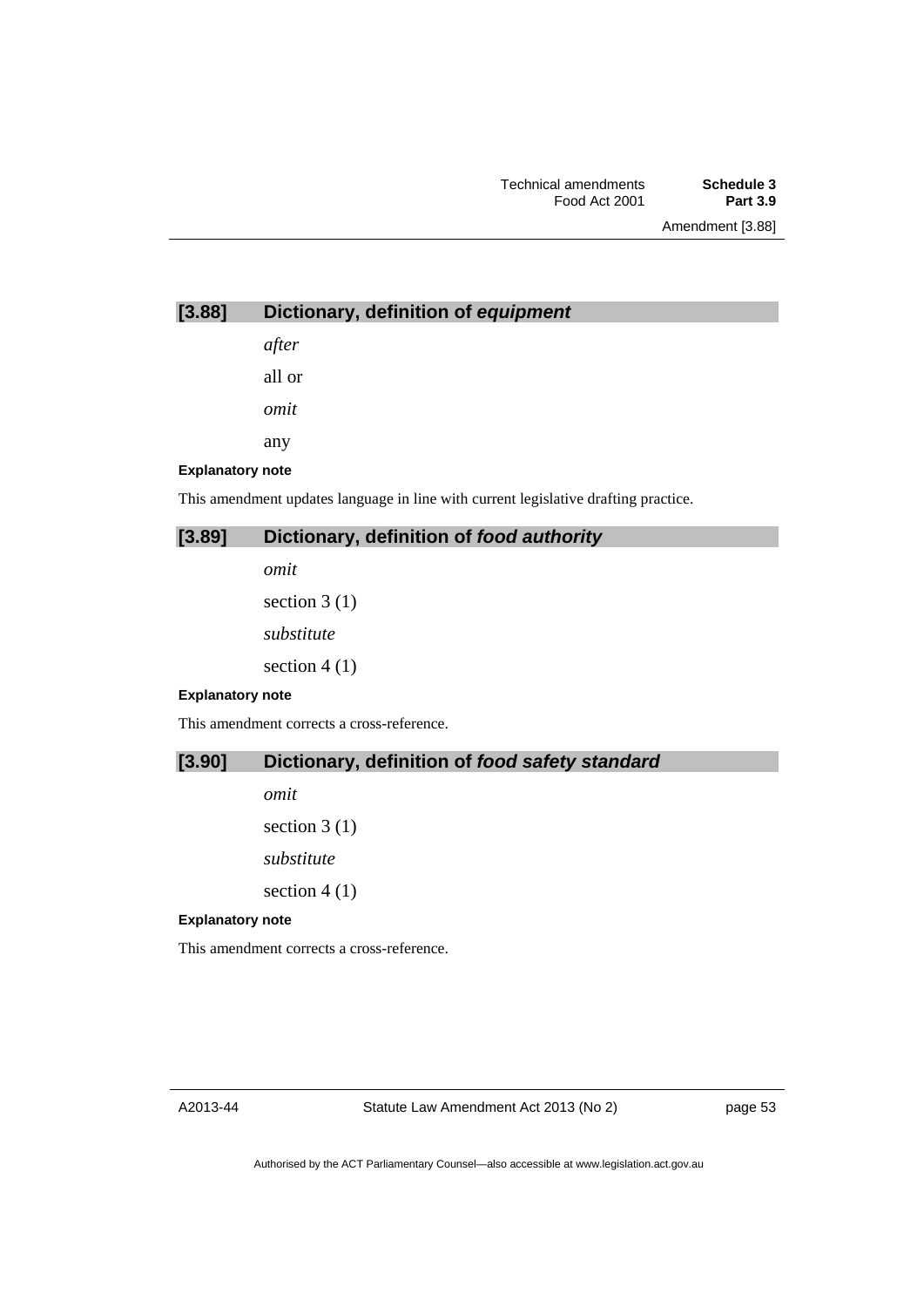**Schedule 3 Technical amendments**<br>**Part 3.9 Food Act 2001 Part 3.9** Food Act 2001 Amendment [3.91]

## **[3.91] Dictionary, definition of** *food standards code*

*substitute* 

*food standards code*—see section 13A.

#### **Explanatory note**

This amendment is consequential on the insertion of new section 13A by another amendment and updates the signpost definition of *food standards code* with the new section reference.

### **[3.92] Dictionary, definition of** *premises*

*substitute* 

*premises* includes—

- (a) land (whether or not vacant); or
- (b) any part of a building, tent, stall or other structure (whether of a permanent or temporary nature); or
- (c) a pontoon; or
- (d) a food transport vehicle or any other vehicle.

#### **Explanatory note**

This amendment corrects numbering and updates language in line with current legislative drafting practice.

## **[3.93] Further amendments, new note**

#### *insert*

*Note* An example is part of the Act, is not exhaustive and may extend, but does not limit, the meaning of the provision in which it appears (see [Legislation Act,](http://www.legislation.act.gov.au/a/2001-14) s 126 and s 132).

*in* 

- $\bullet$  section 8 (1) (c)
- $\bullet$  section 11 (1) (b)
- section 30 (4) (b)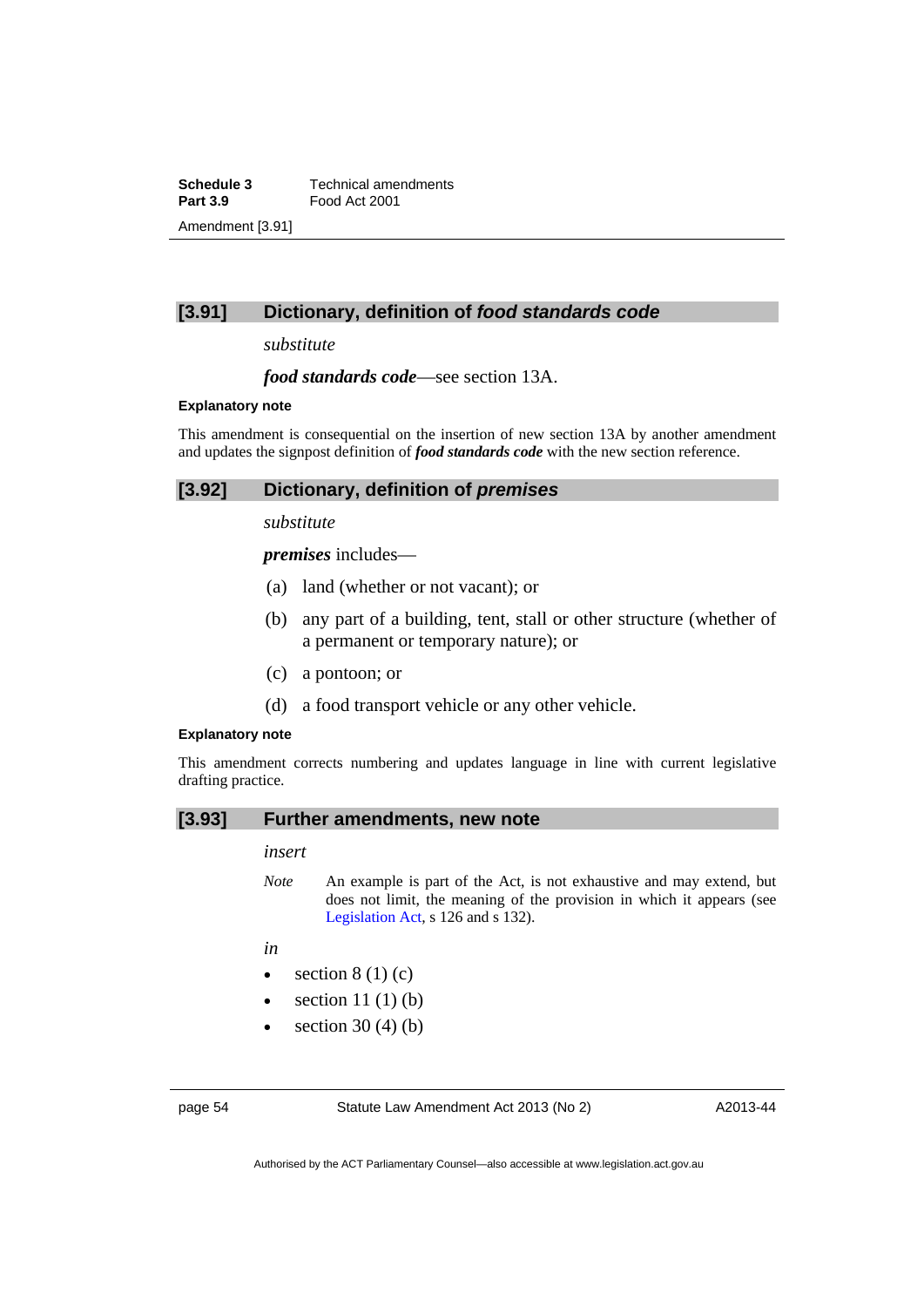Amendment [3.94]

- section 92 (2)
- section 108 (3)

#### **Explanatory note**

This amendment inserts a standard note about examples.

# **Part 3.10 Food Regulation 2002**

## **[3.94] Section 7**

*omit* 

#### **Explanatory note**

This amendment omits the definition of *food standards code* as a consequence of the definition being relocated to the *[Food Act 2001](http://www.legislation.act.gov.au/a/2001-66)* by another amendment.

# **Part 3.11 Health Act 1993**

## **[3.95] Section 70 (2), note 2**

*omit* 

pt 9

*substitute* 

pt 10

**Explanatory note** 

This amendment corrects a cross-reference.

## **[3.96] Section 103 (3)**

*omit* 

determined after 31 December 2003

#### **Explanatory note**

This amendment omits a transitional arrangement that no longer has any practical application.

A2013-44

Statute Law Amendment Act 2013 (No 2)

page 55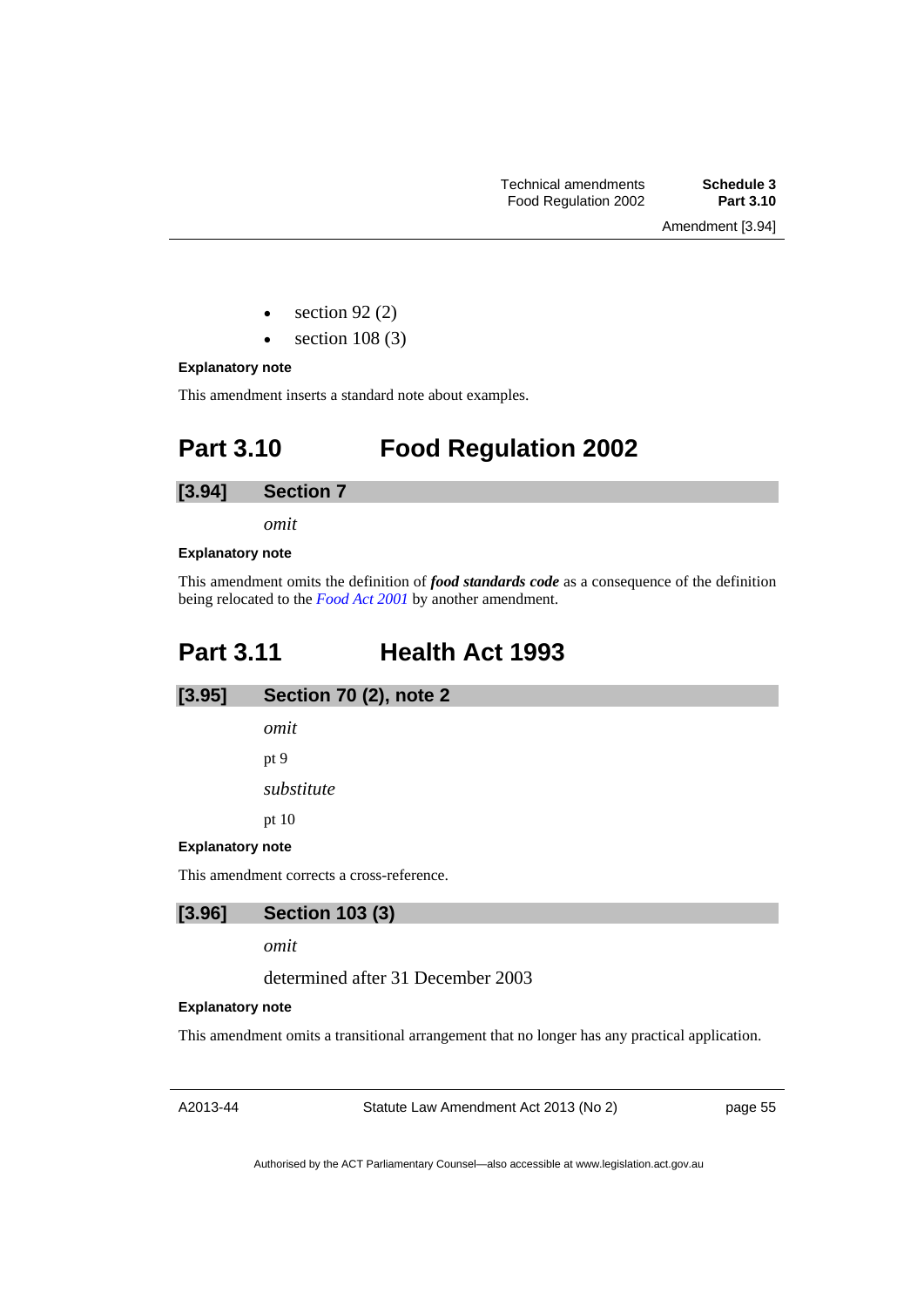**Schedule 3 Technical amendments**<br>**Part 3.12 Interactive Gambling Ac Part 3.12** Interactive Gambling Act 1998 Amendment [3.97]

## **[3.97] Dictionary, note 2**

*insert* 

found guilty

#### **Explanatory note**

Dictionary, note 2 lists examples of terms used in the Act that are defined in the [Legislation Act,](http://www.legislation.act.gov.au/a/2001-14) dictionary, part 1. This amendment inserts a term mentioned in the Act and defined in the [Legislation Act](http://www.legislation.act.gov.au/a/2001-14), dictionary, part 1.

| $[3.98]$ | Dictionary, note 2 |
|----------|--------------------|
|----------|--------------------|

*omit* 

- sitting day
- territory authority

### **Explanatory note**

Dictionary, note 2 lists examples of terms used in the Act that are defined in the [Legislation Act,](http://www.legislation.act.gov.au/a/2001-14) dictionary, part 1. This amendment removes terms that are no longer used in the Act.

# **Part 3.12 Interactive Gambling Act 1998**

| [3.99] | <b>Section 101 (3)</b> |
|--------|------------------------|
|        | omit                   |
|        | shall                  |
|        | substitute             |
|        | must                   |

#### **Explanatory note**

This amendment updates language in line with current legislative drafting practice.

page 56 Statute Law Amendment Act 2013 (No 2)

A2013-44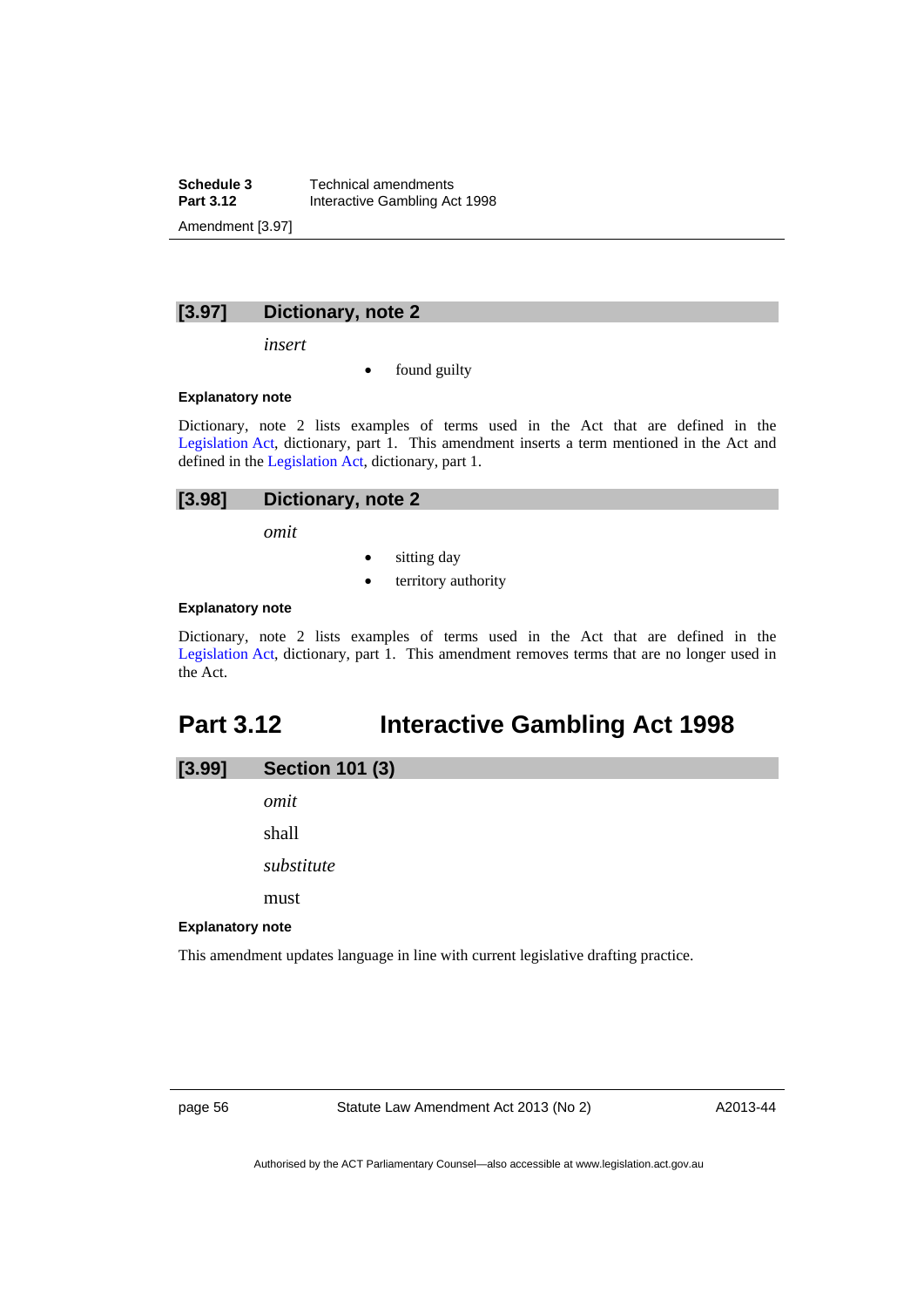## **[3.100] Dictionary, new note 3**

#### *insert*

*Note 3* The Control Act contains definitions relevant to this Act. For example, the following terms are defined in the Control Act, dictionary:

- authorised officer
- code of practice
- commission
- gaming officer.

#### **Explanatory note**

The Act, section 7 provides that the *[Gambling and Racing Control Act 1999](http://www.legislation.act.gov.au/a/1999-46)* is incorporated and must be read as one with the Act. This amendment inserts a new note in the Act, dictionary to assist users in interpreting the Act. Dictionary, new note 3 lists examples of terms used in the Act and defined in the *[Gambling and Racing Control Act 1999](http://www.legislation.act.gov.au/a/1999-46)*.

## **Part 3.13 Lands Acquisition Act 1994**

## **[3.101] Section 99**

*omit* 

Notwithstanding

*substitute* 

Despite

#### **Explanatory note**

This amendment updates language in line with current legislative drafting practice.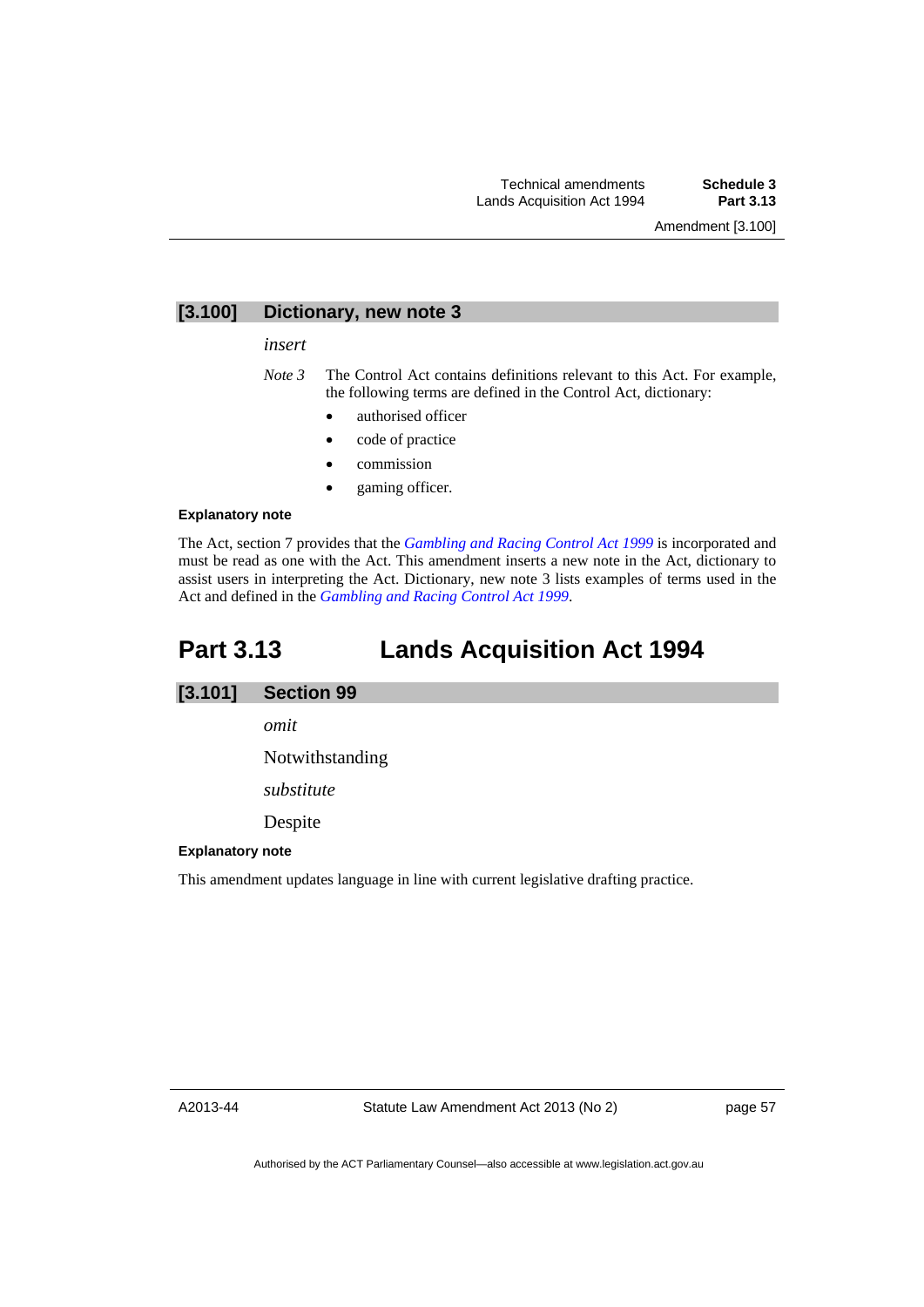**Schedule 3 Technical amendments**<br>**Part 3.13 Lands Acquisition Act 19 Lands Acquisition Act 1994** Amendment [3.102]

## **[3.102] Section 104 (1)**

*omit* 

all or any

*substitute* 

1 or more

#### **Explanatory note**

This amendment updates language in line with current legislative drafting practice.

## **[3.103] Section 114 (2) (a)**

*omit* 

a natural person

*substitute* 

an individual

#### **Explanatory note**

This amendment updates language in line with current legislative drafting practice.



*insert* 

Australian statistician

#### **Explanatory note**

Dictionary, note 2 lists examples of terms used in the Act that are defined in the [Legislation](http://www.legislation.act.gov.au/a/2001-14)  [Act,](http://www.legislation.act.gov.au/a/2001-14) dictionary, part 1. This amendment inserts a term mentioned in the Act and defined in the [Legislation Act,](http://www.legislation.act.gov.au/a/2001-14) dictionary, part 1.

page 58 Statute Law Amendment Act 2013 (No 2)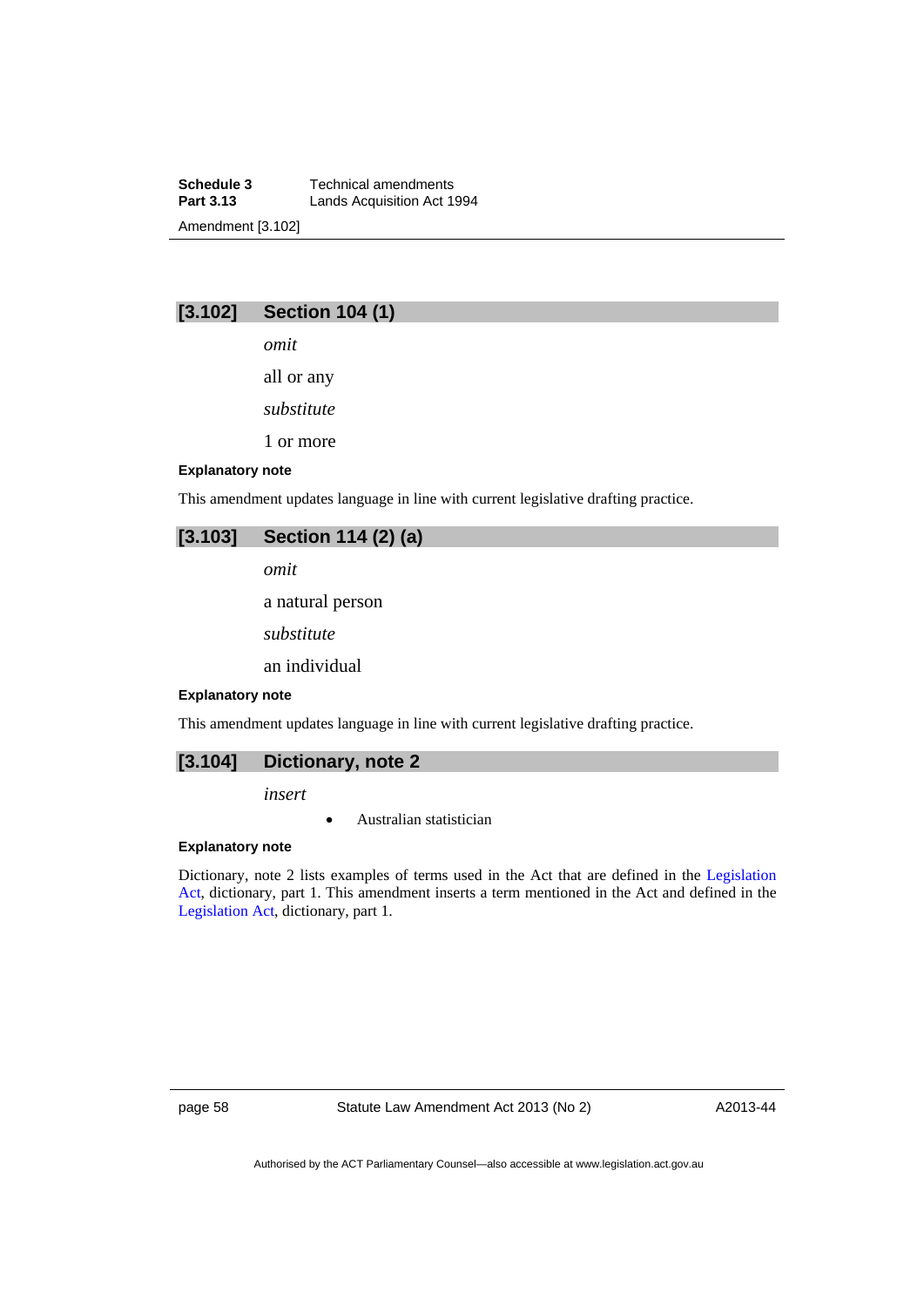Amendment [3.105]

## **Part 3.14 Medicines, Poisons and Therapeutic Goods Act 2008**

## **[3.105] Section 83 (2), new note 1A**

#### *insert*

*Note 1A* It is an offence to make a false or misleading statement, give false or misleading information or produce a false or misleading document (see [Criminal Code](http://www.legislation.act.gov.au/a/2002-51), pt 3.4).

#### **Explanatory note**

This amendment inserts a standard note about making a false or misleading statement in a statutory declaration.

#### **[3.106] Section 95 (2), new note 3**

*insert* 

*Note 3* It is an offence to make a false or misleading statement, give false or misleading information or produce a false or misleading document (see [Criminal Code](http://www.legislation.act.gov.au/a/2002-51), pt 3.4).

#### **Explanatory note**

This amendment inserts a standard note about making a false or misleading statement in a statutory declaration.

## **[3.107] Section 97 (2), new note 2**

#### *insert*

*Note* 2 It is an offence to make a false or misleading statement, give false or misleading information or produce a false or misleading document (see [Criminal Code](http://www.legislation.act.gov.au/a/2002-51), pt 3.4).

#### **Explanatory note**

This amendment inserts a standard note about making a false or misleading statement in a statutory declaration.

A2013-44

Statute Law Amendment Act 2013 (No 2)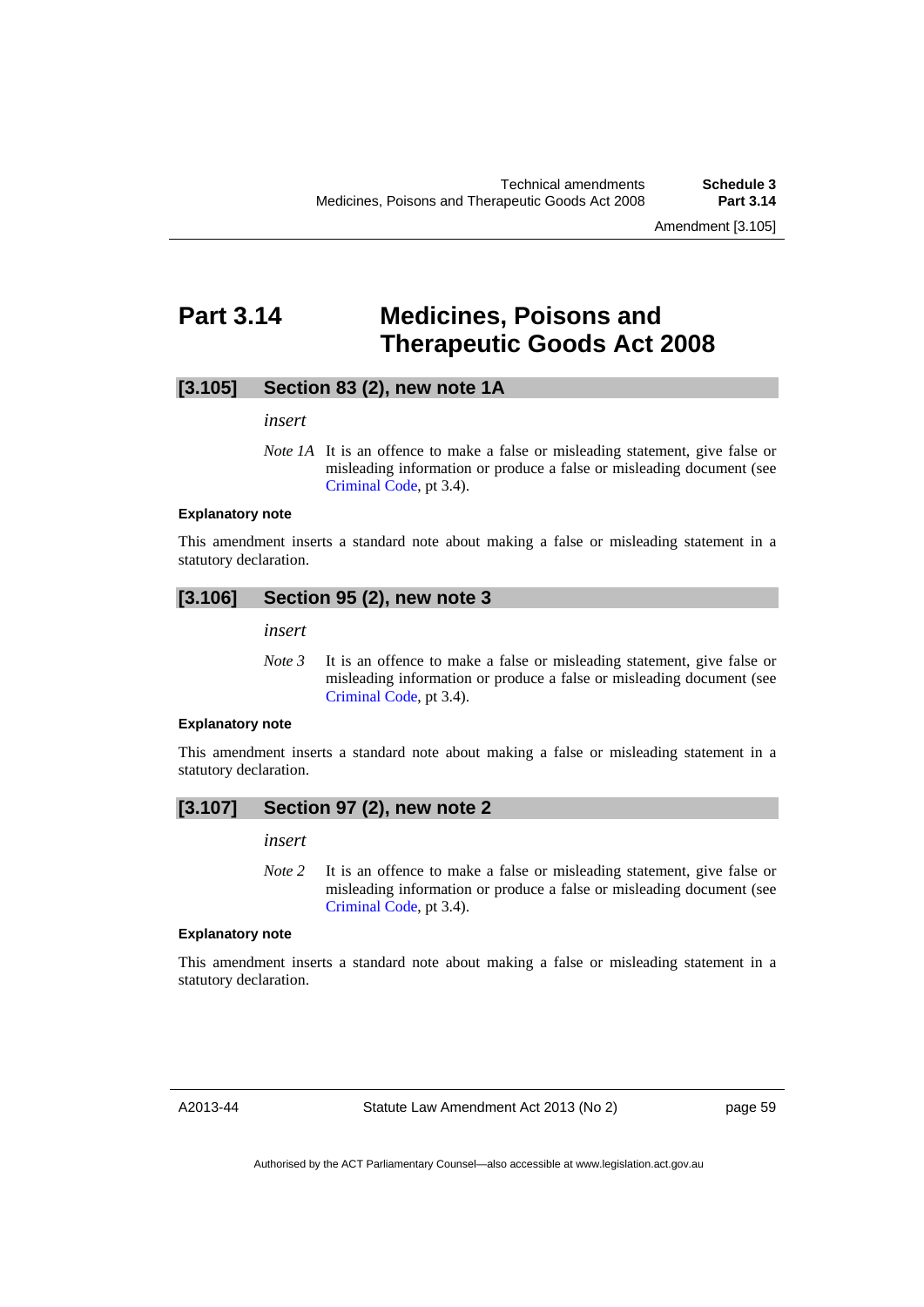## **[3.108] Section 190 (3) (b) and (4)**

*omit* 

subsection  $(1)$   $(a)$ 

*substitute* 

subsection  $(1)$  (b)

#### **Explanatory note**

This amendment corrects cross-references.

## **[3.109] Dictionary, note 2**

*insert* 

- chief health officer
- found guilty

#### **Explanatory note**

Dictionary, note 2 lists examples of terms used in the Act that are defined in the [Legislation](http://www.legislation.act.gov.au/a/2001-14)  [Act,](http://www.legislation.act.gov.au/a/2001-14) dictionary, part 1. This amendment inserts new terms used in the Act and defined in the [Legislation Act,](http://www.legislation.act.gov.au/a/2001-14) dictionary, part 1.

#### **[3.110] Dictionary, definition of** *chief pharmacist*

*relocate to Medicines, Poisons and Therapeutic Goods Regulation 2008, dictionary* 

#### **Explanatory note**

This amendment relocates to the *[Medicines, Poisons and Therapeutic Goods Regulation 2008](http://www.legislation.act.gov.au/sl/2008-42)*, dictionary a term that is used only in that regulation.

page 60 Statute Law Amendment Act 2013 (No 2)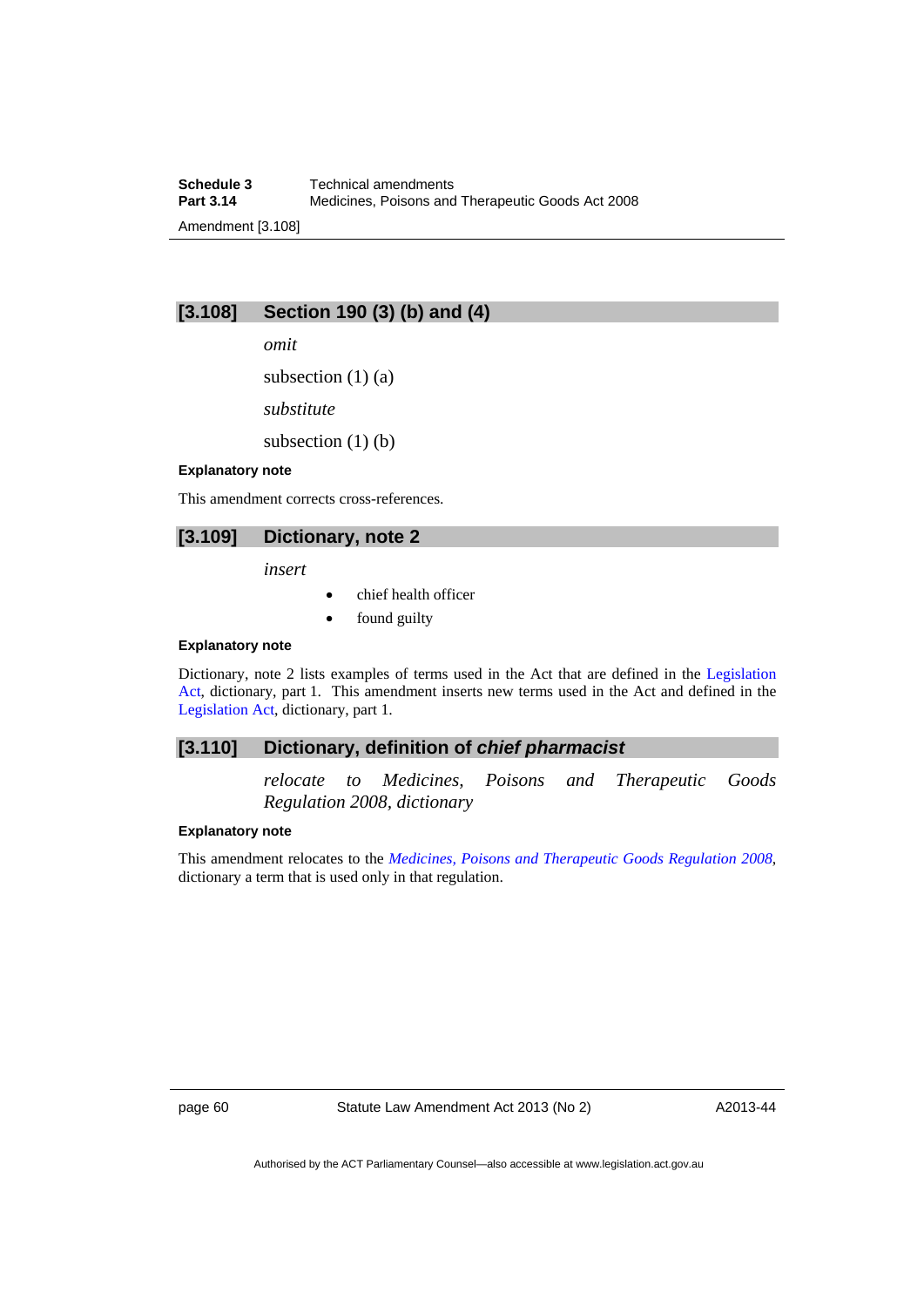Amendment [3.111]

## **[3.111] Dictionary, definition of** *declared substance*

*omit* 

Supply of certain

*substitute* 

Dealings with

#### **Explanatory note**

This amendment corrects the reference to the heading to the Act, part 4.1.

## **[3.112] Dictionary, definition of** *drug-dependent person*

*relocate to Medicines, Poisons and Therapeutic Goods Regulation 2008, dictionary* 

## **Explanatory note**

This amendment relocates to the *[Medicines, Poisons and Therapeutic Goods Regulation 2008](http://www.legislation.act.gov.au/sl/2008-42)*, dictionary a term that is used only in that regulation.

## **[3.113] Dictionary, definition of** *medicines advisory committee*

*omit* 

by

*substitute* 

under

## **Explanatory note**

This amendment updates language in line with current legislative drafting practice.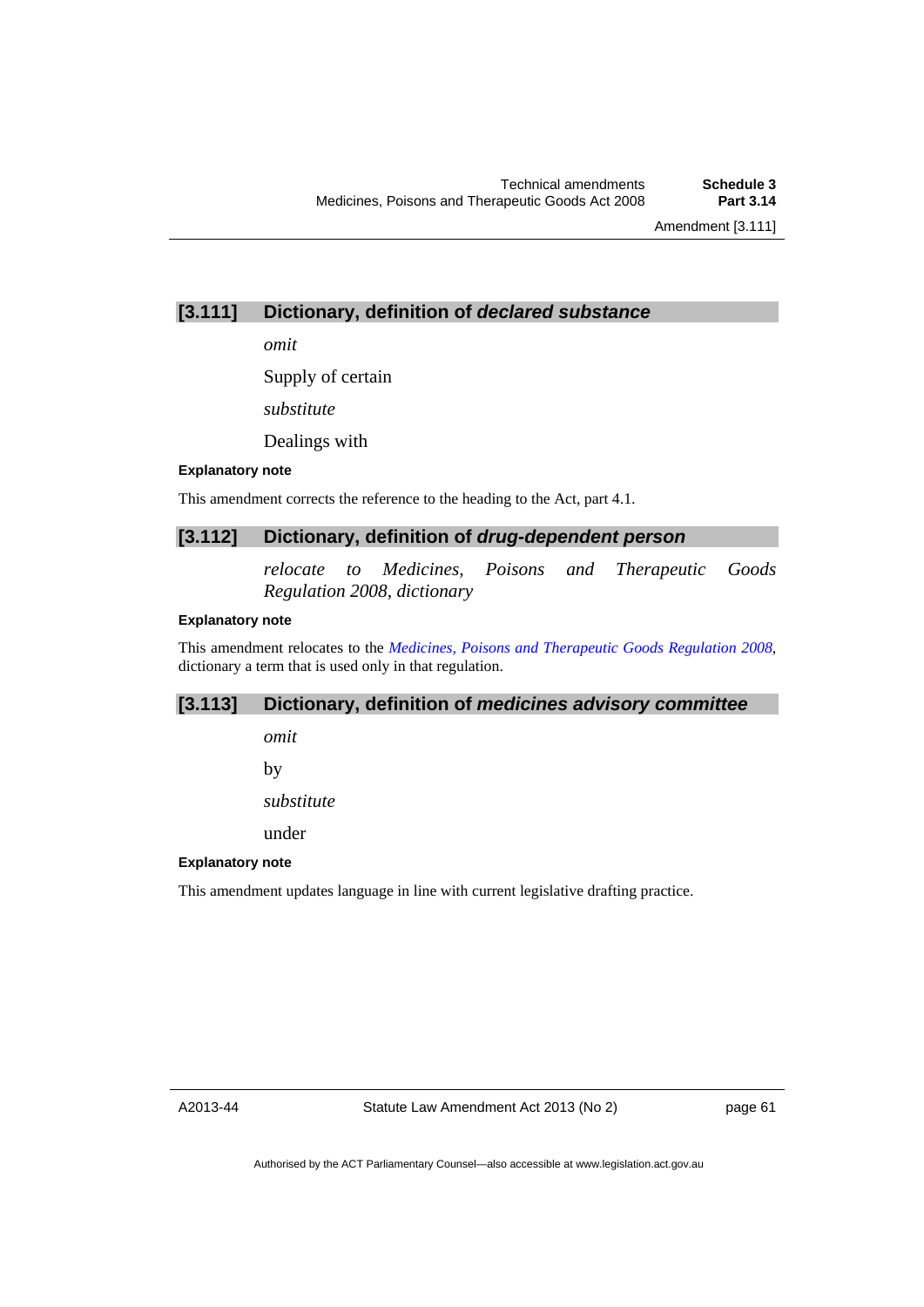**Schedule 3 Technical amendments**<br>**Part 3.15 Prohibited Weapons Ac Prohibited Weapons Act 1996** Amendment [3.114]

## **[3.114] Dictionary, definition of** *prescribe*

#### *substitute*

*prescribe* a medicine means issue a prescription for the medicine.

#### **Explanatory note**

This amendment revises the definition to make it clear that the reference to *prescribe* means prescribe a medicine. Other references to *prescribe* in the Act relate to prescribe something in a regulation under the Act.

## **[3.115] Dictionary, definition of** *vending machine*

*omit* 

(Other offences—vending machines)

*substitute* 

(Vending machines—offences)

#### **Explanatory note**

This amendment corrects the reference to the heading to division 4.3.5.

## **Part 3.15 Prohibited Weapons Act 1996**

## **[3.116] Section 3 (1) (c)**

*omit* 

firearm

*substitute* 

weapon or article

#### **Explanatory note**

Section 3 is about possession of a prohibited weapon or prohibited article. This amendment revises the language of section 3 (1) (c) to be consistent with the remainder of the provision.

page 62 Statute Law Amendment Act 2013 (No 2)

A2013-44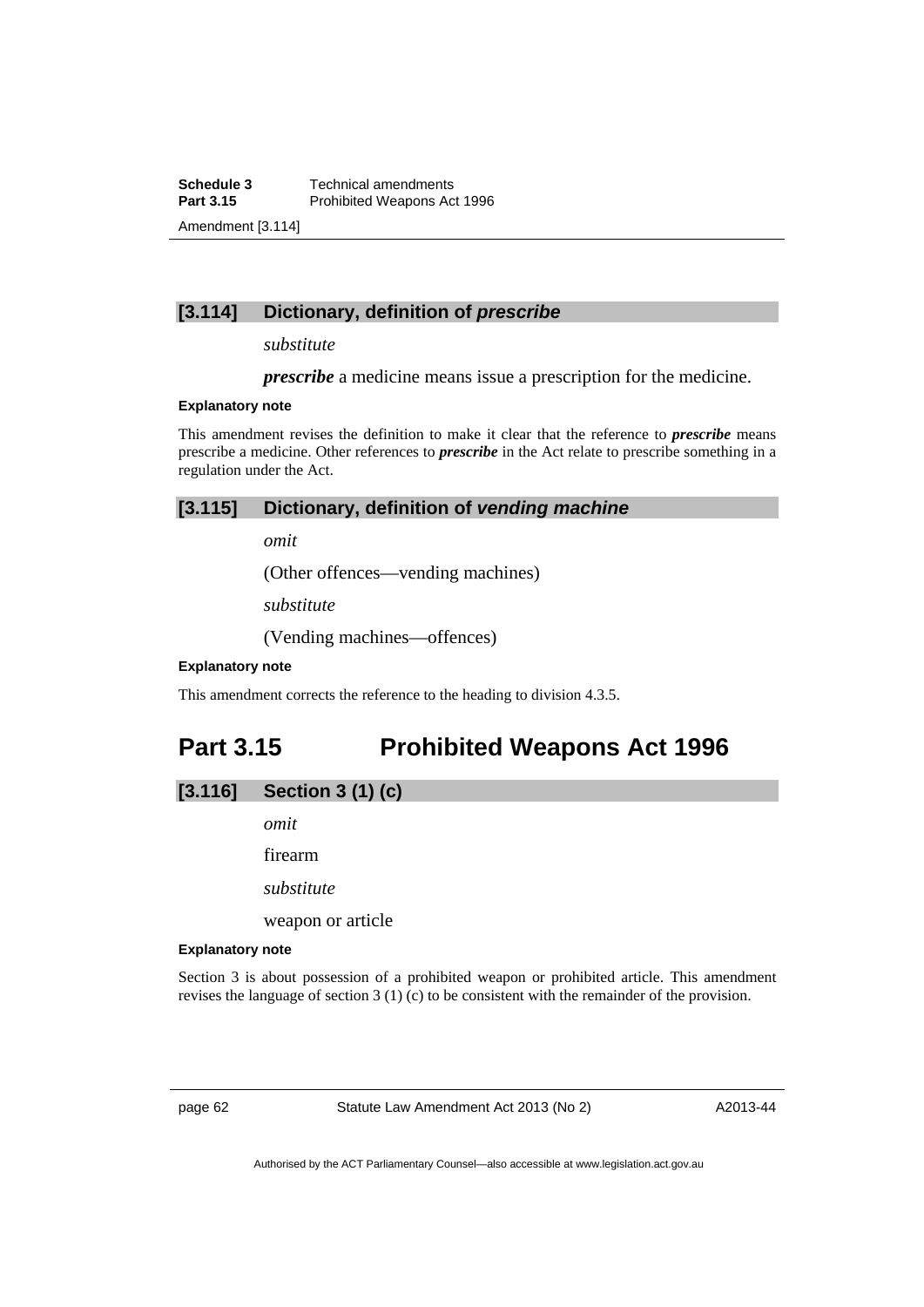Amendment [3.117]

## **[3.117] Section 7 (1)**

*omit* 

shall

*substitute* 

must

#### **Explanatory note**

This amendment updates language in line with current legislative drafting practice.

## **[3.118] Sections 11 to 13 and 15**

*omit* 

shall

*substitute* 

must

#### **Explanatory note**

This amendment updates language in line with current legislative drafting practice.

## **[3.119] Section 16 (2), new note**

*insert* 

*Note Found guilty*—see the [Legislation Act,](http://www.legislation.act.gov.au/a/2001-14) dictionary, pt 1.

#### **Explanatory note**

This amendment inserts a standard note to assist users of the legislation.

A2013-44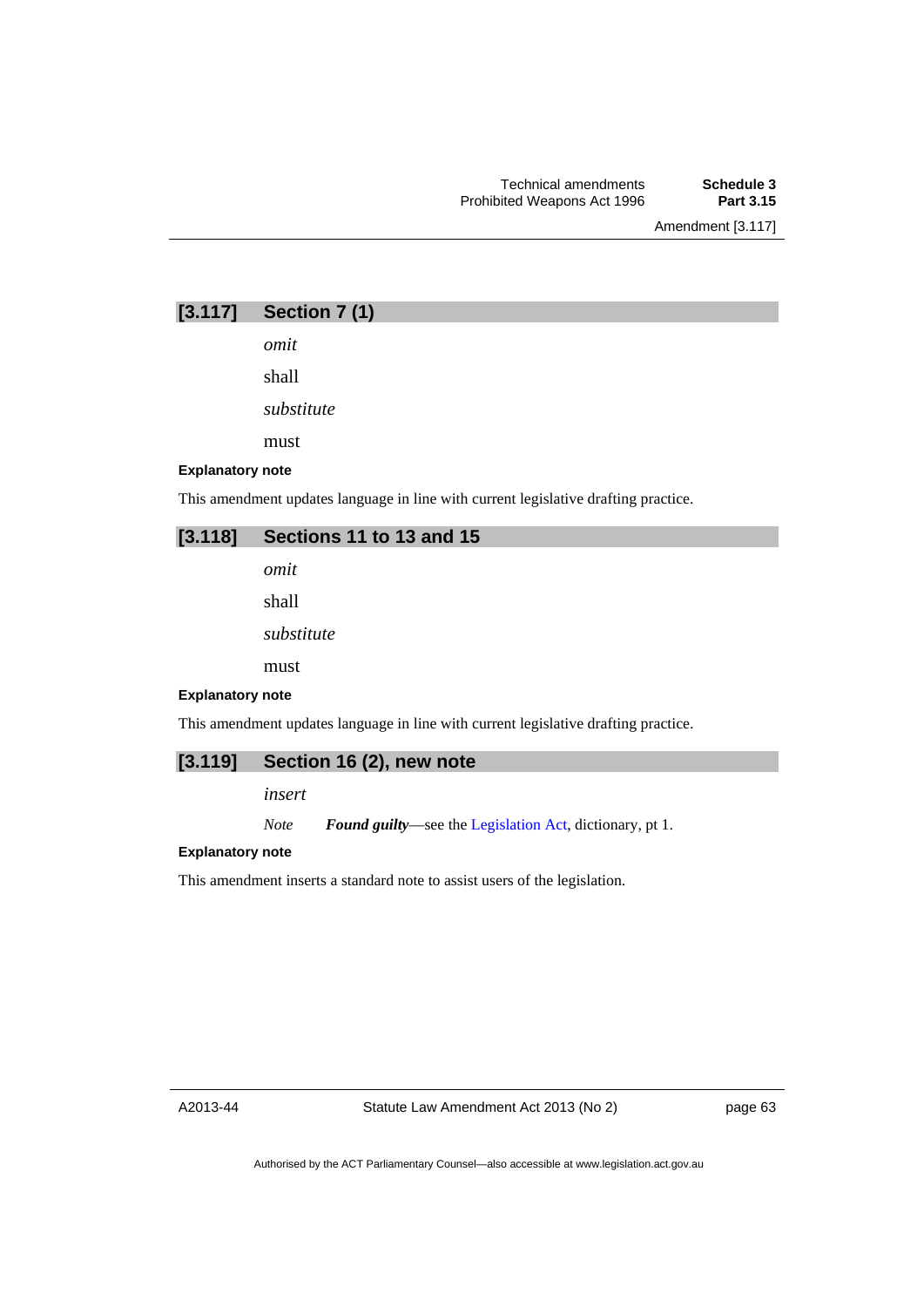**Schedule 3 Technical amendments**<br>**Part 3.16 Public Health Act 1997** Public Health Act 1997 Amendment [3.120]

## **[3.120] Section 18 (1)**

*omit* 

, in writing,

#### **Explanatory note**

This amendment omits words that are redundant because of the [Legislation Act,](http://www.legislation.act.gov.au/a/2001-14) section 42 (2), which requires notifiable instruments to be in writing.

| [3.121] Dictionary, note 2 |
|----------------------------|
| insert                     |

found guilty

#### **Explanatory note**

Dictionary, note 2 lists examples of terms used in the Act that are defined in the [Legislation](http://www.legislation.act.gov.au/a/2001-14)  [Act,](http://www.legislation.act.gov.au/a/2001-14) dictionary, part 1. This amendment inserts a term used in the Act and defined in the [Legislation Act,](http://www.legislation.act.gov.au/a/2001-14) dictionary, part 1.

## **Part 3.16 Public Health Act 1997**



*omit* 

, in writing,

#### **Explanatory note**

This amendment omits words that are redundant because of the [Legislation Act,](http://www.legislation.act.gov.au/a/2001-14) section 42 (2), which requires disallowable instruments to be in writing.

page 64 Statute Law Amendment Act 2013 (No 2)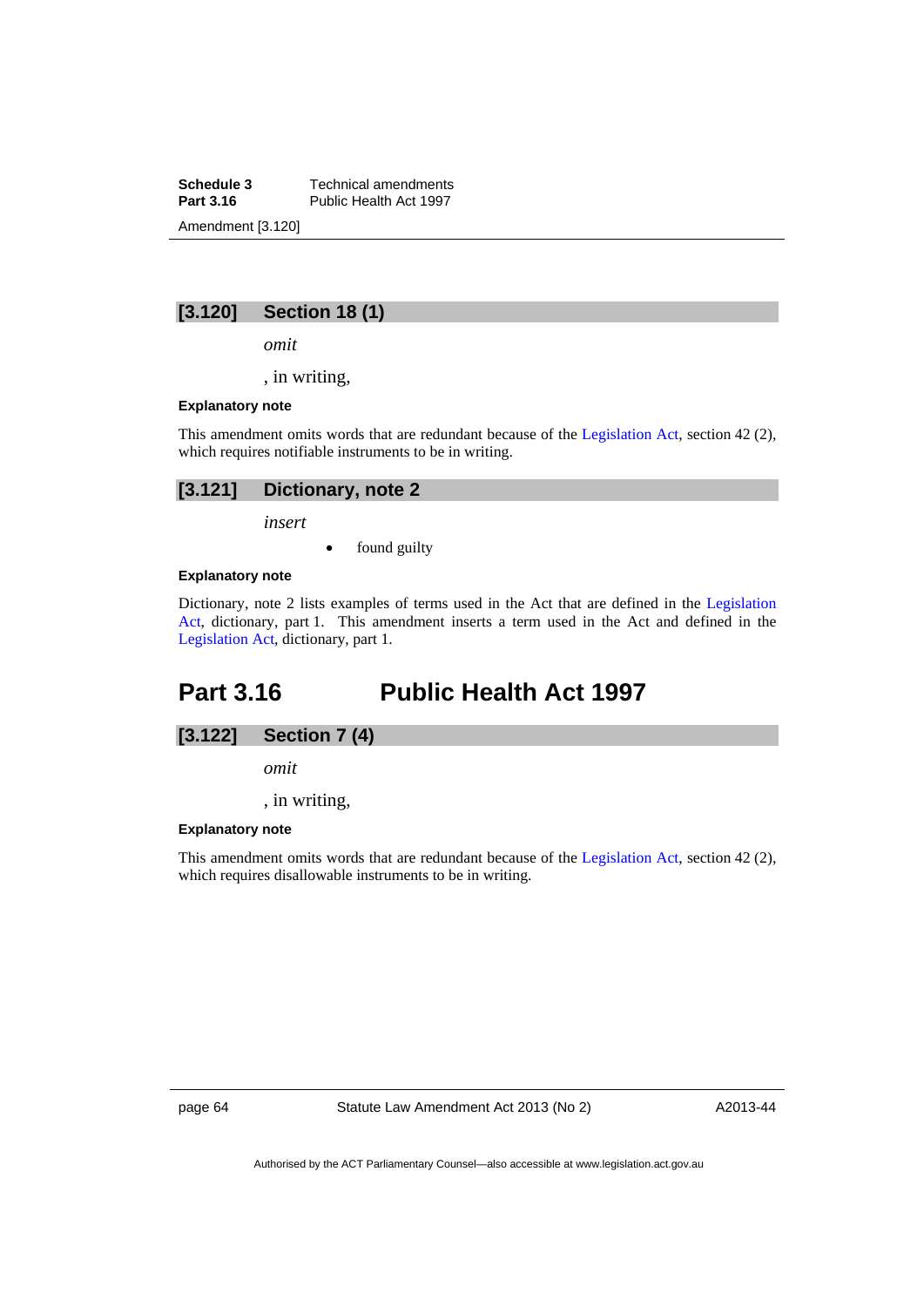## **[3.123] Sections 12 and 13, notes**

#### *substitute*

- *Note 1* For the making of appointments (including acting appointments), see the [Legislation Act,](http://www.legislation.act.gov.au/a/2001-14) pt 19.3.
- *Note* 2 In particular, a person may be appointed for a particular provision of a law (see [Legislation Act,](http://www.legislation.act.gov.au/a/2001-14) s 7 (3)) and an appointment may be made by naming a person or nominating the occupant of a position (see [Legislation Act,](http://www.legislation.act.gov.au/a/2001-14) s 207).

#### **Explanatory note**

This amendment updates the notes in line with current legislative drafting practice.

## **[3.124] Section 15, note 1**

*substitute* 

*Note 1* For the making of appointments (including acting appointments), see the [Legislation Act,](http://www.legislation.act.gov.au/a/2001-14) pt 19.3.

#### **Explanatory note**

This amendment updates the note in line with current legislative drafting practice.

## **[3.125] Section 18 (1)**

*omit* 

, in writing,

#### **Explanatory note**

This amendment omits words that are redundant because of the [Legislation Act,](http://www.legislation.act.gov.au/a/2001-14) section 42 (2), which requires disallowable instruments to be in writing.

A2013-44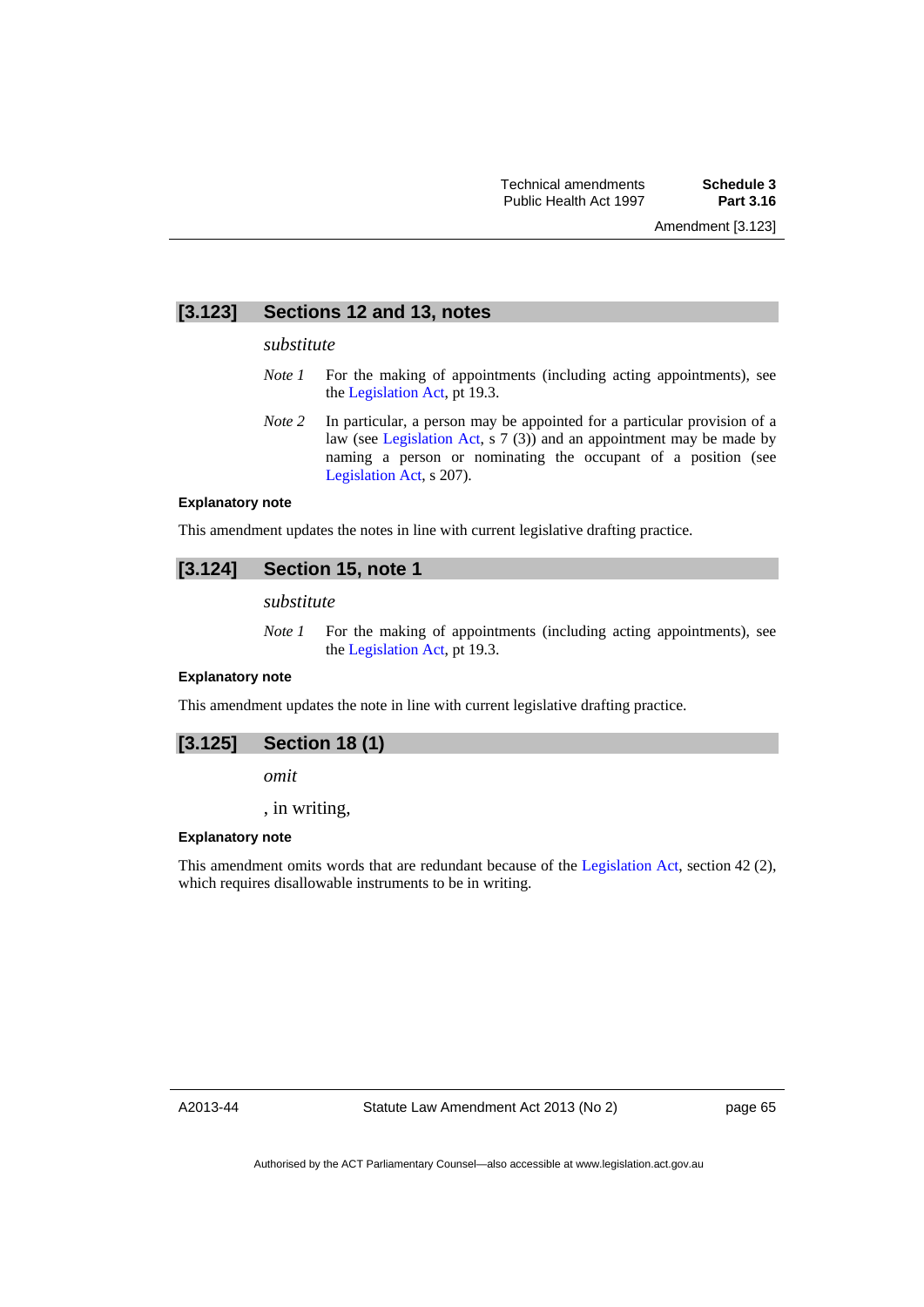**Schedule 3 Technical amendments**<br>**Part 3.16 Public Health Act 1997** Public Health Act 1997 Amendment [3.126]

## **[3.126] Section 22 (3)**

*omit* 

or provision of an instrument

#### **Explanatory note**

This amendment omits words that are redundant because of the [Legislation Act,](http://www.legislation.act.gov.au/a/2001-14) section 14 (2), which provides that a reference to an instrument includes a reference to a provision of an instrument.

## **[3.127] Section 22 (3), new note 3**

*insert* 

*Note 3* A reference to an instrument includes a reference to a provision of an instrument (see [Legislation Act,](http://www.legislation.act.gov.au/a/2001-14) s 14 (2)).

#### **Explanatory note**

This amendment inserts a note to assist legislation users and is consequential on another amendment.

## **[3.128] Section 42D (3)**

*omit* 

or provision of an instrument

#### **Explanatory note**

This amendment omits words that are redundant because of the [Legislation Act,](http://www.legislation.act.gov.au/a/2001-14) section 14 (2), which provides that a reference to an instrument includes a reference to a provision of an instrument.

## **[3.129] Section 42D (3), new note 3**

*insert* 

*Note 3* A reference to an instrument includes a reference to a provision of an instrument (see [Legislation Act,](http://www.legislation.act.gov.au/a/2001-14) s 14 (2)).

#### **Explanatory note**

This amendment inserts a note to assist legislation users and is consequential on another amendment.

page 66 Statute Law Amendment Act 2013 (No 2)

A2013-44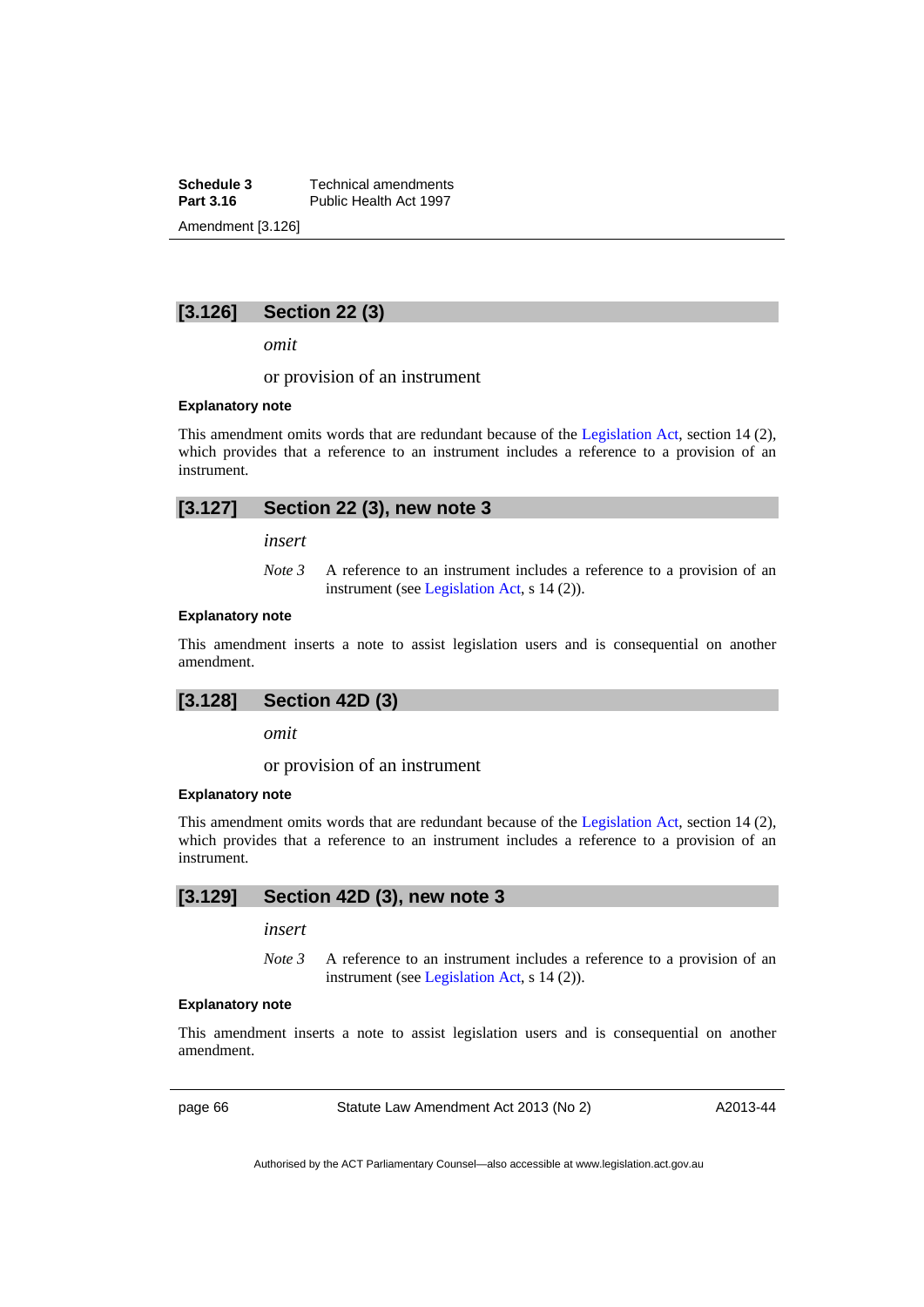**[3.130] Section 61 (4) and (5)** 

*omit* 

any or all

*substitute* 

1 or more

#### **Explanatory note**

This amendment updates language in line with current legislative drafting practice.

## **[3.131] Section 64 (3)**

*omit* 

pursuant to

*substitute* 

under

#### **Explanatory note**

This amendment updates language in line with current legislative drafting practice.

## **[3.132] Section 66 (3) (d)**

*omit* 

all or any of

#### **Explanatory note**

This amendment updates language in line with current legislative drafting practice.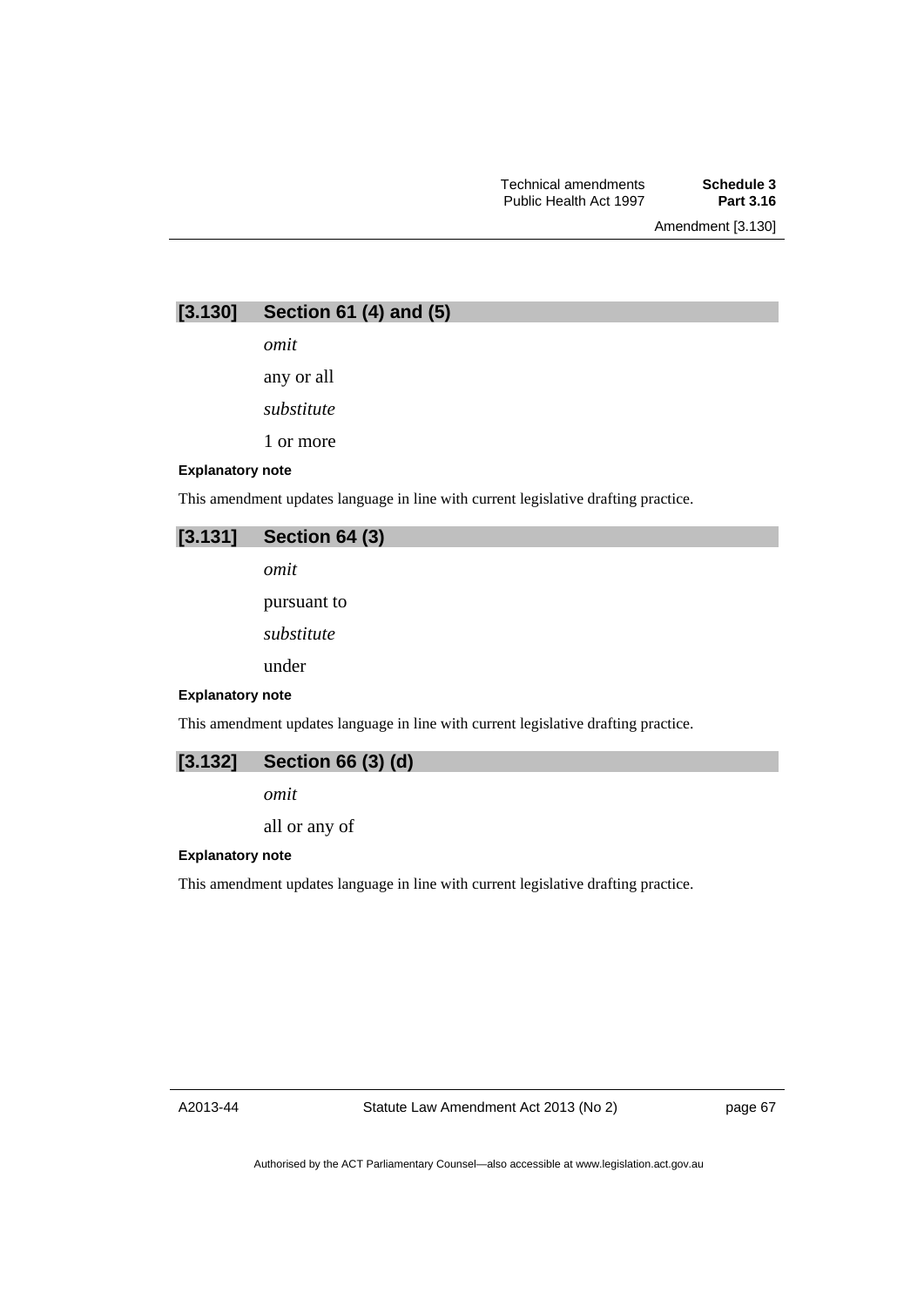**Schedule 3 Technical amendments**<br>**Part 3.16 Public Health Act 1997** Public Health Act 1997 Amendment [3.133]

## **[3.133] Section 66F**

*omit* 

shall remain

*substitute* 

remains

#### **Explanatory note**

This amendment updates language in line with current legislative drafting practice.

## **[3.134] Section 66J (1)**

*omit* 

shall not, only because of that supply, be taken

*substitute* 

is not, only because of that supply, taken

#### **Explanatory note**

This amendment updates language in line with current legislative drafting practice.

## **[3.135] Section 66J (2)**

*omit* 

shall not, only because of that printing or publishing, be taken *substitute* 

is not, only because of that printing or publishing, taken

#### **Explanatory note**

This amendment updates language in line with current legislative drafting practice.

page 68 Statute Law Amendment Act 2013 (No 2)

A2013-44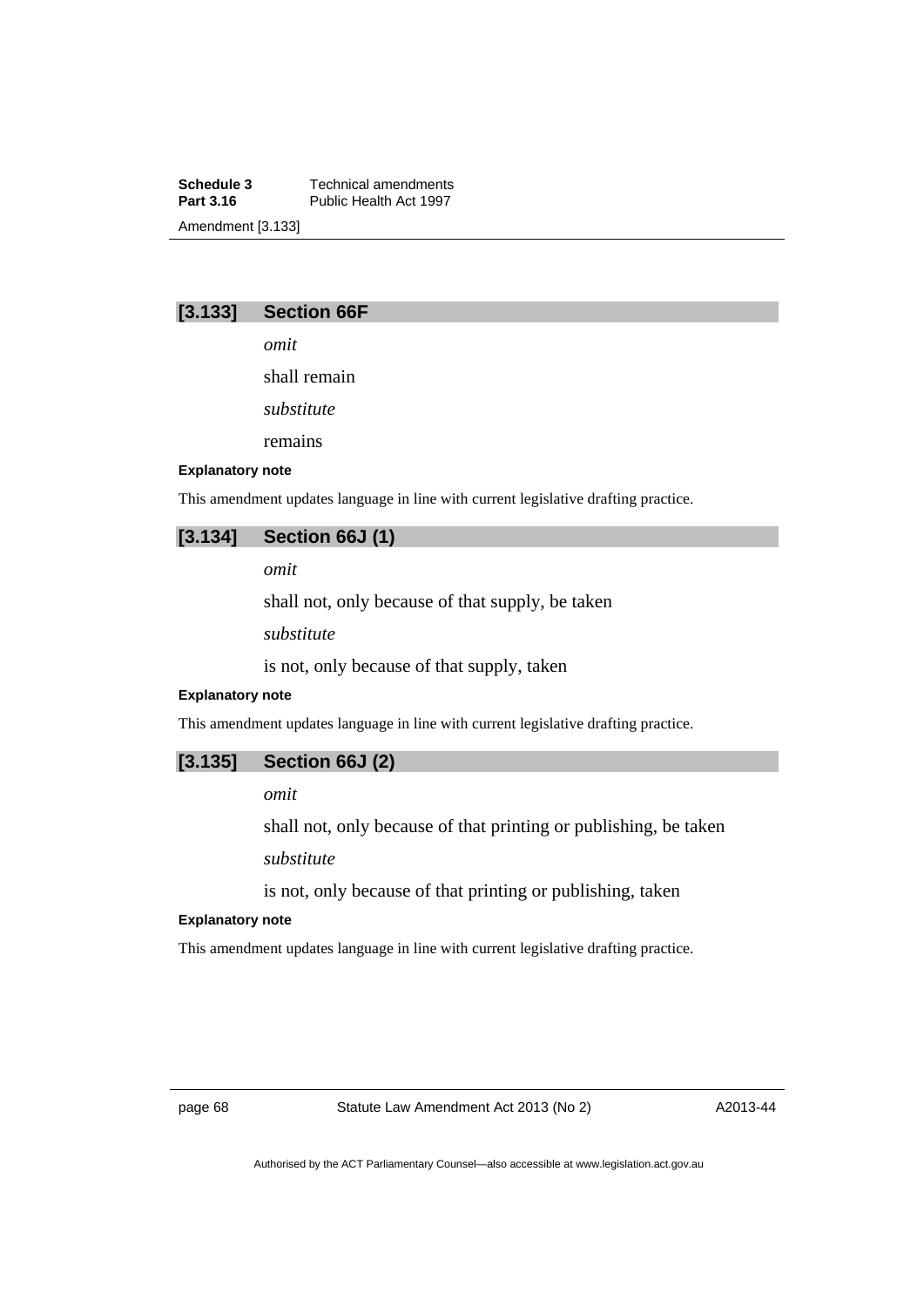# **[3.136] Section 73 (3) (d)**

*omit* 

all or any of

### **Explanatory note**

This amendment updates language in line with current legislative drafting practice.



*omit* 

any or all

*substitute* 

1 or more

#### **Explanatory note**

This amendment updates language in line with current legislative drafting practice.

# **[3.138] Section 89 (6) (d)**

*omit* 

all or any of

#### **Explanatory note**

This amendment updates language in line with current legislative drafting practice.

### **[3.139] Section 92**

*omit* 

notwithstanding

*substitute* 

despite

#### **Explanatory note**

This amendment updates language in line with current legislative drafting practice.

A2013-44

Statute Law Amendment Act 2013 (No 2)

page 69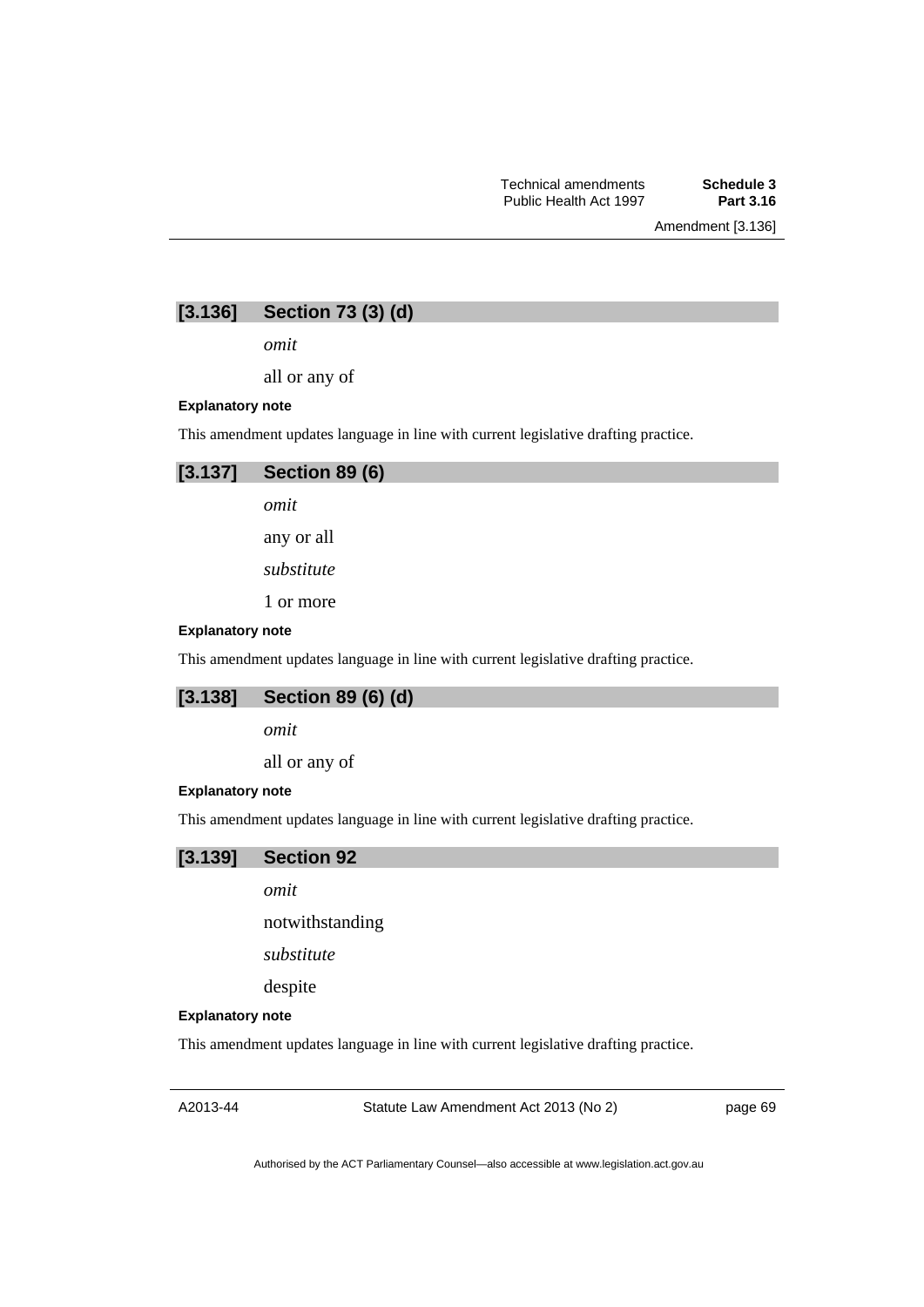**Schedule 3 Technical amendments**<br>**Part 3.16 Public Health Act 1997** Public Health Act 1997 Amendment [3.140]

# **[3.140] Section 100 (1)**

*omit* 

, in writing,

### **Explanatory note**

This amendment omits words that are redundant because of the [Legislation Act,](http://www.legislation.act.gov.au/a/2001-14) section 42 (2), which requires disallowable instruments to be in writing.

*omit* 

or provision of an instrument

#### **Explanatory note**

This amendment omits words that are redundant because of the [Legislation Act,](http://www.legislation.act.gov.au/a/2001-14) section 14 (2), which provides that a reference to an instrument includes a reference to a provision of an instrument.

### **[3.142] Section 100 (3), new note 3**

*insert* 

*Note 3* A reference to an instrument includes a reference to a provision of an instrument (see [Legislation Act,](http://www.legislation.act.gov.au/a/2001-14) s 14 (2)).

### **Explanatory note**

This amendment inserts a note to assist legislation users and is consequential on another amendment.

# **[3.143] Section 101 (1)**

*omit* 

, in writing

#### **Explanatory note**

This amendment omits words that are redundant because of the [Legislation Act,](http://www.legislation.act.gov.au/a/2001-14) section 42 (2), which requires disallowable instruments to be in writing.

page 70 Statute Law Amendment Act 2013 (No 2)

A2013-44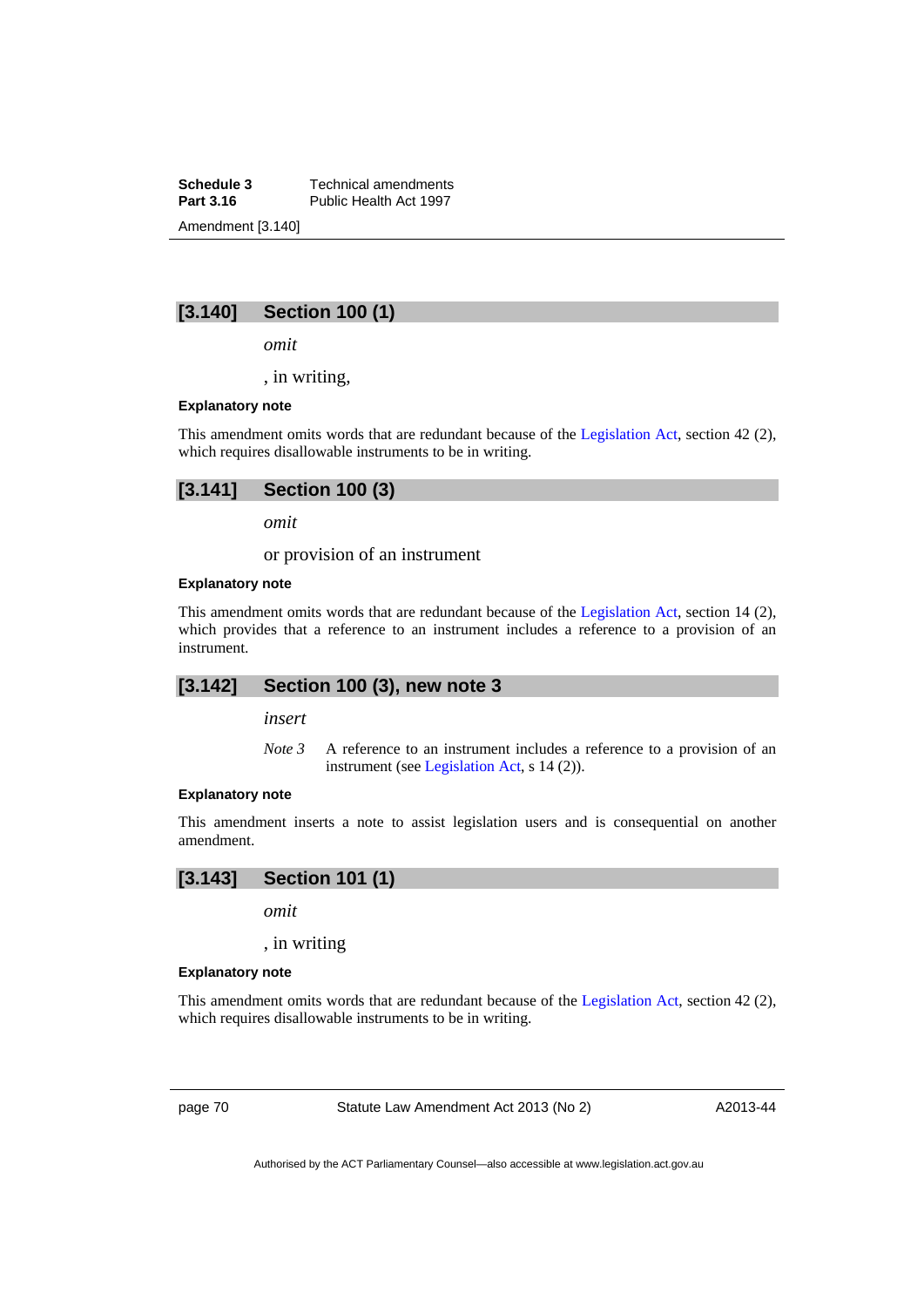Amendment [3.144]

# **[3.144] Section 102 (1) (a) (ii)**

*omit* 

in writing

### **Explanatory note**

This amendment omits words that are redundant because of the [Legislation Act,](http://www.legislation.act.gov.au/a/2001-14) section 42 (2), which requires notifiable instruments to be in writing.

| [3.145]                 | <b>Section 106 (1)</b>                                                              |
|-------------------------|-------------------------------------------------------------------------------------|
|                         | omit                                                                                |
|                         | where                                                                               |
|                         | substitute                                                                          |
|                         | if                                                                                  |
| <b>Explanatory note</b> |                                                                                     |
|                         | This amendment updates language in line with current legislative drafting practice. |
| [3.146]                 | <b>Section 106 (2)</b>                                                              |

*omit* 

Where this section applies, an

*substitute* 

The

# **Explanatory note**

This amendment updates language in line with current legislative drafting practice.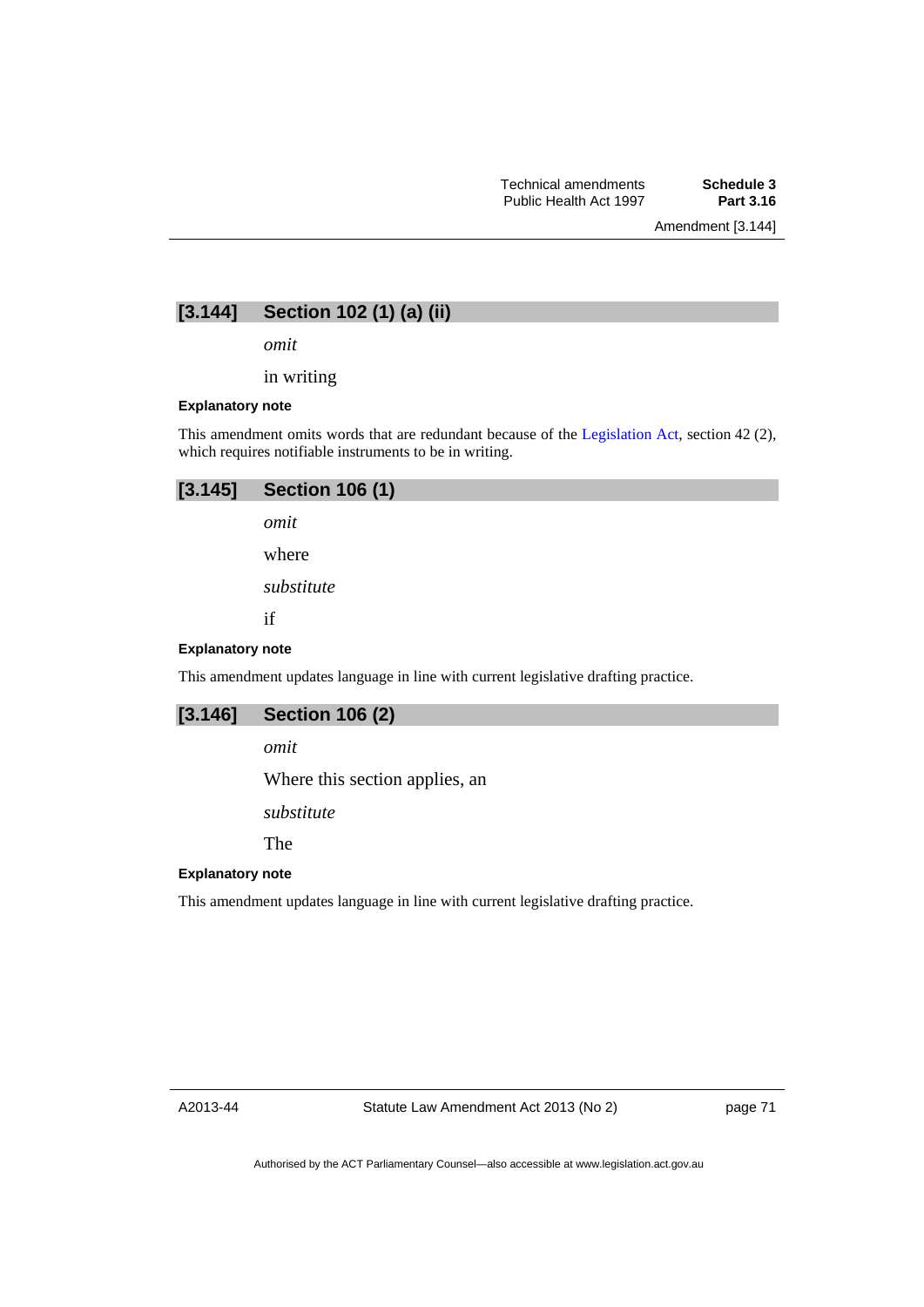**Schedule 3 Technical amendments**<br>**Part 3.16 Public Health Act 1997** Public Health Act 1997 Amendment [3.147]

# **[3.147] Section 106 (2)**

*omit* 

or all

### **Explanatory note**

This amendment updates language in line with current legislative drafting practice.



#### **Explanatory note**

This amendment omits words that are redundant because of the [Legislation Act,](http://www.legislation.act.gov.au/a/2001-14) section 42 (2), which requires disallowable instruments to be in writing.

### **[3.149] Section 108 (2)**

*omit* 

Where this section applies, the

*substitute* 

The

# **Explanatory note**

This amendment updates language in line with current legislative drafting practice.

page 72 Statute Law Amendment Act 2013 (No 2)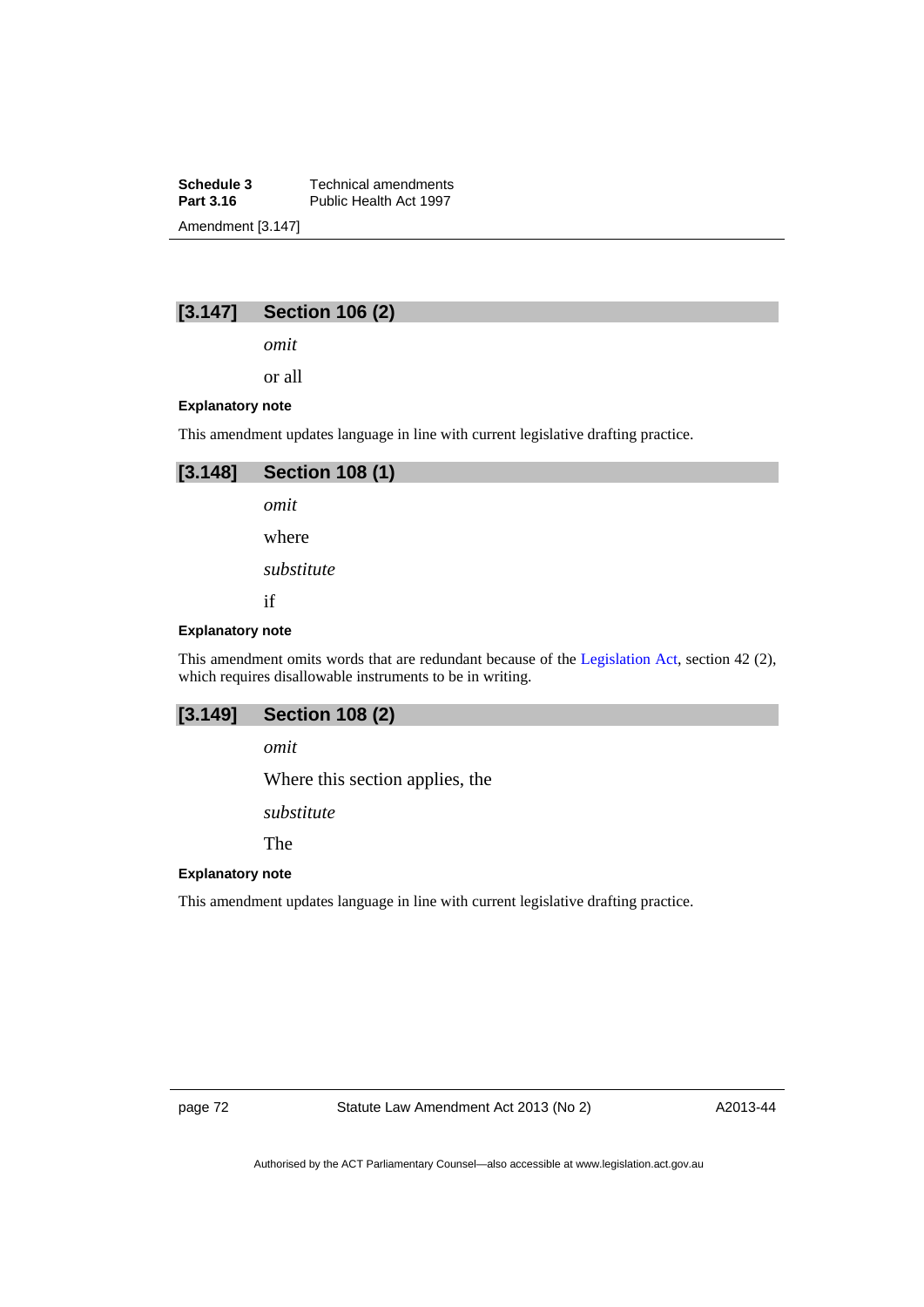| [3.150] | <b>Section 108 (5)</b> |  |  |  |
|---------|------------------------|--|--|--|
|---------|------------------------|--|--|--|

*omit* 

notwithstanding

*substitute* 

despite

## **Explanatory note**

This amendment updates language in line with current legislative drafting practice.

| $[3.151]$ Section 113 (1) |  |
|---------------------------|--|
|                           |  |

*omit* 

Where

*substitute* 

If

### **Explanatory note**

This amendment updates language in line with current legislative drafting practice.

| $[3.152]$ Section 113 (1) |
|---------------------------|
| omit                      |

any or all *substitute* 

1 or more

#### **Explanatory note**

This amendment updates language in line with current legislative drafting practice.

A2013-44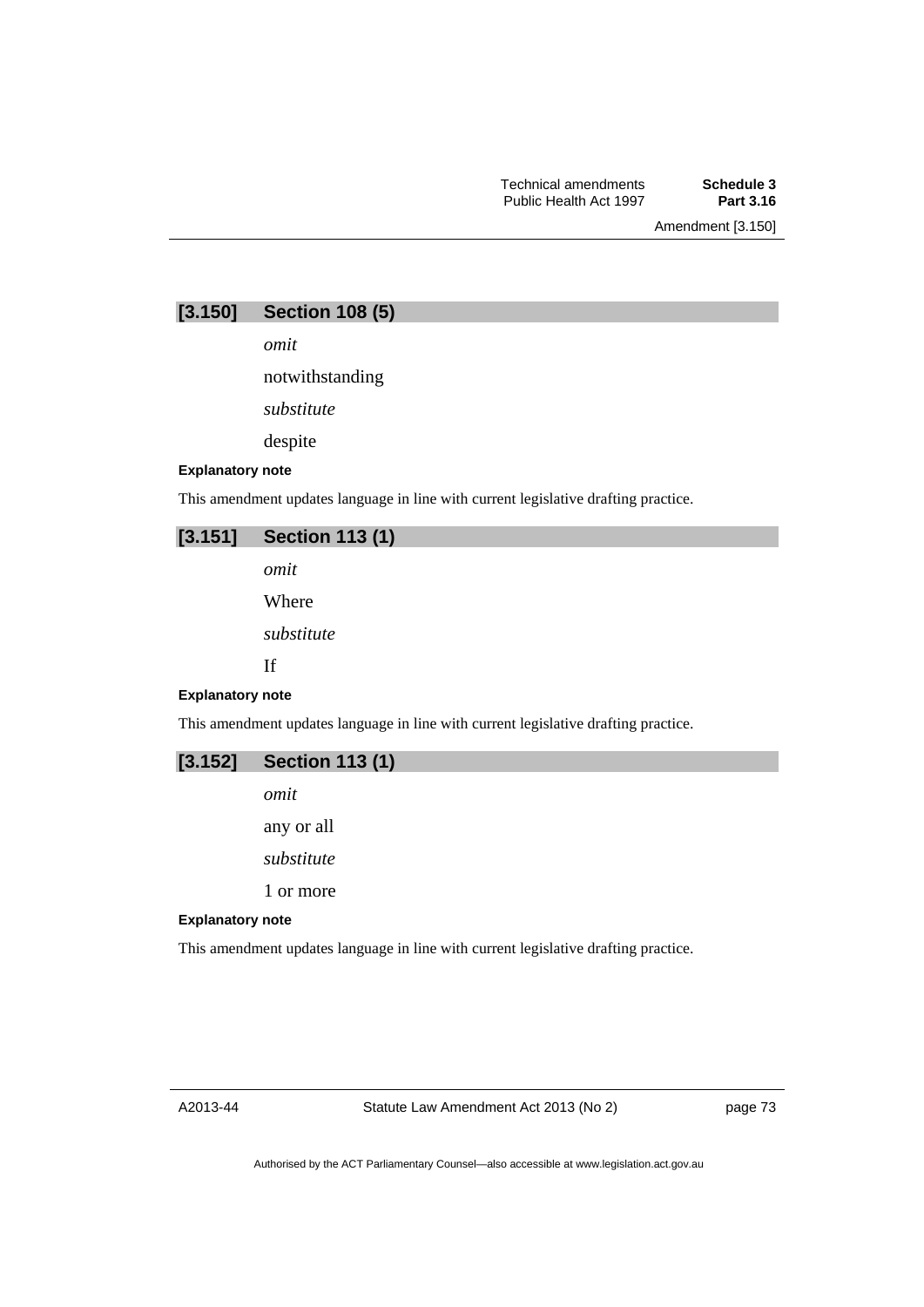**Schedule 3 Technical amendments**<br>**Part 3.16 Public Health Act 1997** Public Health Act 1997 Amendment [3.153]

# **[3.153] Section 119 (1) and (4)**

*omit* 

, in writing,

#### **Explanatory note**

This amendment omits words that are redundant because of the [Legislation Act,](http://www.legislation.act.gov.au/a/2001-14) section 42 (2), which requires notifiable instruments to be in writing.

| $[3.154]$ Section 120 (2) |  |
|---------------------------|--|
| omit                      |  |

any or all of

#### **Explanatory note**

This amendment updates language in line with current legislative drafting practice.



*omit* 

, in writing,

#### **Explanatory note**

This amendment omits words that are redundant because of the [Legislation Act](http://www.legislation.act.gov.au/a/2001-14), section 42 (2), which requires disallowable instruments to be in writing.

# **[3.156] Section 133 (2)**

*omit* 

or provision of an instrument

#### **Explanatory note**

This amendment omits words that are redundant because of the [Legislation Act,](http://www.legislation.act.gov.au/a/2001-14) section 14 (2), which provides that a reference to an instrument includes a reference to a provision of an instrument.

page 74 Statute Law Amendment Act 2013 (No 2)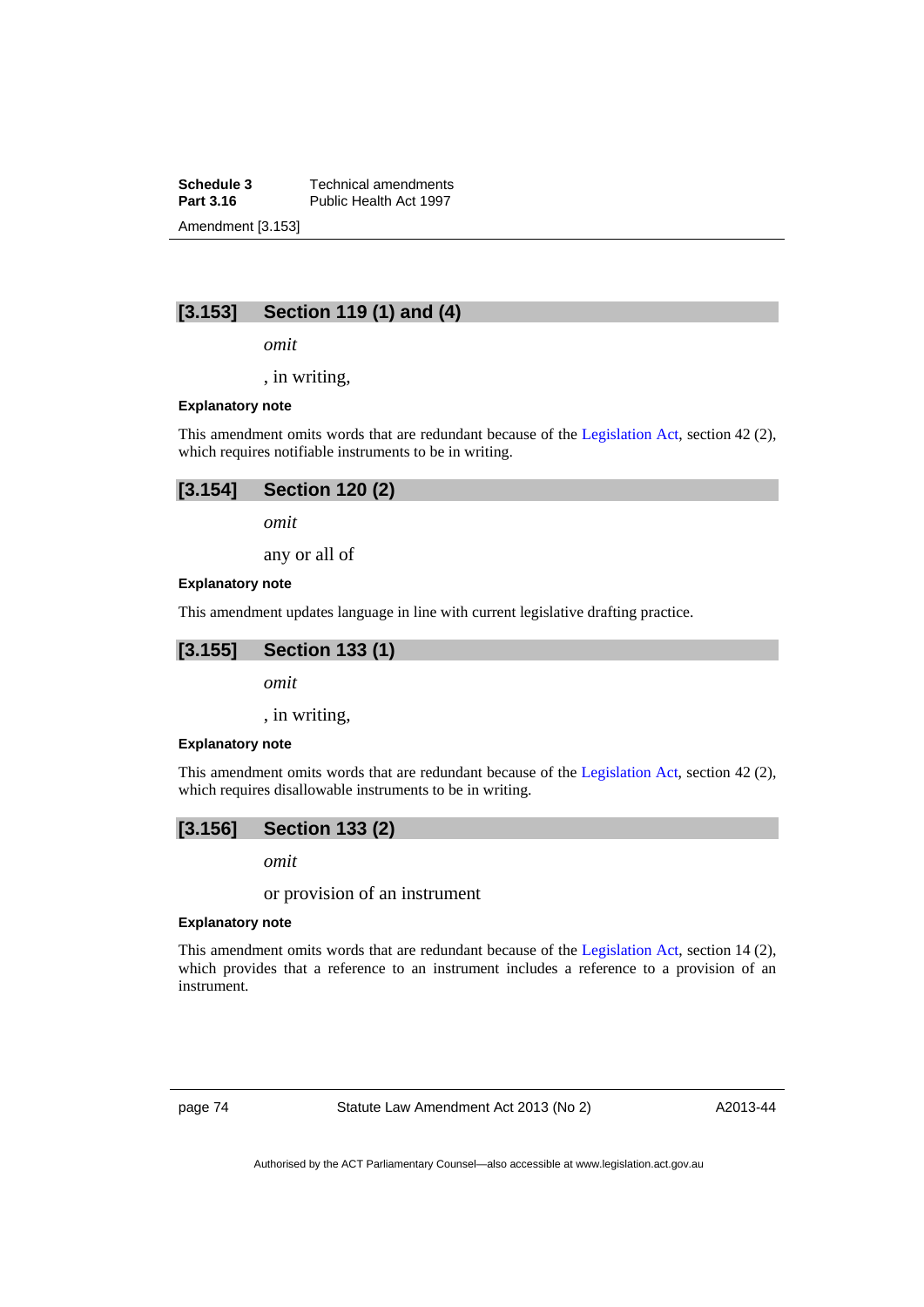# **[3.157] Section 133 (2), new note 3**

*insert* 

*Note 3* A reference to an instrument includes a reference to a provision of an instrument (see [Legislation Act,](http://www.legislation.act.gov.au/a/2001-14) s 14 (2)).

### **Explanatory note**

This amendment inserts a note to assist legislation users and is consequential on another amendment.

| [3.158]<br>Sections 137 (1) and 137A (1) |
|------------------------------------------|
|------------------------------------------|

*omit* 

, in writing,

#### **Explanatory note**

This amendment omits words that are redundant because of the [Legislation Act,](http://www.legislation.act.gov.au/a/2001-14) section 42 (2), which requires disallowable and notifiable instruments to be in writing.

# **[3.159] Further amendments, mentions of** *shall*

*omit* 

shall

*substitute* 

must

*in* 

- section 4
- $\bullet$  section 10 (1)
- section 16
- section 20
- sections 29 and 30
- e sections 33 to 35
- section 37
- sections 39 and 40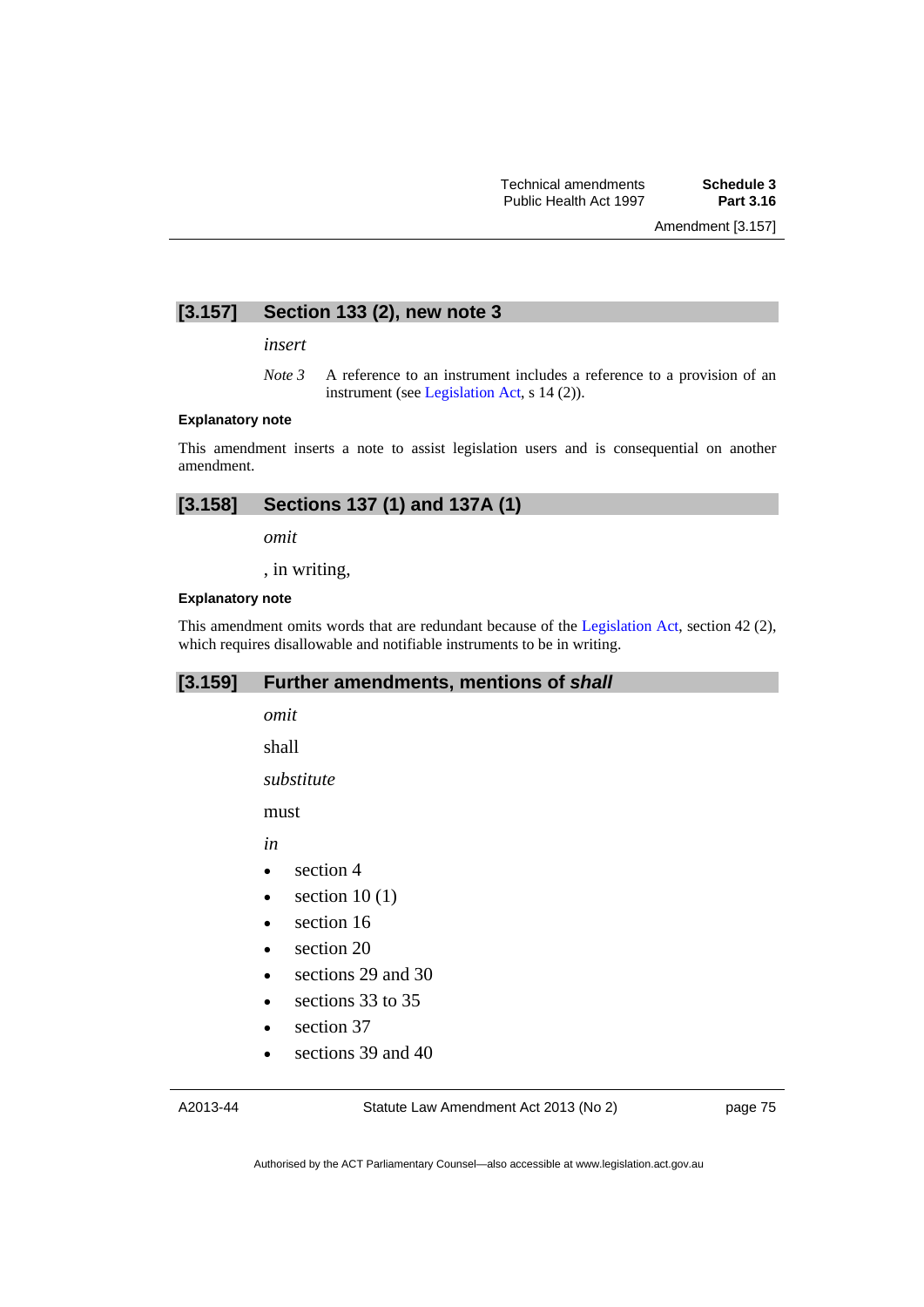**Schedule 3 Technical amendments**<br>**Part 3.16 Public Health Act 1997** Public Health Act 1997 Amendment [3.159]

- $\bullet$  section 42
- $\bullet$  section 45
- $\cdot$  sections 47 to 50
- sections 53 and 54
- section 56
- e sections 57 to 61 $(3)$
- e sections 62 and 63
- $\bullet$  sections 65 and 66 (4)
- section 66C
- sections 66G to 66I
- section 66K
- e sections 67 to 73  $(4)$
- section 77
- $\bullet$  sections 79 to 89 (2)
- $\bullet$  sections 93 (2) and 94
- section 98
- $\bullet$  section 99 (a) and (c)
- e sections 103 to 107
- sections 109 and 110
- sections 112 and 113
- section 115
- e sections 116 to 118
- sections 119 and 120
- e sections 123 to 125
- $\bullet$  section 127 $(1)$
- section 129

### **Explanatory note**

This amendment updates language in line with current legislative drafting practice.

page 76 Statute Law Amendment Act 2013 (No 2)

A2013-44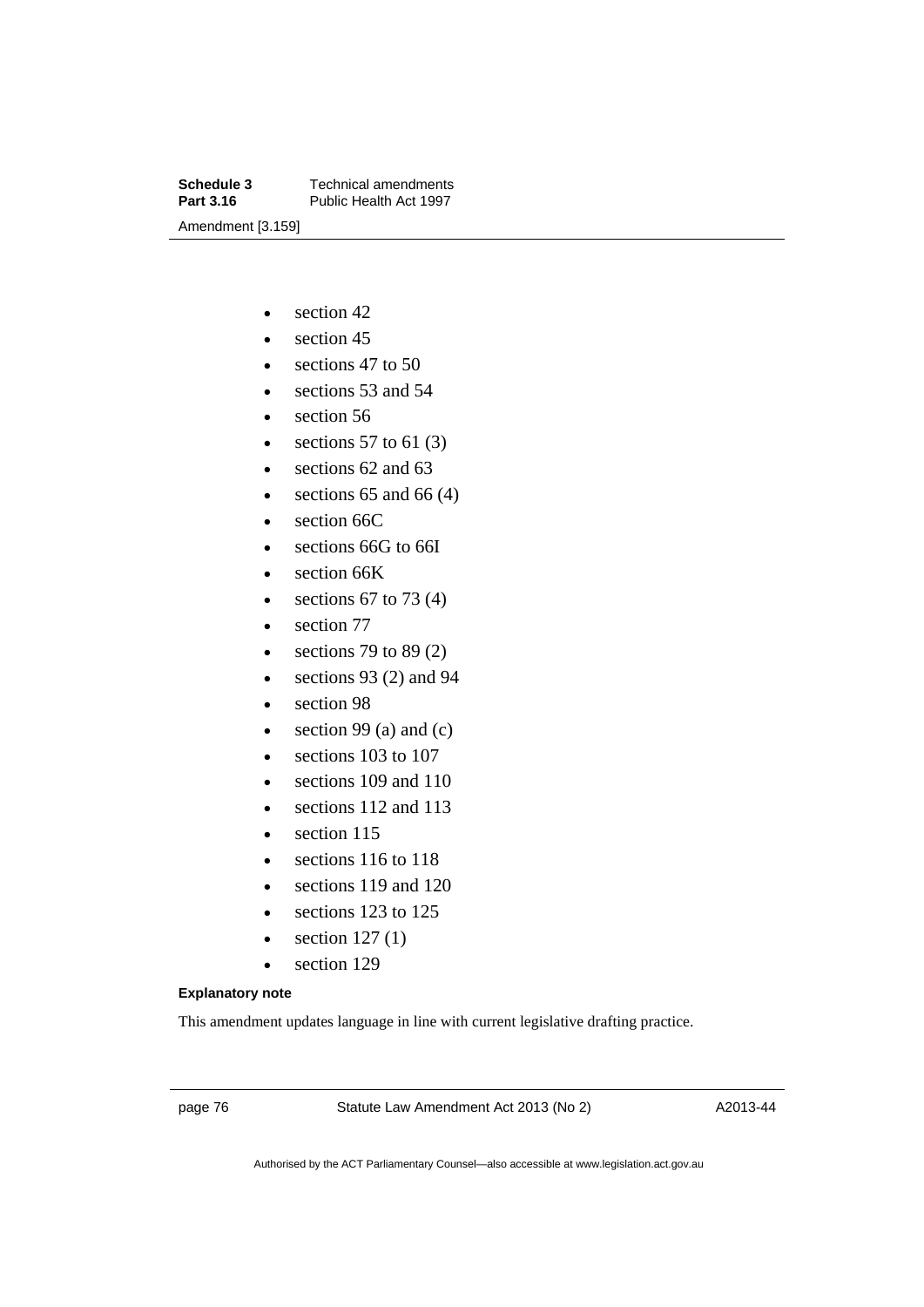# **Part 3.17 Public Health Regulation 2000**

## **[3.160] Section 4 (2)**

*omit* 

in writing

#### **Explanatory note**

This amendment omits words that are redundant because of the [Legislation Act,](http://www.legislation.act.gov.au/a/2001-14) section 42 (2), which requires disallowable instruments to be in writing.

# **[3.161] Section 5 (2)**

*omit* 

, in writing

#### **Explanatory note**

This amendment omits words that are redundant because of the [Legislation Act,](http://www.legislation.act.gov.au/a/2001-14) section 42 (2), which requires disallowable instruments to be in writing.

## **[3.162] Section 8 (1), new notes**

*insert* 

- *Note 1* The *[Statutory Declarations Act 1959](http://www.comlaw.gov.au/Series/C2004A07365)* (Cwlth) applies to the making of statutory declarations under ACT laws.
- *Note 2* It is an offence to make a false or misleading statement, give false or misleading information or produce a false or misleading document (see [Criminal Code](http://www.legislation.act.gov.au/a/2002-51), pt 3.4).

#### **Explanatory note**

This amendment inserts standard notes about statutory declarations.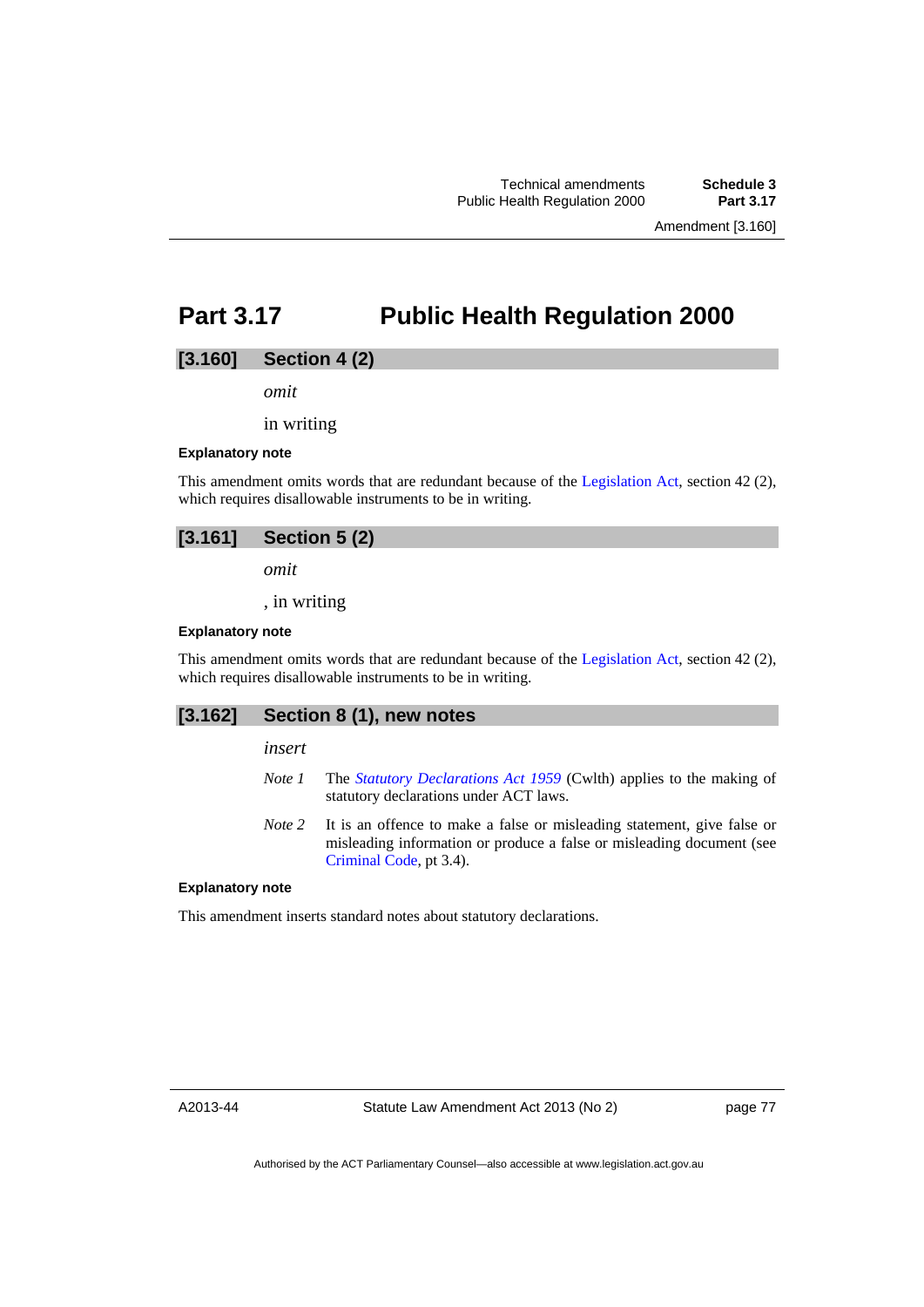**Schedule 3 Technical amendments**<br>**Part 3.17 Public Health Regulation** Public Health Regulation 2000 Amendment [3.163]

# **[3.163] Section 13 (2)**

*omit* 

any or all

*substitute* 

1 or more

### **Explanatory note**

This amendment updates language in line with current legislative drafting practice.

## **[3.164] Section 26 (4)**

*omit* 

, in writing,

#### **Explanatory note**

This amendment omits words that are redundant because of the [Legislation Act,](http://www.legislation.act.gov.au/a/2001-14) section 42 (2), which requires disallowable instruments to be in writing.

### **[3.165] Section 32, notes**

*substitute* 

*Note* For the making of appointments (including acting appointments), see the [Legislation Act,](http://www.legislation.act.gov.au/a/2001-14) pt 19.3.

### **Explanatory note**

This amendment updates the notes in line with current legislative drafting practice.

# **[3.166] Sections 51 (2), 52 (1) and 53 (1)**

*omit* 

, in writing,

#### **Explanatory note**

This amendment omits words that are redundant because of the [Legislation Act,](http://www.legislation.act.gov.au/a/2001-14) section 42 (2), which requires disallowable instruments to be in writing.

page 78 Statute Law Amendment Act 2013 (No 2)

A2013-44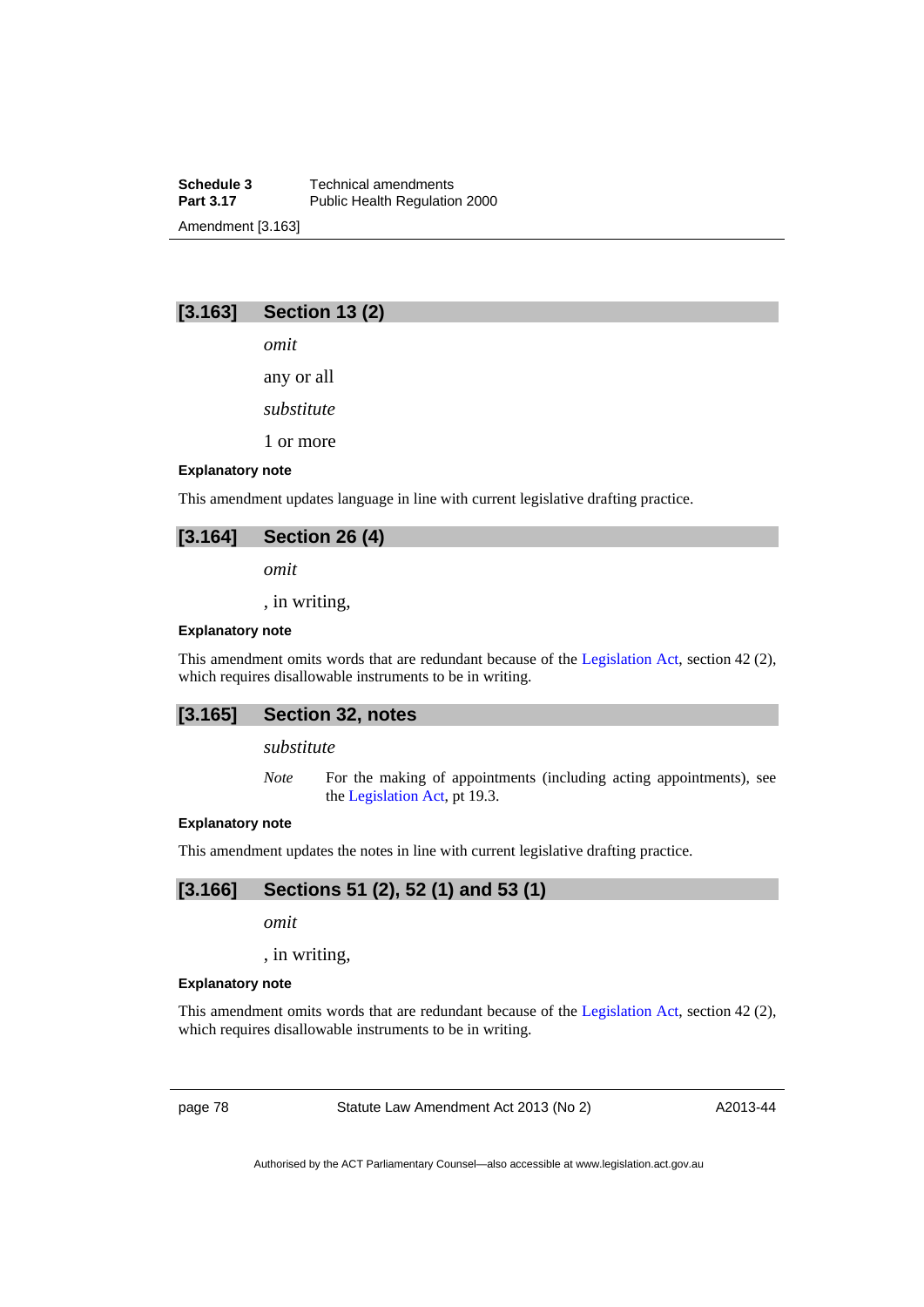Amendment [3.167]

# **[3.167] Dictionary, note 3**

*omit* 

authorised nurse practitioner

#### **Explanatory note**

This amendment omits a term that is no longer used in the regulation.

### **[3.168] Dictionary, definition of** *building*

*omit* 

#### **Explanatory note**

This amendment omits a term that is no longer used in the regulation.

# **Part 3.18 Residential Tenancies Act 1997**

## **[3.169] Section 6F (1), note**

*omit* 

retirement villages,

### **Explanatory note**

This amendment omits words that are now redundant because of the *[Justice and Community](http://www.legislation.act.gov.au/a/2013-7/default.asp)  [Safety Legislation Amendment Act 2013](http://www.legislation.act.gov.au/a/2013-7/default.asp)*, which omitted section 4 (a) of the *[Residential](http://www.legislation.act.gov.au/a/1997-84)  [Tenancies Act 1997](http://www.legislation.act.gov.au/a/1997-84)*. Section 4 (a) provided that the Act did not apply to a retirement village.

# **[3.170] Section 11A (7), definition of** *publish*

*omit* 

disseminate

*substitute* 

distribute

#### **Explanatory note**

This amendment updates language in line with current legislative drafting practice.

A2013-44

Statute Law Amendment Act 2013 (No 2)

page 79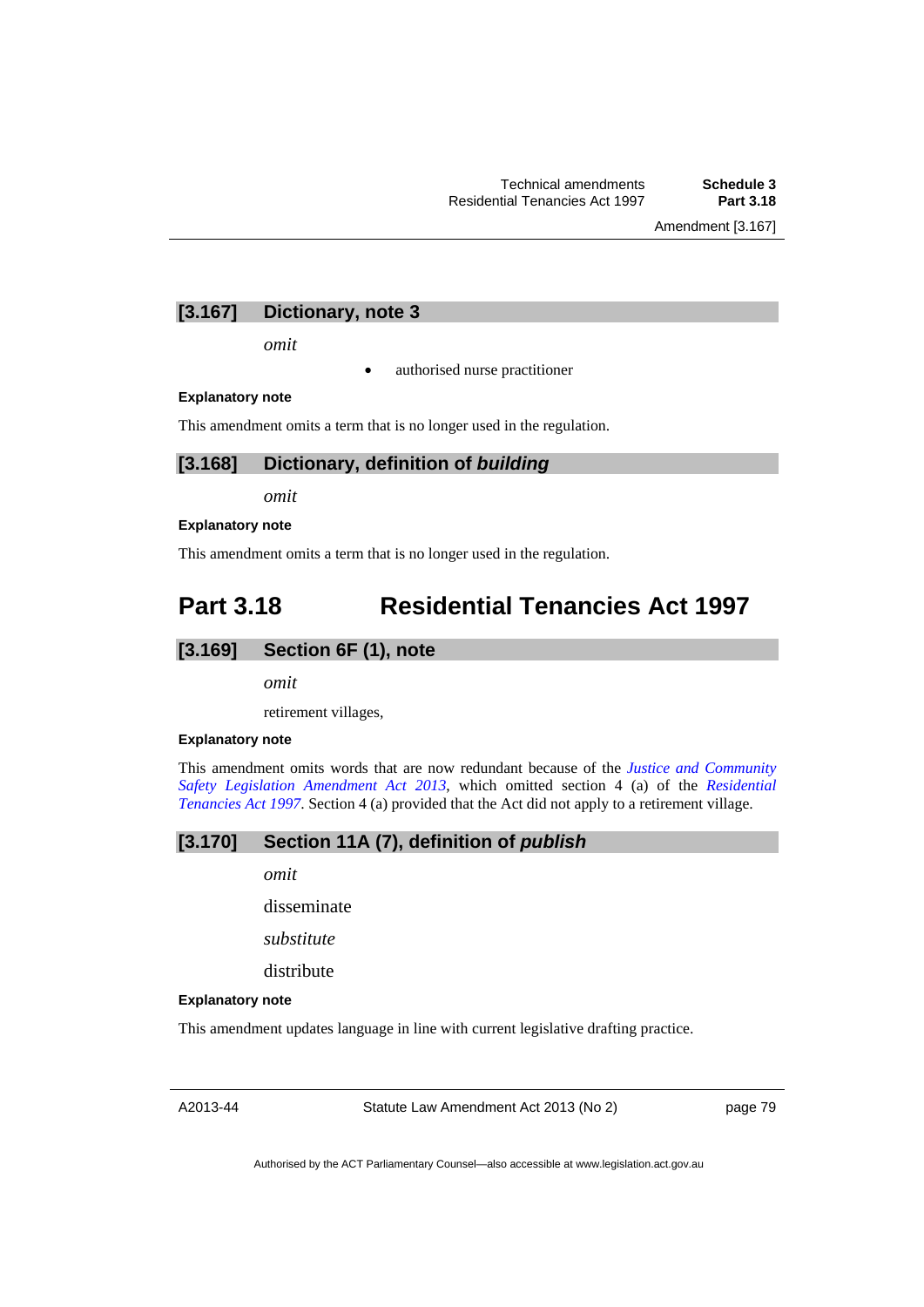**Schedule 3 Technical amendments**<br>**Part 3.19 Road Transport (Alcohors)** Road Transport (Alcohol and Drugs) Act 1977 Amendment [3.171]

# **[3.171] Section 71C (4), note**

*omit* 

retirement villages,

#### **Explanatory note**

This amendment omits words that are now redundant because of the *[Justice and Community](http://www.legislation.act.gov.au/a/2013-7/default.asp)  [Safety Legislation Amendment Act 2013](http://www.legislation.act.gov.au/a/2013-7/default.asp)*, which omitted section 4 (a) of the *[Residential](http://www.legislation.act.gov.au/a/1997-84)  [Tenancies Act 1997](http://www.legislation.act.gov.au/a/1997-84)*. Section 4 (a) provided that the Act did not apply to a retirement village.

| [3.172] Dictionary, note 2 |
|----------------------------|
| after                      |

[Legislation Act,](http://www.legislation.act.gov.au/a/2001-14)

*insert* 

dict,

#### **Explanatory note**

This amendment corrects a cross-reference.

# **Part 3.19 Road Transport (Alcohol and Drugs) Act 1977**

# **[3.173] Section 41 (1) (f)**

*omit* 

*[Road Transport \(Safety and Traffic Management\) Act 1999](http://www.legislation.nsw.gov.au/maintop/view/repealed/act+20+1999+cd+0+Y)* (NSW), section 33 (4), (5) or (6)

*substitute* 

*[Road Transport Act 2013](http://www.legislation.nsw.gov.au/maintop/view/inforce/act+18+2013+cd+0+N)* (NSW), schedule 3, clause 36

#### **Explanatory note**

This amendment updates the name of an Act and cross-references because the *[Road Transport](http://www.legislation.nsw.gov.au/maintop/view/repealed/act+20+1999+cd+0+Y)  [\(Safety and Traffic Management\) Act 1999](http://www.legislation.nsw.gov.au/maintop/view/repealed/act+20+1999+cd+0+Y)* (NSW) has been repealed and replaced with the *[Road Transport Act 2013](http://www.legislation.nsw.gov.au/maintop/view/inforce/act+18+2013+cd+0+N)* (NSW).

page 80 Statute Law Amendment Act 2013 (No 2)

A2013-44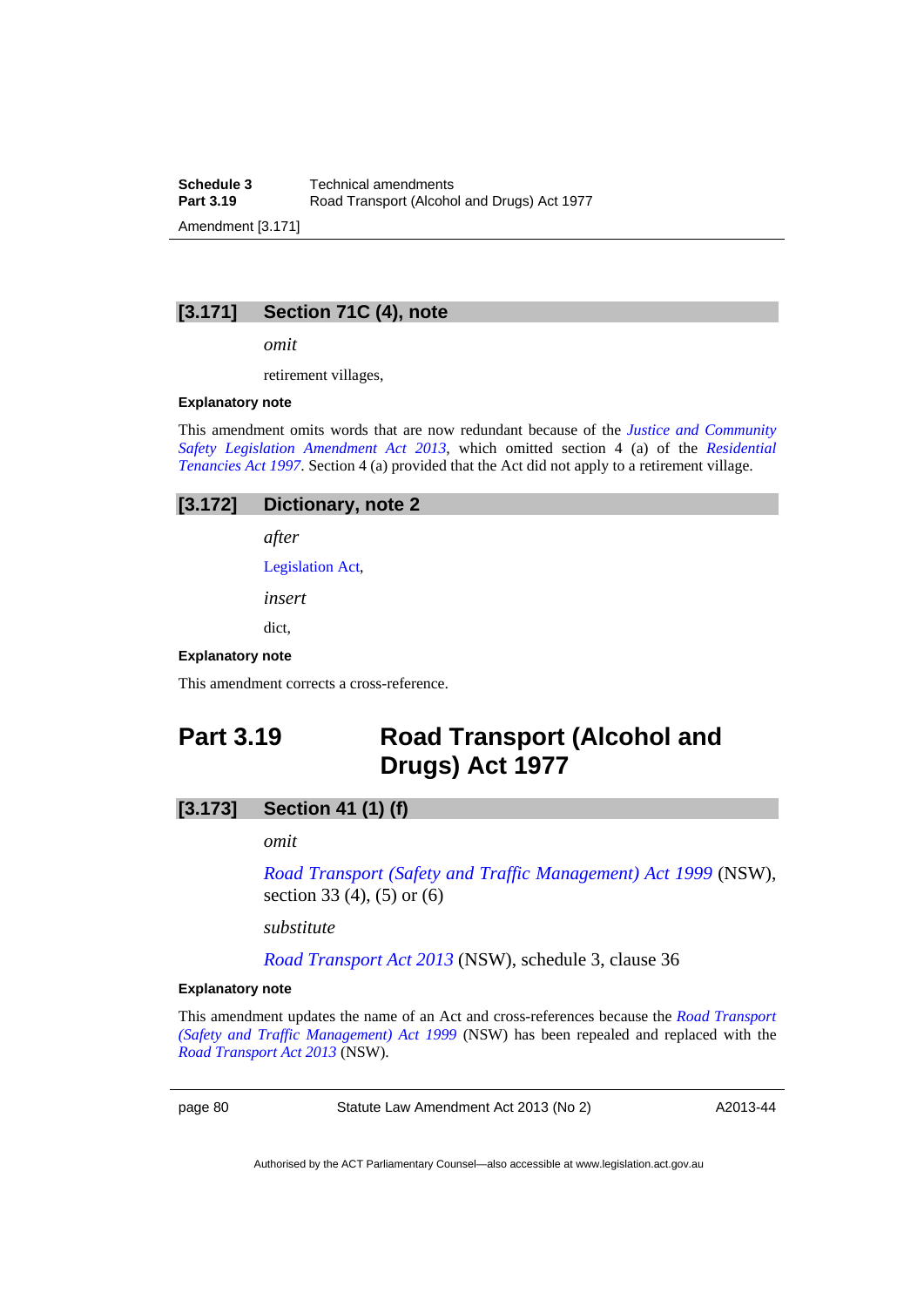# **[3.174] Section 41AE**

*omit* 

*[Road Transport \(Safety and Traffic Management\) Act 1999](http://www.legislation.nsw.gov.au/maintop/view/repealed/act+20+1999+cd+0+Y)* (NSW), section 33B, section 33D or section 35

*substitute* 

*[Road Transport Act 2013](http://www.legislation.nsw.gov.au/maintop/view/inforce/act+18+2013+cd+0+N)* (NSW), schedule 3, clause 36

#### **Explanatory note**

This amendment updates the name of an Act and cross-references because the *[Road Transport](http://www.legislation.nsw.gov.au/maintop/view/repealed/act+20+1999+cd+0+Y)  [\(Safety and Traffic Management\) Act 1999](http://www.legislation.nsw.gov.au/maintop/view/repealed/act+20+1999+cd+0+Y)* (NSW) has been repealed and replaced with the *[Road Transport Act 2013](http://www.legislation.nsw.gov.au/maintop/view/inforce/act+18+2013+cd+0+N)* (NSW).

# **[3.175] Section 51 (2)**

*omit* 

### **Explanatory note**

This amendment omits the provision as a consequence of the insertion of a definition of *road related area* in the dictionary by another amendment. The inserted definition includes the substance of section 51 (2).

# **[3.176] Dictionary, new definition of** *road related area*

*insert* 

### *road related area*—

- (a) means an area that is a road related area under the *[Road](http://www.legislation.act.gov.au/a/1999-77)  [Transport \(General\) Act 1999](http://www.legislation.act.gov.au/a/1999-77)*; and
- (b) includes an area prescribed by regulation as a road related area for this Act.

### **Explanatory note**

This amendment inserts a new definition of *road related area* to assist users of the legislation. The substance of paragraph (b) is relocated from section 51 (2), which is omitted by another amendment.

A2013-44

Statute Law Amendment Act 2013 (No 2)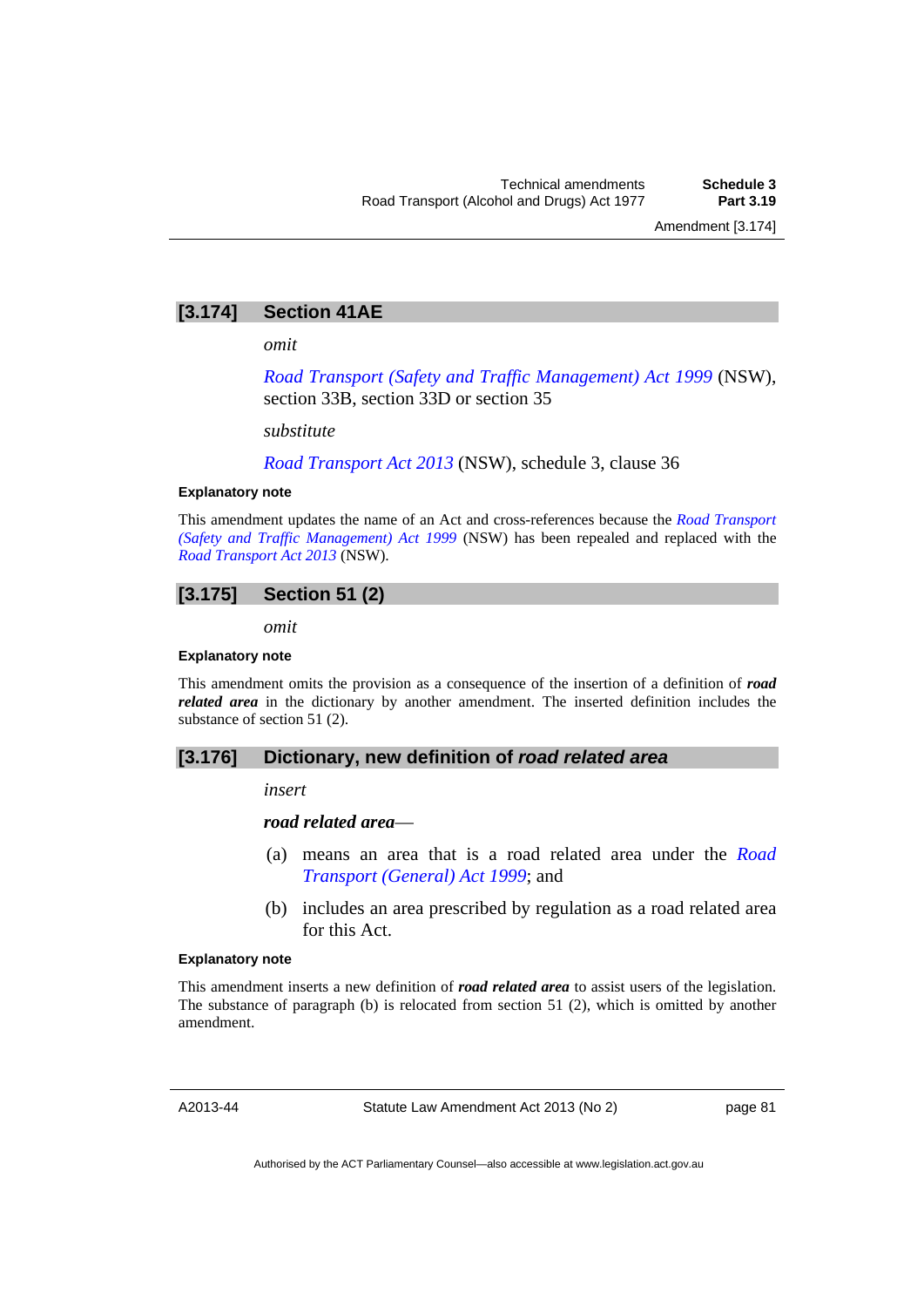# **Part 3.20 Road Transport (Public Passenger Services) Regulation 2002**

## **[3.177] Section 68 (4)**

*omit* 

, or a provision of an instrument,

#### **Explanatory note**

This amendment omits words that are redundant because of the [Legislation Act,](http://www.legislation.act.gov.au/a/2001-14) section 14 (2), which provides that a reference to an instrument includes a reference to a provision of an instrument.

### **[3.178] Section 68 (4), new note 3**

*insert* 

*Note* 3 A reference to an instrument includes a reference to a provision of an instrument (see [Legislation Act,](http://www.legislation.act.gov.au/a/2001-14) s 14 (2)).

### **Explanatory note**

This amendment inserts a note to assist legislation users and is consequential on another amendment.

## **[3.179] Section 156 (4)**

*omit* 

, or a provision of an instrument,

#### **Explanatory note**

This amendment omits words that are redundant because of the [Legislation Act,](http://www.legislation.act.gov.au/a/2001-14) section 14 (2), which provides that a reference to an instrument includes a reference to a provision of an instrument.

page 82 Statute Law Amendment Act 2013 (No 2)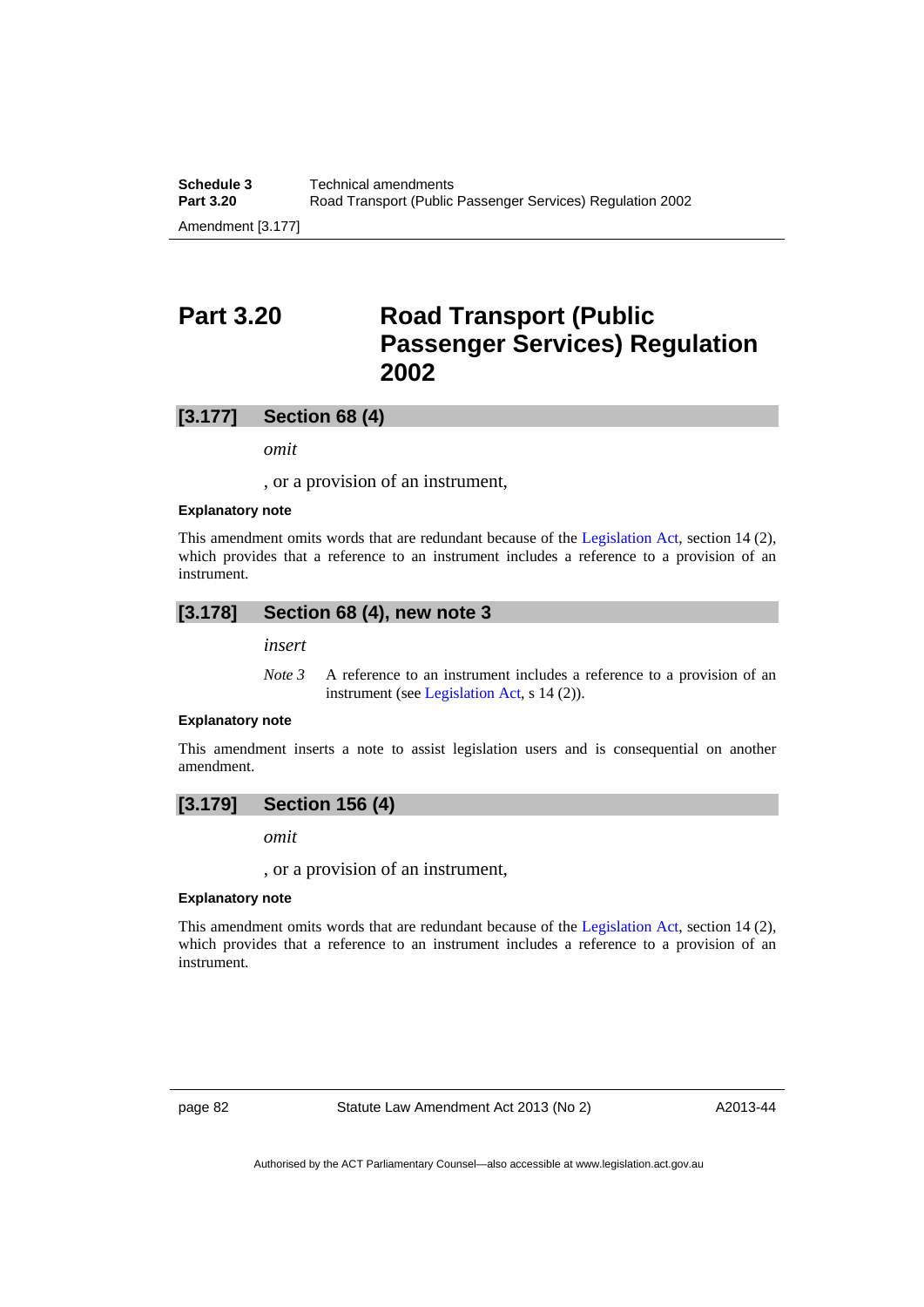# **[3.180] Section 156 (4), new note 3**

*insert* 

*Note 3* A reference to an instrument includes a reference to a provision of an instrument (see [Legislation Act,](http://www.legislation.act.gov.au/a/2001-14) s 14 (2)).

### **Explanatory note**

This amendment inserts a note to assist legislation users and is consequential on another amendment.

*omit* 

, or a provision of an instrument,

#### **Explanatory note**

This amendment omits words that are redundant because of the [Legislation Act,](http://www.legislation.act.gov.au/a/2001-14) section 14 (2), which provides that a reference to an instrument includes a reference to a provision of an instrument.

### **[3.182] Section 219 (4), new note 3**

*insert* 

*Note 3* A reference to an instrument includes a reference to a provision of an instrument (see [Legislation Act,](http://www.legislation.act.gov.au/a/2001-14) s 14 (2)).

#### **Explanatory note**

This amendment inserts a note to assist legislation users and is consequential on another amendment.

# **[3.183] Section 303 (4)**

*omit* 

, or a provision of an instrument,

#### **Explanatory note**

This amendment omits words that are redundant because of the [Legislation Act,](http://www.legislation.act.gov.au/a/2001-14) section 14 (2), which provides that a reference to an instrument includes a reference to a provision of an instrument.

A2013-44

Statute Law Amendment Act 2013 (No 2)

page 83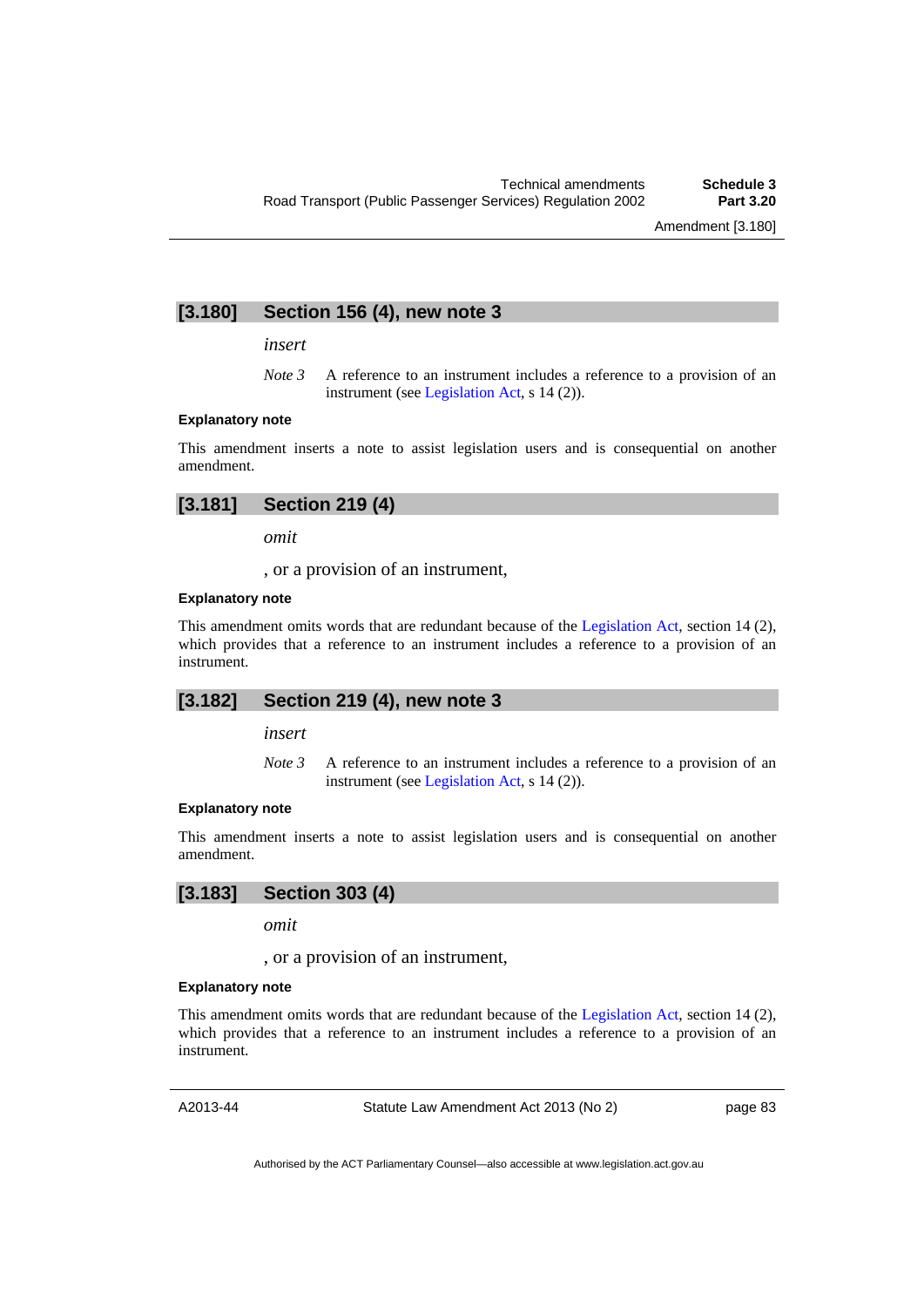**Schedule 3 Technical amendments**<br>**Part 3.21 Road Transport (Safety Part 3.21** Road Transport (Safety and Traffic Management) Act 1999 Amendment [3.184]

# **[3.184] Section 303 (4), new note 3**

*insert* 

*Note 3* A reference to an instrument includes a reference to a provision of an instrument (see [Legislation Act,](http://www.legislation.act.gov.au/a/2001-14) s 14 (2)).

### **Explanatory note**

This amendment inserts a note to assist legislation users and is consequential on another amendment.

# **Part 3.21 Road Transport (Safety and Traffic Management) Act 1999**

# **[3.185] Section 10AA (3)**

*omit* 

section 15

*substitute* 

schedule 1, section 1.2

#### **Explanatory note**

This amendment corrects a cross-reference.

# **[3.186] New section 10D (5)**

*insert* 

(5) In this section:

*registered interest*, in relation to a motor vehicle, means an interest in the vehicle that is registered under the *[Personal Property](http://www.comlaw.gov.au/Series/C2009A00130)  [Securities Act 2009](http://www.comlaw.gov.au/Series/C2009A00130)* (Cwlth).

### **Explanatory note**

This amendment relocates from the dictionary a definition of a term that is used only in section 10D. The definition is omitted from the dictionary by another amendment.

page 84 Statute Law Amendment Act 2013 (No 2)

A2013-44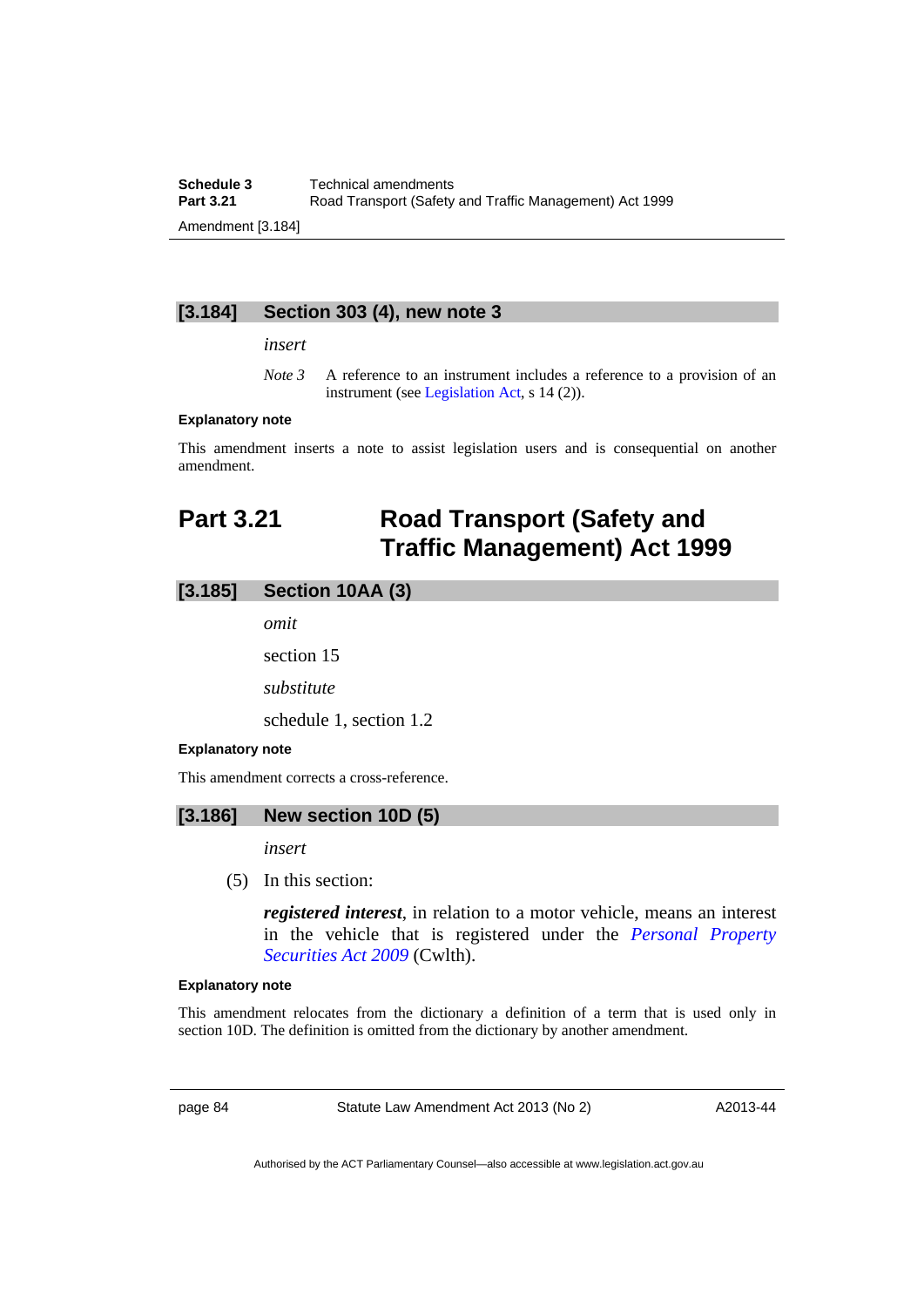# **[3.187] Section 25 (3) (c), new note**

*insert* 

*Note* An example is part of the Act, is not exhaustive and may extend, but does not limit, the meaning of the provision in which it appears (see [Legislation Act,](http://www.legislation.act.gov.au/a/2001-14) s 126 and s 132).

#### **Explanatory note**

This amendment inserts a standard note about examples.

| [3.188]                 | <b>Section 33 (3)</b>                                                                                                                                                |
|-------------------------|----------------------------------------------------------------------------------------------------------------------------------------------------------------------|
|                         | omit                                                                                                                                                                 |
|                         | bears                                                                                                                                                                |
|                         | substitute                                                                                                                                                           |
|                         | has                                                                                                                                                                  |
| <b>Explanatory note</b> |                                                                                                                                                                      |
|                         | This amendment updates language to make the wording of the provision consistent with the<br>Criminal Code, section 58 (which deals with evidential burden of proof). |

# **[3.189] Dictionary, note 3**

*omit* 

another jurisdiction

### **Explanatory note**

Dictionary, note 3 lists examples of terms used in the Act that are defined in the *[Road](http://www.legislation.act.gov.au/a/1999-77)  [Transport \(General\) Act 1999](http://www.legislation.act.gov.au/a/1999-77)*, dictionary. This amendment omits a term that is no longer used in the Act.

A2013-44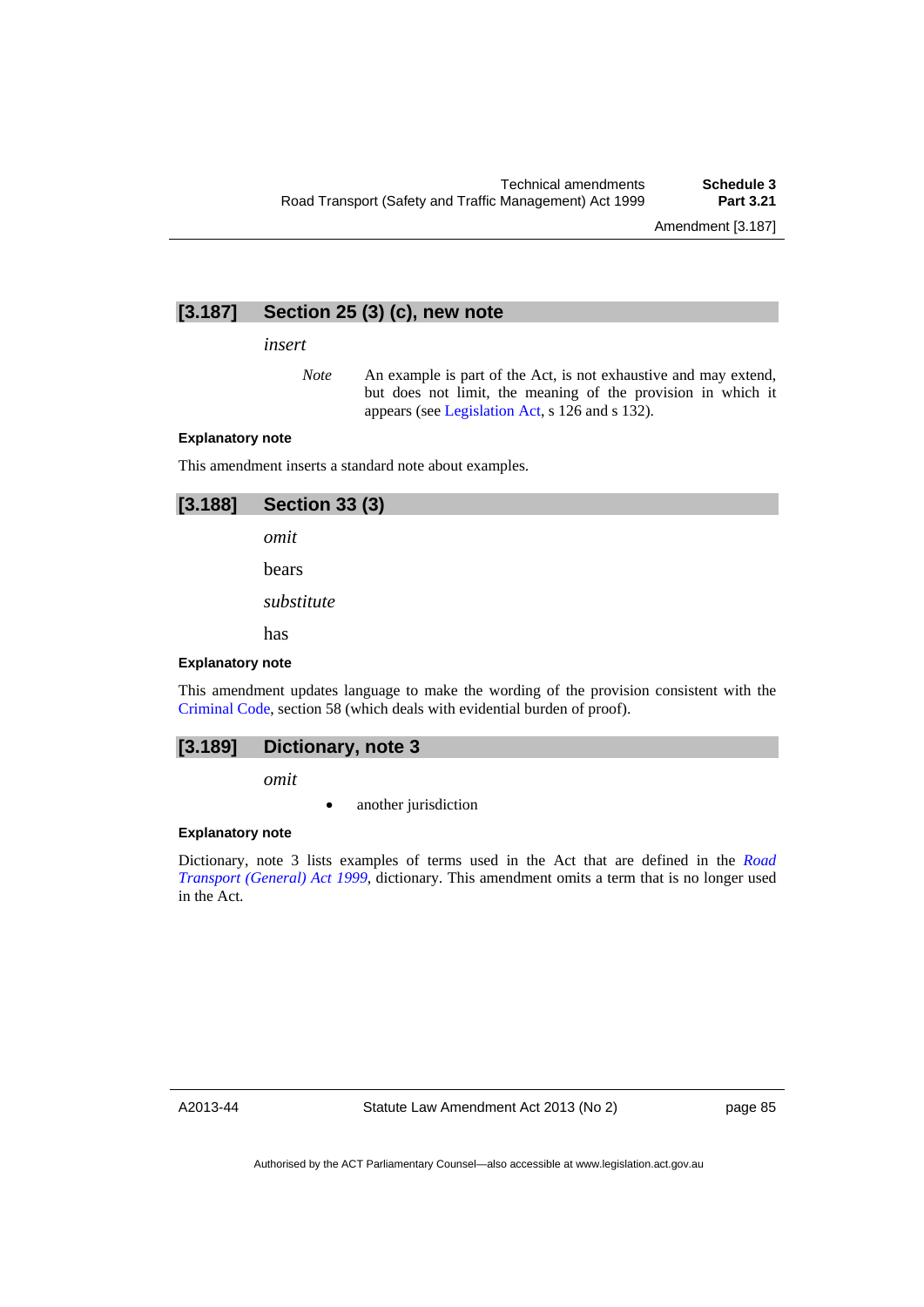**Schedule 3 Technical amendments**<br>**Part 3.21 Road Transport (Safety Part 3.21** Road Transport (Safety and Traffic Management) Act 1999 Amendment [3.190]

# **[3.190] Dictionary, note 3**

*insert* 

- Australian driver
- driver licence
- external driver licence
- infringement notice

#### **Explanatory note**

Dictionary, note 3 lists examples of terms used in the Act that are defined in the *[Road](http://www.legislation.act.gov.au/a/1999-77)  [Transport \(General\) Act 1999](http://www.legislation.act.gov.au/a/1999-77)*, dictionary. This amendment inserts terms that are used in the Act and defined in the *[Road Transport \(General\) Act 1999](http://www.legislation.act.gov.au/a/1999-77)*, dictionary.

# **[3.191] Dictionary, note 3**

*omit* 

jurisdiction

### **Explanatory note**

Dictionary, note 3 lists examples of terms used in the Act that are defined in the *[Road](http://www.legislation.act.gov.au/a/1999-77)  [Transport \(General\) Act 1999](http://www.legislation.act.gov.au/a/1999-77)*, dictionary. This amendment omits a term that is no longer used in the Act.

# **[3.192] Dictionary, note 3**

*insert* 

- registered operator
- responsible person
- rider
- traffic

#### **Explanatory note**

Dictionary, note 3 lists examples of terms used in the Act that are defined in the *[Road](http://www.legislation.act.gov.au/a/1999-77)  [Transport \(General\) Act 1999](http://www.legislation.act.gov.au/a/1999-77)*, dictionary. This amendment inserts terms that are used in the Act and defined in the *[Road Transport \(General\) Act 1999](http://www.legislation.act.gov.au/a/1999-77)*, dictionary.

page 86 Statute Law Amendment Act 2013 (No 2)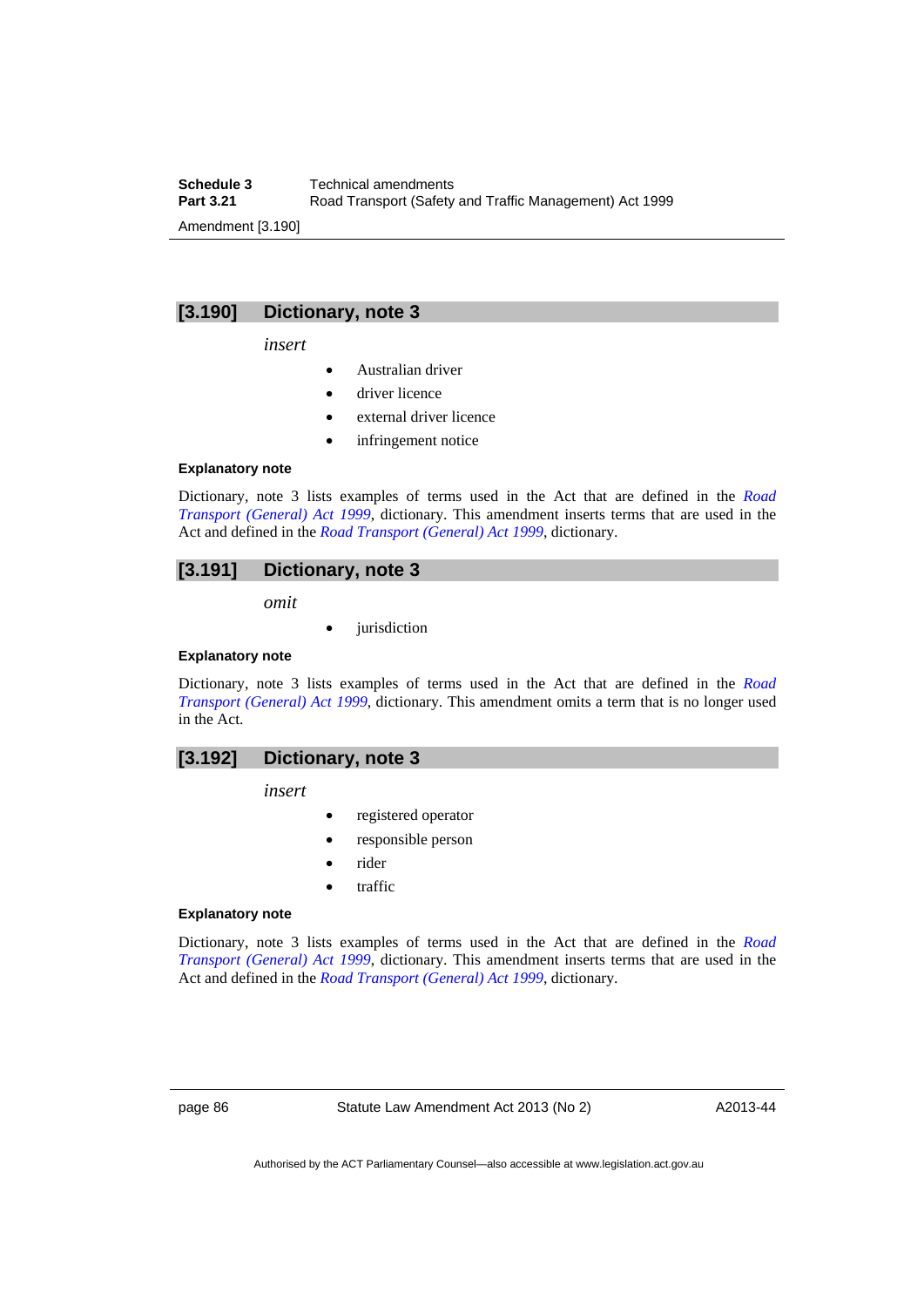Amendment [3.193]

# **[3.193] Dictionary**

*omit the definitions of Australian driver licence driver licence external driver licence infringement notice registered interest registered operator responsible person rider traffic* 

### **Explanatory note**

This amendment omits commonly-used terms (other than *registered interest*) which are defined in the *[Road Transport \(General\) Act 1999](http://www.legislation.act.gov.au/a/1999-77)*, dictionary. It is consequential on the insertion, by another amendment, of the omitted terms in dictionary, note 3. Dictionary, note 3, refers users to the *[Road Transport \(General\) Act 1999](http://www.legislation.act.gov.au/a/1999-77)*, dictionary for the definitions of words and expressions commonly used in road transport legislation. The definition of *registered interest* is omitted as a consequence of its relocation to section 10D by another amendment.

A2013-44

Statute Law Amendment Act 2013 (No 2)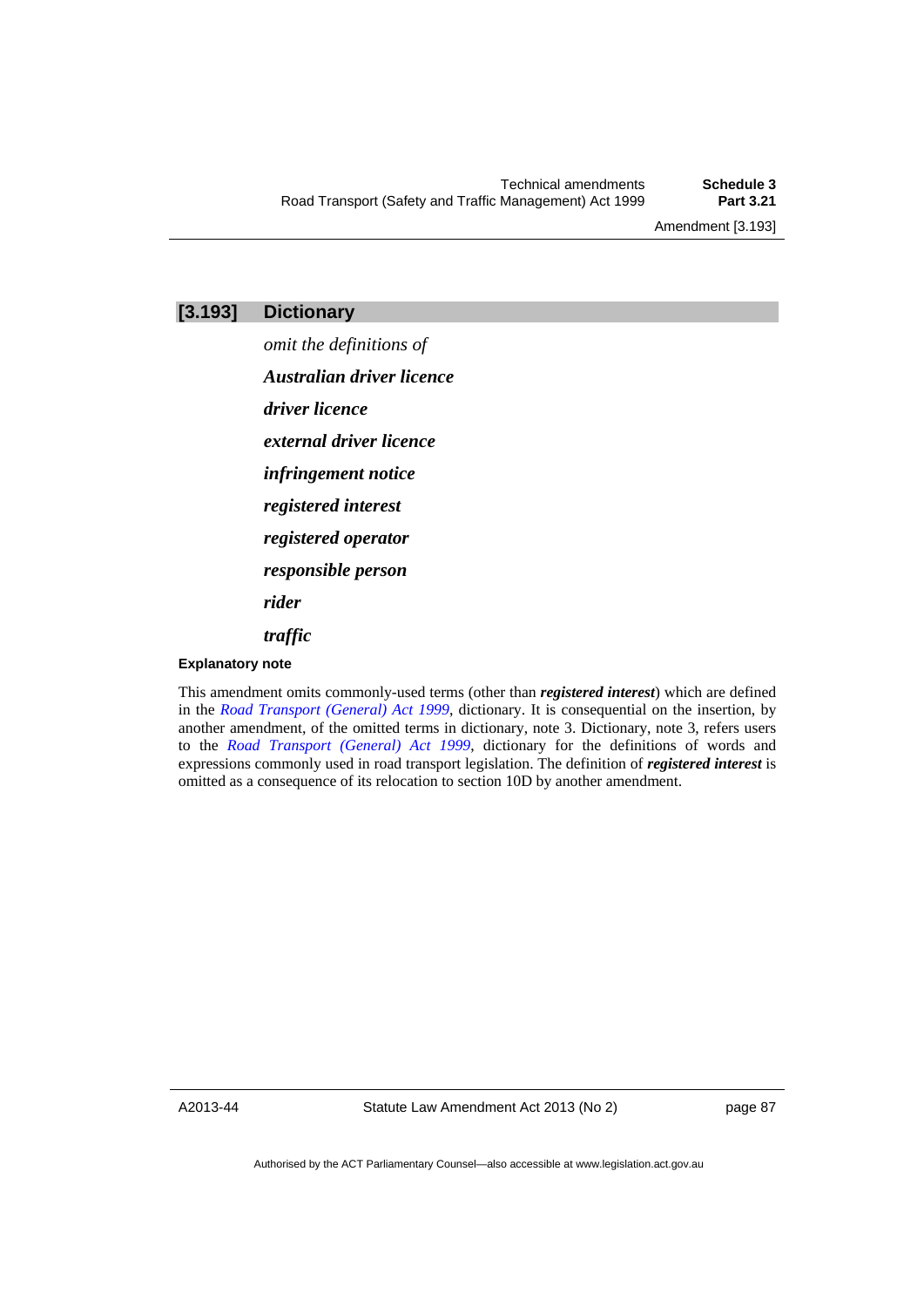# **Part 3.22 Taxation Administration Act 1999**

| [3.194] | Section 40 (2) etc |  |
|---------|--------------------|--|
|---------|--------------------|--|

*omit*  shall

*substitute* 

must

*in* 

- $\bullet$  section 40 (2)
- $\bullet$  section 42 (3)
- $\bullet$  section 54 (3)

### **Explanatory note**

This amendment updates language in line with current legislative drafting practice.

# **[3.195] Section 82 (3), new notes**

*insert* 

- *Note 1* The *[Statutory Declarations Act 1959](http://www.comlaw.gov.au/Series/C2004A07365)* (Cwlth) applies to the making of statutory declarations under ACT laws.
- *Note 2* It is an offence to make a false or misleading statement, give false or misleading information or produce a false or misleading document (see [Criminal Code](http://www.legislation.act.gov.au/a/2002-51), pt 3.4).

### **Explanatory note**

This amendment inserts standard notes about statutory declarations.

page 88 Statute Law Amendment Act 2013 (No 2)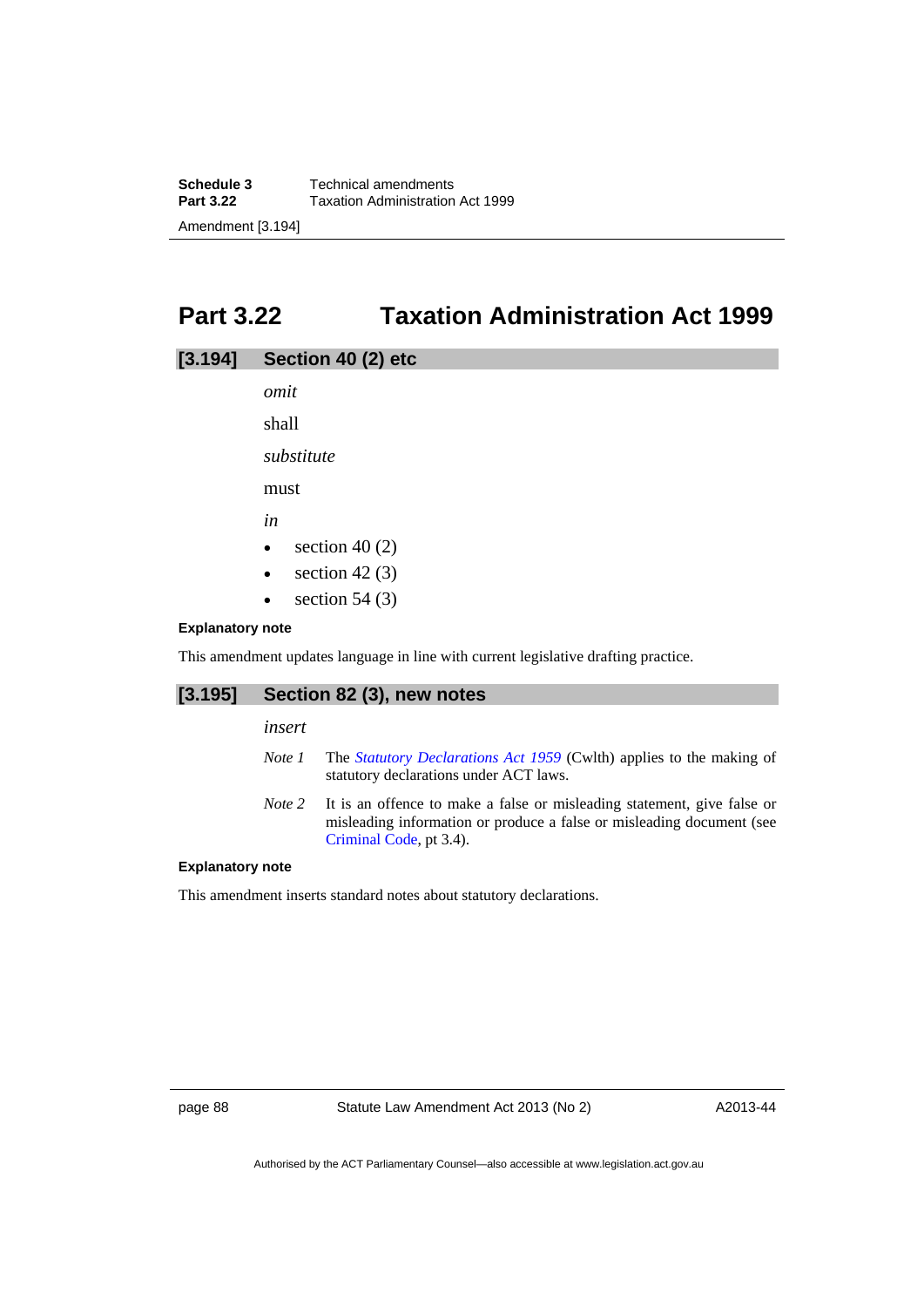Amendment [3.196]

# **[3.196] Dictionary, note 2**

*insert* 

- Australian statistician
- found guilty

### **Explanatory note**

Dictionary, note 2 lists examples of terms used in the Act that are defined in the [Legislation](http://www.legislation.act.gov.au/a/2001-14)  [Act,](http://www.legislation.act.gov.au/a/2001-14) dictionary, part 1. This amendment inserts terms mentioned in the Act and defined in the [Legislation Act,](http://www.legislation.act.gov.au/a/2001-14) dictionary, part 1.

# **Part 3.23 Tree Protection Act 2005**

# **[3.197] Section 112**

*omit* 

or provision of an instrument

### **Explanatory note**

This amendment omits words that are redundant because of the [Legislation Act,](http://www.legislation.act.gov.au/a/2001-14) section 14 (2), which provides that a reference to an instrument includes a reference to a provision of an instrument.

### **[3.198] Section 112, new note**

*insert* 

*Note* A reference to an instrument includes a reference to a provision of an instrument (see [Legislation Act,](http://www.legislation.act.gov.au/a/2001-14) s 14 (2)).

#### **Explanatory note**

This amendment inserts a note to assist legislation users and is consequential on another amendment.

A2013-44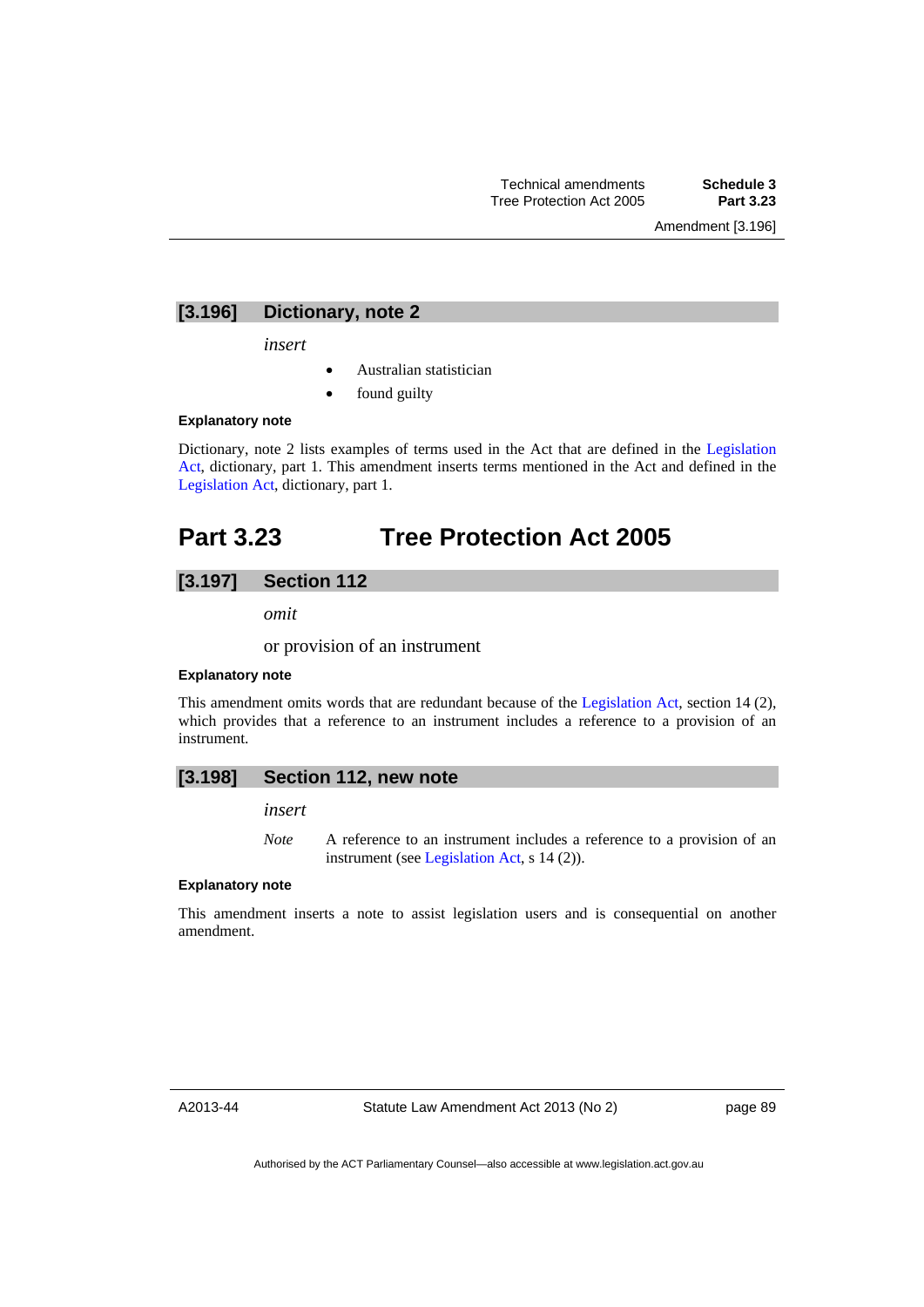**Schedule 3 Technical amendments**<br>**Part 3.23 Tree Protection Act 200 Tree Protection Act 2005** Amendment [3.199]

# **[3.199] Section 114 (2)**

*omit* 

written

#### **Explanatory note**

This amendment omits a word that is redundant because of the [Legislation Act](http://www.legislation.act.gov.au/a/2001-14), section 42 (2), which requires notifiable instruments to be in writing.

### **[3.200] Dictionary, definition of** *incorporated document*

*omit* 

(or provision of an instrument)

### **Explanatory note**

This amendment omits words that are redundant because of the [Legislation Act,](http://www.legislation.act.gov.au/a/2001-14) section 14 (2), which provides that a reference to an instrument includes a reference to a provision of an instrument.

# **[3.201] Dictionary, definition of** *incorporated document***, new note**

*insert* 

*Note* A reference to an instrument includes a reference to a provision of an instrument (see [Legislation Act,](http://www.legislation.act.gov.au/a/2001-14) s 14 (2)).

### **Explanatory note**

This amendment inserts a note to assist legislation users and is consequential on another amendment.

page 90 Statute Law Amendment Act 2013 (No 2)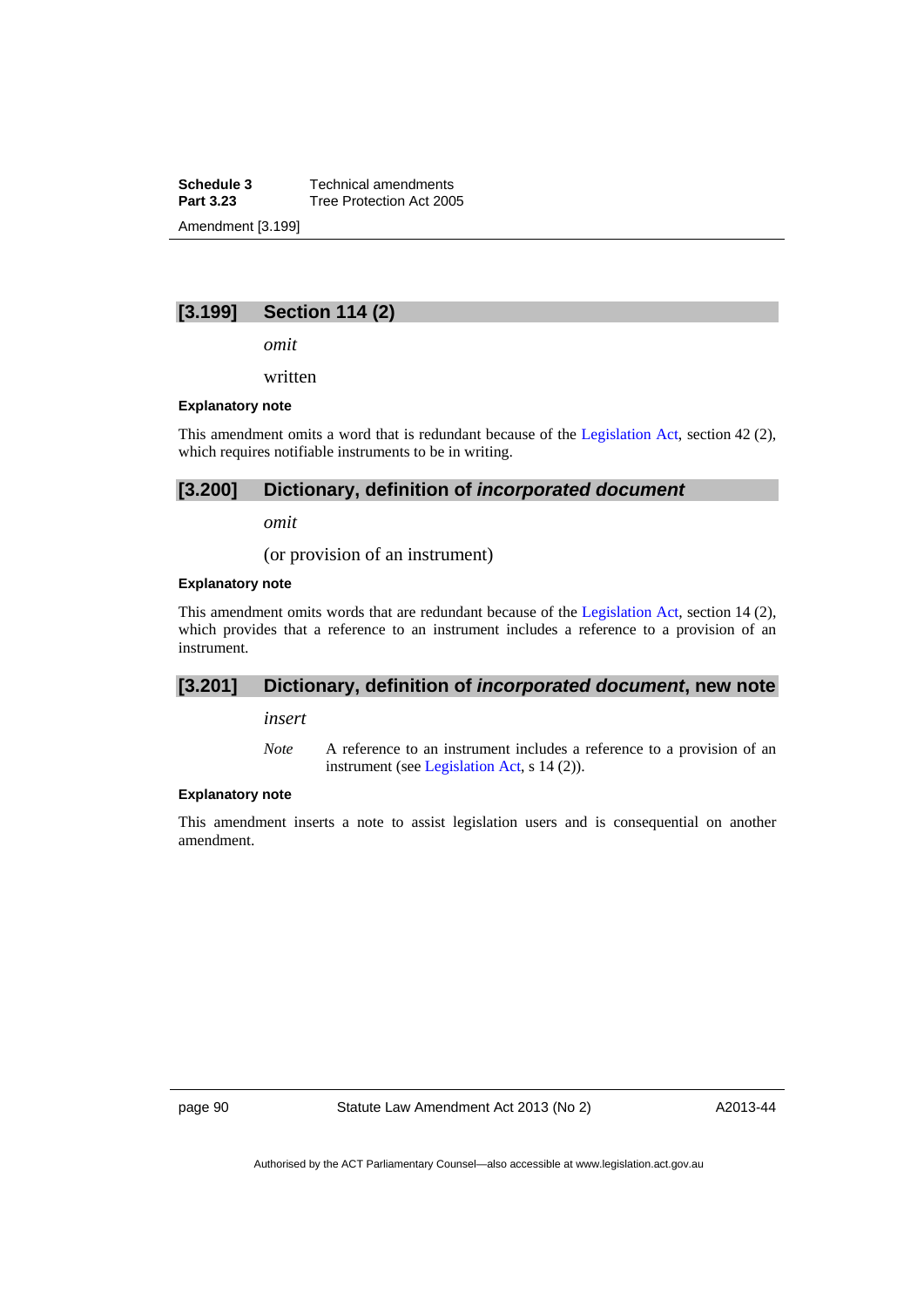# **Part 3.24 Work Health and Safety Act 2011**

## **[3.202] Section 229 (2) (c)**

*omit* 

external review body

*substitute* 

ACAT

#### **Explanatory note**

In the equivalent provision in the model bill for the Act, the term 'external review body' was used, with a jurisdictional note to the effect that each jurisdiction should specify the external review body for the jurisdiction. Section 229 (1) provides that a person may apply to the ACAT for review of certain decisions, making it clear that the external review body is intended to be the ACAT. This amendment corrects the reference.

# **[3.203] Section 274 (1), note**

*substitute* 

*Note* The power to approve a code of practice includes the power to amend or repeal the approval of the code of practice. The power to amend or repeal the approval is exercisable in the same way, and subject to the same conditions, as the power to make it (see [Legislation Act,](http://www.legislation.act.gov.au/a/2001-14) s 46).

#### **Explanatory note**

Under section 274 (1), the Minister may approve a code of practice. This amendment revises the note to clarify that the power to approve a code of practice includes the power to amend or repeal the approval.

A2013-44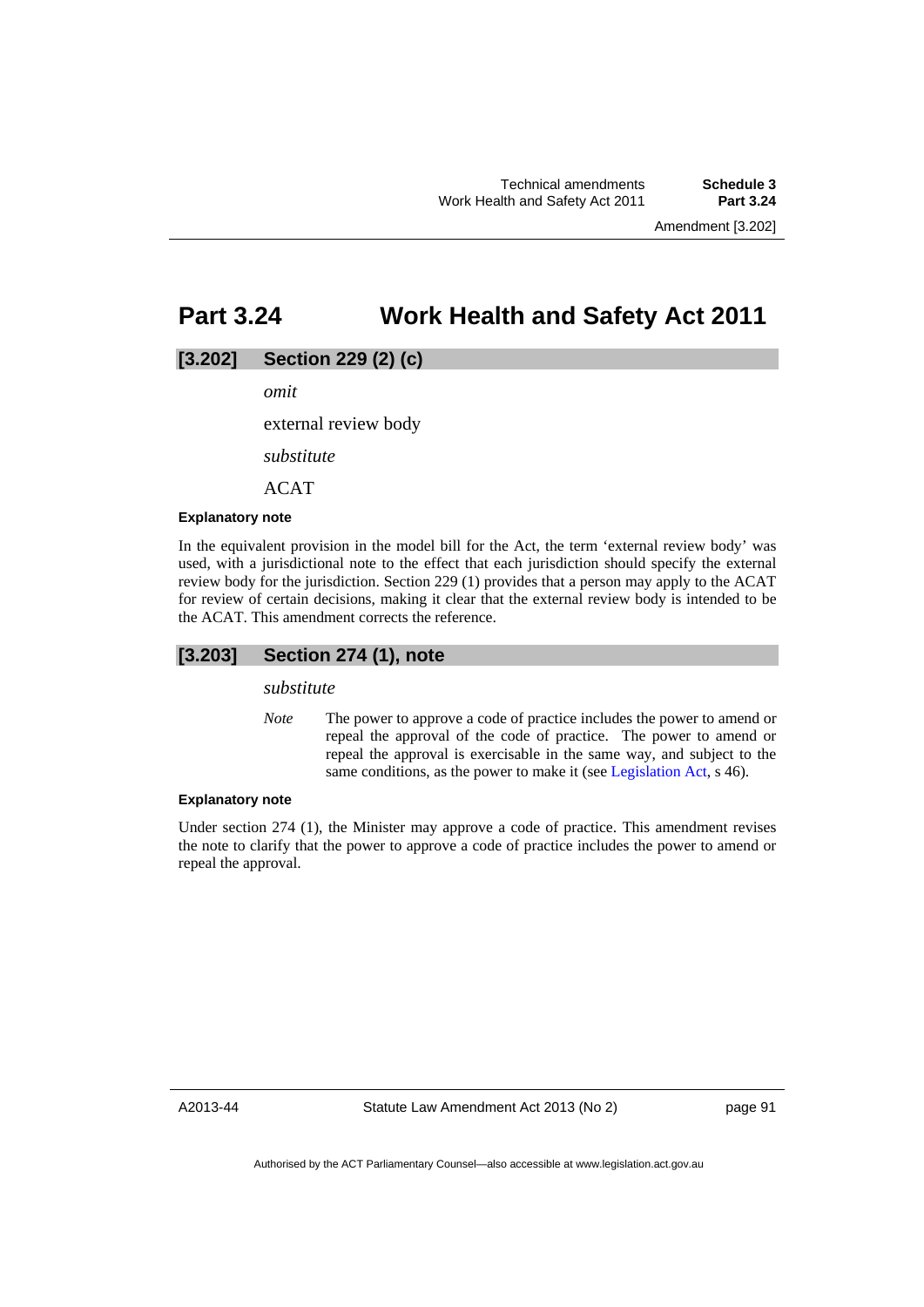**Schedule 3 Technical amendments**<br>**Part 3.25 Work Health and Safety Part 3.25** Work Health and Safety Regulation 2011 Amendment [3.204]

**[3.204] Section 274 (4), note 2** 

#### *substitute*

*Note* 2 An amendment or repeal of an approval of a code of practice is also a notifiable instrument (see [Legislation Act,](http://www.legislation.act.gov.au/a/2001-14) s 46 (2)).

### **Explanatory note**

This amendment revises a note about the effect of an amendment or repeal of an approval. The revised note makes it clear that the amendment or repeal of the approval of a code of practice is a notifiable instrument.

# **Part 3.25 Work Health and Safety Regulation 2011**

# **[3.205] Section 7 (4), definition of** *strata title body corporate*

*omit* 

*[Unit Titles Act 2001](http://www.legislation.act.gov.au/a/2001-16)*, section 38 (Establishment of owners corporations)

*substitute* 

*[Unit Titles \(Management\) Act 2011](http://www.legislation.act.gov.au/a/2011-41)*, section 8 (Owners corporation—establishment)

#### **Explanatory note**

This amendment updates a cross-reference. The *[Unit Titles Act 2001](http://www.legislation.act.gov.au/a/2001-16)* was amended by the *[Unit](http://www.legislation.act.gov.au/a/2011-41)  [Titles \(Management\) Act 2011](http://www.legislation.act.gov.au/a/2011-41)* to omit section 38 and remake it as section 8 in the *[Unit Titles](http://www.legislation.act.gov.au/a/2011-41)  [\(Management\) Act 2011](http://www.legislation.act.gov.au/a/2011-41)*.

page 92 Statute Law Amendment Act 2013 (No 2)

A2013-44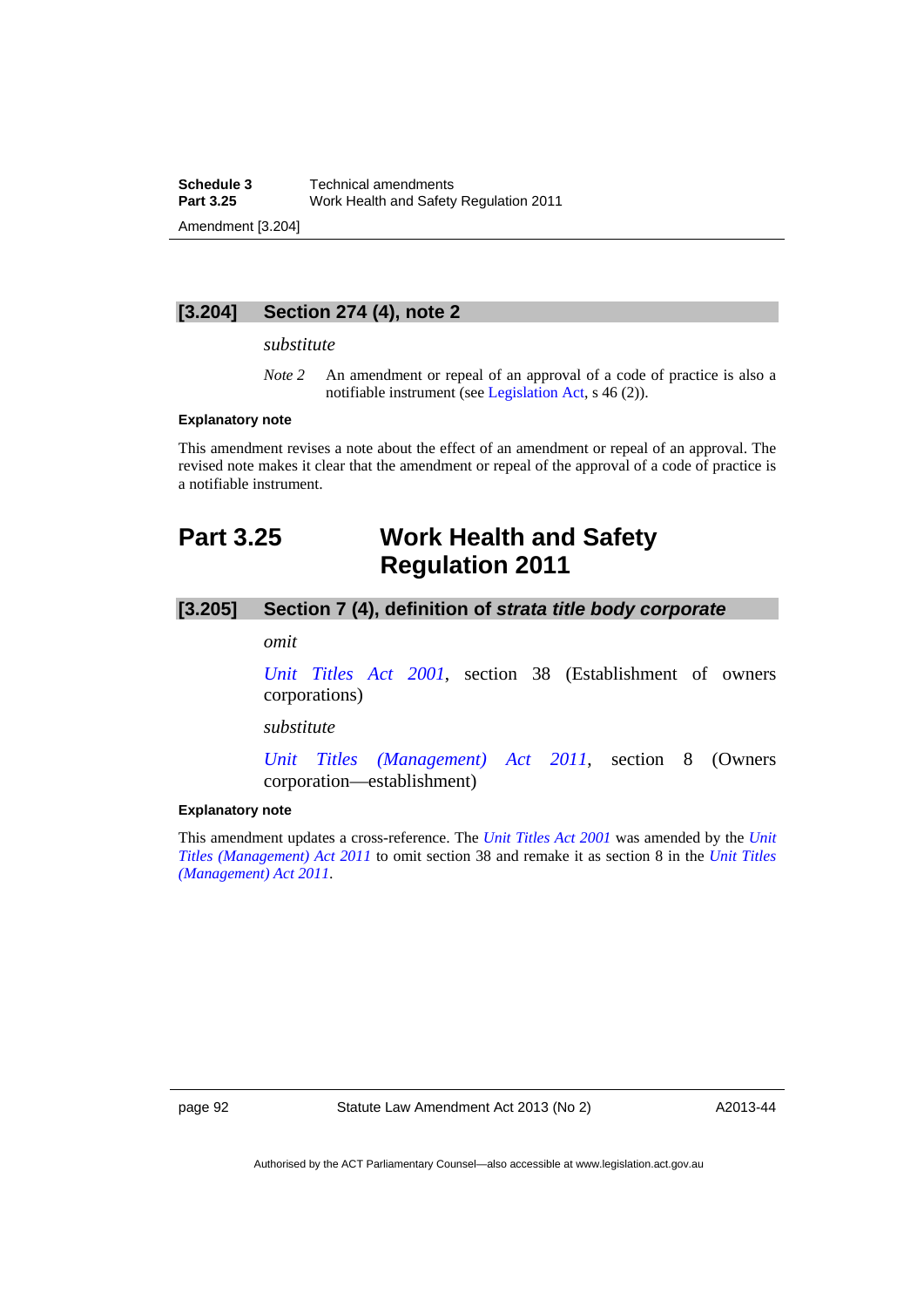Amendment [3.206]

# **Part 3.26 Workers Compensation Act 1951**

## **[3.206] Section 16 (1) (a), new note**

*insert* 

*Note* An example is part of the Act, is not exhaustive and may extend, but does not limit, the meaning of the provision in which it appears (see [Legislation Act,](http://www.legislation.act.gov.au/a/2001-14) s 126 and s 132).

#### **Explanatory note**

This amendment inserts a standard note about examples.

# **[3.207] Section 20 (1), definition of** *CPI*

*omit* 

Australian Statistician

*substitute* 

Australian statistician

#### **Explanatory note**

This amendment updates language in line with current legislative drafting practice.

### **[3.208] Section 129 (5), new note 2**

*insert* 

*Note 2* It is an offence to make a false or misleading statement, give false or misleading information or produce a false or misleading document (see [Criminal Code](http://www.legislation.act.gov.au/a/2002-51), pt 3.4).

#### **Explanatory note**

This amendment inserts a standard note about statutory declarations.

A2013-44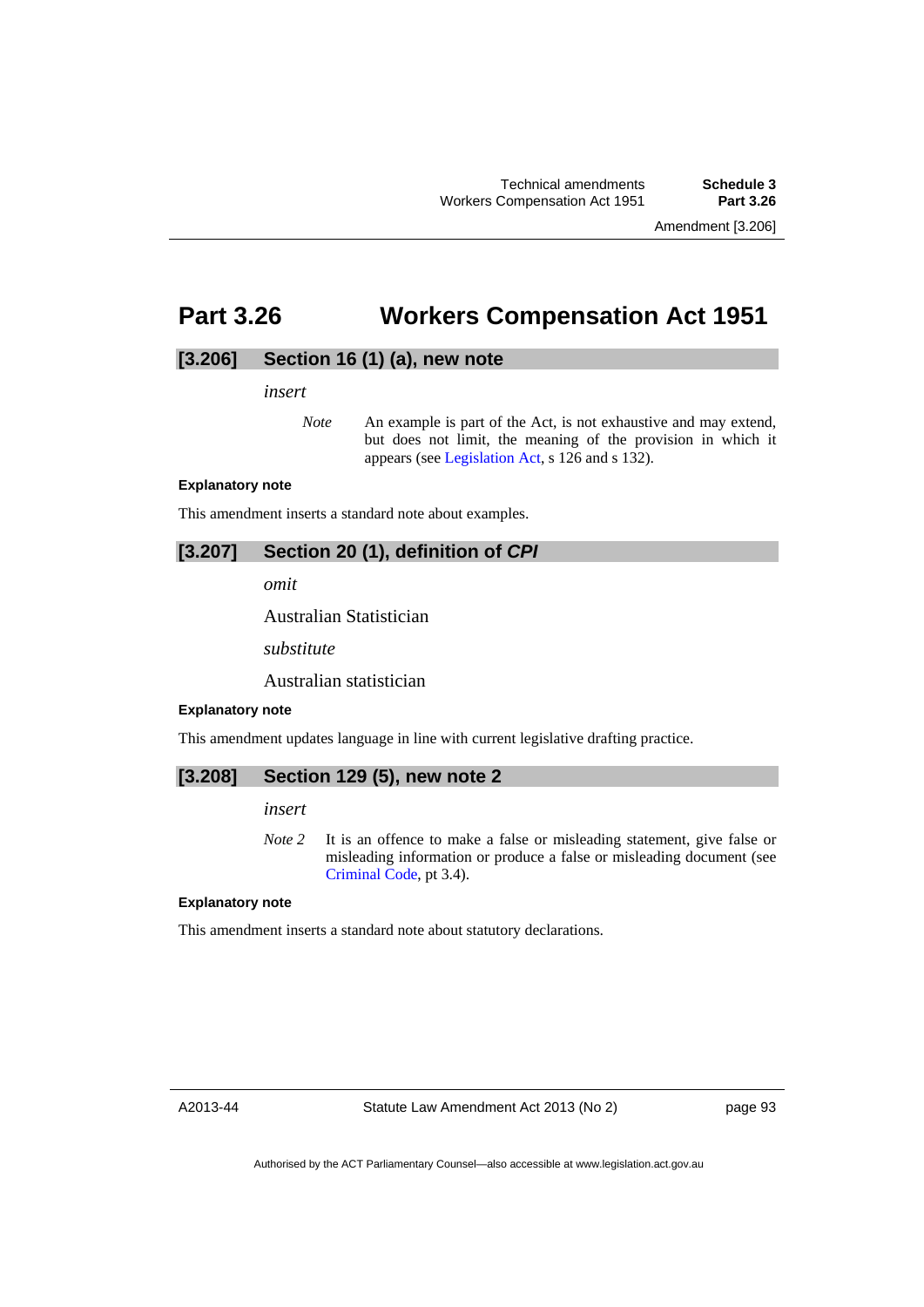**Schedule 3 Technical amendments**<br>**Part 3.26 Workers Compensation Workers Compensation Act 1951** Amendment [3.209]

# **[3.209] Section 164 (5)**

*omit* 

shall not be

*substitute* 

is not

### **Explanatory note**

This amendment updates language in line with current legislative drafting practice.

# **[3.210] Section 179A etc**

*omit* 

chapter

*substitute* 

part

*in* 

- $\bullet$  section 179A (1) and (2)
- section 179B
- $\bullet$  section 179C (1)
- $\bullet$  section 179D (1) and (2)
- $\bullet$  section 179E (1)
- $\bullet$  section 179F (a)

### **Explanatory note**

The Act, chapter 15 was amended by the *[Workers Compensation \(Terrorism\) Amendment](http://www.legislation.act.gov.au/a/2012-8/default.asp)  [Act 2012](http://www.legislation.act.gov.au/a/2012-8/default.asp)* and the chapter, as amended, was relocated as part 8.3. This amendment corrects references to 'chapter' in part 8.3 that are necessary as a consequence of that relocation.

page 94 Statute Law Amendment Act 2013 (No 2)

A2013-44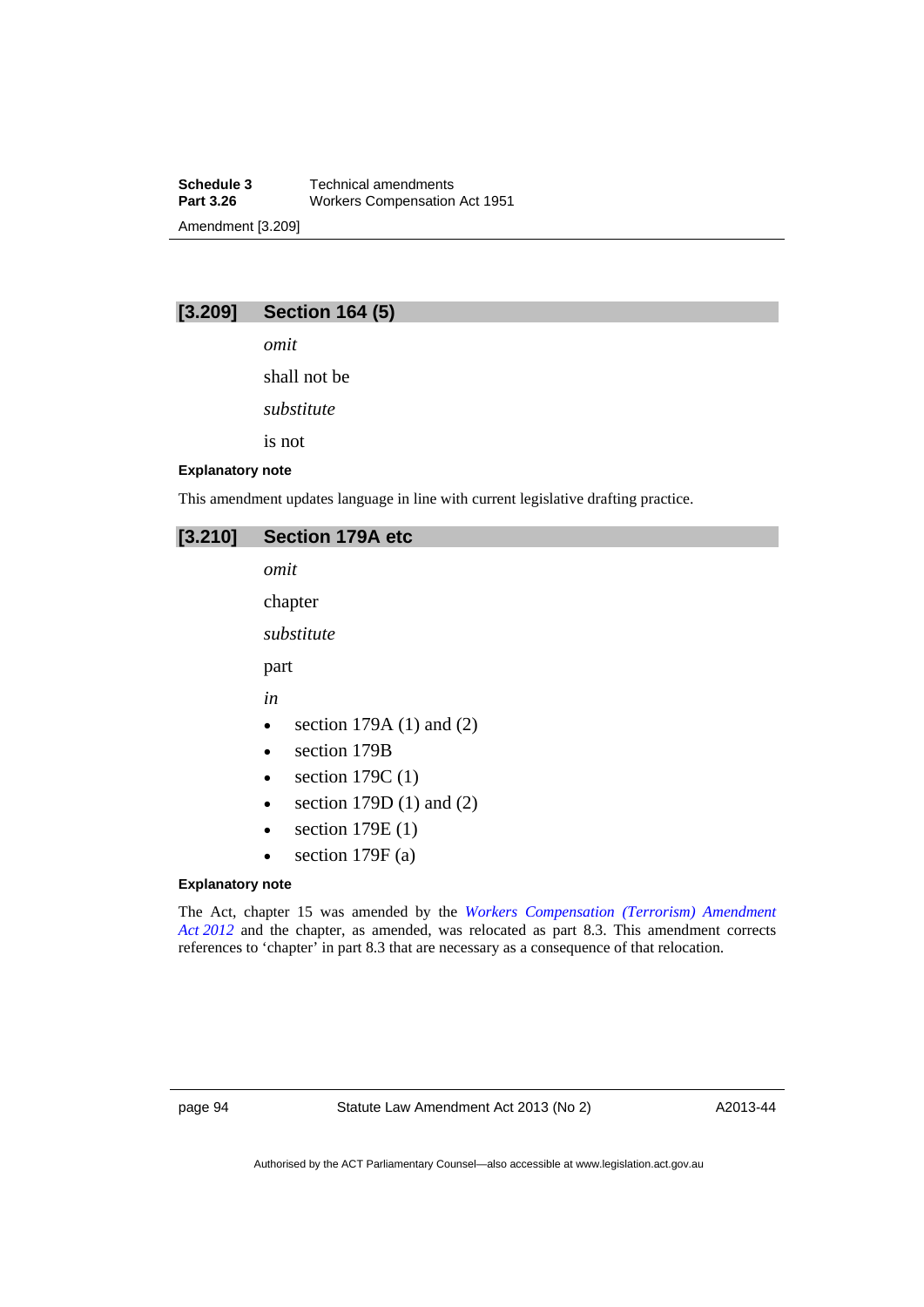# **[3.211] Dictionary, note 2**

*insert* 

- Australian statistician
- found guilty

#### **Explanatory note**

Dictionary, note 2 lists examples of terms used in the Act that are defined in the [Legislation](http://www.legislation.act.gov.au/a/2001-14)  [Act,](http://www.legislation.act.gov.au/a/2001-14) dictionary, part 1. This amendment inserts a term mentioned in the Act and defined in the [Legislation Act,](http://www.legislation.act.gov.au/a/2001-14) dictionary, part 1.

# **[3.212] Dictionary, definition of** *AWE***, paragraph (a)**

#### *substitute*

- (a) the average weekly earnings seasonally adjusted for the ACT (all employees average weekly total earnings) in *Average Weekly Earnings, Australia* (State and Territory Earnings) issued by the Australian statistician; or
	- *Note Average Weekly Earnings, Australia* is issued in May and November and is available at [www.abs.gov.au](http://www.abs.gov.au/).

### **Explanatory note**

This amendment updates the definition of *AWE* because the ABS publication is now issued every 6 months (in May and November) instead of quarterly.

# **[3.213] Dictionary, definition of** *awe indexed*

*substitute* 

*awe indexed*, for an amount, for chapter 4 (Entitlement to compensation)—see section 20.

### **Explanatory note**

This amendment updates a signpost definition for a term defined elsewhere in the Act.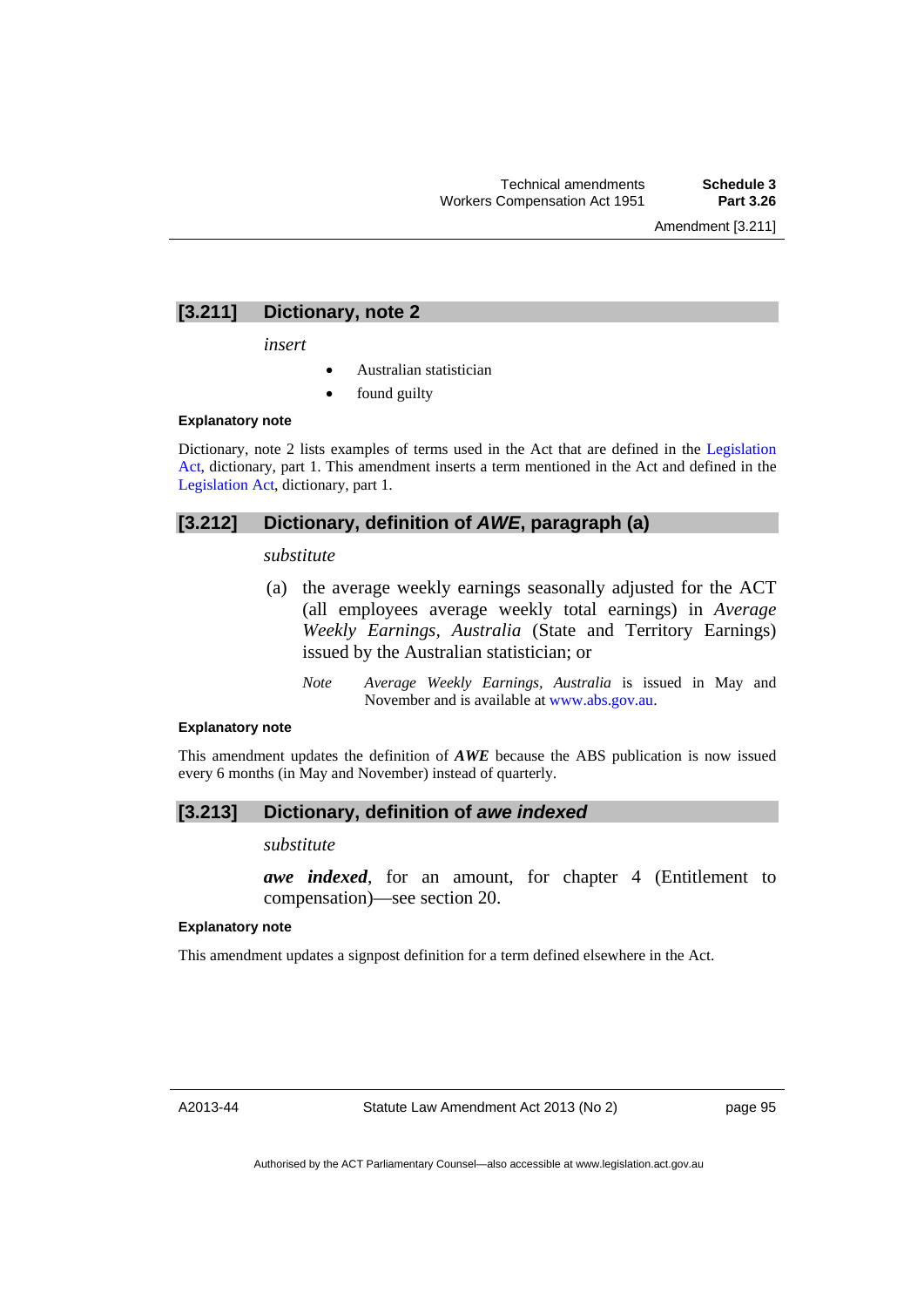# **[3.214] Dictionary, definition of** *cpi indexed*

# *substitute*

*cpi indexed*, for an amount, for chapter 4 (Entitlement to compensation)—see section 20.

### **Explanatory note**

This amendment updates a signpost definition for a term defined elsewhere in the Act.

# **[3.215] Dictionary, definition of** *workplace injury*

### *substitute*

*workplace injury*, for chapter 5 (Injury management process) see section 86.

### **Explanatory note**

This amendment updates a signpost definition for a term defined elsewhere in the Act.

page 96 Statute Law Amendment Act 2013 (No 2)